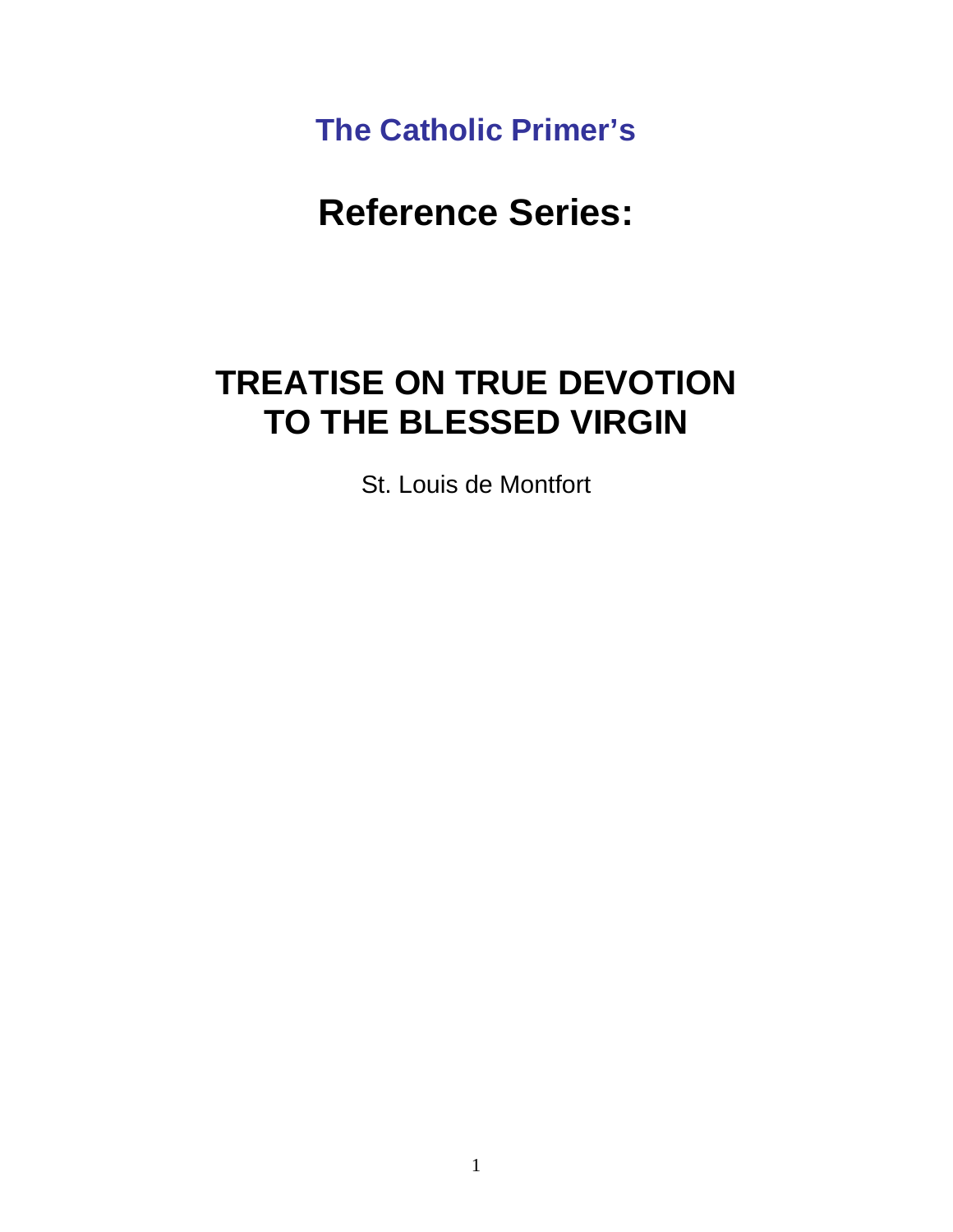**Caution regarding printing:** Before you print, please check the page count of this document after it is fully loaded. Many Catholic Primer eBooks and documents are hundreds or even thousands of pages in length, depending upon individual printer settings.

**The Catholic Primer** 



#### **Copyright Notice**

The contents the Treatise On The True Devotion To The Blessed Virgin by St. Louis de Montfort is in the public domain. However, this electronic version is copyrighted. © The Catholic Primer, 2005. All Rights Reserved.

This electronic version may be distributed free of charge provided that the contents are not altered and this copyright notice is included with the distributed copy, provided that the following conditions are adhered to. This electronic document may not be offered in connection with any other document, product, promotion or other item that is sold, exchange for compensation of any type or manner, or used as a gift for contributions, including charitable contributions without the express consent of The Catholic Primer. Notwithstanding the preceding, if this product is transferred on CD-ROM, DVD, or other similar storage media, the transferor may charge for the cost of the media, reasonable shipping expenses, and may request, but not demand, an additional donation not to exceed US\$15. Questions concerning this limited license should be directed to [webmaster@catholicprimer.org](mailto:webmaster@catholicprimer.org) . This document may not be distributed in print form without the prior consent of The Catholic Primer.

Adobe®, Acrobat®, and Acrobat® Reader® *are either registered trademarks or trademarks of Adobe Systems Incorporated in the United States and/or other countries.*

The Catholic Primer: www.catholicprimer.org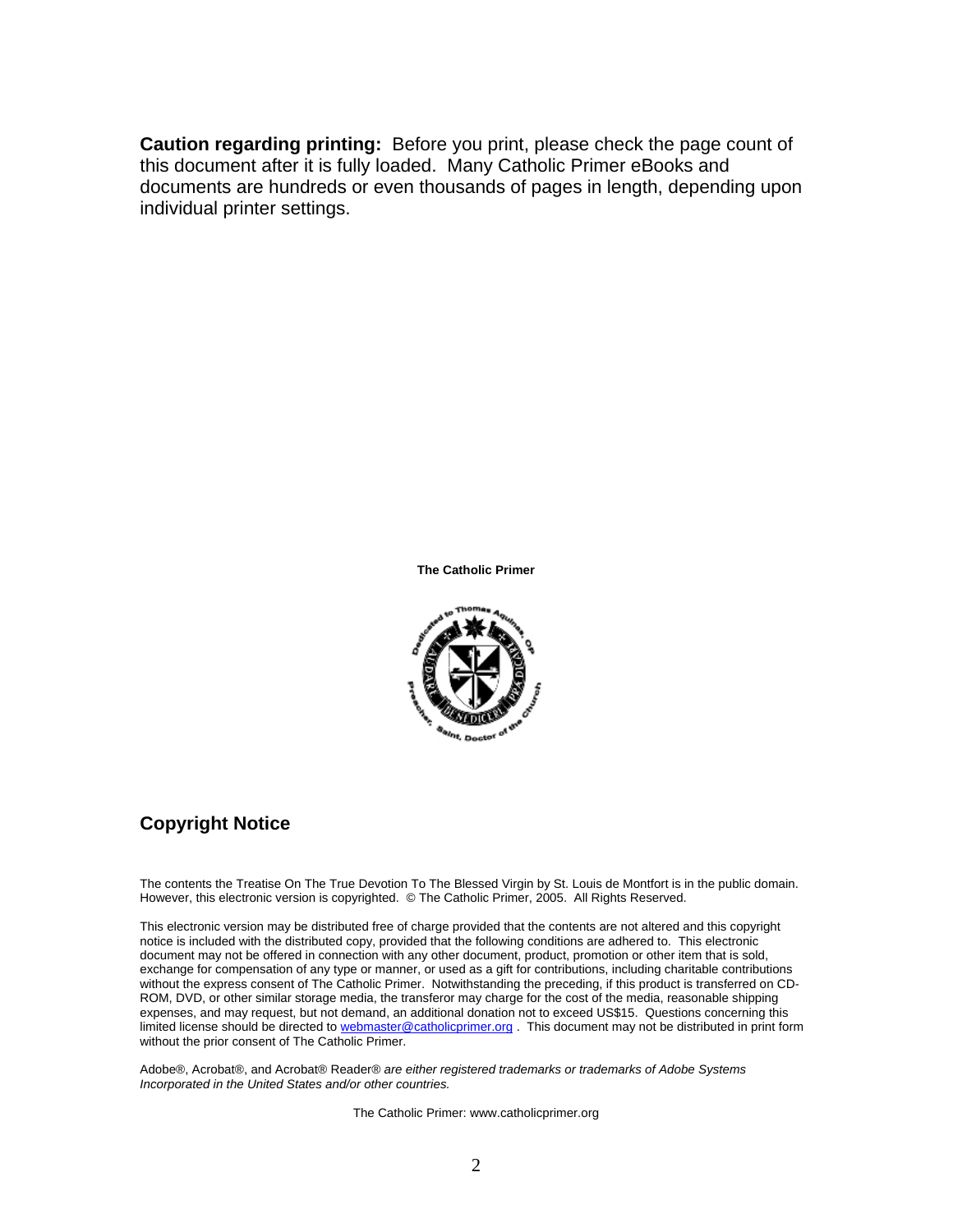| God wishes to make Mary better known in the latter times 17                 |  |
|-----------------------------------------------------------------------------|--|
|                                                                             |  |
| CHAPTER TWO - IN WHAT DEVOTION TO MARY CONSISTS 22                          |  |
|                                                                             |  |
| First principle: Christ must be the ultimate end of all devotions  22       |  |
|                                                                             |  |
| Second principle: We belong to Jesus and Mary as their slaves 25            |  |
|                                                                             |  |
| Fourth principle: It is more humble to have an intermediary with Christ  29 |  |
| Fifth principle: It is difficult to keep the graces received from God 30    |  |
|                                                                             |  |
|                                                                             |  |
|                                                                             |  |
|                                                                             |  |
|                                                                             |  |
|                                                                             |  |
|                                                                             |  |
|                                                                             |  |
|                                                                             |  |
|                                                                             |  |
|                                                                             |  |
|                                                                             |  |
| CHAPTER THREE - THE PERFECT CONSECRATION TO JESUS CHRIST 41                 |  |
|                                                                             |  |
|                                                                             |  |

# **CONTENTS**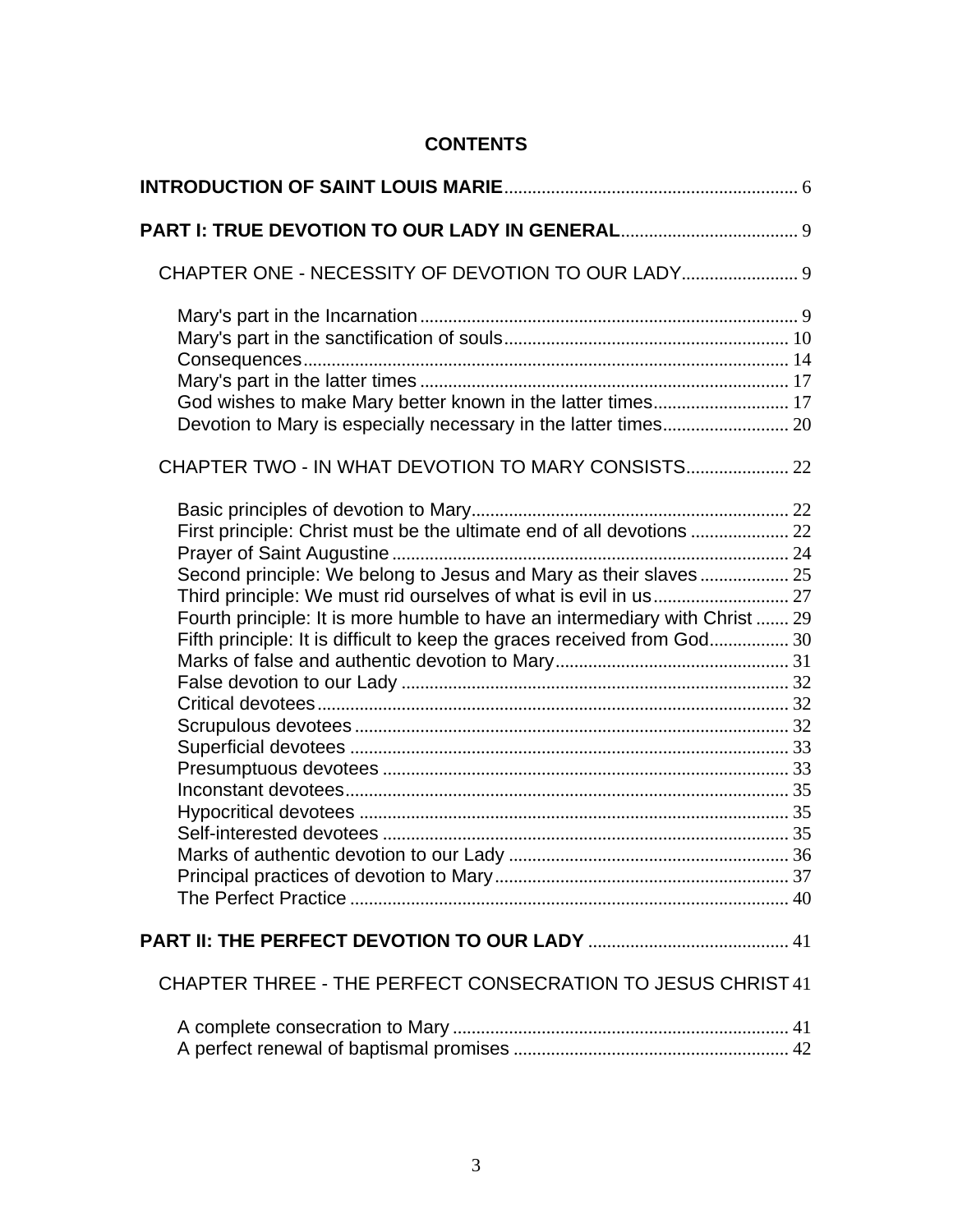| CHAPTER FIVE - BIBLICAL FIGURE OF THIS PERFECT DEVOTION:  62 |  |
|--------------------------------------------------------------|--|
|                                                              |  |
|                                                              |  |
|                                                              |  |
|                                                              |  |
|                                                              |  |
|                                                              |  |
| She imparts new perfume and fresh grace to those garments 69 |  |
|                                                              |  |
|                                                              |  |
|                                                              |  |
|                                                              |  |
| CHAPTER SIX - WONDERFUL EFFECTS OF THIS DEVOTION  73         |  |
|                                                              |  |
|                                                              |  |
|                                                              |  |
|                                                              |  |
|                                                              |  |
|                                                              |  |
|                                                              |  |
|                                                              |  |
| CHAPTER SEVEN - PARTICULAR PRACTICES OF THIS DEVOTION 78     |  |
|                                                              |  |
|                                                              |  |
|                                                              |  |
|                                                              |  |
|                                                              |  |
|                                                              |  |
|                                                              |  |
|                                                              |  |
|                                                              |  |
|                                                              |  |
|                                                              |  |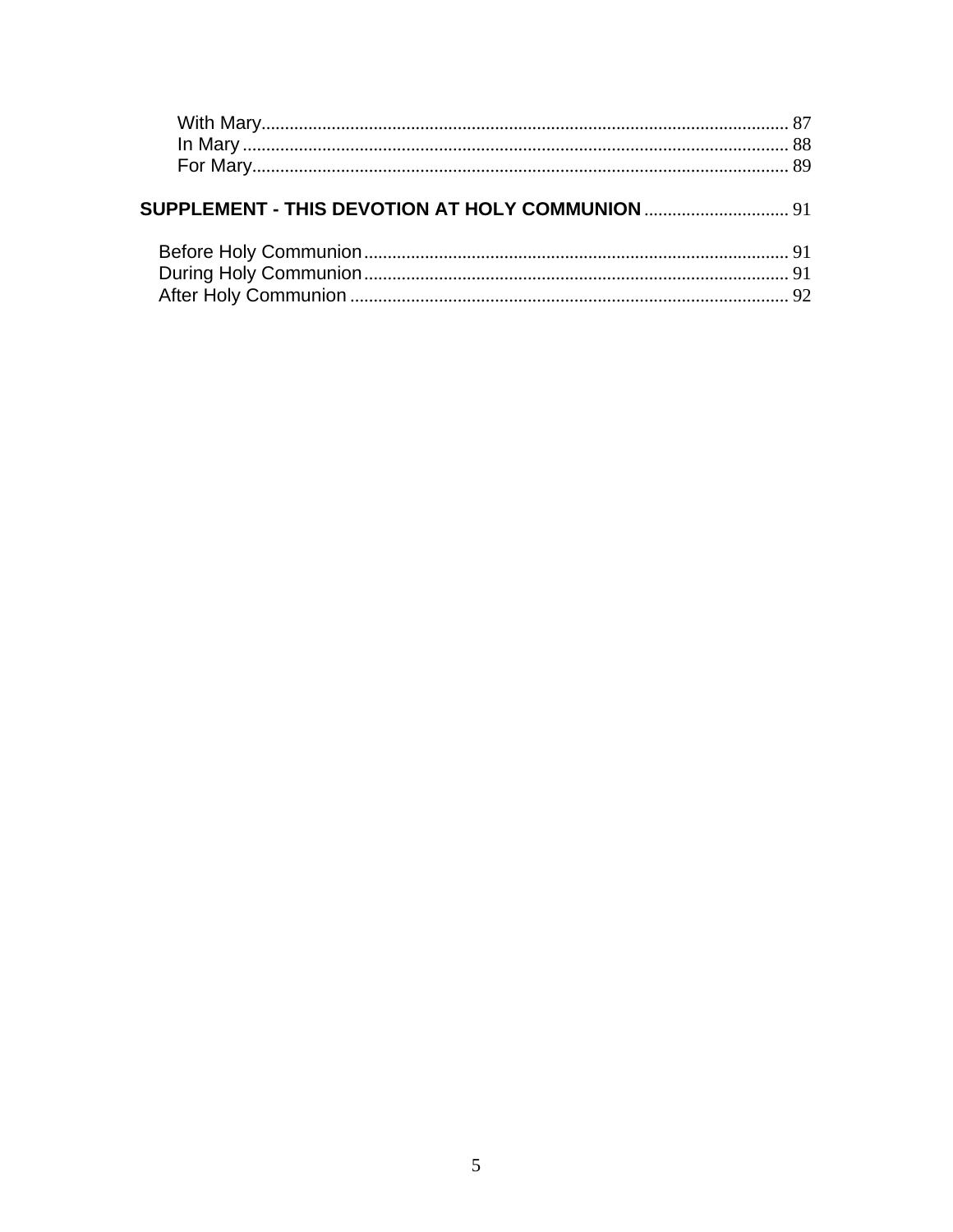### **INTRODUCTION OF SAINT LOUIS MARIE**

<span id="page-5-0"></span>1. It was through the Blessed Virgin Mary that Jesus came into the world, and it is also through her that he must reign in the world.

2. Because Mary remained hidden during her life she is called by the Holy Spirit and the Church "Alma Mater", Mother hidden and unknown. So great was her humility that she desired nothing more upon earth than to remain unknown to herself and to others, and to be known only to God.

3. In answer to her prayers to remain hidden, poor and lowly, God was pleased to conceal her from nearly every other human creature in her conception, her birth, her life, her mysteries, her resurrection and assumption. Her own parents did not really know her; and the angels would often ask one another, "Who can she possibly be?", for God had hidden her from them, or if he did reveal anything to them, it was nothing compared with what he withheld.

4. God the Father willed that she should perform no miracle during her life, at least no public one, although he had given her the power to do so. God the Son willed that she should speak very little although he had imparted his wisdom to her.

Even though Mary was his faithful spouse, God the Holy Spirit willed that his apostles and evangelists should say very little about her and then only as much as was necessary to make Jesus known.

5. Mary is the supreme masterpiece of Almighty God and he has reserved the knowledge and possession of her for himself. She is the glorious Mother of God the Son who chose to humble and conceal her during her lifetime in order to foster her humility. He called her "Woman" as if she were a stranger, although in his heart he esteemed and loved her above all men and angels. Mary is the sealed fountain and the faithful spouse of the Holy Spirit where only he may enter. She is the sanctuary and resting-place of the Blessed Trinity where God dwells in greater and more divine splendor than anywhere else in the universe, not excluding his dwelling above the cherubim and seraphim. No creature, however pure, may enter there without being specially privileged.

6. I declare with the saints: Mary is the earthly paradise of Jesus Christ the new Adam, where he became man by the power of the Holy Spirit, in order to accomplish in her wonders beyond our understanding. She is the vast and divine world of God where unutterable marvels and beauties are to be found. She is the magnificence of the Almighty where he hid his only Son, as in his own bosom, and with him everything that is most excellent and precious. What great and hidden things the all-powerful God has done for this wonderful creature, as she herself had to confess in spite of her great humility, "The Almighty has done great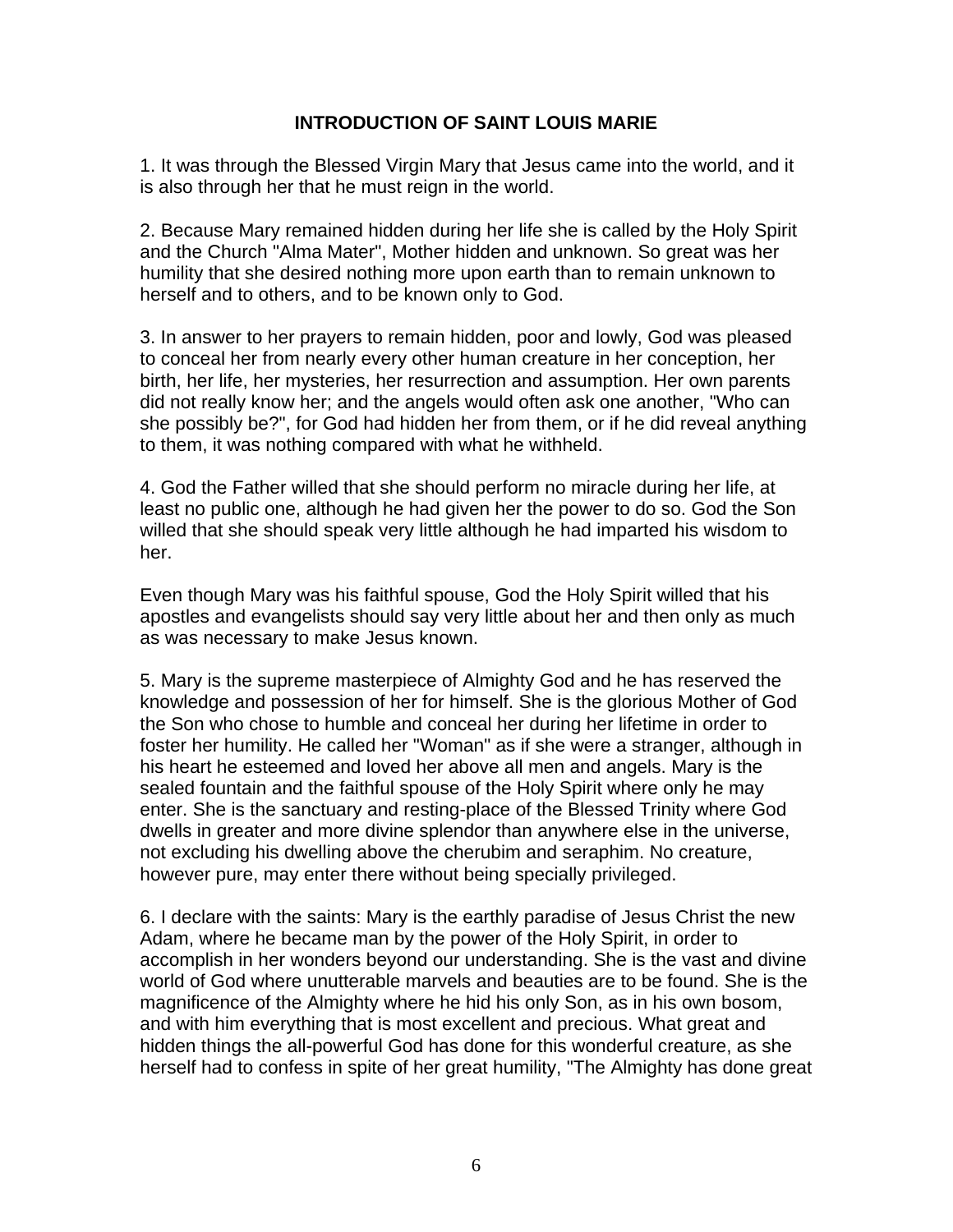things for me." The world does not know these things because it is incapable and unworthy of knowing them.

7. The saints have said wonderful things of Mary, the holy City of God, and, as they themselves admit, they were never more eloquent and more pleased than when they spoke of her. And yet they maintain that the height of her merits rising up to the throne of the Godhead cannot be perceived; the breadth of her love which is wider than the earth cannot be measured; the greatness of the power which she wields over one who is God cannot be conceived; and the depths of her profound humility and all her virtues and graces cannot be sounded. What incomprehensible height! What indescribable breadth! What immeasurable greatness! What an impenetrable abyss!

8. Every day, from one end of the earth to the other, in the highest heaven and in the lowest abyss, all things preach, all things proclaim the wondrous Virgin Mary. The nine choirs of angels, men and women of every age, rank and religion, both good and evil, even the very devils themselves are compelled by the force of truth, willingly or unwillingly, to call her blessed.

According to St. Bonaventure, all the angels in heaven unceasingly call out to her: "Holy, holy, holy Mary, Virgin Mother of God." They greet her countless times each day with the angelic greeting, "Hail, Mary", while prostrating themselves before her, begging her as a favor to honor them with one of her requests. According to St. Augustine, even St. Michael, though prince of all the heavenly court, is the most eager of all the angels to honor her and lead others to honor her. At all times he awaits the privilege of going at her word to the aid of one of her servants.

9. The whole world is filled with her glory, and this is especially true of Christian peoples, who have chosen her as guardian and protectress of kingdoms, provinces, dioceses, and towns. Many cathedrals are consecrated to God in her name. There is no church without an altar dedicated to her, no country or region without at least one of her miraculous images where all kinds of afflictions are cured and all sorts of benefits received. Many are the confraternities and associations honoring her as patron; many are the orders under her name and protection; many are the members of sodalities and religious of all congregations who voice her praises and make known her compassion. There is not a child who does not praise her by lisping a Hail Mary. There is scarcely a sinner, however hardened, who does not possess some spark of confidence in her. The very devils in hell, while fearing her, show her respect.

10. And yet in truth we must still say with the saints: De Maria numquam satis : We have still not praised, exalted, honored, loved and served Mary adequately. She is worthy of even more praise, respect, love and service.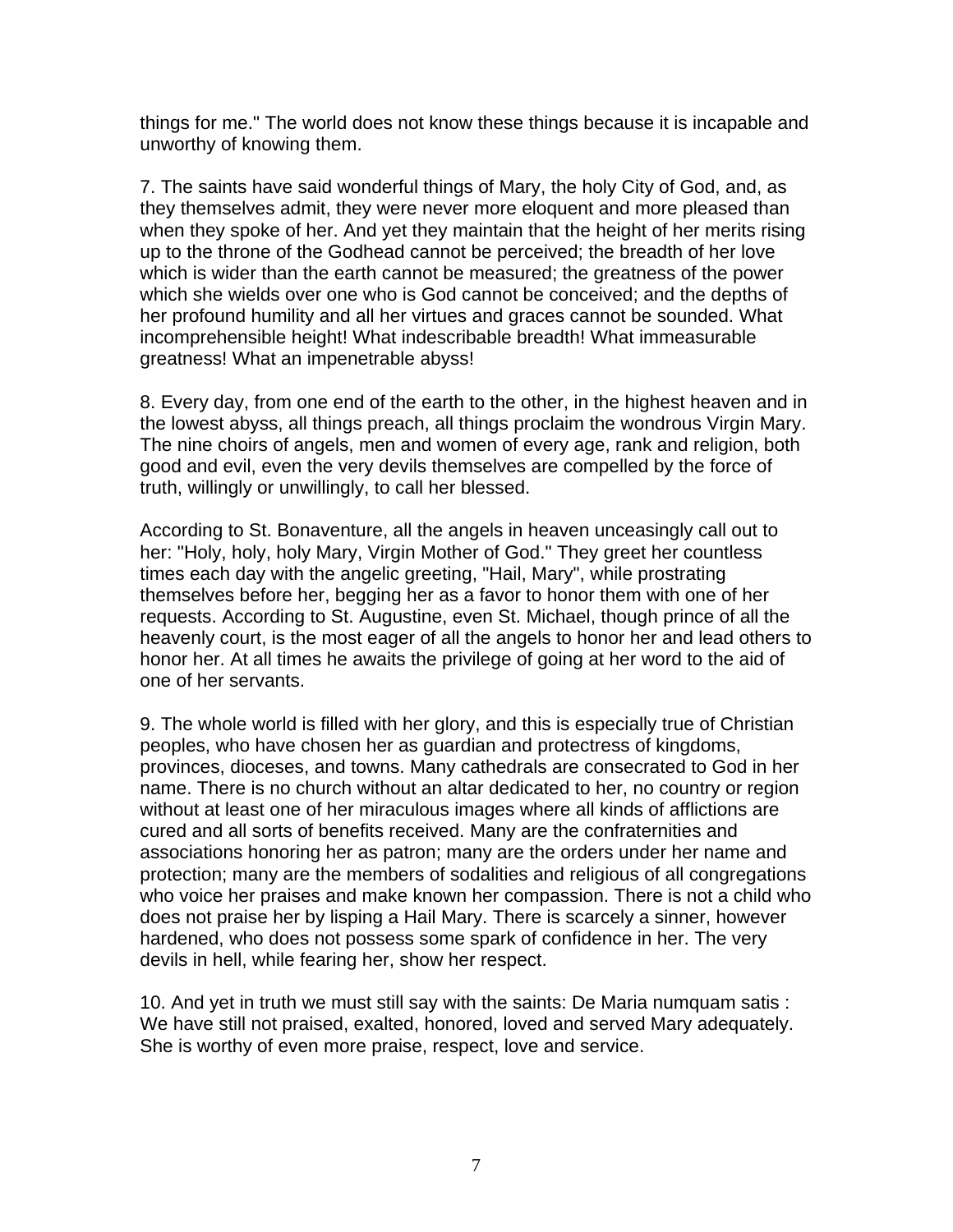11. Moreover, we should repeat after the Holy Spirit, "All the glory of the king's daughter is within", meaning that all the external glory which heaven and earth vie with each other to give her is nothing compared to what she has received interiorly from her Creator, namely, a glory unknown to insignificant creatures like us, who cannot penetrate into the secrets of the king.

12. Finally, we must say in the words of the apostle Paul, "Eye has not seen, nor ear heard, nor has the heart of man understood" the beauty, the grandeur, the excellence of Mary, who is indeed a miracle of miracles of grace, nature and glory. "If you wish to understand the Mother," says a saint, "then understand the Son. She is a worthy Mother of God." Hic taceat omnis lingua : Here let every tongue be silent.

13. My heart has dictated with special joy all that I have written to show that Mary has been unknown up till now, and that that is one of the reasons why Jesus Christ is not known as he should be.

If then, as is certain, the knowledge and the kingdom of Jesus Christ must come into the world, it can only be as a necessary consequence of the knowledge and reign of Mary. She who first gave him to the world will establish his kingdom in the world.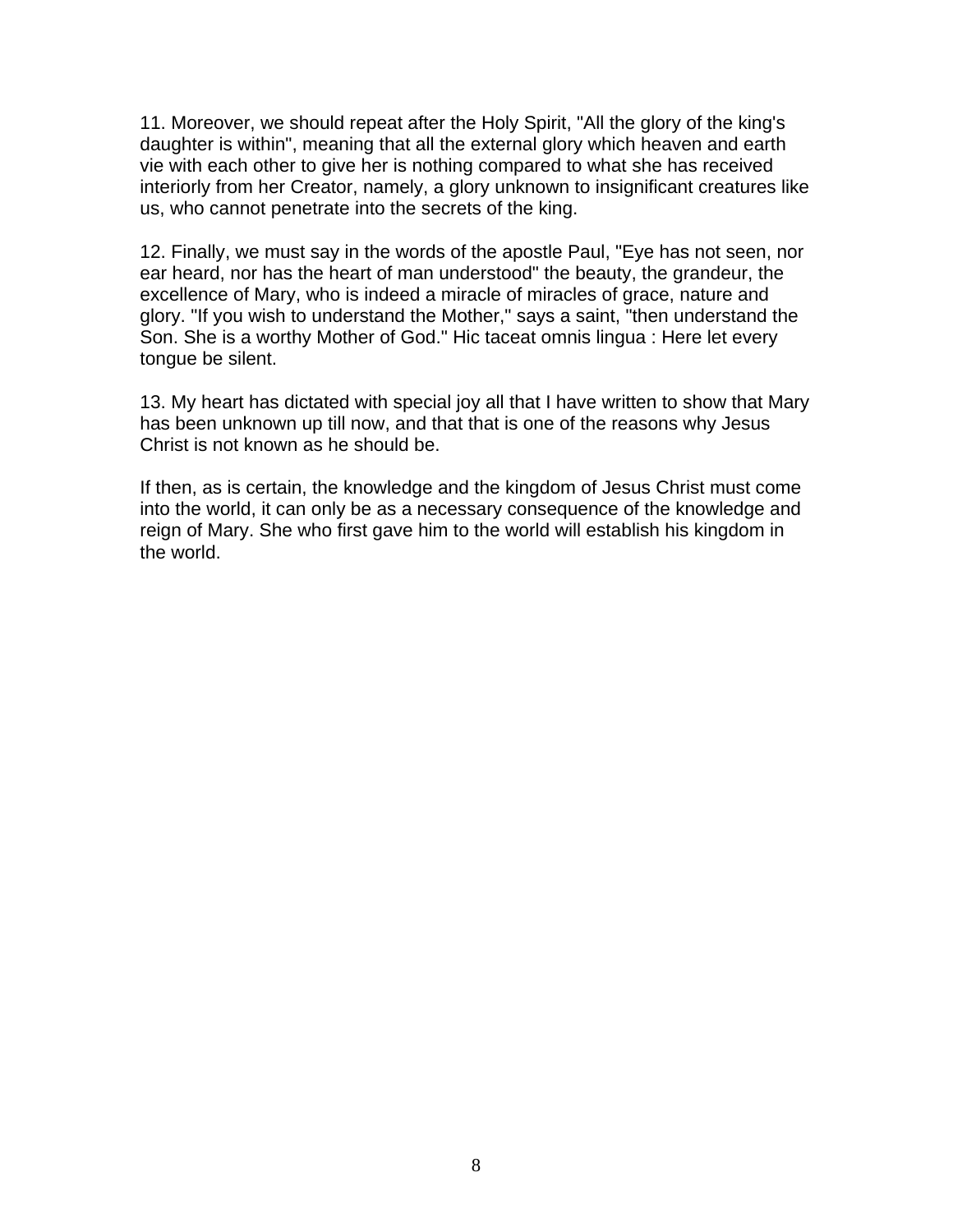# <span id="page-8-0"></span>**PART I: TRUE DEVOTION TO OUR LADY IN GENERAL**

# CHAPTER ONE - NECESSITY OF DEVOTION TO OUR LADY

Mary's part in the Incarnation

14. With the whole Church I acknowledge that Mary, being a mere creature fashioned by the hands of God is, compared to his infinite majesty, less than an atom, or rather is simply nothing, since he alone can say, "I am he who is". Consequently, this great Lord, who is ever independent and self-sufficient, never had and does not now have any absolute need of the Blessed Virgin for the accomplishment of his will and the manifestation of his glory. To do all things he has only to will them.

15. However, I declare that, considering things as they are, because God has decided to begin and accomplish his greatest works through the Blessed Virgin ever since he created her, we can safely believe that he will not change his plan in the time to come, for he is God and therefore does not change in his thoughts or his way of acting.

16. God the Father gave his only Son to the world only through Mary. Whatever desires the patriarchs may have cherished, whatever entreaties the prophets and saints of the Old Law may have had for 4,000 years to obtain that treasure, it was Mary alone who merited it and found grace before God by the power of her prayers and the perfection of her virtues. "The world being unworthy," said Saint Augustine, "to receive the Son of God directly from the hands of the Father, he gave his Son to Mary for the world to receive him from her."

The Son of God became man for our salvation but only in Mary and through Mary.

God the Holy Spirit formed Jesus Christ in Mary but only after having asked her consent through one of the chief ministers of his court.

17. God the Father imparted to Mary his fruitfulness as far as a mere creature was capable of receiving it, to enable her to bring forth his Son and all the members of his mystical body.

18. God the Son came into her virginal womb as a new Adam into his earthly paradise, to take his delight there and produce hidden wonders of grace.

God-made-man found freedom in imprisoning himself in her womb. He displayed power in allowing himself to be borne by this young maiden. He found his glory and that of his Father in hiding his splendors from all creatures here below and revealing them only to Mary. He glorified his independence and his majesty in depending upon this lovable virgin in his conception, his birth, his presentation in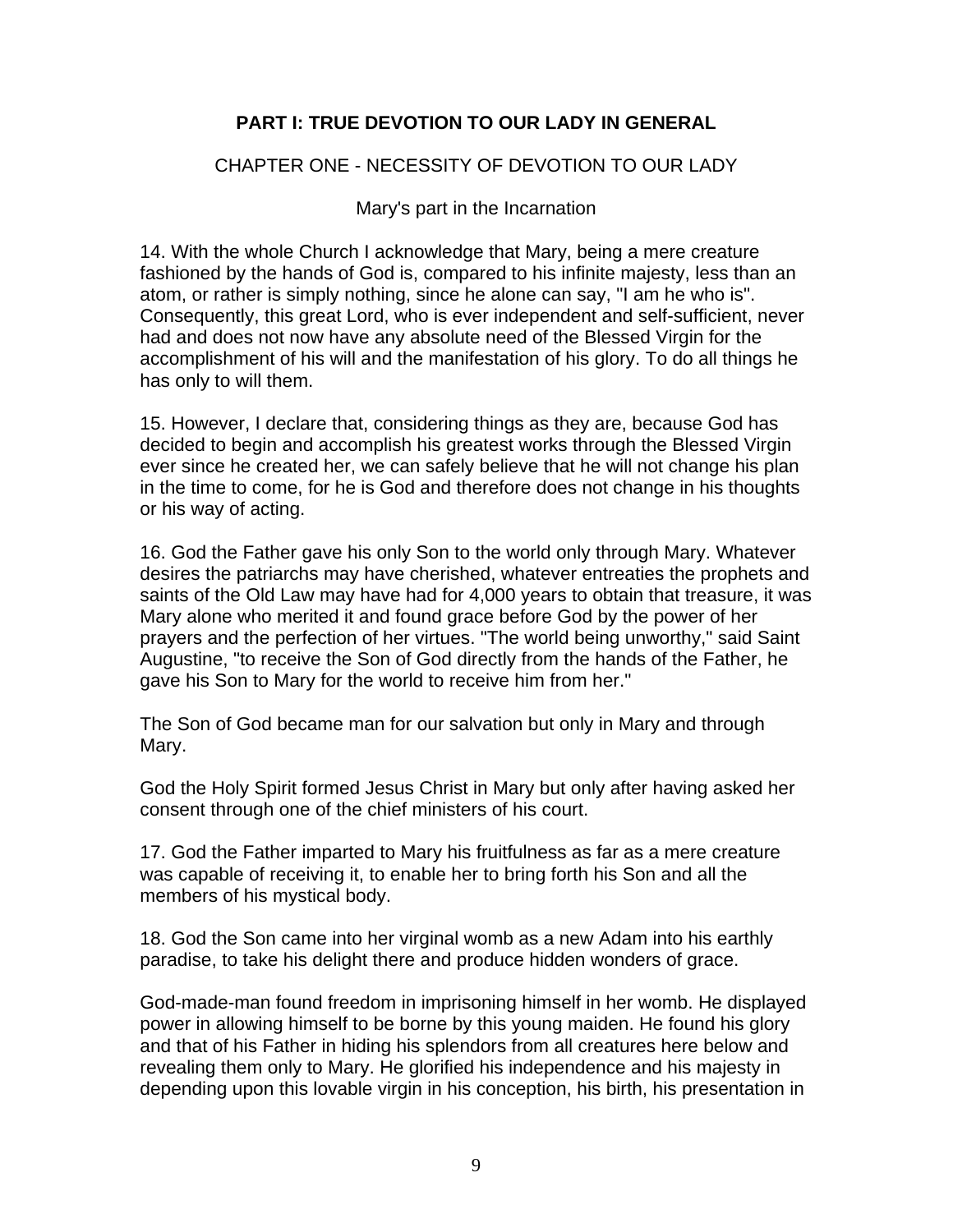<span id="page-9-0"></span>the temple, and in the thirty years of his hidden life. Even at his death she had to be present so that he might be united with her in one sacrifice and be immolated with her consent to the eternal Father, just as formerly Isaac was offered in sacrifice by Abraham when he accepted the will of God. It was Mary who nursed him, fed him, cared for him, reared him, and sacrificed him for us.

The Holy Spirit could not leave such wonderful and inconceivable dependence of God unmentioned in the Gospel, though he concealed almost all the wonderful things that Wisdom Incarnate did during his hidden life in order to bring home to us its infinite value and glory. Jesus gave more glory to God his Father by submitting to his Mother for thirty years than he would have given him had he converted the whole world by working the greatest miracles. How highly then do we glorify God when to please him we submit ourselves to Mary, taking Jesus as our sole model.

19. If we examine closely the remainder of the life of Jesus Christ, we see that he chose to begin his miracles through Mary. It was by her word that he sanctified Saint John the Baptist in the womb of his mother, Saint Elizabeth; no sooner had Mary spoken than John was sanctified. This was his first and greatest miracle of grace. At the wedding in Cana he changed water into wine at her humble prayer, and this was his first miracle in the order of nature. He began and continued his miracles through Mary and he will continue them through her until the end of time.

20. God the Holy Spirit, who does not produce any divine person, became fruitful through Mary whom he espoused. It was with her, in her and of her that he produced his masterpiece, God-made-man, and that he produces every day until the end of the world the members of the body of this adorable Head. For this reason the more he finds Mary his dear and inseparable spouse in a soul the more powerful and effective he becomes in producing Jesus Christ in that soul and that soul in Jesus Christ.

21. This does not mean that the Blessed Virgin confers on the Holy Spirit a fruitfulness which he does not already possess. Being God, he has the ability to produce just like the Father and the Son, although he does not use this power and so does not produce another divine person. But it does mean that the Holy Spirit chose to make use of our Blessed Lady, although he had no absolute need of her, in order to become actively fruitful in producing Jesus Christ and his members in her and by her. This is a mystery of grace unknown even to many of the most learned and spiritual of Christians.

Mary's part in the sanctification of souls

22. The plan adopted by the three persons of the Blessed Trinity in the Incarnation, the first coming of Jesus Christ, is adhered to each day in an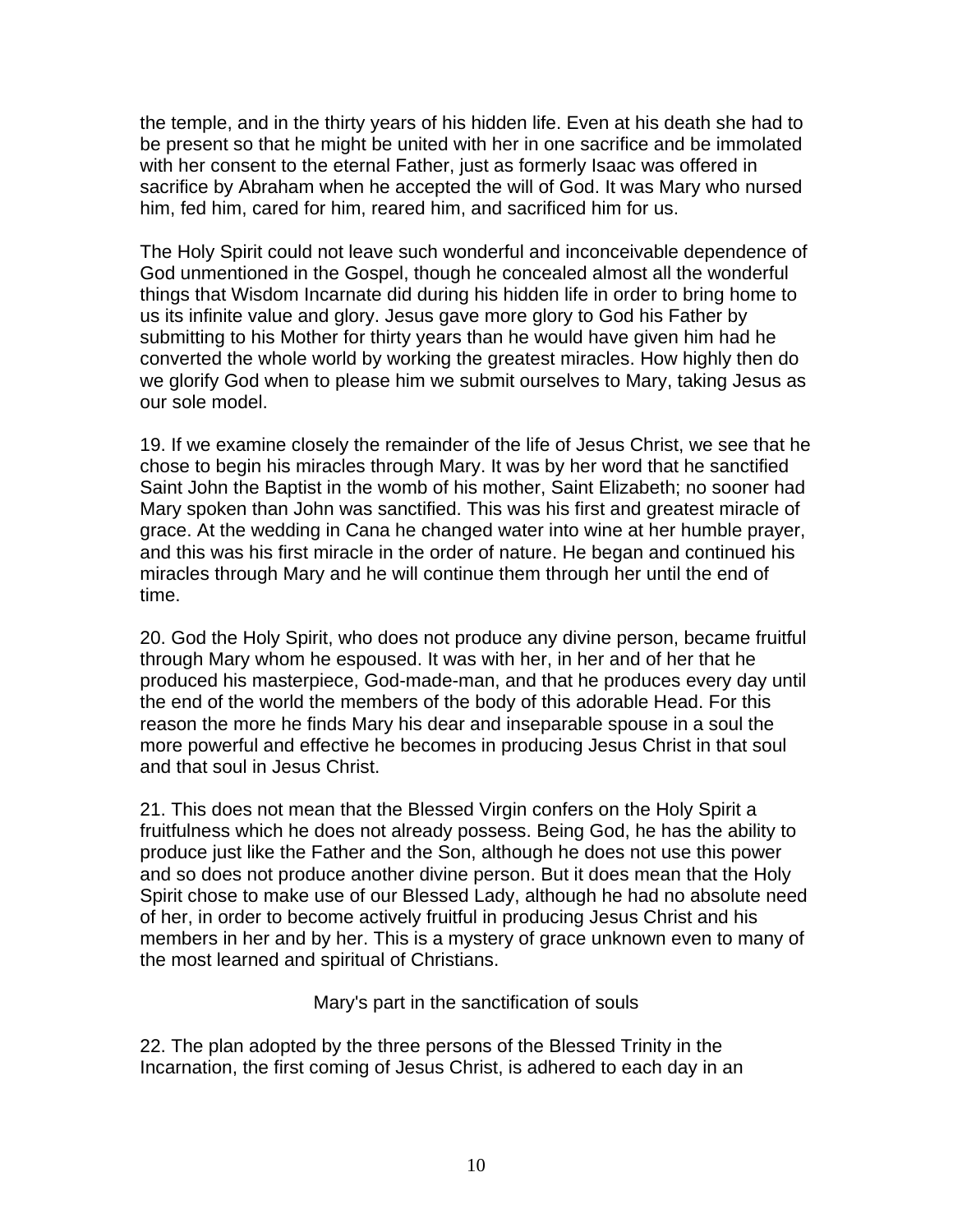invisible manner throughout the Church and they will pursue it to the end of time until the last coming of Jesus Christ.

23. God the Father gathered all the waters together and called them the seas (maria). He gathered all his graces together and called them Mary (Maria). The great God has a treasury or storehouse full of riches in which he has enclosed all that is beautiful, resplendent, rare, and precious, even his own Son. This immense treasury is none other than Mary whom the saints call the "treasury of the Lord". From her fullness all men are made rich.

24. God the Son imparted to his mother all that he gained by his life and death, namely, his infinite merits and his eminent virtues. He made her the treasurer of all his Father had given him as heritage. Through her he applies his merits to his members and through her he transmits his virtues and distributes his graces. She is his mystical channel, his aqueduct, through which he causes his mercies to flow gently and abundantly.

25. God the Holy Spirit entrusted his wondrous gifts to Mary, his faithful spouse, and chose her as the dispenser of all he possesses, so that she distributes all his gifts and graces to whom she wills, as much as she wills, how she wills and when she wills. No heavenly gift is given to men which does not pass through her virginal hands. Such indeed is the will of God, who has decreed that we should have all things through Mary, so that, making herself poor and lowly,, and hiding herself in the depths of nothingness during her whole life, she might be enriched, exalted and honored by almighty God. Such are the views of the Church and the early Fathers.

26. Were I speaking to the so-called intellectuals of today, I would prove at great length by quoting Latin texts taken from Scripture and the Fathers of the Church all that I am now stating so simply. I could also instance solid proofs which can be read in full in Fr. Poir,'s book "The Triple Crown of the Blessed Virgin". But I am speaking mainly for the poor and simple who have more good will and faith than the common run of scholars. As they believe more simply and more meritoriously, let me merely state the truth to them quite plainly without bothering to quote Latin passages which they would not understand. Nevertheless, I shall quote some texts as they occur to my mind as I go along.

27. Since grace enhances our human nature and glory adds a still greater perfection to grace, it is certain that our Lord remains in heaven just as much the Son of Mary as he was on earth. Consequently he has retained the submissiveness and obedience of the most perfect of all children towards the best of all mothers.

We must take care, however, not to consider this dependence as an abasement or imperfection in Jesus Christ. For Mary, infinitely inferior to her Son, who is God, does not command him in the same way as an earthly mother would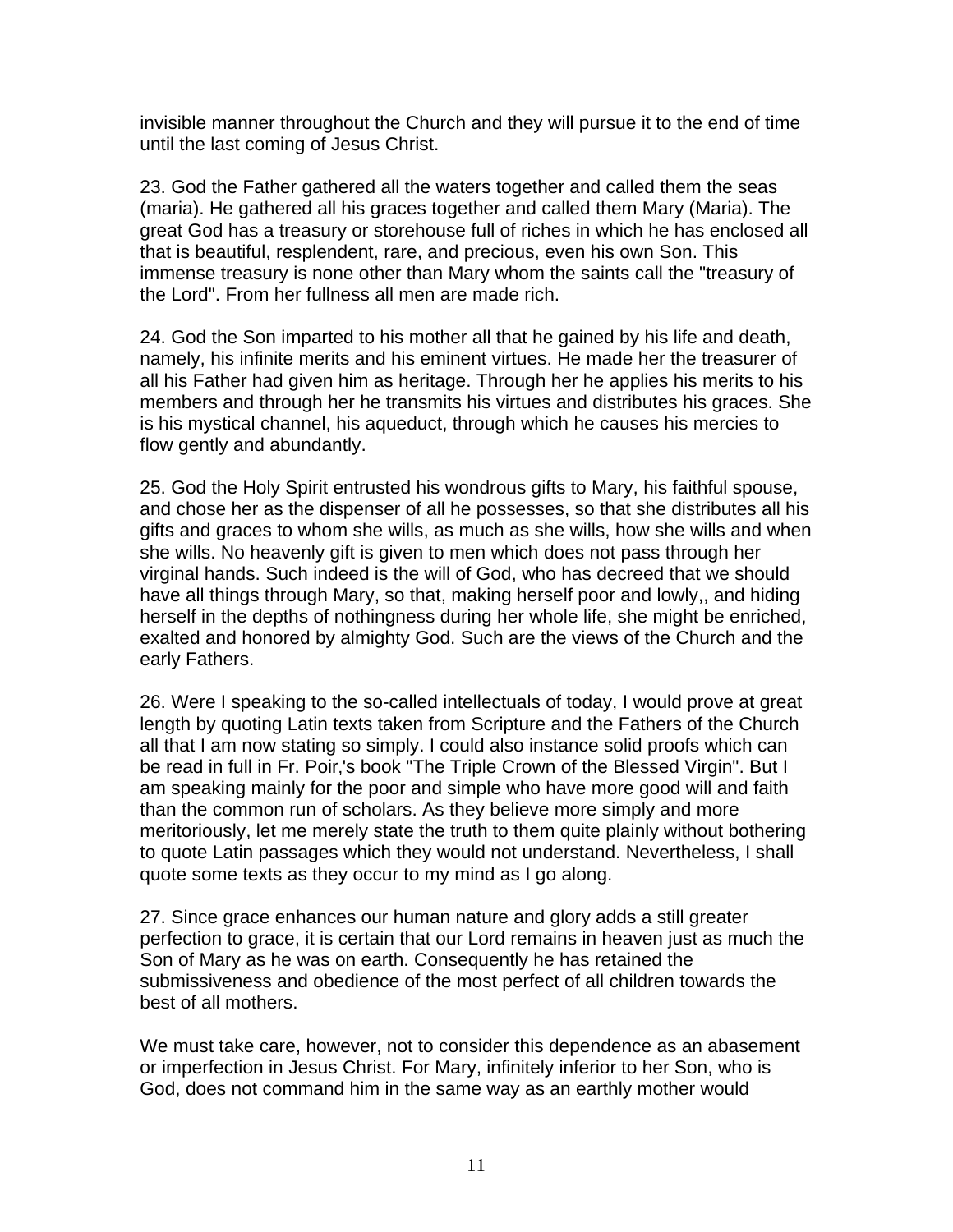command her child who is beneath her. Since she is completely transformed in God by that grace and glory which transforms all the saints in him, she does not ask or wish or do anything which is contrary to the eternal and changeless will of God. When therefore we read in the writings of Saint Bernard, Saint Bernardine, Saint Bonaventure, and others that all in heaven and on earth, even God himself, is subject to the Blessed Virgin, they mean that the authority which God was pleased to give her is so great that she seems to have the same power as God. Her prayers and requests are so powerful with him that he accepts them as commands in the sense that he never resists his dear mother's prayer because it is always humble and conformed to his will.

Moses by the power of his prayer curbed God's anger against the Israelites so effectively that the infinitely great and merciful Lord was unable to withstand him and asked Moses to let him be angry and punish that rebellious people. How much greater, then, will be the prayer of the humble Virgin Mary, worthy Mother of God, which is more powerful with the King of heaven than the prayers and intercession of all the angels and saints in heaven and on earth.

28. Mary has authority over the angels and the blessed in heaven. As a reward for her great humility, God gave her the power and the mission of assigning to saints the thrones made vacant by the apostate angels who fell away through pride.

Such is the will of almighty God who exalts the humble, that the powers of heaven, earth and hell, willingly or unwillingly, must obey the commands of the humble Virgin Mary. For God has made her queen of heaven and earth, leader of his armies, keeper of his treasures, dispenser of his graces, worker of his wonders, restorer of the human race, mediatrix on behalf of men, destroyer of his enemies, and faithful associate in his great works and triumphs.

29. God the Father wishes Mary to be the mother of his children until the end of time and so he says to her, "Dwell in Jacob", that is to say, take up your abode permanently in my children, in my holy ones represented by Jacob, and not in the children of the devil and sinners represented by Esau.

30. Just as in natural and bodily generation there is a father and a mother, so in the supernatural and spiritual generation there is a father who is God and a mother who is Mary. All true children of God have God for their father and Mary for their mother; anyone who does not have Mary for his mother, does not have God for his father. This is why the reprobate, such as heretics and schismatics, who hate, despise or ignore the Blessed Virgin, do not have God for their father though they arrogantly claim they have, because they do not have Mary for their mother. Indeed if they had her for their mother they would love and honor her as good and true children naturally love and honor the mother who gave them life.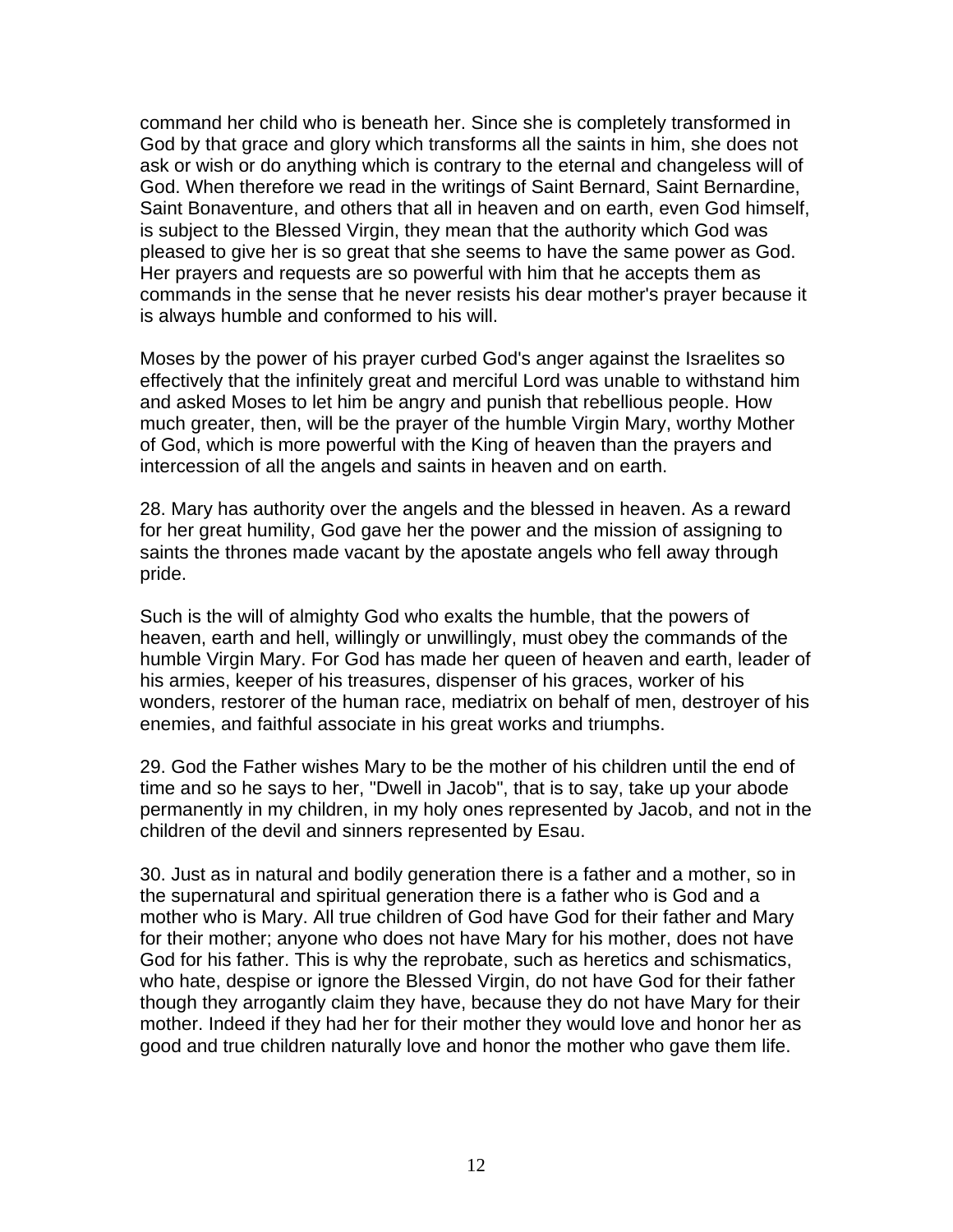An infallible and unmistakable sign by which we can distinguish a heretic, a man of false doctrine, an enemy of God, from one of God's true friends is that the heretic and the hardened sinner show nothing but contempt and indifference for our Lady. He endeavors by word and example, openly or insidiously - sometimes under specious pretexts - to belittle the love and veneration shown to her. God the Father has not told Mary to dwell in them because they are, alas, other Esaus.

31. God the Son wishes to form himself, and, in a manner of speaking, become incarnate every day in his members through his dear Mother. To her he said: "Take Israel for your inheritance." It is as if he said, God the Father has given me as heritage all the nations of the earth, all men good and evil, predestinate and reprobate. To the good I shall be father and advocate, to the bad a just avenger, but to all I shall be a judge. But you, my dear Mother, will have for your heritage and possession only the predestinate represented by Israel. As their loving mother, you will give them birth, feed them and rear them. As their queen, you will lead, govern and defend them.

32. "This one and that one were born in her." According to the explanation of some of the Fathers, the first man born of Mary is the God-man, Jesus Christ. If Jesus Christ, the head of mankind, is born of her, the predestinate, who are members of this head, must also as a necessary consequence be born of her. One and the same mother does not give birth to the head without the members nor to the members without the head, for these would be monsters in the order of nature. In the order of grace likewise the head and the members are born of the same mother. If a member of the mystical body of Christ, that is, one of the predestinate, were born of a mother other than Mary who gave birth to the head, he would not be one of the predestinate, nor a member of Jesus Christ, but a monster in the order of grace.

33. Moreover, Jesus is still as much as ever the fruit of Mary, as heaven and earth repeat thousands of times a day: "Blessed is the fruit of thy womb, Jesus." It is therefore certain that Jesus is the fruit and gift of Mary for every single man who possesses him, just as truly as he is for all mankind. Consequently, if any of the faithful have Jesus formed in their heart they can boldly say, "It is thanks to Mary that what I possess is Jesus her fruit, and without her I would not have him." We can attribute more truly to her what Saint Paul said of himself, "I am in labor again with all the children of God until Jesus Christ, my Son, is formed in them to the fullness of his age." Saint Augustine, surpassing himself as well as all that I have said so far, affirms that in order to be conformed to the image of the Son of God all the predestinate, while in the world, are hidden in the womb of the Blessed Virgin where they are protected, nourished, cared for and developed by this good Mother, until the day she brings them forth to a life of glory after death, which the Church calls the birthday of the just. This is indeed a mystery of grace unknown to the reprobate and little known even to the predestinate!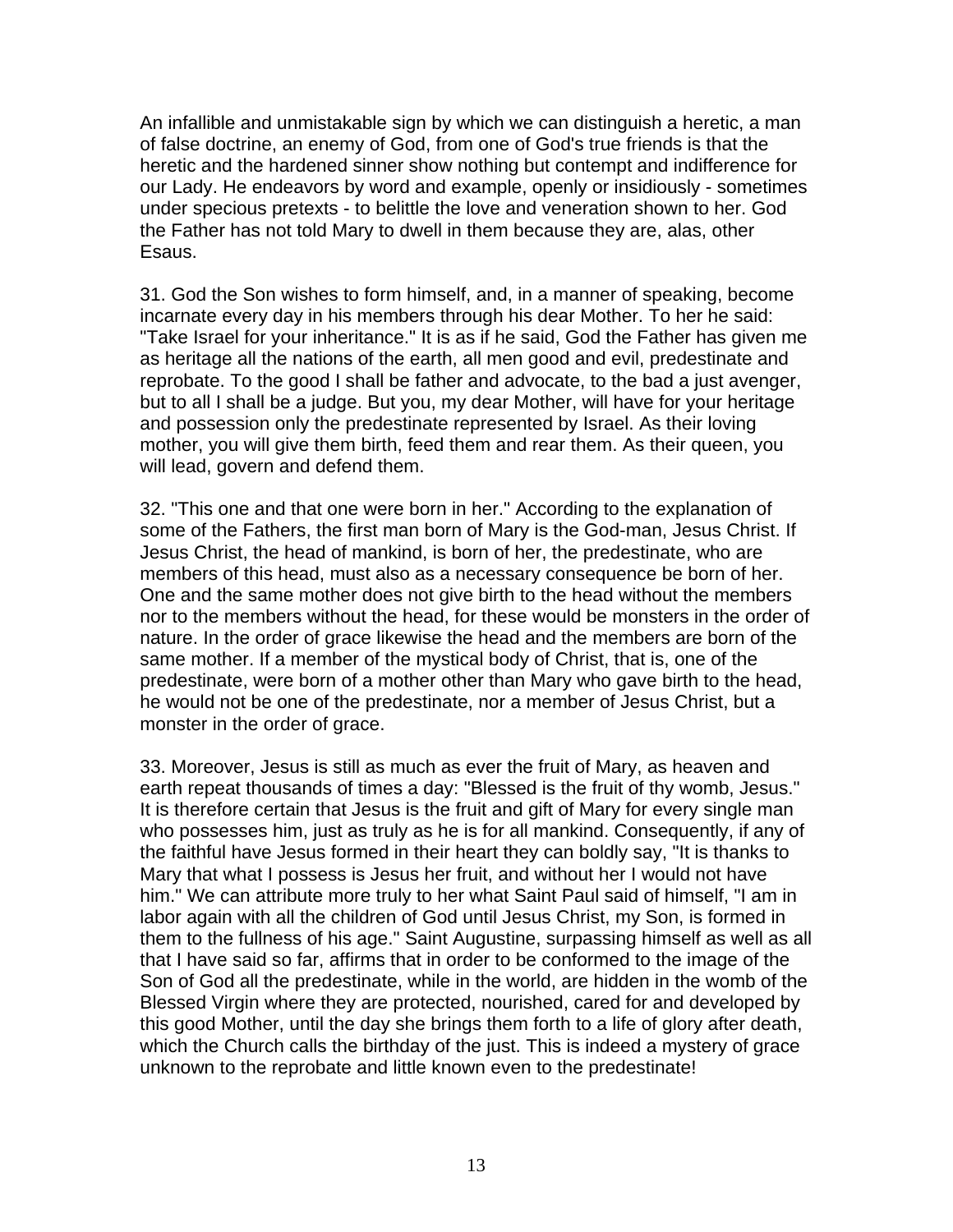<span id="page-13-0"></span>34. God the Holy Spirit wishes to fashion his chosen ones in and through Mary. He tells her, "My well-beloved, my spouse, let all your virtues take root in my chosen ones that they may grow from strength to strength and from grace to grace. When you were living on earth, practicing the most sublime virtues, I was so pleased with you that I still desire to find you on earth without your ceasing to be in heaven. Reproduce yourself then in my chosen ones, so that I may have the joy of seeing in them the roots of your invincible faith, profound humility, total mortification, sublime prayer, ardent charity, your firm hope and all your virtues. You are always my spouse, as faithful, pure, and fruitful as ever. May your faith give me believers; your purity, virgins; your fruitfulness, elect and living temples."

35. When Mary has taken root in a soul she produces in it wonders of grace which only she can produce; for she alone is the fruitful virgin who never had and never will have her equal in purity and fruitfulness. Together with the Holy Spirit Mary produced the greatest thing that ever was or ever will be: a God-man. She will consequently produce the marvels which will be seen in the latter times. The formation and the education of the great saints who will come at the end of the world are reserved to her, for only this singular and wondrous virgin can produce in union with the Holy Spirit singular and wondrous things.

36. When the Holy Spirit, her spouse, finds Mary in a soul, he hastens there and enters fully into it. He gives himself generously to that soul according to the place it has given to his spouse. One of the main reasons why the Holy Spirit does not work striking wonders in souls is that he fails to find in them a sufficiently close union with his faithful and inseparable spouse. I say "inseparable spouse", for from the moment the substantial love of the Father and the Son espoused Mary to form Jesus, the head of the elect, and Jesus in the elect, he has never disowned her, for she has always been faithful and fruitful.

#### **Consequences**

37. We must obviously conclude from what I have just said:

First, that Mary received from God a far-reaching dominion over the souls of the elect. Otherwise she could not make her dwelling-place in them as God the Father has ordered her to do, and she could not conceive them, nourish them, and bring them forth to eternal life as their mother. She could not have them for her inheritance and her possession and form them in Jesus and Jesus in them. She could not implant in their heart the roots of her virtues, nor be the inseparable associate of the Holy Spirit in all these works of grace. None of these things, I repeat, could she do unless she had received from the Almighty rights and authority over their souls. For God, having given her power over his onlybegotten and natural Son, also gave her power over his adopted children - not only in what concerns their body - which would be of little account - but also in what concerns their soul.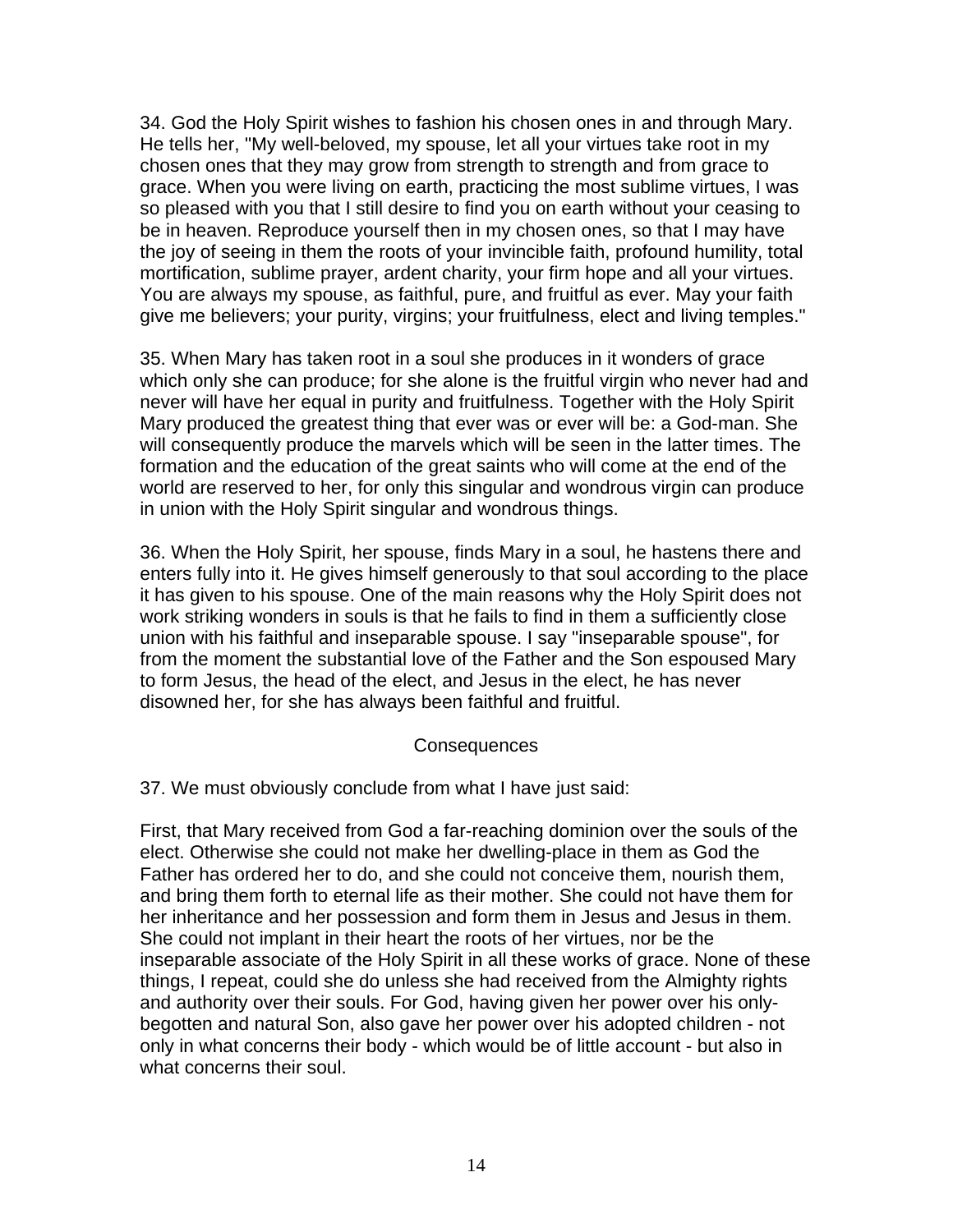38. Mary is the Queen of heaven and earth by grace as Jesus is king by nature and by conquest. But as the kingdom of Jesus Christ exists primarily in the heart or interior of man, according to the words of the Gospel, "The kingdom of God is within you", so the kingdom of the Blessed Virgin is principally in the interior of man, that is, in his soul. It is principally in souls that she is glorified with her Son more than in any visible creature. So we may call her, as the saints do, Queen of our hearts.

39. Secondly, we must conclude that, being necessary to God by a necessity which is called "hypothetical", (that is, because God so willed it), the Blessed Virgin is all the more necessary for men to attain their final end. Consequently we must not place devotion to her on the same level as devotion to the other saints as if it were merely something optional.

40. The pious and learned Jesuit, Suarez, Justus Lipsius, a devout and erudite theologian of Louvain, and many others have proved incontestably that devotion to our Blessed Lady is necessary to attain salvation. This they show from the teaching of the Fathers, notably St. Augustine, St. Ephrem, deacon of Edessa, St. Cyril of Jerusalem, St. Germanus of Constantinople, St. John Demascene, St. Anselm, St. Bernard, St. Bernardine, St. Thomas and St. Bonaventure. Even according to Oecolampadius and other heretics, lack of esteem and love for the Virgin Mary is an infallible sign of God's disapproval. On the other hand, to be entirely and genuinely devoted to her is a sure sign of God's approval.

41. The types and texts of the Old and New Testaments prove the truth of this, the opinions and examples of the saints confirm it, and reason and experience teach and demonstrate it. Even the devil and his followers, forced by the evidence of the truth, were frequently obliged against their will to admit it. For brevity's sake, I shall quote one only of the many passages which I have collected from the Fathers and Doctors of the Church to support this truth. "Devotion to you, O Blessed Virgin, is a means of salvation which God gives to those whom he wishes to save" (St. John Damascene).

42. I could tell many stories in evidence of what I have just said.

 (1) One is recorded in the chronicles of St. Francis. The saint saw in ecstasy an immense ladder reaching to heaven, at the top of which stood the Blessed Virgin. This is the ladder, he was told, by which we must all go to heaven.

 (2) There is another related in the Chronicles of St. Dominic. Near Carcassonne, where St. Dominic was preaching the Rosary, there was an unfortunate heretic who was possessed by a multitude of devils. These evil spirits to their confusion were compelled at the command of our Lady to confess many great and consoling truths concerning devotion to her. They did this so clearly and forcibly that, however weak our devotion to our Lady may be, we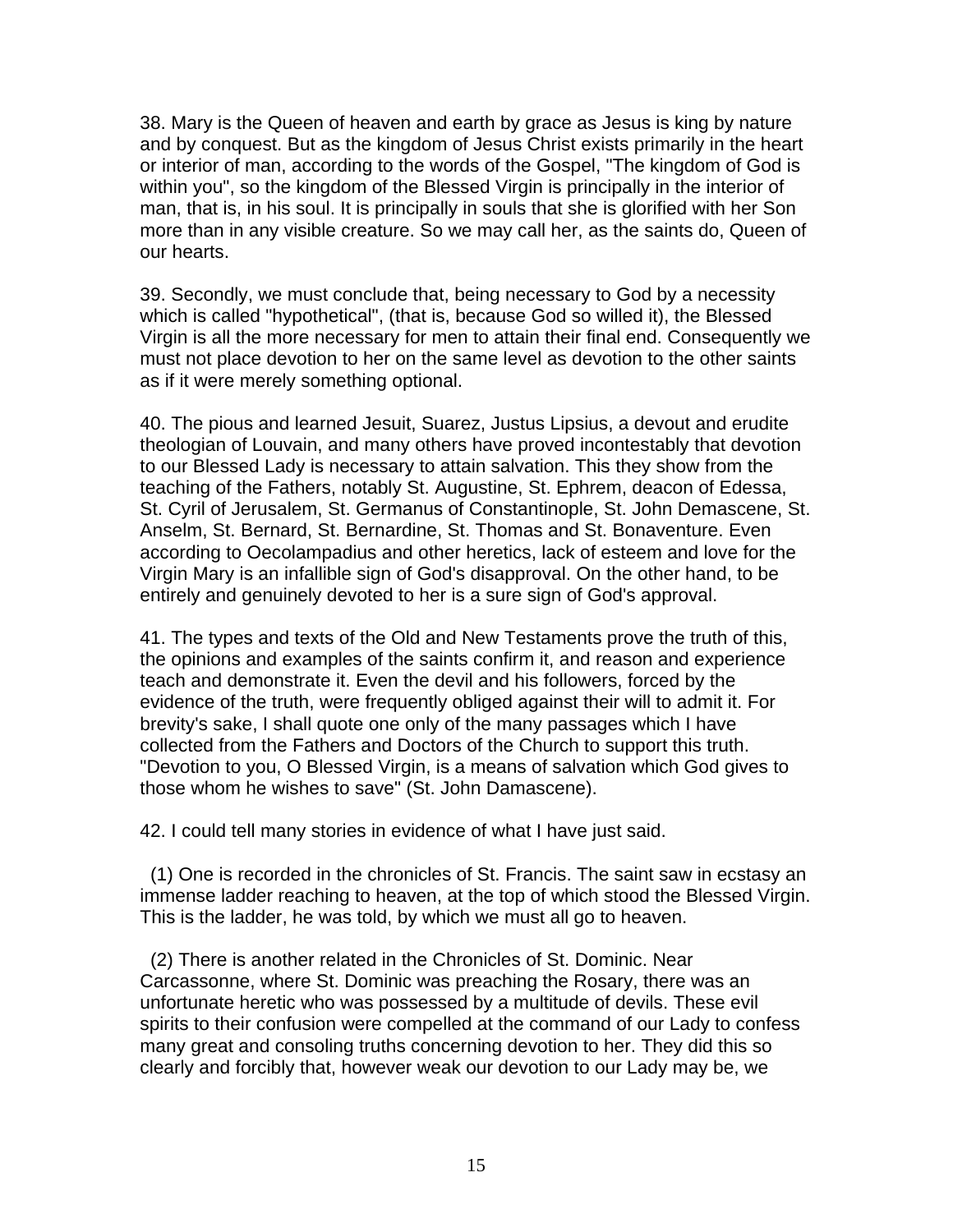cannot read this authentic story containing such an unwilling tribute paid by the devils to devotion to our Lady without shedding tears of joy.

43. If devotion to the Blessed Virgin is necessary for all men simply to work out their salvation, it is even more necessary for those who are called to a special perfection. I do not believe that anyone can acquire intimate union with our Lord and perfect fidelity to the Holy Spirit without a very close union with the most Blessed Virgin and an absolute dependence on her support.

44. Mary alone found grace before God without the help of any other creature. All those who have since found grace before God have found it only through her. She was full of grace when she was greeted by the Archangel Gabriel and was filled with grace to overflowing by the Holy Spirit when he so mysteriously overshadowed her. From day to day, from moment to moment, she increased so much this twofold plenitude that she attained an immense and inconceivable degree of grace. So much so, that the Almighty made her the sole custodian of his treasures and the sole dispenser of his graces. She can now ennoble, exalt and enrich all she chooses. She can lead them along the narrow path to heaven and guide them through the narrow gate to life. She can give a royal throne, scepter and crown to whom she wishes. Jesus is always and everywhere the fruit and Son of Mary and Mary is everywhere the genuine tree that bears that Fruit of life, the true Mother who bears that Son.

45. To Mary alone God gave the keys of the cellars of divine love and the ability to enter the most sublime and secret ways of perfection, and lead others along them. Mary alone gives to the unfortunate children of unfaithful Eve entry into that earthly paradise where they may walk pleasantly with God and be safely hidden from their enemies. There they can feed without fear of death on the delicious fruit of the tree of life and the tree of the knowledge of good and evil. They can drink copiously the heavenly waters of that beauteous fountain which gushes forth in such abundance. As she is herself the earthly paradise, that virgin and blessed land from which sinful Adam and Eve were expelled she lets only those whom she chooses enter her domain in order to make them saints.

46. All the rich among the people, to use an expression of the Holy Spirit as explained by St. Bernard, all the rich among the people will look pleadingly upon her countenance throughout all ages and particularly as the world draws to its end. This means that the greatest saints, those richest in grace and virtue will be the most assiduous in praying to the most Blessed Virgin, looking up to her as the perfect model to imitate and as a powerful helper to assist them.

47. I said that this will happen especially towards the end of the world, and indeed soon, because Almighty God and his holy Mother are to raise up great saints who will surpass in holiness most other saints as much as the cedars of Lebanon tower above little shrubs. This has been revealed to a holy soul whose life has been written by M. de Renty.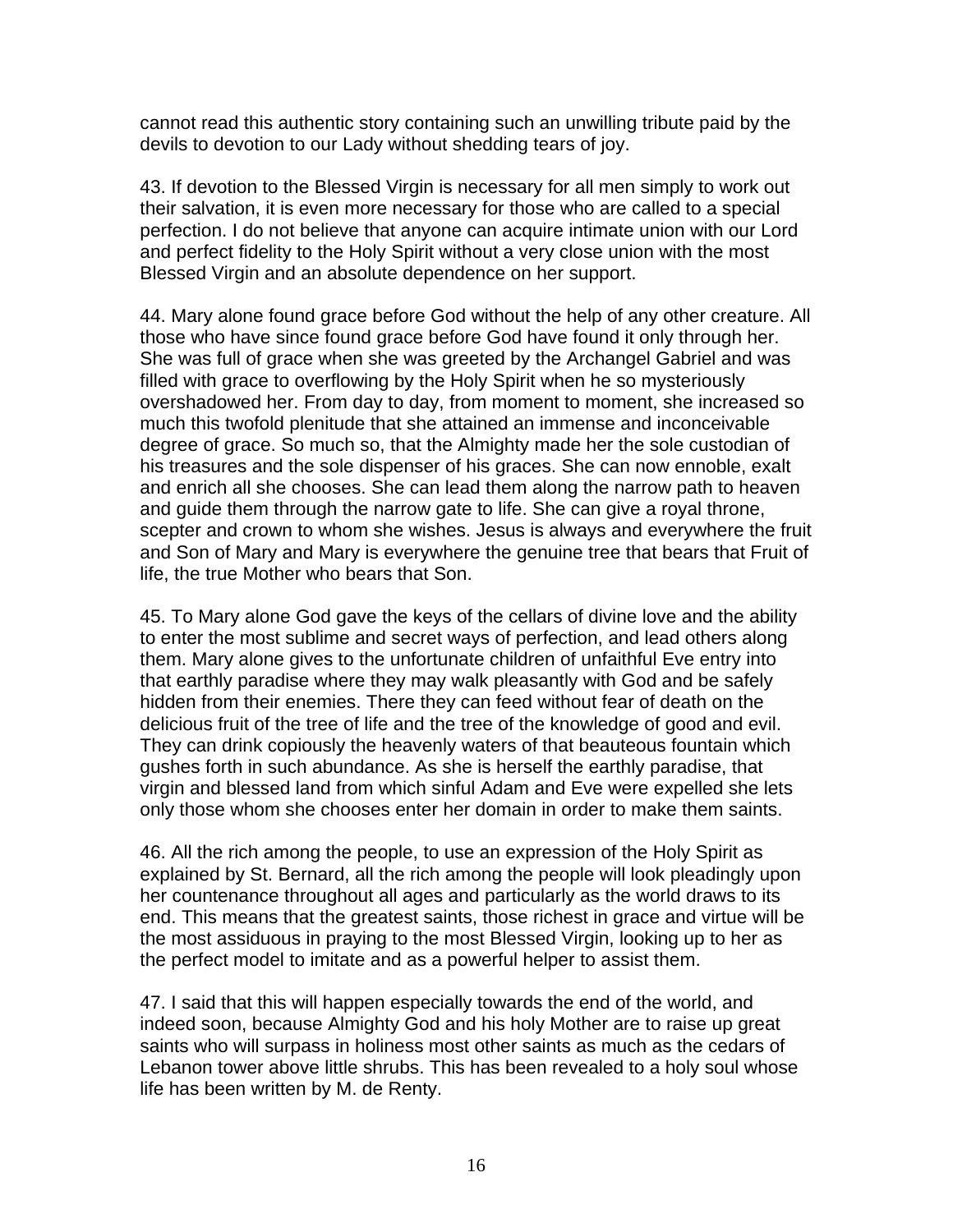<span id="page-16-0"></span>48. These great souls filled with grace and zeal will be chosen to oppose the enemies of God who are raging on all sides. They will be exceptionally devoted to the Blessed Virgin. Illumined by her light, strengthened by her food, guided by her spirit, supported by her arm, sheltered under her protection, they will fight with one hand and build with the other. With one hand they will give battle, overthrowing and crushing heretics and their heresies, schismatics and their schisms, idolaters and their idolatries, sinners and their wickedness. With the other hand they will build the temple of the true Solomon and the mystical city of God, namely, the Blessed Virgin, who is called by the Fathers of the Church the Temple of Solomon and the City of God . By word and example they will draw all men to a true devotion to her and though this will make many enemies, it will also bring about many victories and much glory to God alone. This is what God revealed to St. Vincent Ferrer, that outstanding apostle of his day, as he has amply shown in one of his works.

This seems to have been foretold by the Holy Spirit in Psalm 58: "The Lord will reign in Jacob and all the ends of the earth. They will be converted towards evening and they will be as hungry as dogs and they will go around the city to find something to eat." This city around which men will roam at the end of the world seeking conversion and the appeasement of the hunger they have for justice is the most Blessed Virgin, who is called by the Holy Spirit the City of God .

#### Mary's part in the latter times

49. The salvation of the world began through Mary and through her it must be accomplished. Mary scarcely appeared in the first coming of Jesus Christ so that men, as yet insufficiently instructed and enlightened concerning the person of her Son, might not wander from the truth by becoming too strongly attached to her. This would apparently have happened if she had been known, on account of the wondrous charms with which Almighty God had endowed even her outward appearance. So true is this that St. Denis the Areopagite tells us in his writings that when he saw her he would have taken her for a goddess, because of her incomparable beauty, had not his well-grounded faith taught him otherwise. But in the second coming of Jesus Christ, Mary must be known and openly revealed by the Holy Spirit so that Jesus may be known, loved and served through her. The reasons which moved the Holy Spirit to hide his spouse during her life and to reveal but very little of her since the first preaching of the gospel exist no longer.

God wishes to make Mary better known in the latter times

50. God wishes therefore to reveal Mary, his masterpiece, and make her more known in these latter times: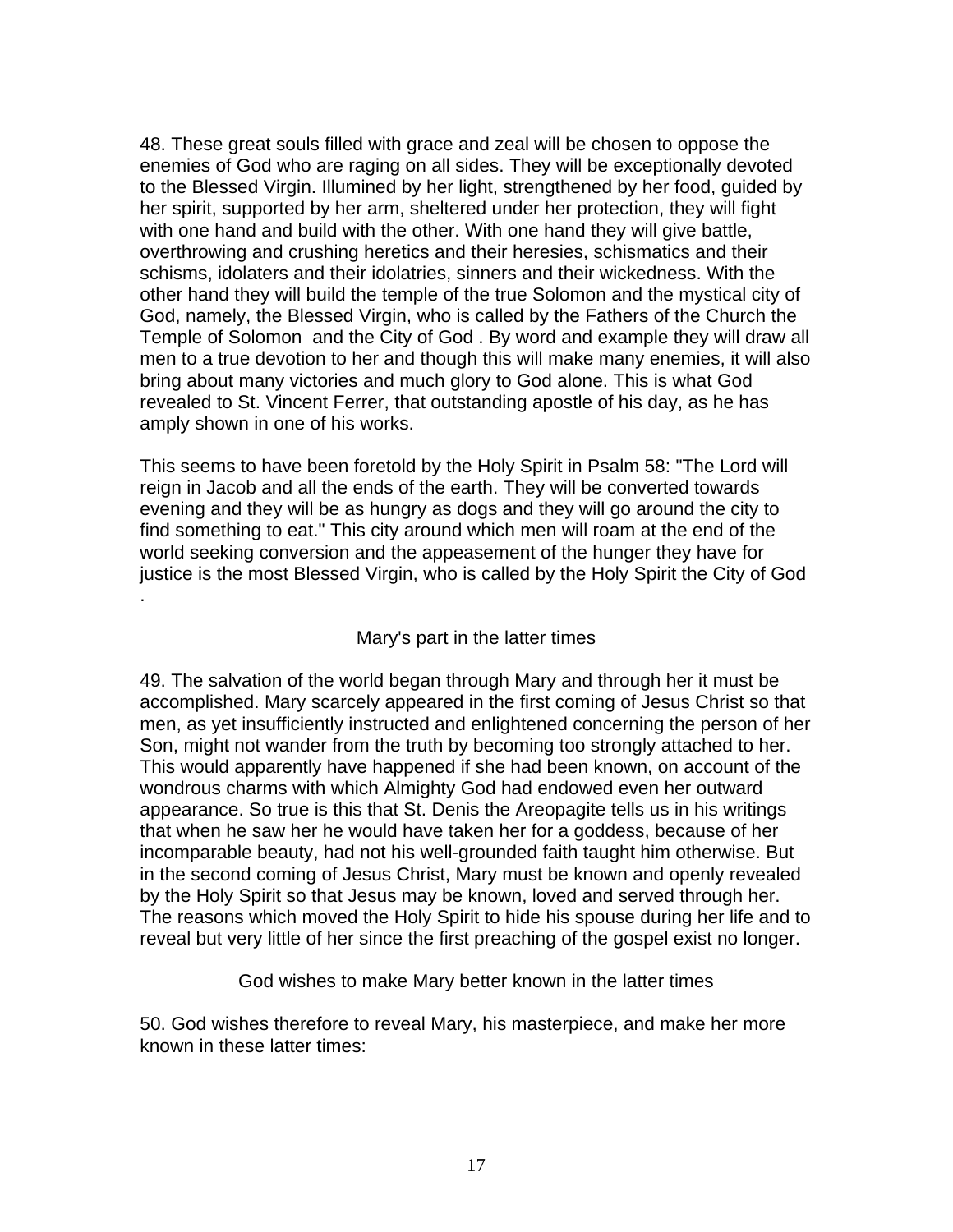(1) Because she kept herself hidden in this world and in her great humility considered herself lower than dust, having obtained from God, his apostles and evangelists the favor of being made known.

 (2) Because, as Mary is not only God's masterpiece of glory in heaven, but also his masterpiece of grace on earth, he wishes to be glorified and praised because of her by those living upon earth.

 (3) Since she is the dawn which precedes and discloses the Sun of Justice Jesus Christ, she must be known and acknowledged so that Jesus may be known and acknowledged.

 (4) As she was the way by which Jesus first came to us, she will again be the way by which he will come to us the second time though not in the same manner.

 (5) Since she is the sure means, the direct and immaculate way to Jesus and the perfect guide to him, it is through her that souls who are to shine forth in sanctity must find him. He who finds Mary finds life, that is, Jesus Christ who is the way, the truth and the life. But no one can find Mary who does not look for her. No one can look for her who does not know her, for no one seeks or desires something unknown. Mary then must be better known than ever for the deeper understanding and the greater glory of the Blessed Trinity.

 (6) In these latter times Mary must shine forth more than ever in mercy, power and grace; in mercy, to bring back and welcome lovingly the poor sinners and wanderers who are to be converted and return to the Catholic Church; in power, to combat the enemies of God who will rise up menacingly to seduce and crush by promises and threats all those who oppose them; finally, she must shine forth in grace to inspire and support the valiant soldiers and loyal servants of Jesus Christ who are fighting for his cause.

 (7) Lastly, Mary must become as terrible as an army in battle array to the devil and his followers, especially in these latter times. For Satan, knowing that he has little time - even less now than ever - to destroy souls, intensifies his efforts and his onslaughts every day. He will not hesitate to stir up savage persecutions and set treacherous snares for Mary's faithful servants and children whom he finds more difficult to overcome than others.

51. It is chiefly in reference to these last wicked persecutions of the devil, daily increasing until the advent of the reign of anti- Christ, that we should understand that first and well-known prophecy and curse of God uttered against the serpent in the garden of paradise. It is opportune to explain it here for the glory of the Blessed Virgin, the salvation of her children and the confusion of the devil. "I will place enmities between you and the woman, between your race and her race; she will crush your head and you will lie in wait for her heel" (Gen. 3:15).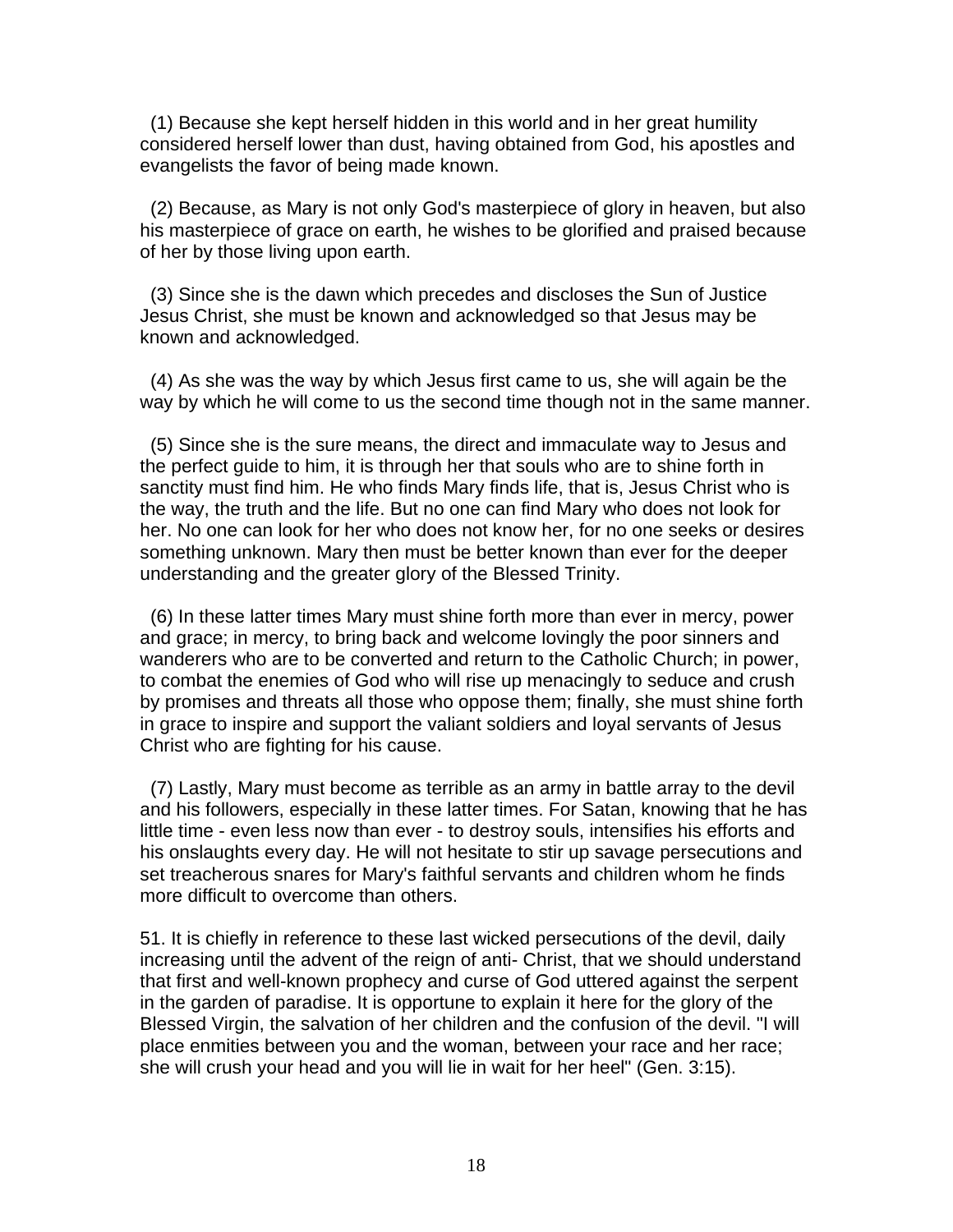52. God has established only one enmity - but it is an irreconcilable one - which will last and even go on increasing to the end of time. That enmity is between Mary, his worthy Mother, and the devil, between the children and the servants of the Blessed Virgin and the children and followers of Lucifer.

Thus the most fearful enemy that God has set up against the devil is Mary, his holy Mother. From the time of the earthly paradise, although she existed then only in his mind, he gave her such a hatred for his accursed enemy, such ingenuity in exposing the wickedness of the ancient serpent and such power to defeat, overthrow and crush this proud rebel, that Satan fears her not only more than angels and men but in a certain sense more than God himself. This does not mean that the anger, hatred and power of God are not infinitely greater than the Blessed Virgin's, since her attributes are limited. It simply means that Satan, being so proud, suffers infinitely more in being vanquished and punished by a lowly and humble servant of God, for her humility humiliates him more than the power of God. Moreover, God has given Mary such great power over the evil spirits that, as they have often been forced unwillingly to admit through the lips of possessed persons, they fear one of her pleadings for a soul more than the prayers of all the saints, and one of her threats more than all their other torments.

53. What Lucifer lost by pride Mary won by humility. What Eve ruined and lost by disobedience Mary saved by obedience. By obeying the serpent, Eve ruined her children as well as herself and delivered them up to him. Mary by her perfect fidelity to God saved her children with herself and consecrated them to his divine majesty.

54. God has established not just one enmity but "enmities", and not only between Mary and Satan but between her race and his race. That is, God has put enmities, antipathies and hatreds between the true children and servants of the Blessed Virgin and the children and slaves of the devil. They have no love and no sympathy for each other. The children of Belial, the slaves of Satan, the friends of the world, - for they are all one and the same - have always persecuted and will persecute more than ever in the future those who belong to the Blessed Virgin, just as Cain of old persecuted his brother Abel, and Esau his brother Jacob. These are the types of the wicked and of the just. But the humble Mary will always triumph over Satan, the proud one, and so great will be her victory that she will crush his head, the very seat of his pride. She will unmask his serpent's cunning and expose his wicked plots. She will scatter to the winds his devilish plans and to the end of time will keep her faithful servants safe from his cruel claws.

But Mary's power over the evil spirits will especially shine forth in the latter times, when Satan will lie in wait for her heel, that is, for her humble servants and her poor children whom she will rouse to fight against him. In the eyes of the world they will be little and poor and, like the heel, lowly in the eyes of all, downtrodden and crushed as is the heel by the other parts of the body. But in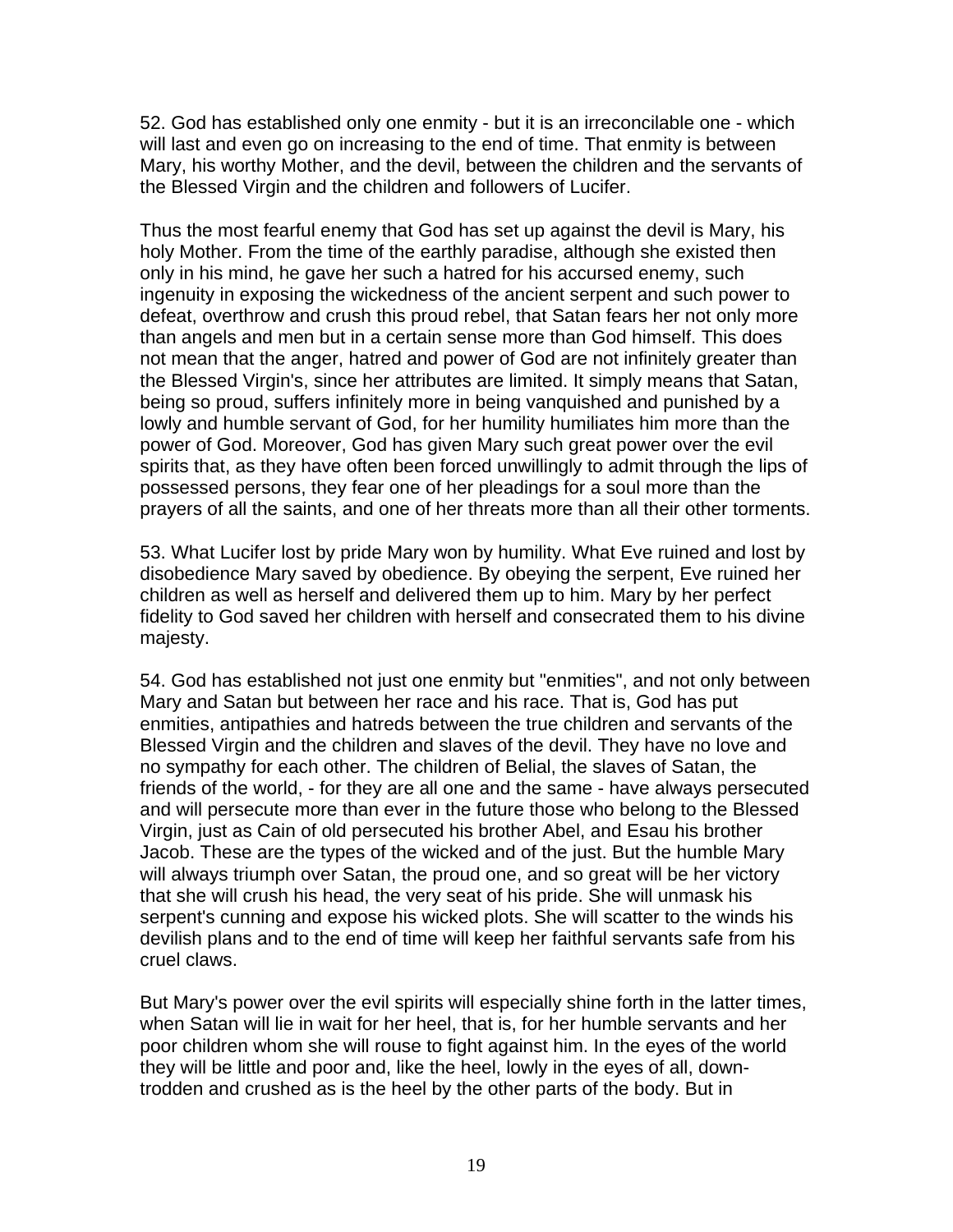<span id="page-19-0"></span>compensation for this they will be rich in God's graces, which will be abundantly bestowed on them by Mary. They will be great and exalted before God in holiness. They will be superior to all creatures by their great zeal and so strongly will they be supported by divine assistance that, in union with Mary, they will crush the head of Satan with their heel, that is, their humility, and bring victory to Jesus Christ.

Devotion to Mary is especially necessary in the latter times

55. Finally, God in these times wishes his Blessed Mother to be more known, loved and honored than she has ever been. This will certainly come about if the elect, by the grace and light of the Holy Spirit, adopt the interior and perfect practice of the devotion which I shall later unfold. Then they will clearly see that beautiful Star of the Sea, as much as faith allows. Under her guidance they will perceive the splendors of this Queen and will consecrate themselves entirely to her service as subjects and slaves of love. They will experience her motherly kindness and affection for her children. They will love her tenderly and will appreciate how full of compassion she is and how much they stand in need of her help. In all circumstances they will have recourse to her as their advocate and mediatrix with Jesus Christ. They will see clearly that she is the safest, easiest, shortest and most perfect way of approaching Jesus and will surrender themselves to her, body and soul, without reserve in order to belong entirely to Jesus.

56. But what will they be like, these servants, these slaves, these children of Mary?

They will be ministers of the Lord who, like a flaming fire, will enkindle everywhere the fires of divine love. They will become, in Mary's powerful hands, like sharp arrows, with which she will transfix her enemies.

They will be as the children of Levi, thoroughly purified by the fire of great tribulations and closely joined to God. They will carry the gold of love in their heart, the frankincense of prayer in their mind and the myrrh of mortification in their body. They will bring to the poor and lowly everywhere the sweet fragrance of Jesus, but they will bring the odor of death to the great, the rich and the proud of this world.

57. They will be like thunder-clouds flying through the air at the slightest breath of the Holy Spirit. Attached to nothing, surprised at nothing, troubled at nothing, they will shower down the rain of God's word and of eternal life. They will thunder against sin, they will storm against the world, they will strike down the devil and his followers and for life and for death, they will pierce through and through with the two-edged sword of God's word all those against whom they are sent by Almighty God.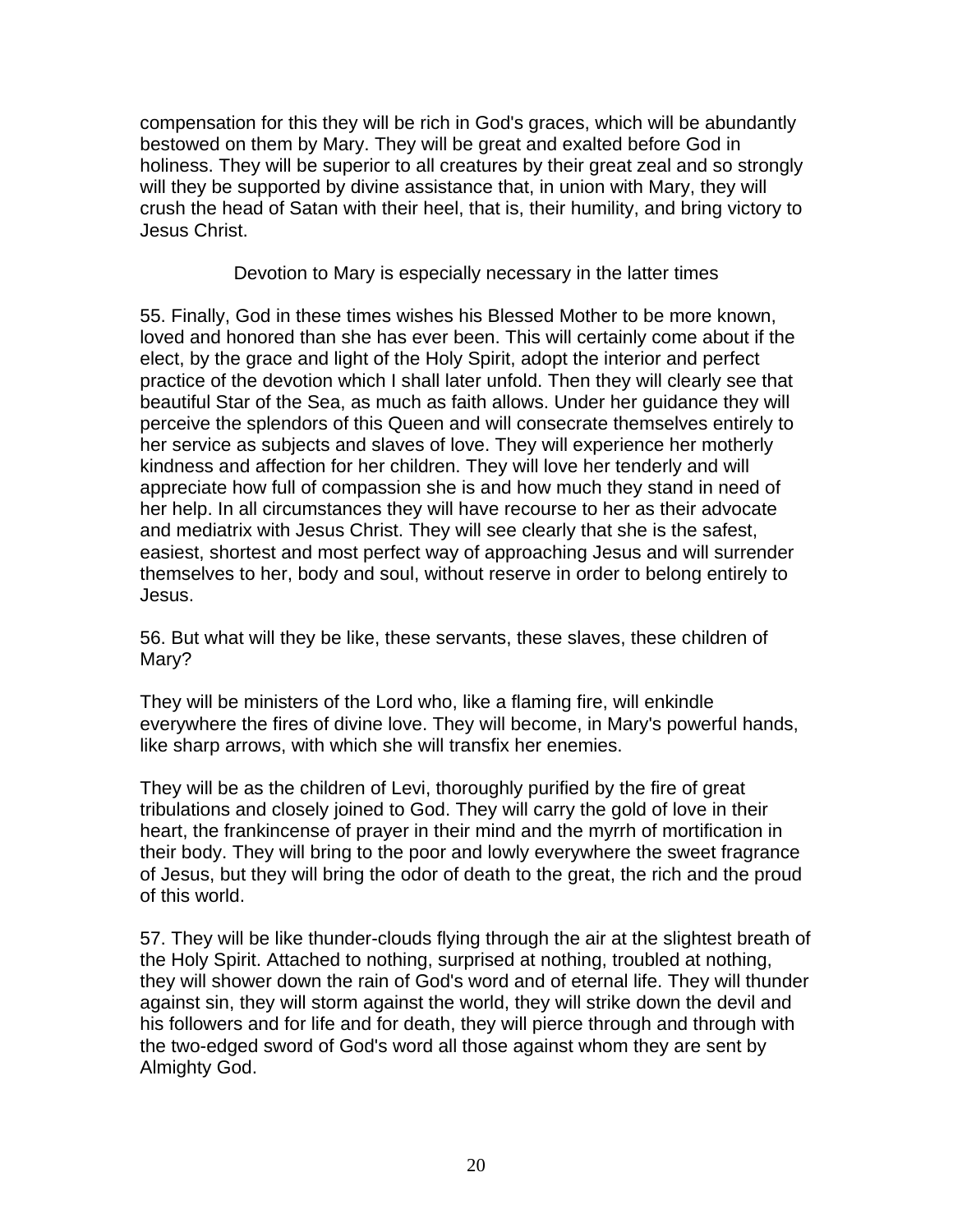58. They will be true apostles of the latter times to whom the Lord of Hosts will give eloquence and strength to work wonders and carry off glorious spoils from his enemies. They will sleep without gold or silver and, more important still, without concern in the midst of other priests, ecclesiastics and clerics. Yet they will have the silver wings of the dove enabling them to go wherever the Holy Spirit calls them, filled as they are with the resolve to seek the glory of God and the salvation of souls. Wherever they preach, they will leave behind them nothing but the gold of love, which is the fulfillment of the whole law.

59. Lastly, we know they will be true disciples of Jesus Christ, imitating his poverty, his humility, his contempt of the world and his love. They will point out the narrow way to God in pure truth according to the holy Gospel, and not according to the maxims of the world. Their hearts will not be troubled, nor will they show favor to anyone; they will not spare or heed or fear any man, however powerful he may be. They will have the two-edged sword of the word of God in their mouths and the blood-stained standard of the Cross on their shoulders. They will carry the crucifix in their right hand and the rosary in their left, and the holy names of Jesus and Mary on their heart. The simplicity and self-sacrifice of Jesus will be reflected in their whole behavior.

Such are the great men who are to come. By the will of God Mary is to prepare them to extend his rule over the impious and unbelievers. But when and how will this come about? Only God knows. For our part we must yearn and wait for it in silence and in prayer: "I have waited and waited."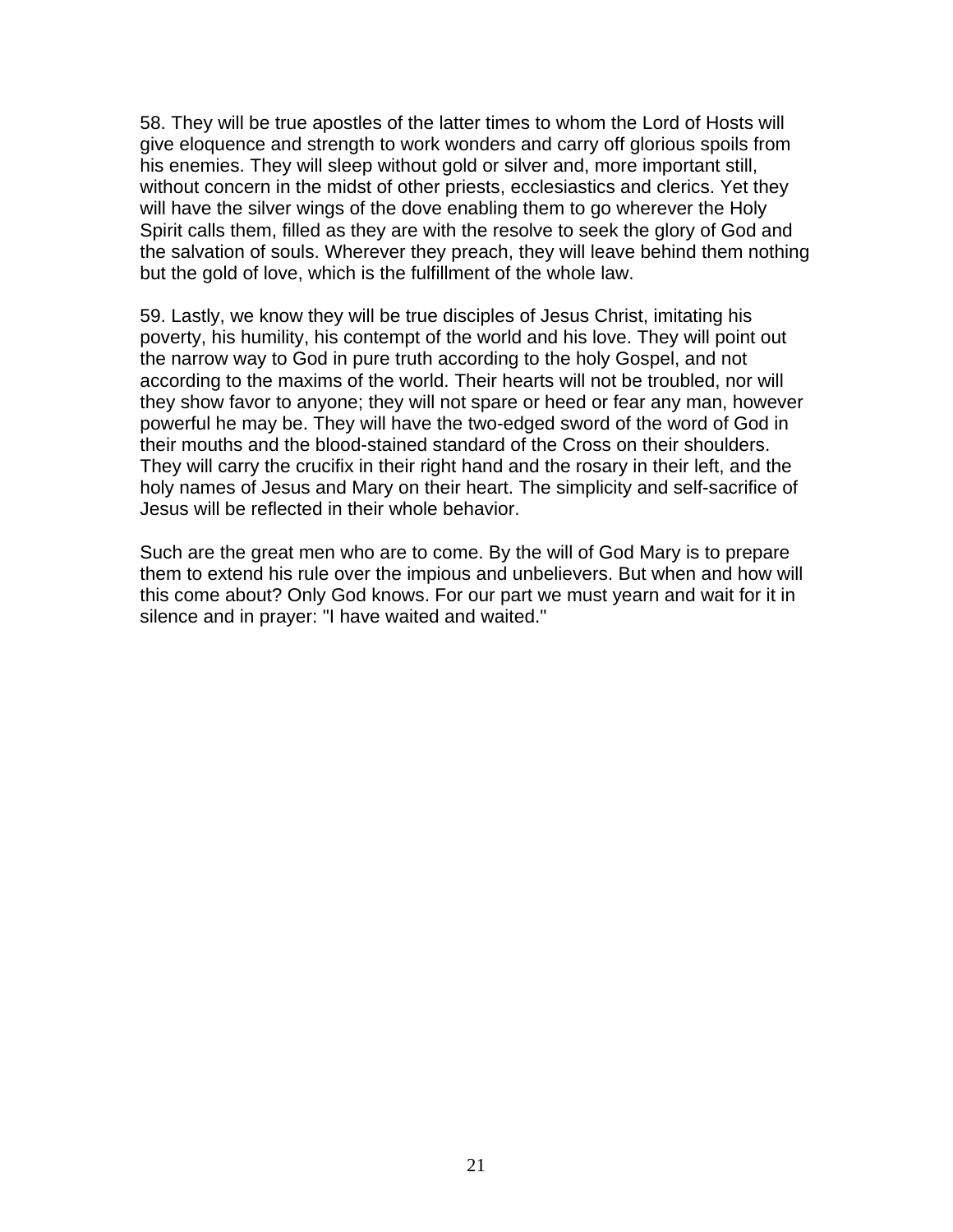## <span id="page-21-0"></span>CHAPTER TWO - IN WHAT DEVOTION TO MARY CONSISTS

Basic principles of devotion to Mary

60. Having spoken briefly of the necessity of devotion to the Blessed Virgin, I must now explain what this devotion consists in. This I will do with God's help after I have laid down certain basic truths which throw light on the remarkable and sound devotion which I propose to unfold.

First principle: Christ must be the ultimate end of all devotions

61. Jesus, our Savior, true God and true man must be the ultimate end of all our other devotions; otherwise they would be false and misleading. He is the Alpha and the Omega, the beginning and end of everything. "We labor," says St. Paul, "only to make all men perfect in Jesus Christ."

For in him alone dwells the entire fullness of the divinity and the complete fullness of grace, virtue and perfection. In him alone we have been blessed with every spiritual blessing; he is the only teacher from whom we must learn; the only Lord on whom we should depend; the only Head to whom we should be united and the only model that we should imitate. He is the only Physician that can heal us; the only Shepherd that can feed us; the only Way that can lead us; the only Truth that we can believe; the only Life that can animate us. He alone is everything to us and he alone can satisfy all our desires.

We are given no other name under heaven by which we can be saved. God has laid no other foundation for our salvation, perfection and glory than Jesus. Every edifice which is not built on that firm rock, is founded upon shifting sands and will certainly fall sooner or later. Every one of the faithful who is not united to him is like a branch broken from the stem of the vine. It falls and withers and is fit only to be burnt. If we live in Jesus and Jesus lives in us, we need not fear damnation. Neither angels in heaven nor men on earth, nor devils in hell, no creature whatever can harm us, for no creature can separate us from the love of God which is in Christ Jesus. Through him, with him and in him, we can do all things and render all honor and glory to the Father in the unity of the Holy Spirit; we can make ourselves perfect and be for our neighbor a fragrance of eternal life.

62. If then we are establishing sound devotion to our Blessed Lady, it is only in order to establish devotion to our Lord more perfectly, by providing a smooth but certain way of reaching Jesus Christ. If devotion to our Lady distracted us from our Lord, we would have to reject it as an illusion of the devil. But this is far from being the case. As I have already shown and will show again later on, this devotion is necessary, simply and solely because it is a way of reaching Jesus perfectly, loving him tenderly, and serving him faithfully.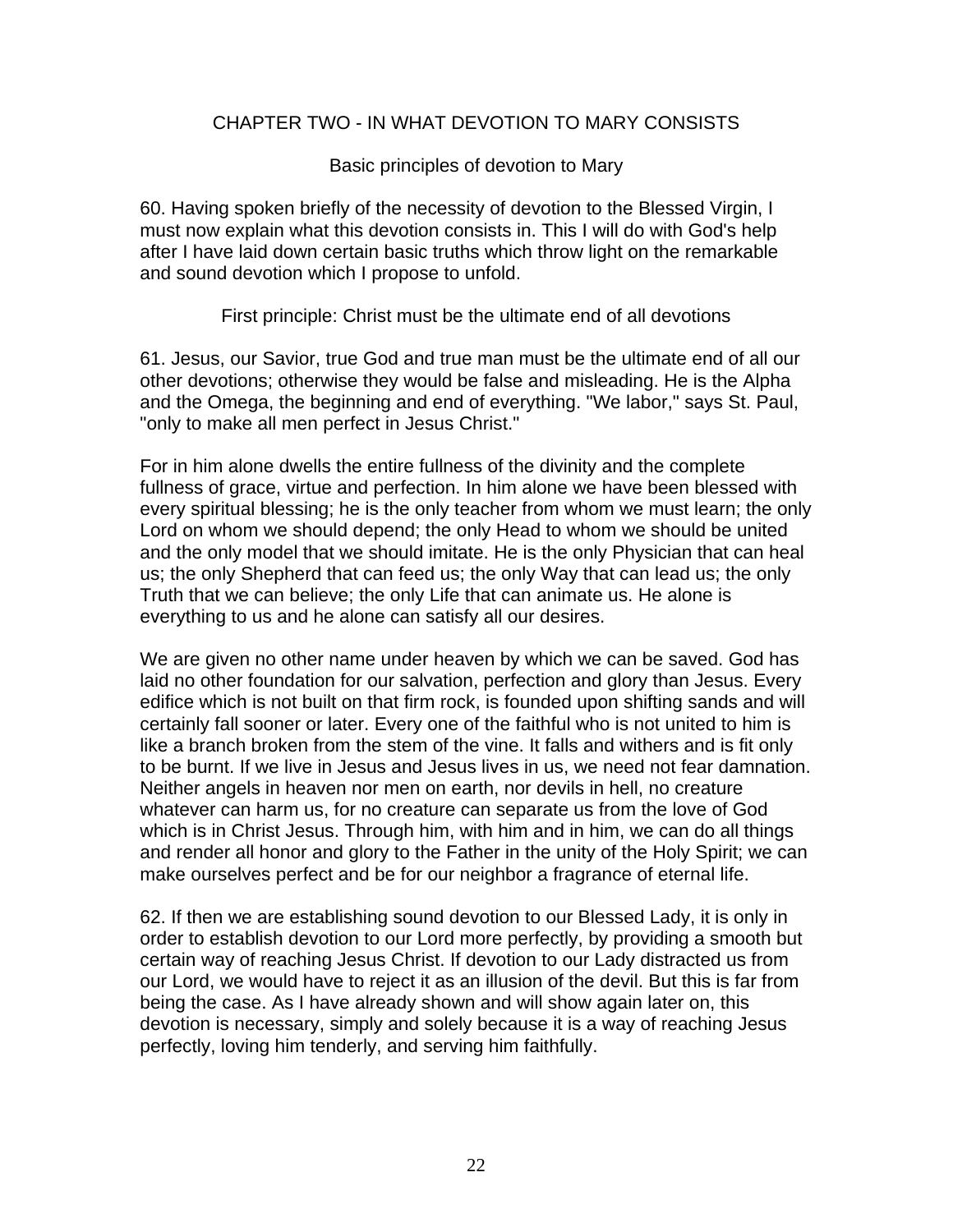63. Here I turn to you for a moment, dear Jesus, to complain lovingly to your divine Majesty that the majority of Christians, and even some of the most learned among them, do not recognize the necessary bond that unites you and your Blessed Mother. Lord, you are always with Mary and Mary is always with you. She can never be without you because then she would cease to be what she is. She is so completely transformed into you by grace that she no longer lives, she no longer exists, because you alone, dear Jesus, live and reign in her more perfectly than in all the angels and saints. If we only knew the glory and the love given to you by this wonderful creature, our feelings for you and for her would be far different from those we have now. So intimately is she united to you that it would be easier to separate light from the sun, and heat from the fire. I go further, it would even be easier to separate all the angels and saints from you than Mary; for she loves you ardently, and glorifies you more perfectly than all your other creatures put together.

64. In view of this, my dear Master, is it not astonishing and pitiful to see the ignorance and short-sightedness of men with regard to your holy Mother? I am not speaking so much of idolaters and pagans who do not know you and consequently have no knowledge of her. I am not even speaking of heretics and schismatics who have left you and your holy Church and therefore are not interested in your holy Mother. I am speaking of Catholics, and even of educated Catholics, who profess to teach the faith to others but do not know you or your Mother except speculatively, in a dry, cold and sterile way.

These people seldom speak of your Mother or devotion to her. They say they are afraid that devotion to her will be abused and that you will be offended by excessive honor paid to her. They protest loudly when they see or hear a devout servant of Mary speak frequently with feeling, conviction and vigor of devotion to her. When he speaks of devotion to her as a sure means of finding and loving you without fear or illusion, or when he says this devotion is a short road free from danger, or an immaculate way free from imperfection, or a wondrous secret of finding you, they put before him a thousand specious reasons to show him how wrong he is to speak so much of Mary. There are, they say, great abuses in this devotion which we should try to stamp out and we should refer people to you rather than exhort them to have devotion to your Mother, whom they already love adequately.

If they are sometimes heard speaking of devotion to your Mother, it is not for the purpose of promoting it or convincing people of it but only to destroy the abuses made of it. Yet all the while these persons are devoid of piety or genuine devotion to you, for they have no devotion to Mary. They consider the Rosary and the Scapular as devotions suitable only for simple women or ignorant people. After all, they say, we do not need them to be saved. If they come across one who loves our Lady, who says the rosary or shows any devotion towards her, they soon move him to a change of mind and heart. They advise him to say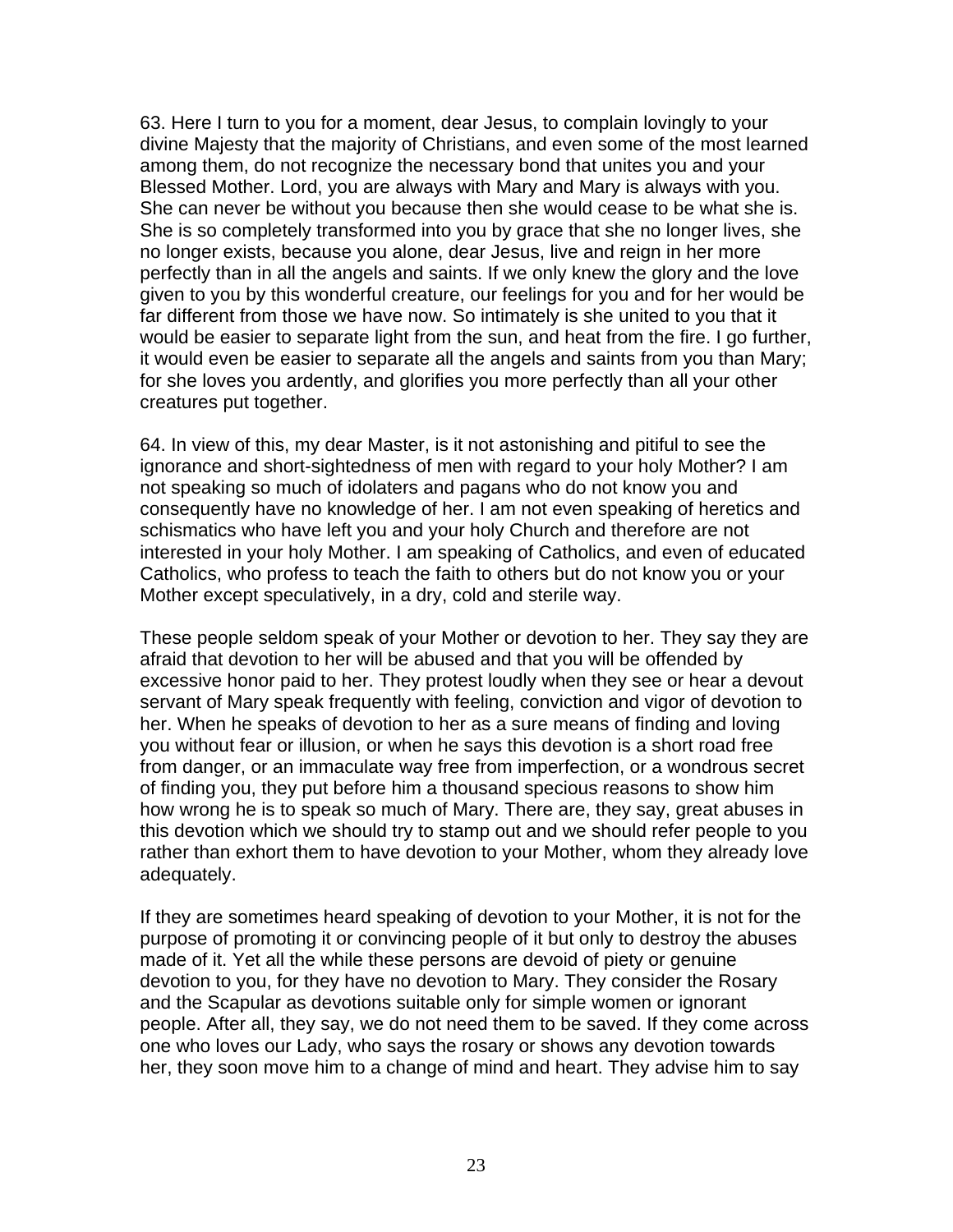<span id="page-23-0"></span>the seven penitential psalms instead of the Rosary, and to show devotion to Jesus instead of to Mary.

Dear Jesus, do these people possess your spirit? Do they please you by acting in this way? Would it please you if we were to make no effort to give pleasure to your Mother because we are afraid of offending you? Does devotion to your holy Mother hinder devotion to you? Does Mary keep for herself any honor we pay her? Is she a rival of yours? Is she a stranger having no kinship with you? Does pleasing her imply displeasing you? Does the gift of oneself to her constitute a deprivation for you? Is love for her a lessening of our love for you?

65. Nevertheless, my dear Master, the majority of learned scholars could not be further from devotion to your Mother, or show more indifference to it even if all I have just said were true. Keep me from their way of thinking and acting and let me share your feelings of gratitude, esteem, respect and love for your holy Mother. I can then love and glorify you all the more, because I will be imitating and following you more closely.

66. As though I had said nothing so far to further her honor, grant me now the grace to praise her more worthily, in spite of all her enemies who are also yours. I can then say to them boldly with the saints, "Let no one presume to expect mercy from God, who offends his holy Mother."

67. So that I may obtain from your mercy a genuine devotion to your blessed Mother and spread it throughout the whole world, help me to love you wholeheartedly, and for this intention accept the earnest prayer I offer with St. Augustine and all who truly love you.

#### Prayer of Saint Augustine

O Jesus Christ, you are my Father, my merciful God, my great King, my good Shepherd, my only Master, my best helper, my beloved friend of overwhelming beauty, my living Bread, my eternal priest. You are my guide to my heavenly home, my one true light, my holy joy, my true way, my shining wisdom, my unfeigned simplicity, the peace and harmony of my soul, my perfect safeguard, my bounteous inheritance, my everlasting salvation.

My loving Lord, Jesus Christ, why have I ever loved or desired anything else in my life but you, my God? Where was I when I was not in communion with you? From now on, I direct all my desires to be inspired by you and centered on you. I direct them to press forward for they have tarried long enough, to hasten towards their goal, to seek the one they yearn for.

O Jesus, let him who does not love you be accursed, and filled with bitterness. O gentle Jesus, let every worthy feeling of mine show you love, take delight in you and admire you. O God of my heart and my inheritance, Christ Jesus, may my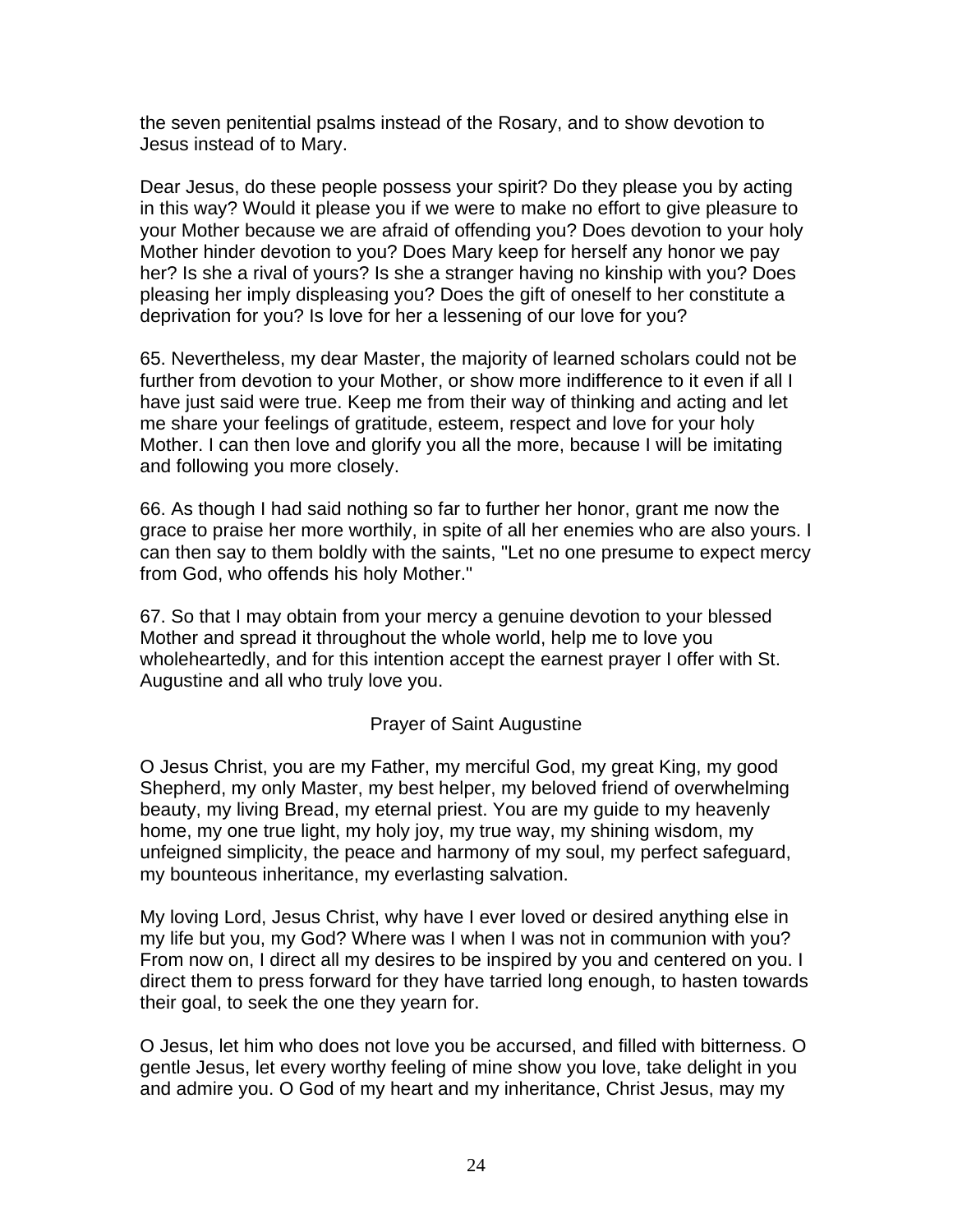<span id="page-24-0"></span>heart mellow before the influence of your spirit and may you live in me. May the flame of your love burn in my soul. May it burn incessantly on the altar of my heart. May it glow in my innermost being. May it spread its heat into the hidden recesses of my soul and on the day of my consummation may I appear before you consumed in your love. Amen.

Second principle: We belong to Jesus and Mary as their slaves

68. From what Jesus Christ is in regard to us we must conclude, as St. Paul says, that we belong not to ourselves but entirely to him as his members and his slaves, for he bought us at an infinite price - the shedding of his Precious Blood. Before baptism, we belonged to the devil as slaves, but baptism made us in very truth slaves of Jesus.

We must therefore live, work and die for the sole purpose of bringing forth fruit for him, glorifying him in our body and letting him reign in our soul. We are his conquest, the people he has won, his heritage.

It is for this reason that the Holy Spirit compares us: 1) to trees that are planted along the waters of grace in the field of the Church and which must bear their fruit when the time comes; 2) to branches of the vine of which Jesus is the stem, which must yield good grapes; 3) to a flock of sheep of which Jesus is the Shepherd, which must increase and give milk; 4) to good soil cultivated by God, where the seed will spread and produce crops up to thirty-fold, sixty- fold, or a hundred-fold. Our Lord cursed the barren fig-tree and condemned the slothful servant who wasted his talent.

All this proves that he wishes to receive some fruit from our wretched selves, namely, our good works, which by right belong to him alone, "created in Jesus Christ for good works". These words of the Holy Spirit show that Jesus is the sole source and must be the sole end of all our good works, and that we must serve him not just as paid servants but as slaves of love. Let me explain what I mean.

69. There are two ways of belonging to another person and being subject to his authority. One is by ordinary service and the other is by slavery. And so we must use the terms "servant" and "slave". Ordinary service in Christian countries is when a man is employed to serve another for a certain length of time at a wage which is fixed or agreed upon. When a man is totally dependent on another for life, and must serve his master without expecting any wages or recompense, when he is treated just like a beast of the field over which the owner has the right of life and death, then it is slavery.

70. Now there are three kinds of slavery; natural slavery, enforced slavery, and voluntary slavery. All creatures are slaves of God in the first sense, for "the earth and its fullness belong to the Lord". The devils and the damned are slaves in the second sense. The saints in heaven and the just on earth are slaves in the third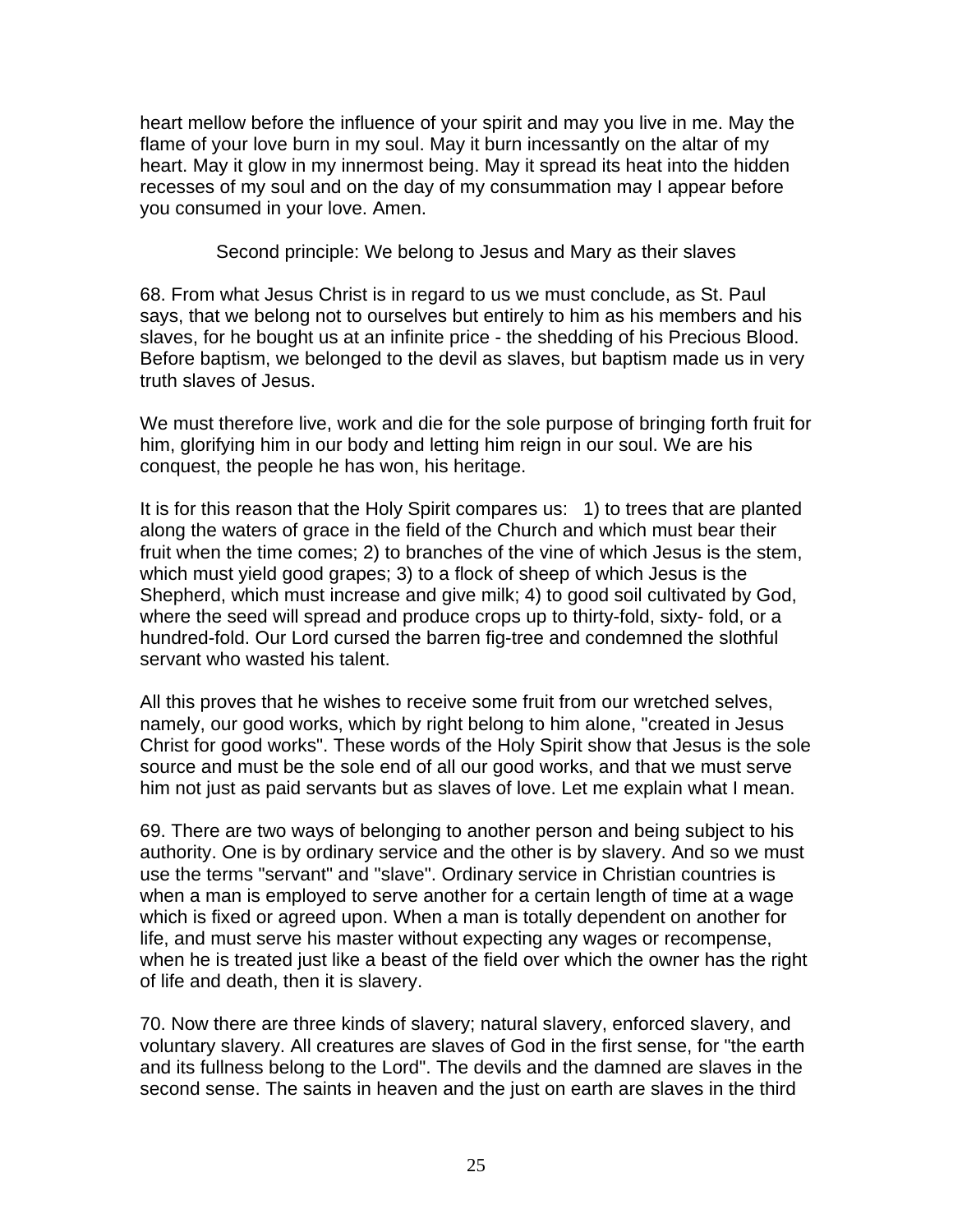sense. Voluntary slavery is the most perfect of all three states, for by it we give the greatest glory to God, who looks into the heart and wants it to be given to him. Is he not indeed called the God of the heart or of the loving will? For by this slavery we freely choose God and his service before all things, even if we were not by our very nature obliged to do so.

71. There is a world of difference between a servant and a slave. 1) A servant does not give his employer all he is, all he has, and all he can acquire by himself or through others. A slave, however, gives himself to his master completely and exclusively with all he has and all he can acquire. 2) A servant demands wages for the services rendered to his employer. A slave, on the other hand, can expect nothing, no matter what skill, attention or energy he may have put into his work. 3) A servant can leave his employer whenever he pleases, or at least when the term of his service expires, whereas the slave has no such right. 4) An employer has no right of life and death over a servant. Were he to kill him as he would a beast of burden, he would commit murder. But the master of a slave has by law the right of life and death over him, so that he can sell him to anyone he chooses or - if you will pardon the comparison - kill him as he would kill his horse. 5) Finally, a servant is in his employer's service only for a time; a slave for always.

72. No other human state involves belonging more completely to another than slavery. Among Christian peoples, nothing makes a person belong more completely to Jesus and his holy Mother than voluntary slavery. Our Lord himself gave us the example of this when out of love for us he "took the form of a slave". Our Lady gave us the same example when she called herself the handmaid or slave of the Lord. The Apostle considered it an honor to be called "slave of Christ". Several times in Holy Scripture, Christians are referred to as "slaves of Christ".

The Latin word "servus" at one time signified only a slave because servants as we know them did not exist. Masters were served either by slaves or by freedmen. The Catechism of the Council of Trent leaves no doubt about our being slaves of Jesus Christ, using the unequivocal term "Mancipia Christi", which plainly means: slaves of Christ.

73. Granting this, I say that we must belong to Jesus and serve him not just as hired servants but as willing slaves who, moved by generous love, commit themselves to his service after the manner of slaves for the honor of belonging to him. Before we were baptized we were the slaves of the devil, but baptism made us the slaves of Jesus. Christians can only be slaves of the devil or slaves of Christ.

74. What I say in an absolute sense of our Lord, I say in a relative sense of our Blessed Lady. Jesus, in choosing her as his inseparable associate in his life, glory and power in heaven and on earth, has given her by grace in his kingdom all the same rights and privileges that he possesses by nature. "All that belongs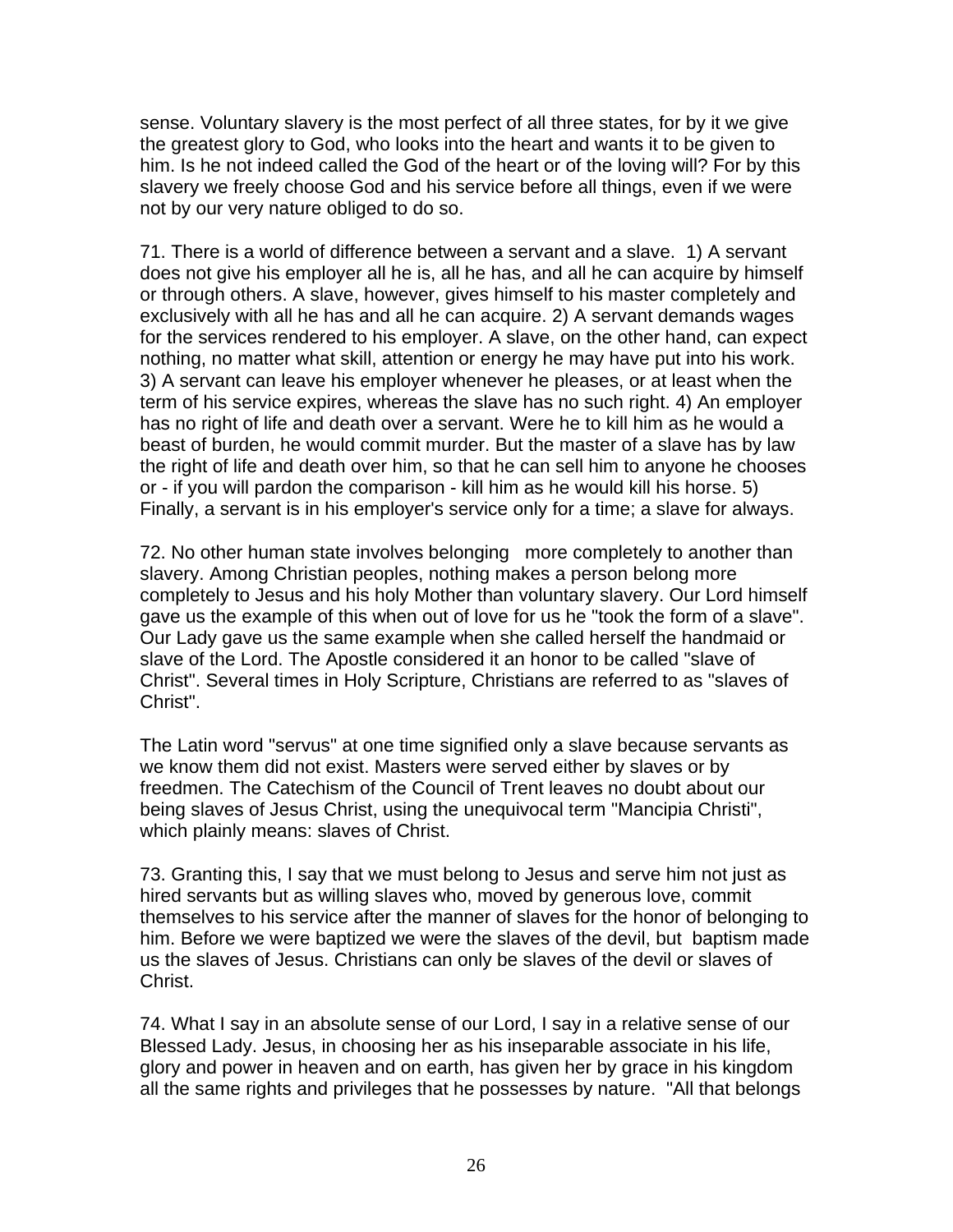<span id="page-26-0"></span>to God by nature belongs to Mary by grace", say the saints, and, according to them, just as Jesus and Mary have the same will and the same power, they have also the same subjects, servants and slaves.

75. Following therefore the teaching of the saints and of many great men we can call ourselves, and become, the loving slaves of our Blessed Lady in order to become more perfect slaves of Jesus. Mary is the means our Lord chose to come to us and she is also the means we should choose to go to him, for she is not like other creatures who tend rather to lead us away from God than towards him, if we are over-attached to them. Mary's strongest inclination is to unite us to Jesus, her Son, and her Son's strongest wish is that we come to him through his Blessed Mother. He is pleased and honored just as a king would be pleased and honored if a citizen, wanting to become a better subject and slave of the king, made himself the slave of the queen. That is why the Fathers of the Church, and St. Bonaventure after them, assert that the Blessed Virgin is the way which leads to our Lord.

76. Moreover, if, as I have said, the Blessed Virgin is the Queen and Sovereign of heaven and earth, does she not then have as many subjects and slaves as there are creatures? "All things, including Mary herself, are subject to the power of God. All things, God included, are subject to the Virgin's power", so we are told by St. Anselm, St. Bernard, St. Bernardine and St. Bonaventure. Is it not reasonable to find that among so many slaves there should be some slaves of love, who freely choose Mary as their Queen? Should men and demons have willing slaves, and Mary have none? A king makes it a point of honor that the queen, his consort, should have her own slaves, over whom she has right of life and death, for honor and power given to the queen is honor and power given to the king. Could we possibly believe that Jesus, the best of all sons, who shared his power with his Blessed Mother, would resent her having her own slaves? Has he less esteem and love for his Mother than Ahasuerus had for Esther, or Solomon for Bathsheba? Who could say or even think such a thing?

77. But where is my pen leading me? Why am I wasting my time proving something so obvious? If people are unwilling to call themselves slaves of Mary, what does it matter? Let them become and call themselves slaves of Jesus Christ, for this is the same as being slaves of Mary, since Jesus is the fruit and glory of Mary. This is what we do perfectly in the devotion we shall discuss later.

Third principle: We must rid ourselves of what is evil in us

78. Our best actions are usually tainted and spoiled by the evil that is rooted in us. When pure, clear water is poured into a foul-smelling jug, or wine into an unwashed cask that previously contained another wine, the clear water and the good wine are tainted and readily acquire an unpleasant odor. In the same way when God pours into our soul, infected by original and actual sin, the heavenly waters of his grace or the delicious wines of his love, his gifts are usually spoiled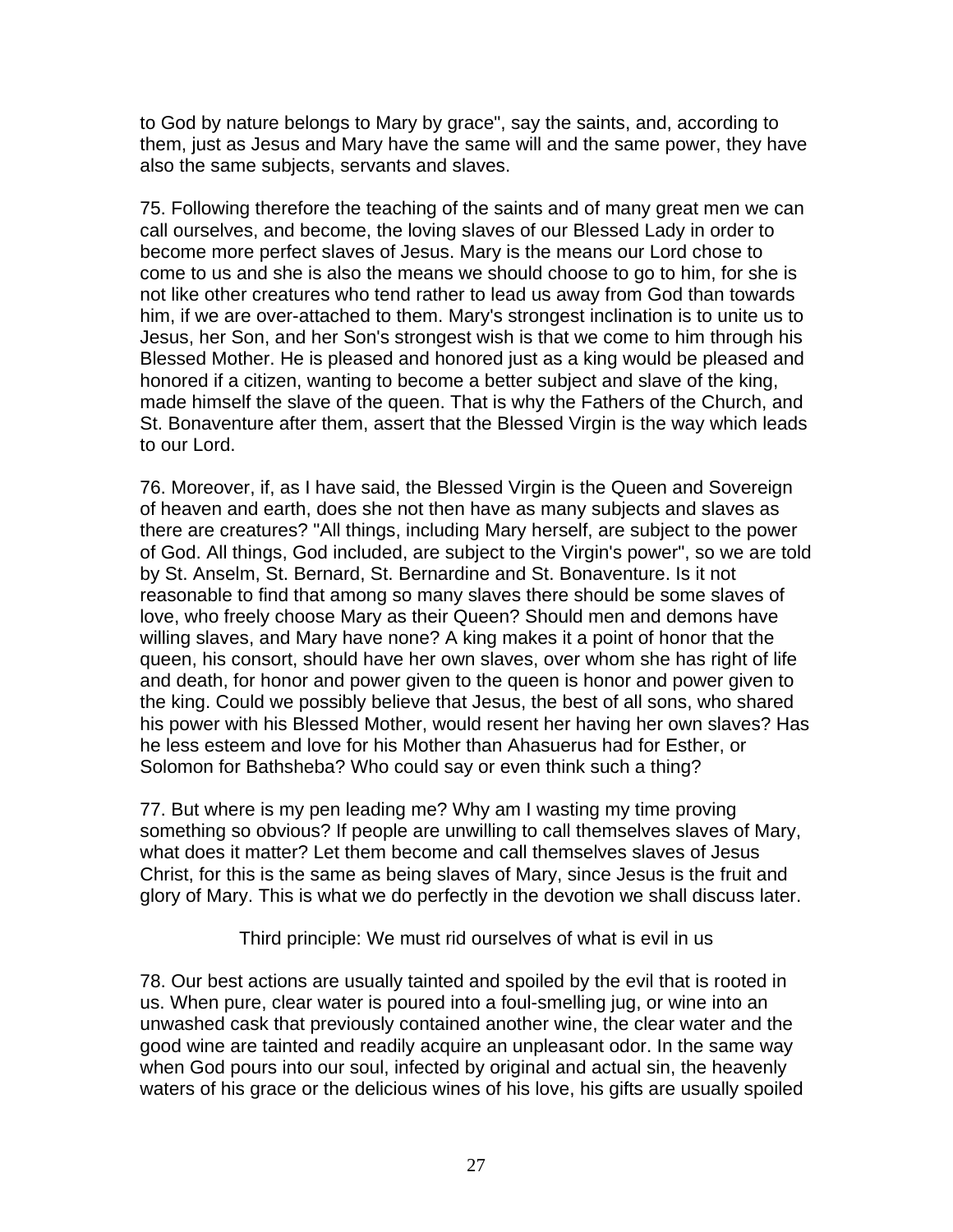and tainted by the evil sediment left in us by sin. Our actions, even those of the highest virtue, show the effects of it. It is therefore of the utmost importance that, in seeking the perfection that can be attained only by union with Jesus, we rid ourselves of all that is evil in us. Otherwise our infinitely pure Lord, who has an infinite hatred for the slightest stain in our soul, will refuse to unite us to himself and will drive us from his presence.

79. To rid ourselves of selfishness, we must first become thoroughly aware, by the light of the Holy Spirit, of our tainted nature. Of ourselves we are unable to do anything conducive to our salvation. Our human weakness is evident in everything we do and we are habitually unreliable. We do not deserve any grace from God. Our tendency to sin is always present. The sin of Adam has almost entirely spoiled and soured us, filling us with pride and corrupting every one of us, just as leaven sours, swells and corrupts the dough in which it is placed. The actual sins we have committed, whether mortal or venial, even though forgiven, have intensified our base desires, our weakness, our inconstancy and our evil tendencies, and have left a sediment of evil in our soul.

Our bodies are so corrupt that they are referred to by the Holy Spirit as bodies of sin, as conceived and nourished in sin, and capable of any kind of sin. They are subject to a thousand ills, deteriorating from day to day and harboring only disease, vermin and corruption.

Our soul, being united to our body, has become so carnal that it has been called flesh. "All flesh had corrupted its way". Pride and blindness of spirit, hardness of heart, weakness and inconstancy of soul, evil inclinations, rebellious passions, ailments of the body, - these are all we can call our own. By nature we are prouder than peacocks, we cling to the earth more than toads, we are more base than goats, more envious than serpents, greedier than pigs, fiercer than tigers, lazier than tortoises, weaker than reeds, and more changeable than weathercocks. We have in us nothing but sin, and deserve only the wrath of God and the eternity of hell.

80. Is it any wonder then that our Lord laid down that anyone who aspires to be his follower must deny himself and hate his very life? He makes it clear that anyone who loves his life shall lose it and anyone who hates his life shall save it. Now, our Lord, who is infinite Wisdom, and does not give commandments without a reason, bids us hate ourselves only because we richly deserve to be hated. Nothing is more worthy of love than God and nothing is more deserving of hatred than self.

81. Secondly, in order to empty ourselves of self, we must die daily to ourselves. This involves our renouncing what the powers of the soul and the senses of the body incline us to do. We must see as if we did not see, hear as if we did not hear and use the things of this world as if we did not use them. This is what St. Paul calls "dying daily". Unless the grain of wheat falls to the ground and dies, it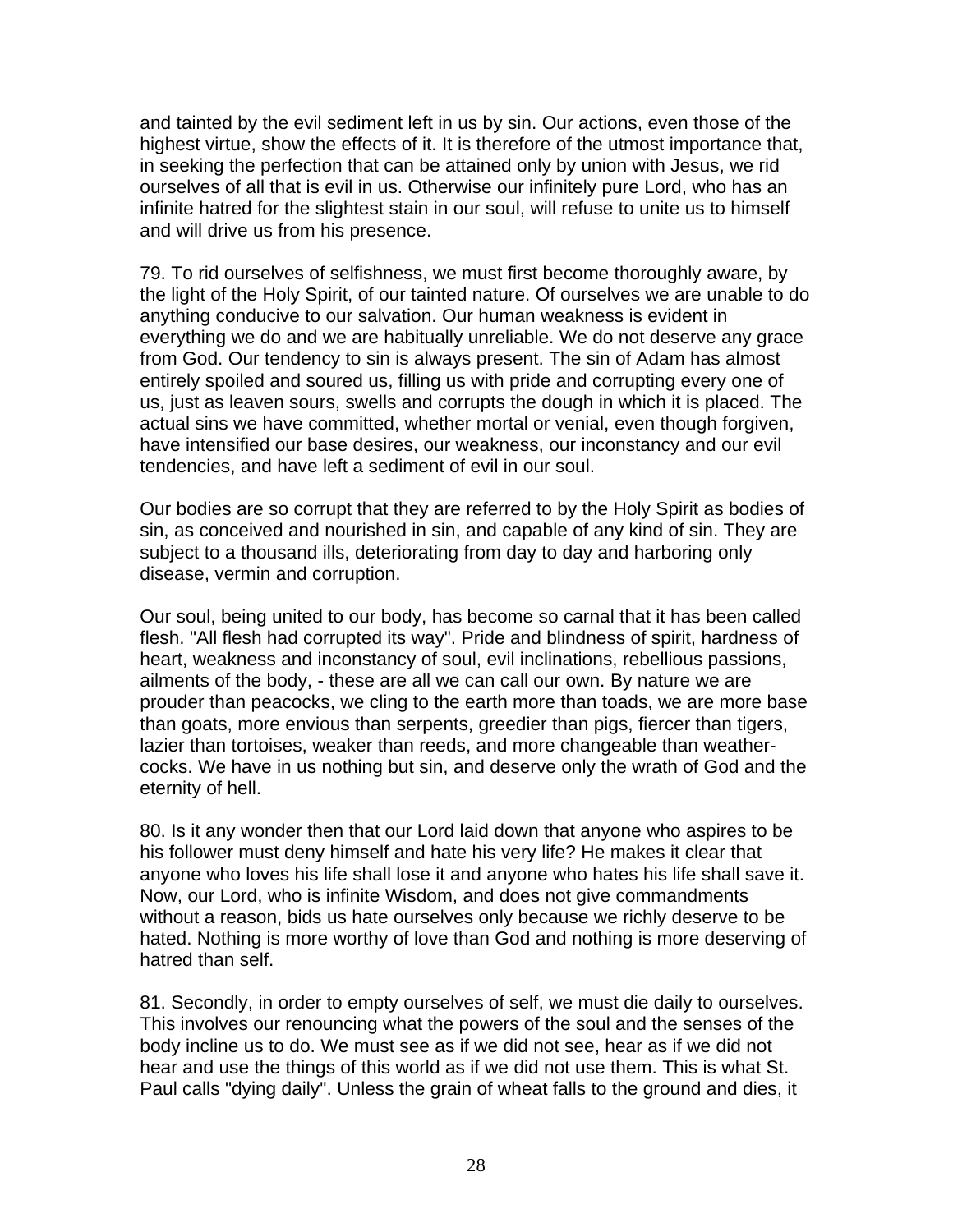<span id="page-28-0"></span>remains only a single grain and does not bear any good fruit. If we do not die to self and if our holiest devotions do not lead us to this necessary and fruitful death, we shall not bear fruit of any worth and our devotions will cease to be profitable. All our good works will be tainted by self-love and self-will so that our greatest sacrifices and our best actions will be unacceptable to God. Consequently when we come to die we shall find ourselves devoid of virtue and merit and discover that we do not possess even one spark of that pure love which God shares only with those who have died to themselves and whose life is hidden with Jesus Christ in him.

82. Thirdly, we must choose among all the devotions to the Blessed Virgin the one which will lead us more surely to this dying to self. This devotion will be the best and the most sanctifying for us. For we must not believe that all that glitters is gold, all that is sweet is honey, or all that is easy to do and is done by the majority of people is the most sanctifying. Just as in nature there are secrets enabling us to do certain natural things quickly, easily and at little cost, so in the spiritual life there are secrets which enable us to perform works rapidly, smoothly and with facility. Such works are, for example, emptying ourselves of self-love, filling ourselves with God, and attaining perfection.

The devotion that I propose to explain is one of these secrets of grace, for it is unknown to most Christians. Only a few devout people know of it and it is practiced and appreciated by fewer still. To begin the explanation of this devotion here is a fourth truth which is a consequence of the third.

Fourth principle: It is more humble to have an intermediary with Christ

83. It is more perfect because it supposes greater humility to approach God through a mediator rather than directly by ourselves. Our human nature, as I have just shown, is so spoilt that if we rely on our own work, effort and preparedness to reach God and please him, it is certain that our good works will be tainted and carry little weight with him. They will not induce him to unite himself to us or answer our prayers. God had his reasons for giving us mediators with him. He saw our unworthiness and helplessness and had pity on us. To give us access to his mercies he provided us with powerful advocates, so that to neglect these mediators and to approach his infinite holiness directly and without help from any one of them, is to be lacking in humility and respect towards God who is so great and holy. It would mean that we have less esteem for the King of kings than for an earthly king or ruler, for we would not dare approach an earthly king without a friend to speak for us.

84. Our Lord is our Advocate and our Mediator of redemption with God the Father. It is through him that we must pray with the whole Church, triumphant and militant. It is through him that we have access to God the Father. We should never appear before God, our Father, unless we are supported by the merits of his Son, and, so to speak, clothed in them, as young Jacob was clothed in the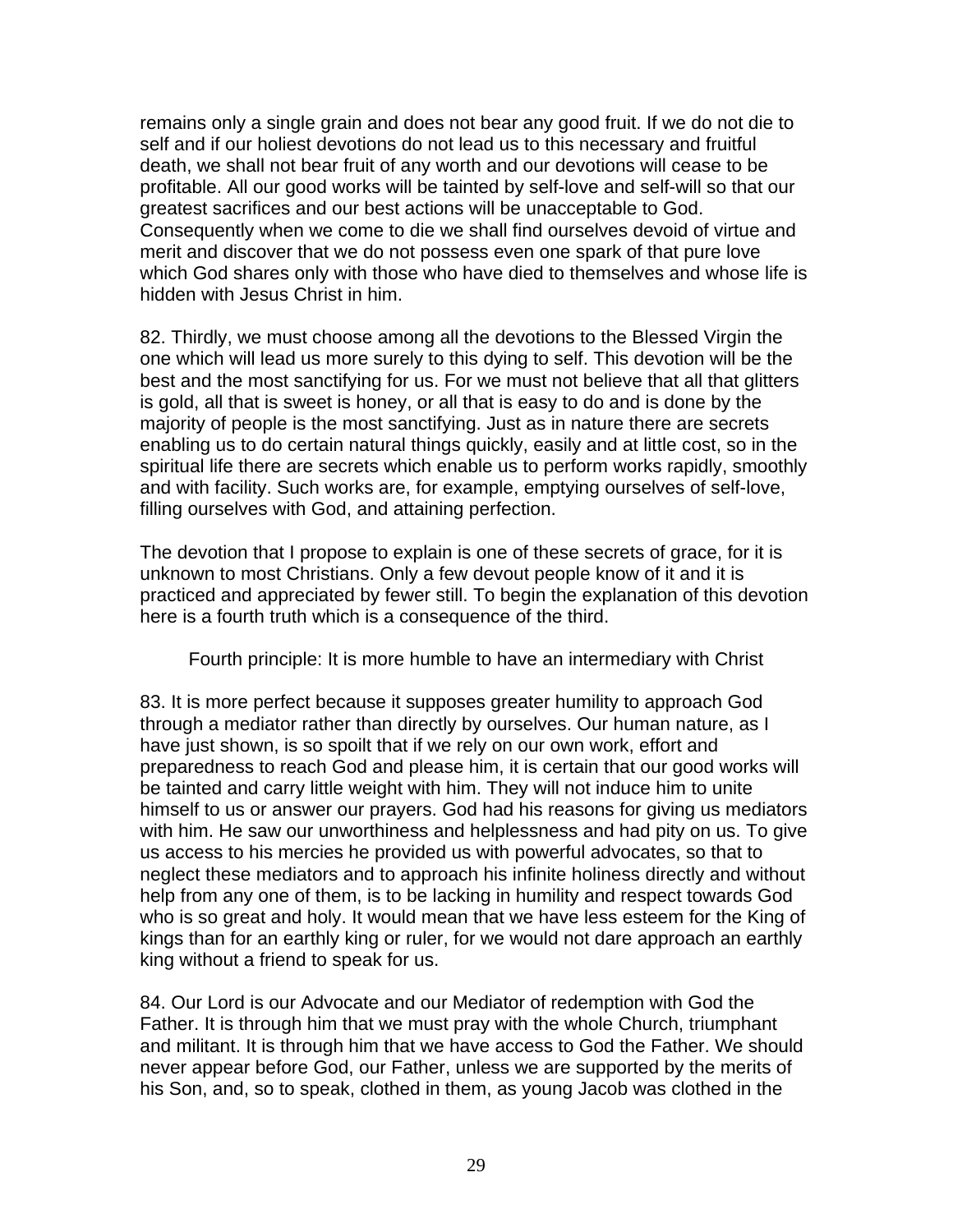<span id="page-29-0"></span>skin of the young goats when he appeared before his father Isaac to receive his blessing.

85. But have we no need at all of a mediator with the Mediator himself? Are we pure enough to be united directly to Christ without any help? Is Jesus not God, equal in every way to the Father? Therefore is he not the Holy of Holies, having a right to the same respect as his Father? If in his infinite love he became our security and our Mediator with his Father, whom he wished to appease in order to redeem us from our debts, should we on that account show him less respect and have less regard for the majesty and holiness of his person?

Let us not be afraid to say with St. Bernard that we need a mediator with the Mediator himself and the divinely-honored Mary is the one most able to fulfill this office of love. Through her, Jesus came to us; through her we should go to him. If we are afraid of going directly to Jesus, who is God, because of his infinite greatness, or our lowliness, or our sins, let us implore without fear the help and intercession of Mary, our Mother. She is kind, she is tender, and there is nothing harsh or forbidding about her, nothing too sublime or too brilliant. When we see her, we see our own human nature at its purest. She is not the sun, dazzling our weak sight by the brightness of its rays. Rather, she is fair and gentle as the moon, which receives its light from the sun and softens it and adapts it to our limited perception.

She is so full of love that no one who asks for her intercession is rejected, no matter how sinful he may be. The saints say that it has never been known since the world began that anyone had recourse to our Blessed Lady, with trust and perseverance, and was rejected. Her power is so great that her prayers are never refused. She has but to appear in prayer before her Son and he at once welcomes her and grants her requests. He is always lovingly conquered by the prayers of the dear Mother who bore him and nourished him.

86. All this is taken from St. Bernard and St. Bonaventure. According to them, we have three steps to take in order to reach God. The first, nearest to us and most suited to our capacity, is Mary; the second is Jesus Christ; the third is God the Father. To go to Jesus, we should go to Mary, our mediatrix of intercession. To go to God the Father, we must go to Jesus, our Mediator of redemption. This order is perfectly observed in the devotion I shall speak about further on.

Fifth principle: It is difficult to keep the graces received from God

87. It is very difficult, considering our weakness and frailty, to keep the graces and treasures we have received from God.

 1. We carry this treasure, which is worth more than heaven and earth, in fragile vessels, that is, in a corruptible body and in a weak and wavering soul which requires very little to depress and disturb it.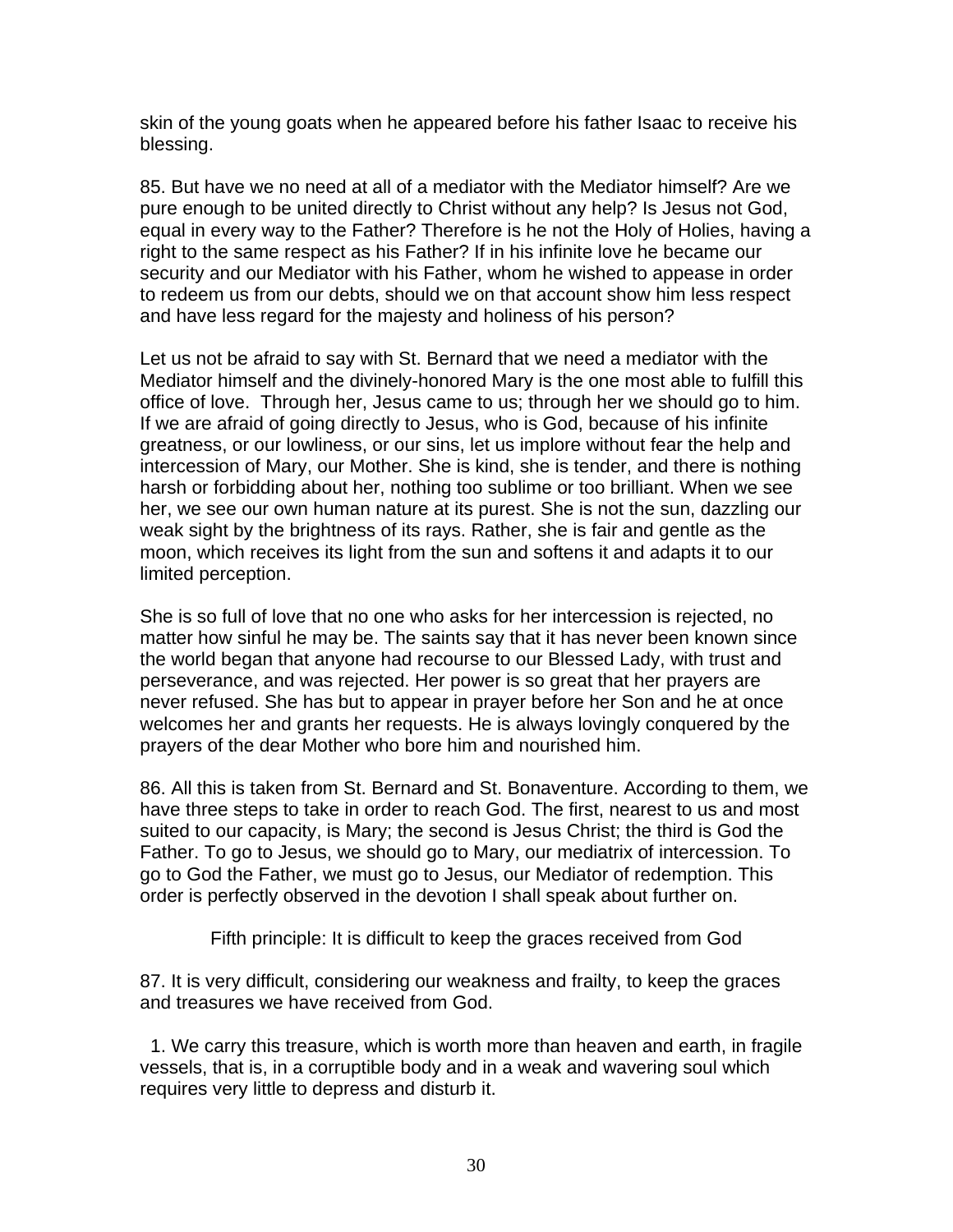<span id="page-30-0"></span>88. 2. The evil spirits, cunning thieves that they are, can take us by surprise and rob us of all we possess. They are watching day and night for the right moment. They roam incessantly seeking to devour us and to snatch from us in one brief moment of sin all the grace and merit we have taken years to acquire. Their malice and their experience, their cunning and their numbers ought to make us ever fearful of such a misfortune happening to us. People, richer in grace and virtue, more experienced and advanced in holiness than we are, have been caught off their guard and robbed and stripped of everything. How many cedars of Lebanon, how many stars of the firmament have we sadly watched fall and lose in a short time their loftiness and their brightness!

What has brought about this unexpected reverse? Not the lack of grace, for this is denied no one. It was a lack of humility; they considered themselves stronger and more self-sufficient than they really were. They thought themselves well able to hold on to their treasures. They believed their house secure enough and their coffers strong enough to safeguard their precious treasure of grace. It was because of their unconscious reliance on self - although it seemed to them that they were relying solely on the grace of God - that the most just Lord left them to themselves and allowed them to be despoiled. If they had only known of the wonderful devotion that I shall later explain, they would have entrusted their treasure to Mary, the powerful and faithful Virgin. She would have kept it for them as if it were her own possession and even have considered that trust an obligation of justice.

89. 3. It is difficult to persevere in holiness because of the excessively corrupting influence of the world. The world is so corrupt that it seems almost inevitable that religious hearts be soiled, if not by its mud, at least by its dust. It is something of a miracle for anyone to stand firm in the midst of this raging torrent and not be swept away; to weather this stormy sea and not be drowned, or robbed by pirates; to breathe this pestilential air and not be contaminated by it. It is Mary, the singularly faithful Virgin over whom Satan had never any power, who works this miracle for those who truly love her.

#### Marks of false and authentic devotion to Mary

90. Now that we have established these five basic truths, it is all the more necessary to make the right choice of the true devotion to our Blessed Lady, for now more than ever there are false devotions to her which can easily be mistaken for true ones. The devil, like a counterfeiter and crafty, experienced deceiver, has already misled and ruined many Christians by means of fraudulent devotions to our Lady. Day by day he uses his diabolical experience to lead many more to their doom, fooling them, lulling them to sleep in sin and assuring them that a few prayers, even badly said, and a few exterior practices, inspired by himself, are authentic devotions. A counterfeiter usually makes coins only of gold and silver, rarely of other metals, because these latter would not be worth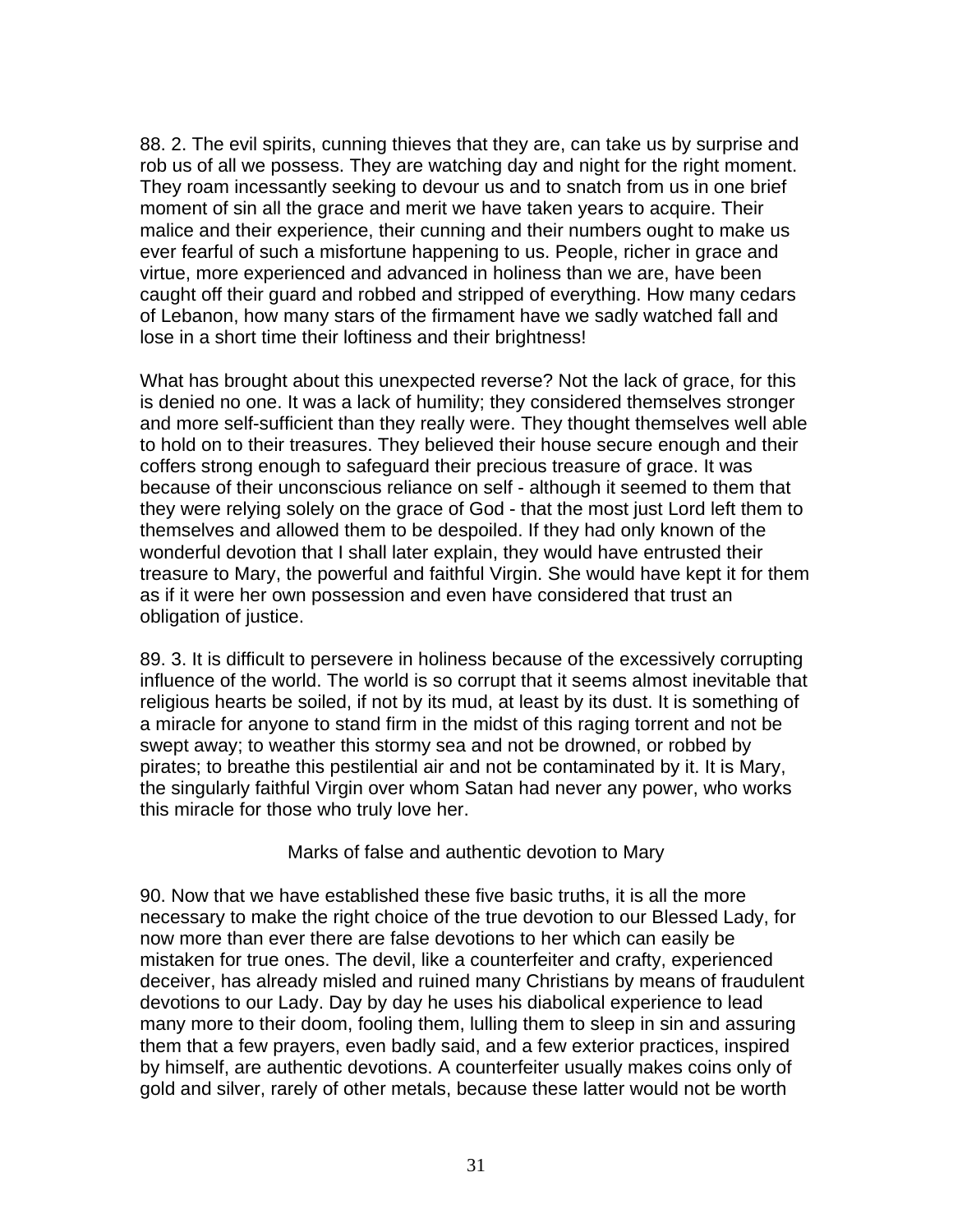<span id="page-31-0"></span>the trouble. Similarly, the devil leaves other devotions alone and counterfeits mostly those directed to Jesus and Mary, for example, devotion to the Holy Eucharist and to the Blessed Virgin, because these are to other devotions what gold and silver are to other metals.

91. It is therefore very important, first, to recognize false devotions to our Blessed Lady so as to avoid them, and to recognize true devotion in order to practice it. Second, among so many different forms of true devotion to our Blessed Lady we should choose the one most perfect and the most pleasing to her, the one that gives greater glory to God and is most sanctifying for us.

## False devotion to our Lady

92. There are, I find, seven kinds of false devotion to Mary, namely, the devotion of (1) the critical, (2) the scrupulous, (3) the superficial, (4) the presumptuous, (5) the inconstant, (6) the hypocritical, (7) the self-interested.

#### Critical devotees

93. Critical devotees are for the most part proud scholars, people of independent and self-satisfied minds, who deep down in their hearts have a vague sort of devotion to Mary. However, they criticize nearly all those forms of devotion to her which simple and pious people use to honor their good Mother just because such practices do not appeal to them. They question all miracles and stories which testify to the mercy and power of the Blessed Virgin, even those recorded by trustworthy authors or taken from the chronicles of religious orders. They cannot bear to see simple and humble people on their knees before an altar or statue of our Lady, or at prayer before some outdoor shrine. They even accuse them of idolatry as if they were adoring the wood or the stone. They say that as far as they are concerned they do not care for such outward display of devotion and that they are not so gullible as to believe all the fairy tales and stories told of our Blessed Lady. When you tell them how admirably the Fathers of the Church praised our Lady, they reply that the Fathers were exaggerating as orators do, or that their words are misrepresented. These false devotees, these proud worldly people are greatly to be feared. They do untold harm to devotion to our Lady. While pretending to correct abuses, they succeed only too well in turning people away from this devotion.

#### Scrupulous devotees

94. Scrupulous devotees are those who imagine they are slighting the Son by honoring the Mother. They fear that by exalting Mary they are belittling Jesus. They cannot bear to see people giving to our Lady the praises due to her and which the Fathers of the Church have lavished upon her. It annoys them to see more people kneeling before Mary's altar than before the Blessed Sacrament, as if these acts were at variance with each other, or as if those who were praying to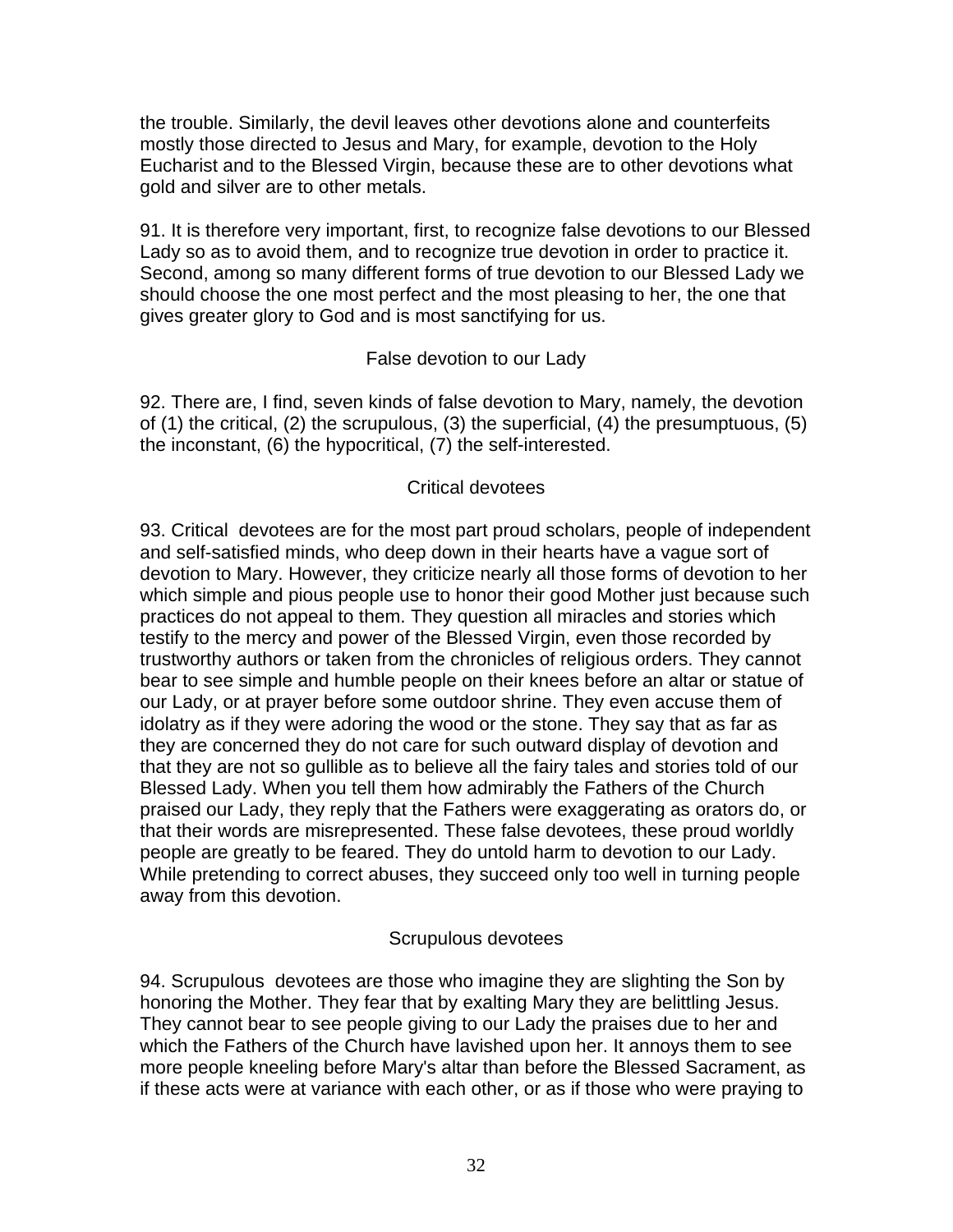<span id="page-32-0"></span>our Lady were not praying through her to Jesus. They do not want us to speak too often of her or to pray so often to her.

Here are some of the things they say: "What is the good of all these rosaries, confraternities and exterior devotions to our Lady? There is a great deal of ignorance in all this. It is making a mockery of religion. Tell us about those who are devoted to Jesus (and they often pronounce his name without uncovering their heads). We should go directly to Jesus, since he is our sole Mediator. We must preach Jesus; that is sound devotion." There is some truth in what they say, but the inference they draw to prevent devotion to our Lady is very insidious. It is a subtle snare of the evil one under the pretext of promoting a greater good. For we never give more honor to Jesus than when we honor his Mother, and we honor her simply and solely to honor him all the more perfectly. We go to her only as a way leading to the goal we seek - Jesus, her Son.

95. The Church, with the Holy Spirit, blesses our Lady first, then Jesus, "Blessed art thou among women and blessed is the fruit of thy womb, Jesus." Not that Mary is greater than Jesus, or even equal to him - that would be an intolerable heresy. But in order to bless Jesus more perfectly we should first bless Mary. Let us say with all those truly devoted to her, despite these false and scrupulous devotees: "O Mary, blessed art thou among women and blessed is the fruit of thy womb, Jesus."

# Superficial devotees

96. Superficial devotees are people whose entire devotion to our Lady consists in exterior practices. Only the externals of devotion appeal to them because they have no interior spirit. They say many rosaries with great haste and assist at many Masses distractedly. They take part in processions of our Lady without inner fervor. They join her confraternities without reforming their lives or restraining their passions or imitating Mary's virtues. All that appeals to them is the emotional aspect of this devotion, but the substance of it has no appeal at all. If they do not feel a warmth in their devotions, they think they are doing nothing; they become upset, and give up everything, or else do things only when they feel like it. The world is full of these shallow devotees, and there are none more critical of men of prayer who regard the interior devotion as the essential aspect and strive to acquire it without, however, neglecting a reasonable external expression which always accompanies true devotion.

#### Presumptuous devotees

97. Presumptuous devotees are sinners who give full rein to their passions or their love of the world, and who, under the fair name of Christian and servant of our Lady, conceal pride, avarice, lust, drunkenness, anger, swearing, slandering, injustice and other vices. They sleep peacefully in their wicked habits, without making any great effort to correct them, believing that their devotion to our Lady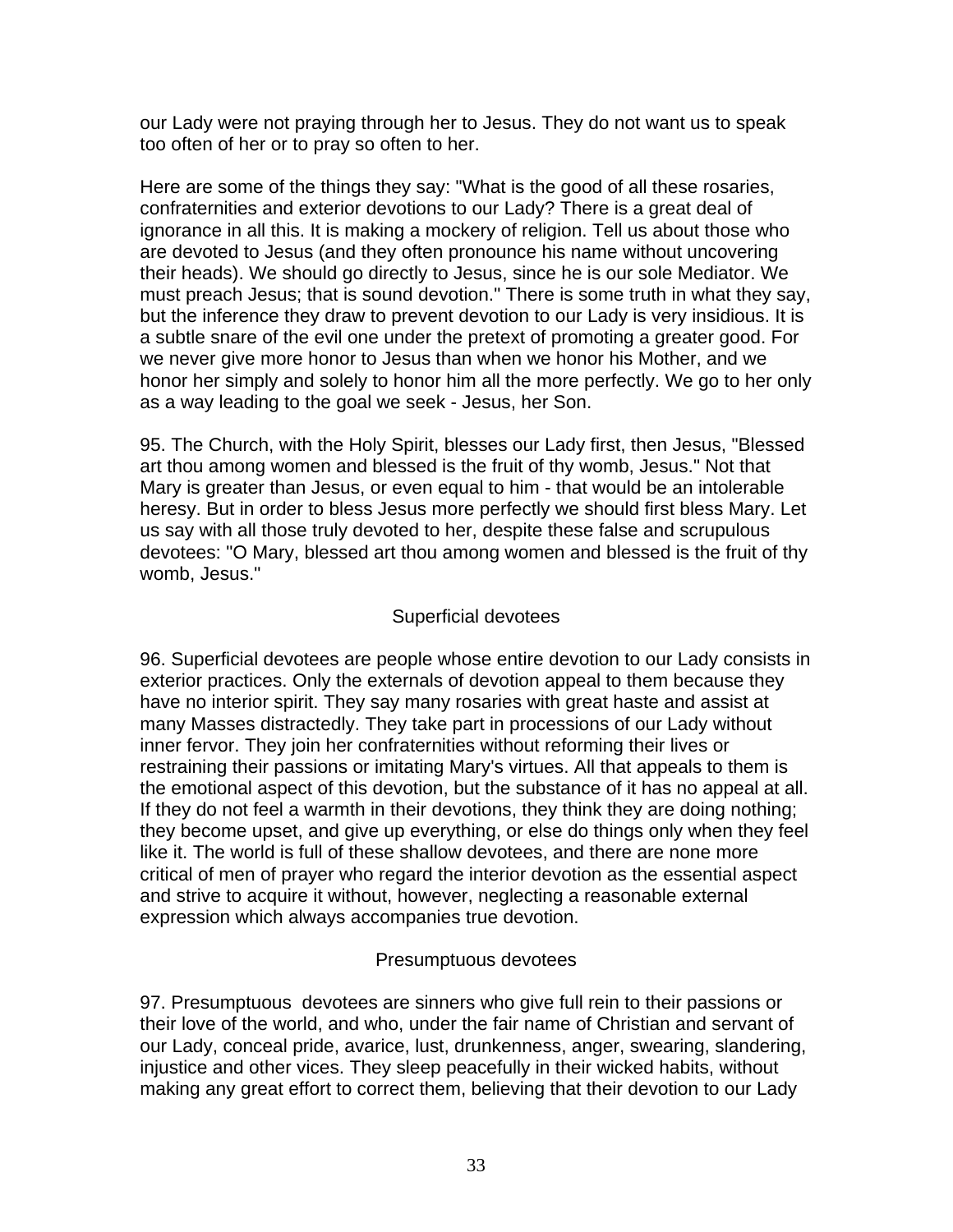gives them this sort of liberty. They convince themselves that God will forgive them, that they will not die without confession, that they will not be lost for all eternity. They take all this for granted because they say the Rosary, fast on Saturdays, are enrolled in the Confraternity of the Holy Rosary or the Scapular, or a sodality of our Lady, wear the medal or the little chain of our Lady.

When you tell them that such a devotion is only an illusion of the devil and a dangerous presumption which may well ruin them, they refuse to believe you. God is good and merciful, they reply, and he has not made us to damn us. No man is without sin. We will not die without confession, and a good act of contrition at death is all that is needed. Moreover, they say they have devotion to our Lady; that they wear the scapular; that they recite faithfully and humbly every day the seven Our Fathers and seven Hail Marys in her honor; that sometimes they even say the Rosary and the Office of our Lady, as well as fasting and performing other good works.

Blinding themselves still more, they quote stories they have heard or read whether true or false does not bother them - which relate how people who had died in mortal sin were brought back to life again to go to confession, or how their soul was miraculously retained in their bodies until confession, because in their lifetime they said a few prayers or performed a few pious acts, in honor of our Lady. Others are supposed to have obtained from God at the moment of death, through the merciful intercession of the Blessed Virgin, sorrow and pardon for their sins, and so were saved. Accordingly, these people expect the same thing to happen to them.

98. Nothing in our Christian religion is so deserving of condemnation as this diabolical presumption. How can we truthfully claim to love and honor the Blessed Virgin when by our sins we pitilessly wound, pierce, crucify and outrage her Son? If Mary made it a rule to save by her mercy this sort of person, she would be condoning wickedness and helping to outrage and crucify her Son. Who would even dare to think of such a thing?

99. I declare that such an abuse of devotion to her is a horrible sacrilege and, next to an unworthy Communion, is the greatest and the least pardonable sin, because devotion to our Lady is the holiest and best after devotion to the Blessed Sacrament.

I admit that to be truly devoted to our Lady, it is not absolutely necessary to be so holy as to avoid all sin, although this is desirable. But at least it is necessary (note what I am going to say), (1) to be genuinely determined to avoid at least all mortal sin, which outrages the Mother as well as the Son; (2) to practice selfrestraint in order to avoid sin; (3) to join her confraternities, say the Rosary and other prayers, fast on Saturdays, and so on.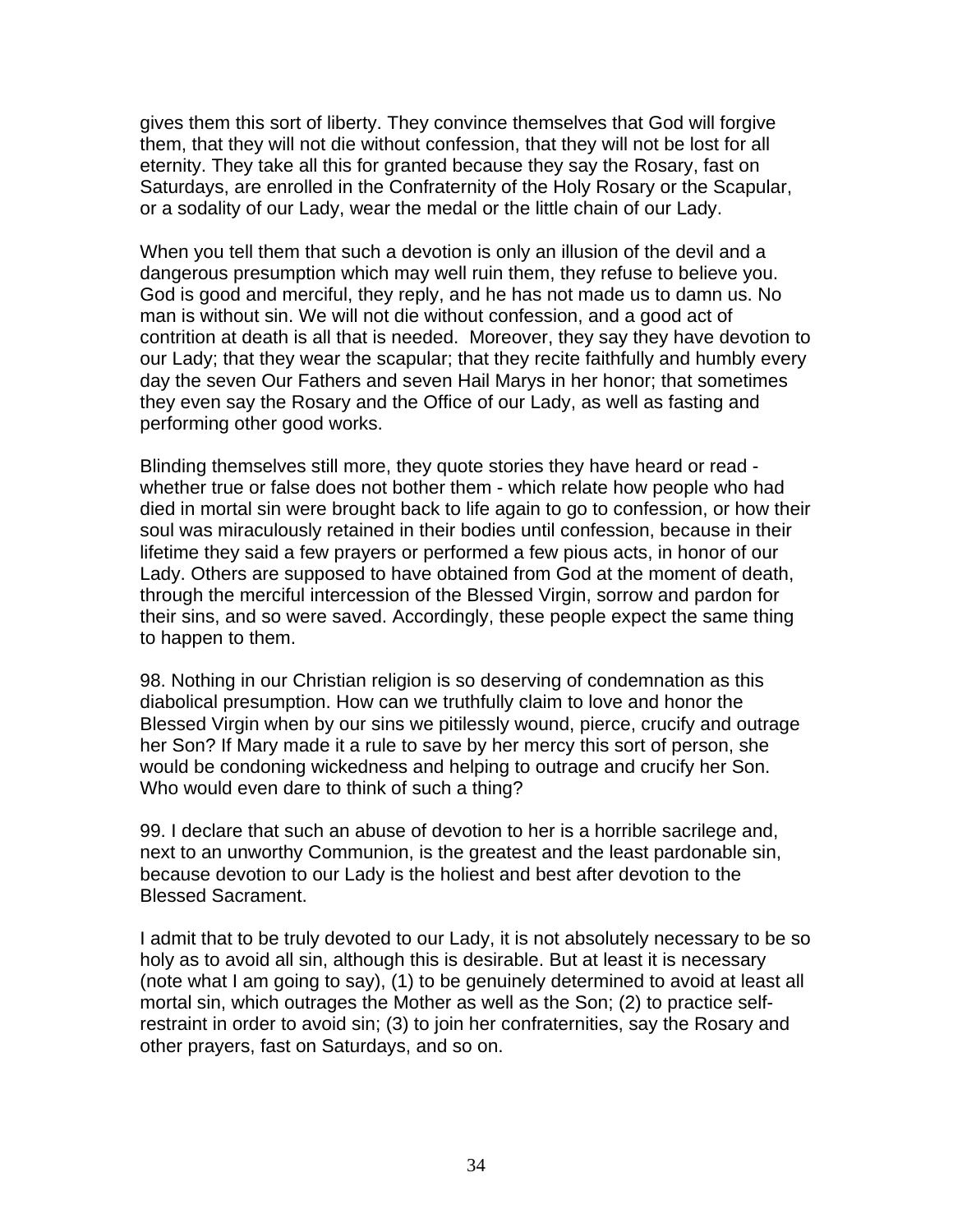<span id="page-34-0"></span>100. Such means are surprisingly effective in converting even the hardened sinner. Should you be such a sinner, with one foot in the abyss, I advise you to do as I have said. But there is an essential condition. You must perform these good works solely to obtain from God, through the intercession of our Lady, the grace to regret your sins, obtain pardon for them and overcome your evil habits, and not to live complacently in the state of sin, disregarding the warning voice of conscience, the example of our Lord and the saints, and the teaching of the holy gospel.

## Inconstant devotees

101. Inconstant devotees are those whose devotion to our Lady is practiced in fits and starts. Sometimes they are fervent and sometimes they are lukewarm. Sometimes they appear ready to do anything to please our Lady, and then shortly afterwards they have completely changed. They start by embracing every devotion to our Lady. They join her confraternities, but they do not faithfully observe the rules. They are as changeable as the moon, and like the moon Mary puts them under her feet. Because of their fickleness they are unworthy to be included among the servants of the Virgin most faithful, because faithfulness and constancy are the hallmarks of Mary's servants. It is better not to burden ourselves with a multitude of prayers and pious practices but rather adopt only a few and perform them with love and perseverance in spite of opposition from the devil the world and the flesh.

#### Hypocritical devotees

102. There is another category of false devotees of our Lady, - hypocritical ones. These hide their sins and evil habits under the mantle of the Blessed Virgin so as to appear to their fellow-men different from what they are.

#### Self-interested devotees

103. Then there are the self-interested devotees who turn to her only to win a court-case, to escape some danger, to be cured of some ailment, or have some similar need satisfied. Except when in need they never think of her. Such people are acceptable neither to God not to his Mother.

104. We must, then, carefully avoid joining the critical devotees, who believe nothing and find fault with everything; the scrupulous ones who, out of respect for our Lord, are afraid of having too much devotion to his Mother; the exterior devotees whose devotion consists entirely in outward practices; the presumptuous devotees who under cover of a fictitious devotion to our Lady wallow in their sins; the inconstant devotees who, being unstable, change their devotional practices or abandon them altogether at the slightest temptation; the hypocritical ones who join confraternities and wear emblems of our Lady only to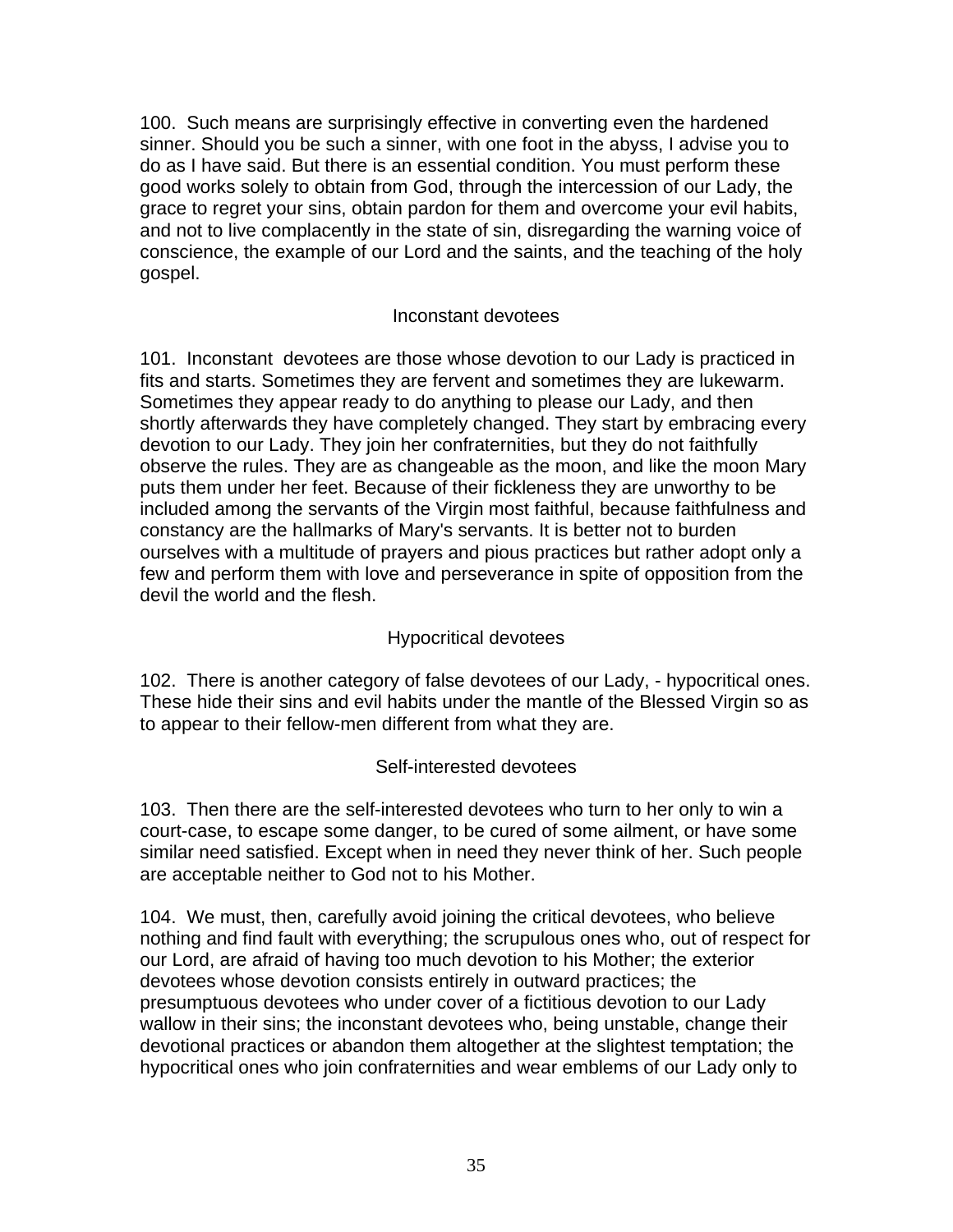<span id="page-35-0"></span>be thought of as good people; finally, the self-interested devotees who pray to our Lady only to be rid of bodily ills or to obtain material benefits.

Marks of authentic devotion to our Lady

105. After having explained and condemned false devotions to the Blessed Virgin we shall now briefly describe what true devotion is. It is interior, trustful, holy, constant and disinterested.

106. First, true devotion to our Lady is interior, that is, it comes from within the mind and the heart and follows from the esteem in which we hold her, the high regard we have for her greatness, and the love we bear her.

107. Second, it is trustful, that is to say, it fills us with confidence in the Blessed Virgin, the confidence that a child has for its loving Mother. It prompts us to go to her in every need of body and soul with great simplicity, trust and affection. We implore our Mother's help always, everywhere, and for everything. We pray to her to be enlightened in our doubts, to be put back on the right path when we go astray, to be protected when we are tempted, to be strengthened when we are weakening, to be lifted up when we fall into sin, to be encouraged when we are losing heart, to be rid of our scruples, to be consoled in the trials, crosses and disappointments of life. Finally, in all our afflictions of body and soul, we naturally turn to Mary for help, with never a fear of importuning her or displeasing our Lord.

108. Third, true devotion to our Lady is holy, that is, it leads us to avoid sin and to imitate the virtues of Mary. Her ten principal virtues are: deep humility, lively faith, blind obedience, unceasing prayer, constant self-denial, surpassing purity, ardent love, heroic patience, angelic kindness, and heavenly wisdom.

109. Fourth, true devotion to our Lady is constant. It strengthens us in our desire to do good and prevents us from giving up our devotional practices too easily. It gives us the courage to oppose the fashions and maxims of the world, the vexations and unruly inclinations of the flesh and the temptations of the devil. Thus a person truly devoted to our Blessed Lady is not changeable, fretful, scrupulous or timid. We do not say however that such a person never sins or that his sensible feelings of devotion never change. When he has fallen, he stretches out his hand to his Blessed Mother and rises again. If he loses all taste and feeling for devotion, he is not at all upset because a good and faithful servant of Mary is guided in his life by faith in Jesus and Mary, and not by feelings.

110. Fifth, true devotion to Mary is disinterested. It inspires us to seek God alone in his Blessed Mother and not ourselves. The true subject of Mary does not serve his illustrious Queen for selfish gain. He does not serve her for temporal or eternal well-being but simply and solely because she has the right to be served and God alone in her. He loves her not so much because she is good to him or because he expects something from her, but simply because she is lovable. That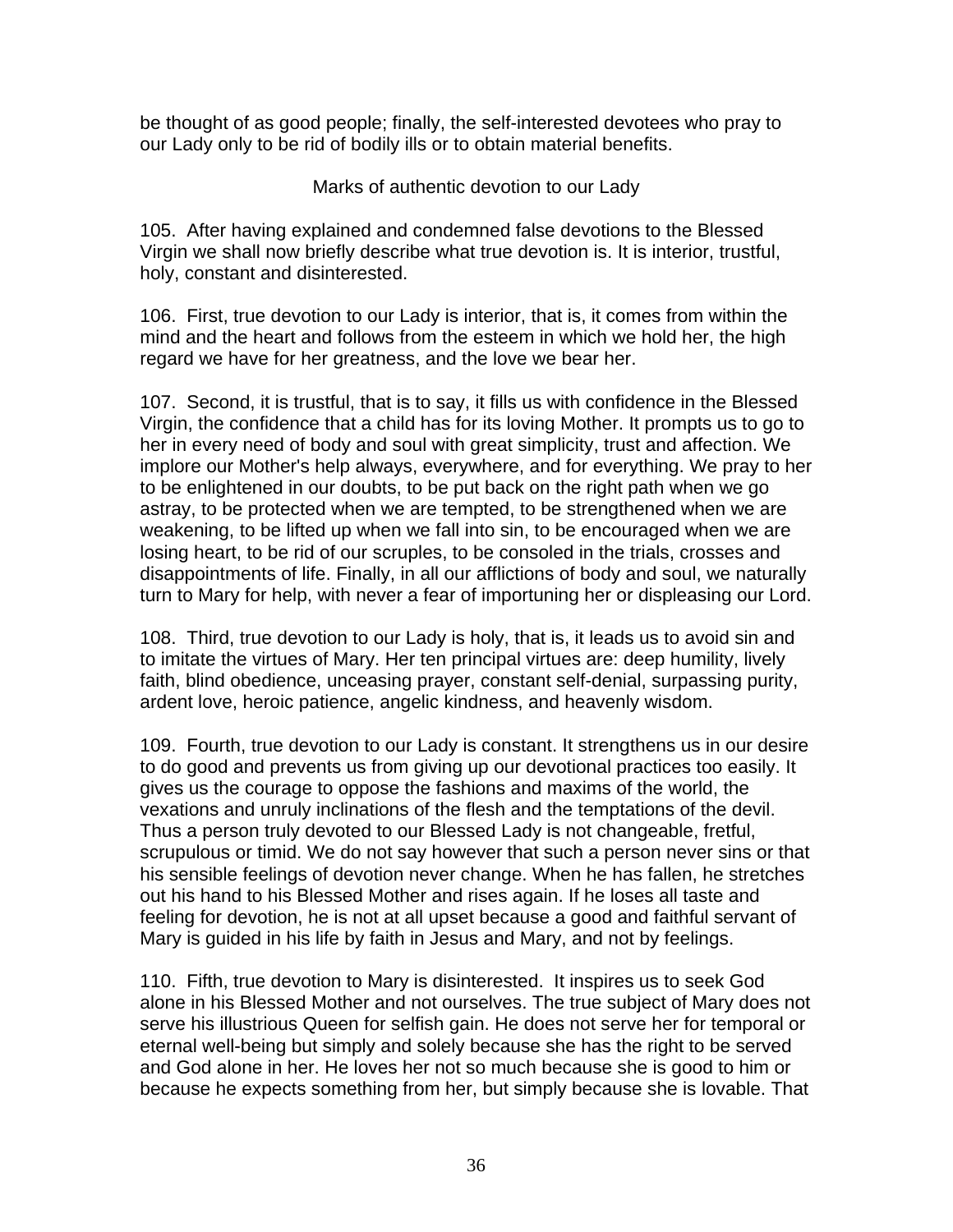is why he loves and serves her just as faithfully in weariness and dryness of soul as in sweet and sensible fervor. He loves her as much on Calvary as at Cana. How pleasing and precious in the sight of God and his holy Mother must these servants of Mary be, who serve her without any self-seeking. How rare they are nowadays! It is to increase their number that I have taken up my pen to write down what I have been teaching with success both publicly and in private in my missions for many years.

111. I have already said many things about the Blessed Virgin and, as I am trying to fashion a true servant of Mary and a true disciple of Jesus, I have still a great deal to say, although through ignorance, inability, and lack of time, I shall leave infinitely more unsaid.

112. But my labor will be well rewarded if this little book falls into the hands of a noble soul, a child of God and of Mary, born not of blood nor the will of the flesh nor of the will of man. My time will be well spent if, by the grace of the Holy Spirit, after having read this book he is convinced of the supreme value of the solid devotion to Mary I am about to describe. If I thought that my guilty blood could help the reader to accept in his heart the truths that I set down in honor of my dear Mother and Queen, I, her most unworthy child and slave, would use it instead of ink to write these words. I would hope to find faithful souls who, by their perseverance in the devotion I teach, will repay her for the loss she has suffered through my ingratitude and infidelity.

113. I feel more than ever inspired to believe and expect the complete fulfillment of the desire that is deeply engraved on my heart and what I have prayed to God for over many years, namely, that in the near or distant future the Blessed Virgin will have more children, servants and slaves of love than ever before, and that through them Jesus, my dear Lord, will reign more than ever in the hearts of men.

114. I clearly foresee that raging beasts will come in fury to tear to pieces with their diabolical teeth this little book and the one the Holy Spirit made use of to write it, or they will cause it at least to lie hidden in the darkness and silence of a chest and so prevent it from seeing the light of day. They will even attack and persecute those who read it and put into practice what it contains. But no matter! So much the better! It even gives me encouragement to hope for great success at the prospect of a mighty legion of brave and valiant soldiers of Jesus and Mary, both men and women, who will fight the devil, the world, and corrupt nature in the perilous times that are sure to come.

"Let the reader understand. Let him accept this teaching who can."

Principal practices of devotion to Mary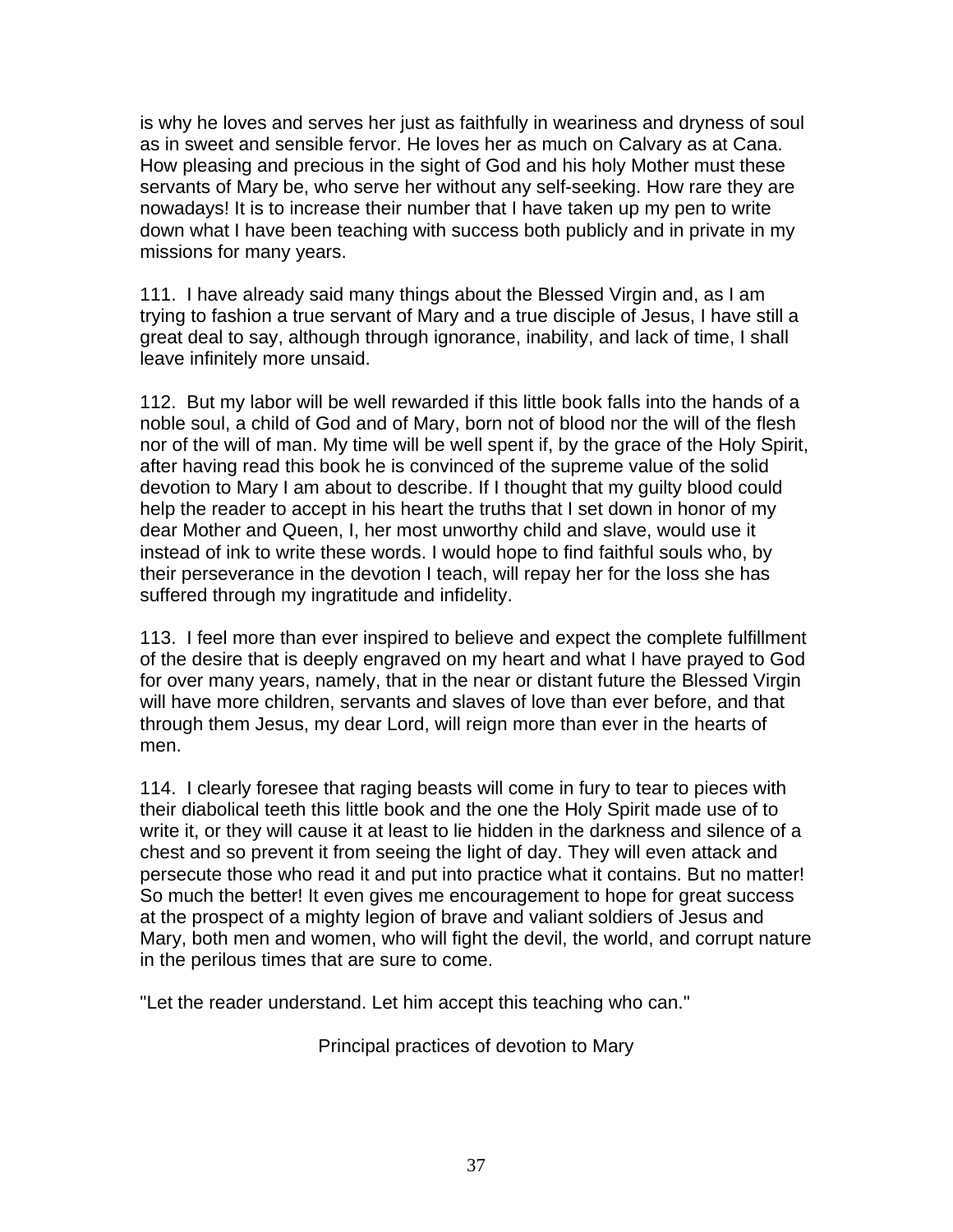115. There are several interior practices of true devotion to the Blessed Virgin. Here briefly are the main ones:

 (1) Honoring her, as the worthy Mother of God, by the cult of hyperdulia, that is, esteeming and honoring her more than all the other saints as the masterpiece of grace and the foremost in holiness after Jesus Christ, true God and true man.

(2) Meditating on her virtues, her privileges and her actions.

(3) Contemplating her sublime dignity.

(4) Offering to her acts of love, praise and gratitude.

(5) Invoking her with a joyful heart.

(6) Offering ourselves to her and uniting ourselves to her.

(7) Doing everything to please her.

 (8) Beginning, carrying out and completing our actions through her, in her, with her, and for her in order to do them through Jesus, in Jesus, with Jesus, and for Jesus, our last end. We shall explain this last practice later.

116. True devotion to our Lady has also several exterior practices. Here are the principal ones:

(1) Enrolling in her confraternities and joining her sodalities.

(2) Joining religious orders dedicated to her.

(3) Making her privileges known and appreciated.

 (4) Giving alms, fasting, performing interior and exterior acts of self-denial in her honor.

 (5) Carrying such signs of devotion to her as the rosary, the scapular, or a little chain.

 (6) Reciting with attention, devotion and reverence the fifteen decades of the Rosary in honor of the fifteen principal mysteries of our Lord, or at least five decades in honor of the Joyful mysteries - the Annunciation, the Visitation, the Birth of our Lord, the Purification, the Finding of the Child Jesus in the temple; or the Sorrowful mysteries: the Agony in the Garden, the Scourging, the Crowning with thorns, the Carrying of the Cross, and the Crucifixion; or the Glorious mysteries: The Resurrection of our Lord, the Ascension, the Descent of the Holy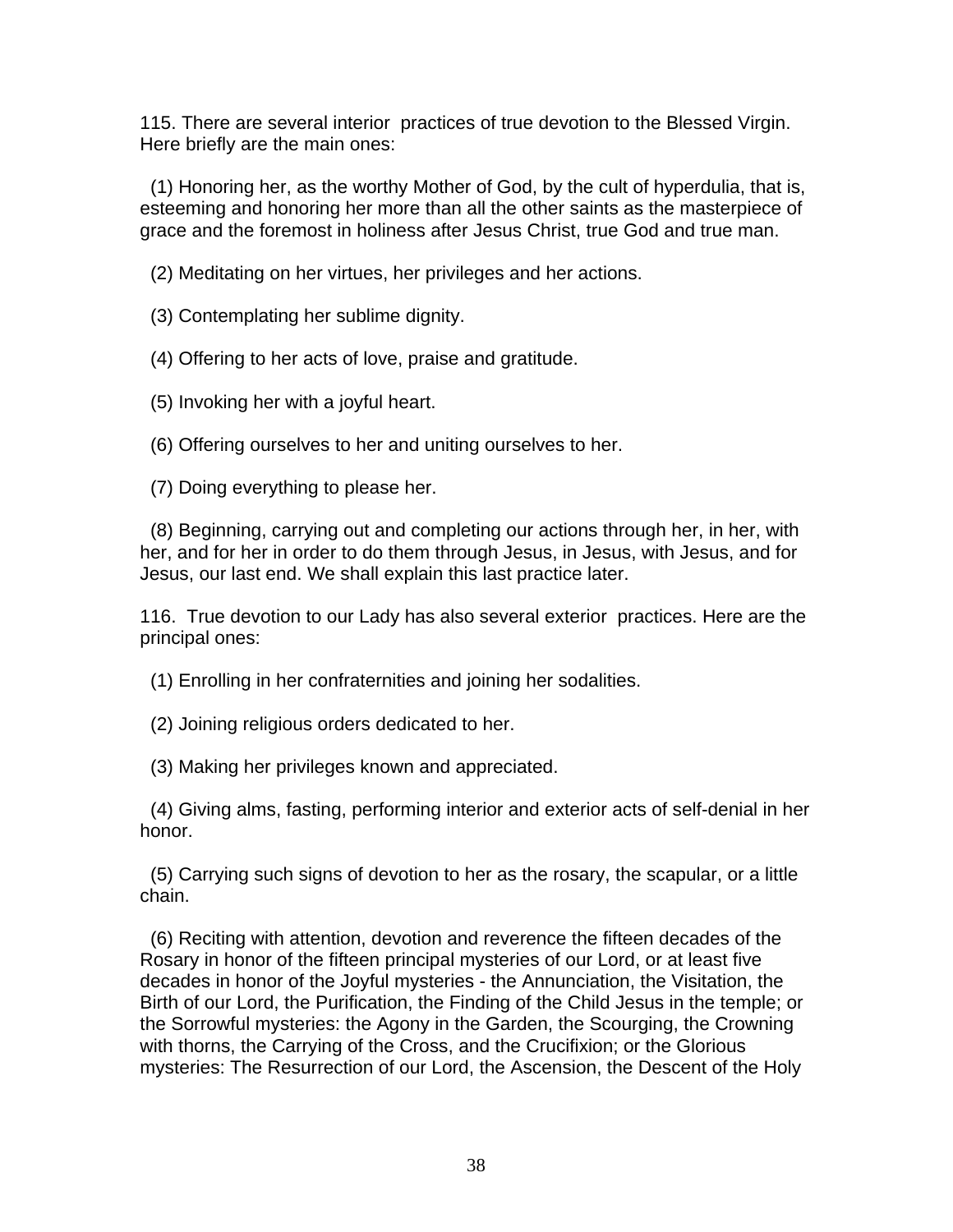Spirit, the Assumption of our Lady, body and soul, into heaven, the Crowning of Mary by the Blessed Trinity.

 One may also choose any of the following prayers: the Rosary of six or seven decades in honor of the years our Lady is believed to have spent on earth; the Little Crown of the Blessed Virgin in honor of her crown of twelve stars or privileges; the Little Office of our Lady so widely accepted and recited in the Church; the Little Psalter of the Blessed Virgin, composed in her honor by St. Bonaventure, which is so heart-warming, and so devotional that you cannot recite it without being moved by it; the fourteen Our Fathers and Hail Marys in honor of her fourteen joys. There are various other prayers and hymns of the Church, such as, the hymns of the liturgical seasons, the Ave Maris Stella, the O Gloriosa Domina ; the Magnificat and other prayers which are found in all prayerbooks.

(7) Singing hymns to her or teaching others to sing them.

 (8) Genuflecting or bowing to her each morning while saying for example sixty or a hundred times, "Hail Mary, Virgin most faithful", so that through her intercession with God we may faithfully correspond with his graces throughout the day; and in the evening saying "Hail Mary, Mother of Mercy", asking her to obtain God's pardon for the sins we have committed during the day.

 (9) Taking charge of her confraternities, decorating her altars, crowning and adorning her statues.

 (10) Carrying her statues or having others carry them in procession, or keeping a small one on one's person as an effective protection against the evil one.

 (11) Having statues made of her, or her name engraved and placed on the walls of churches or houses and on the gates and entrances of towns, churches and houses.

(12) Solemnly giving oneself to her by a special consecration.

117. The Holy Spirit has inspired saintly souls with other practices of true devotion to the Blessed Virgin, all of which are conducive to holiness. You can read of them in detail in "Paradise opened to Philagia", a collection of many devotions practiced by holy people to honor the Blessed Virgin, compiled by Fr. Paul Barry of the Society of Jesus. These devotions are a wonderful help for souls seeking holiness provided they are performed in a worthy manner, that is:

 (1) With the right intention of pleasing God alone, seeking union with Jesus, our last end, and giving edification to our neighbor.

(2) With attention, avoiding willful distractions.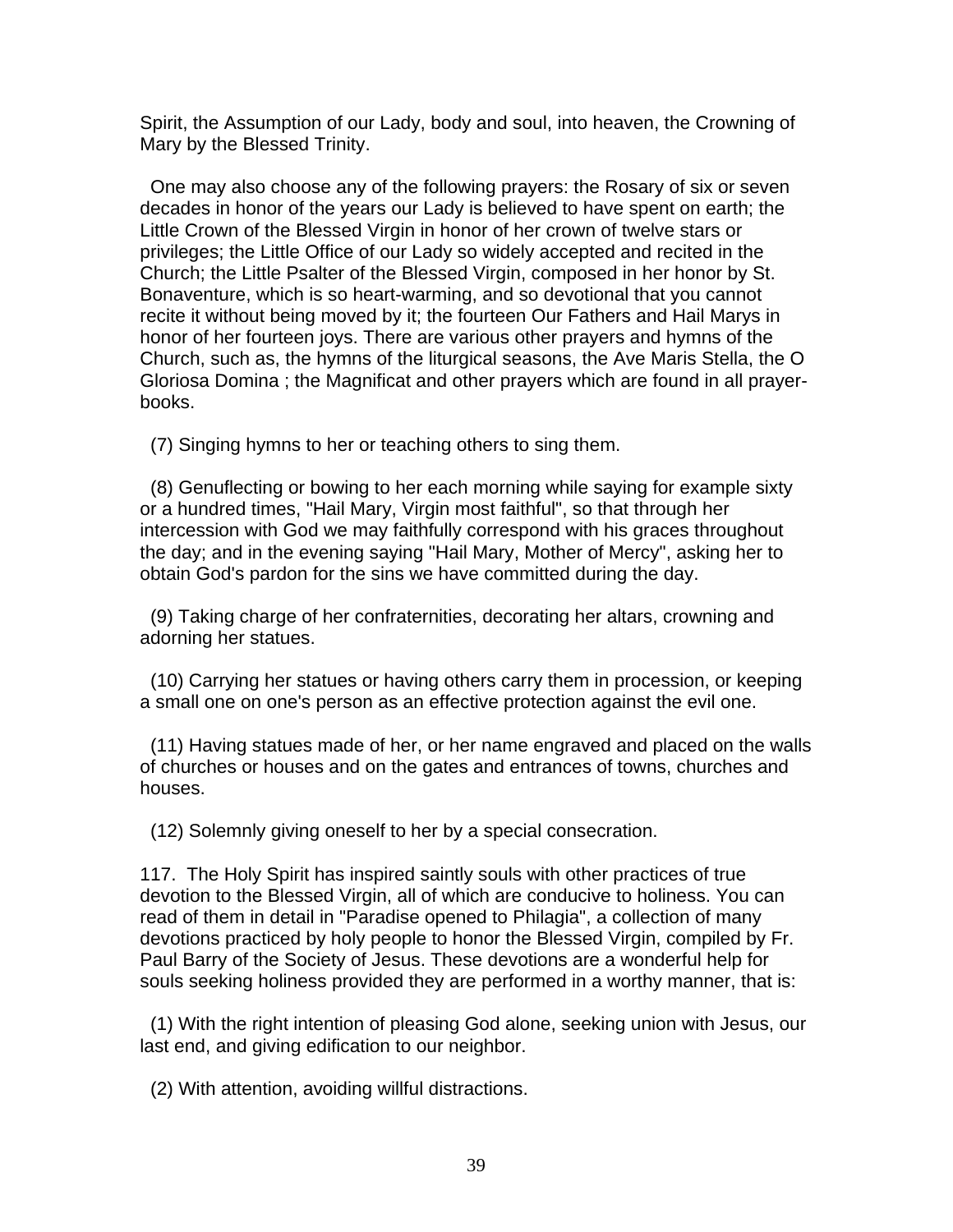- (3) With devotion, avoiding haste and negligence.
- (4) With decorum and respectful bodily posture.

# The Perfect Practice

118. Having read nearly every book on devotion to the Blessed Virgin and talked to the most saintly and learned people of the day, I can now state with conviction that I have never known or heard of any devotion to our Lady which is comparable to the one I am going to speak of. No other devotion calls for more sacrifices for God, none empties us more completely of self and self-love, none keeps us more firmly in the grace of God and the grace of God in us. No other devotion unites us more perfectly and more easily to Jesus. Finally no devotion gives more glory to God, is more sanctifying for ourselves or more helpful to our neighbor.

119. As this devotion essentially consists in a state of soul, it will not be understood in the same way by everyone. Some - the great majority - will stop short at the threshold and go no further. Others - not many - will take but one step into its interior. Who will take a second step? Who will take a third? Finally who will remain in it permanently? Only the one to whom the Spirit of Jesus reveals the secret. The Holy Spirit himself will lead this faithful soul from strength to strength, from grace to grace, from light to light, until at length he attains transformation into Jesus in the fullness of his age on earth and of his glory in heaven.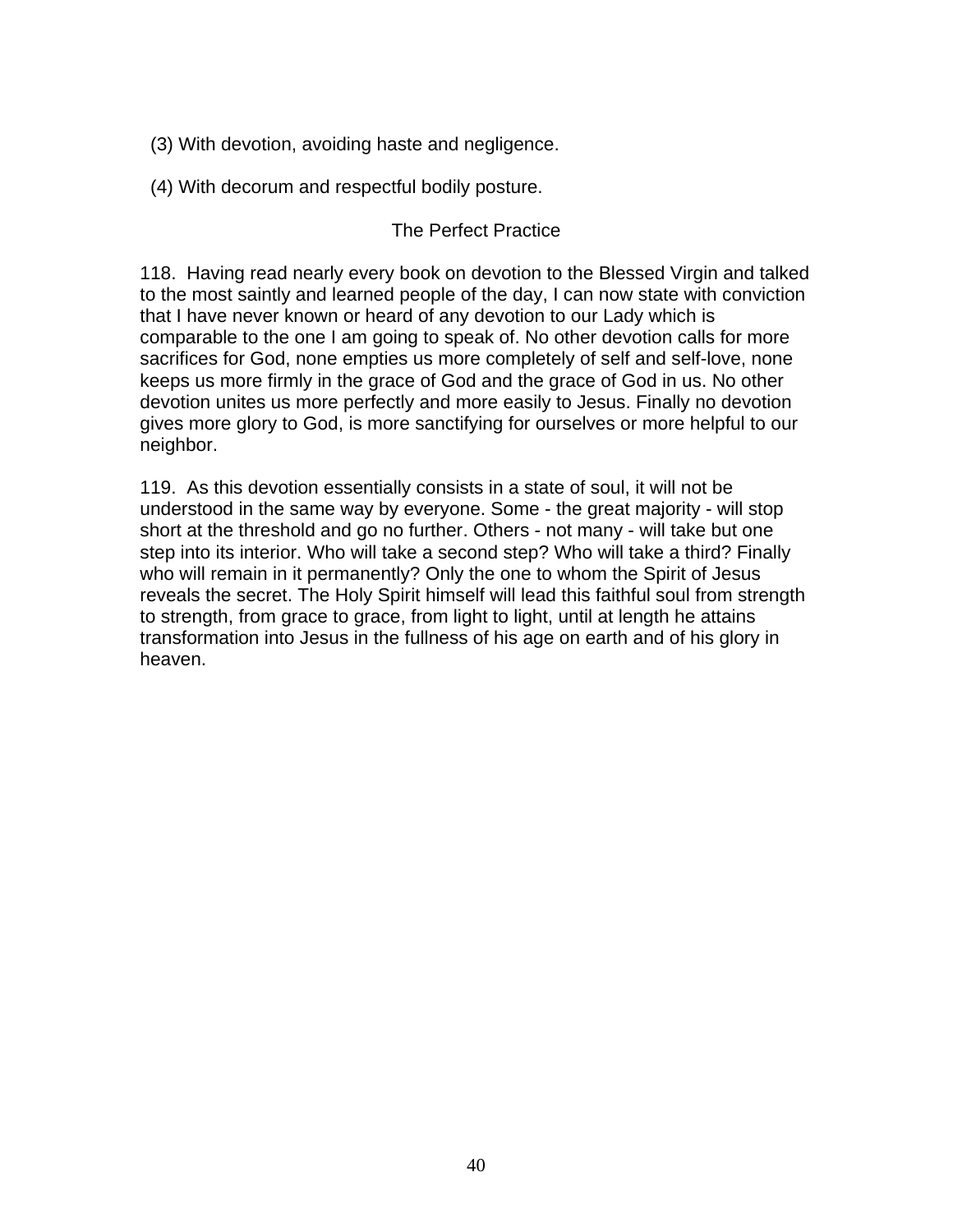# **PART II: THE PERFECT DEVOTION TO OUR LADY**

# CHAPTER THREE - THE PERFECT CONSECRATION TO JESUS CHRIST

A complete consecration to Mary

120. As all perfection consists in our being conformed, united and consecrated to Jesus it naturally follows that the most perfect of all devotions is that which conforms, unites, and consecrates us most completely to Jesus. Now of all God's creatures Mary is the most conformed to Jesus. It therefore follows that, of all devotions, devotion to her makes for the most effective consecration and conformity to him. The more one is consecrated to Mary, the more one is consecrated to Jesus.

That is why perfect consecration to Jesus is but a perfect and complete consecration of oneself to the Blessed Virgin, which is the devotion I teach; or in other words, it is the perfect renewal of the vows and promises of holy baptism.

121. This devotion consists in giving oneself entirely to Mary in order to belong entirely to Jesus through her. It requires us to give:

- (1) Our body with its senses and members;
- (2) Our soul with its faculties;
- (3) Our present material possessions and all we shall acquire in the future;

 (4) Our interior and spiritual possessions, that is, our merits, virtues and good actions of the past, the present and the future.

In other words, we give her all that we possess both in our natural life and in our spiritual life as well as everything we shall acquire in the future in the order of nature, of grace, and of glory in heaven. This we do without any reservation, not even of a penny, a hair, or the smallest good deed. And we give for all eternity without claiming or expecting, in return for our offering and our service, any other reward than the honor of belonging to our Lord through Mary and in Mary, even though our Mother were not - as in fact she always is - the most generous and appreciative of all God's creatures.

122. Note here that two things must be considered regarding our good works, namely, satisfaction and merit or, in other words, their satisfactory or prayer value and their meritorious value. The satisfactory or prayer value of a good work is the good action in so far as it makes condign atonement for the punishment due to sin or obtains some new grace. The meritorious value or merit is the good action in so far as it merits grace and eternal glory. Now by this consecration of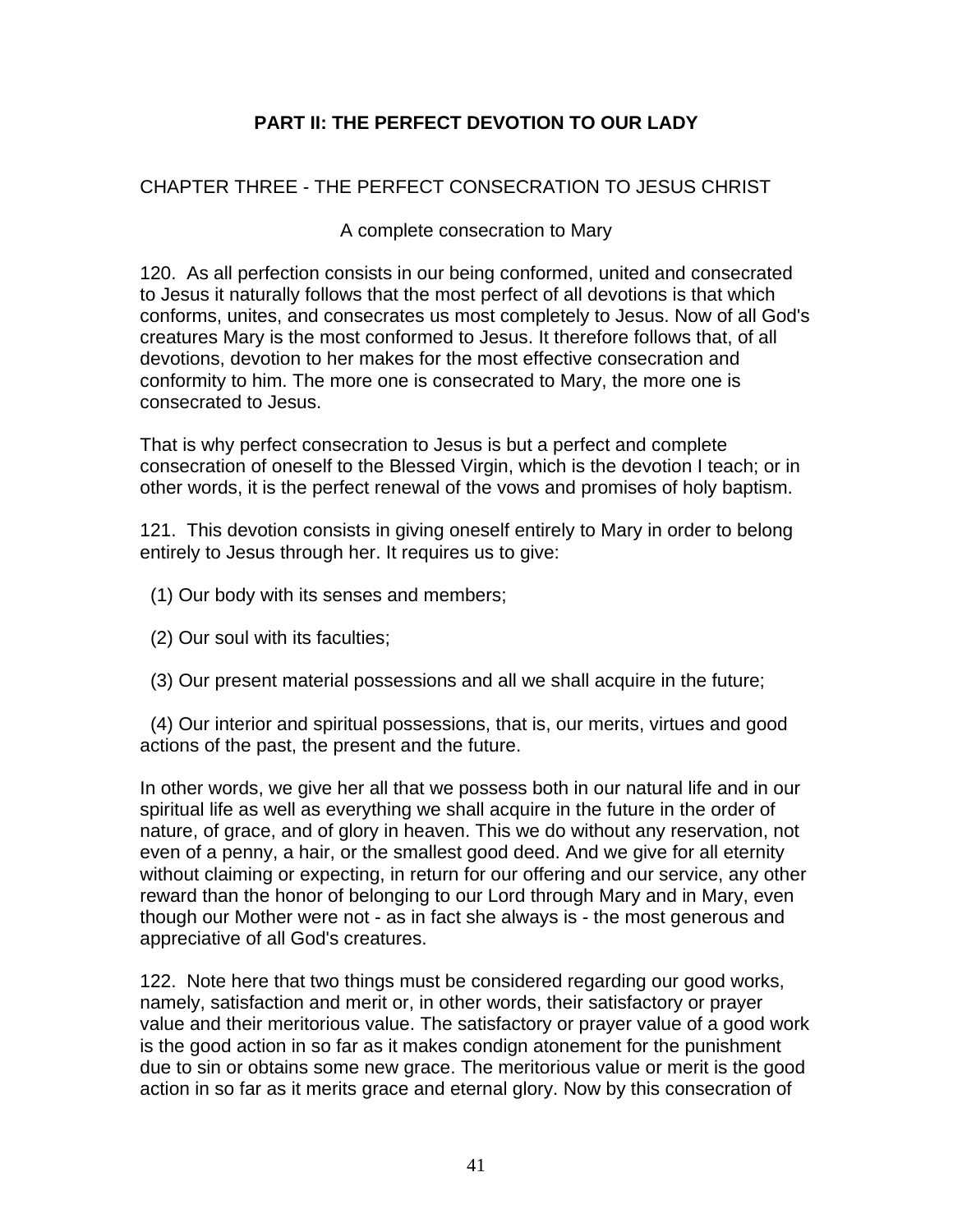ourselves to the Blessed Virgin we give her all satisfactory and prayer value as well as the meritorious value of our good works, in other words, all the satisfactions and the merits. We give her our merits, graces and virtues, not that she might give them to others, for they are, strictly speaking, not transferable, because Jesus alone, in making himself our surety with his Father, had the power to impart his merits to us. But we give them to her that she may keep, increase and embellish them for us, as we shall explain later, and we give her our acts of atonement that she may apply them where she pleases for God's greater glory.

123. (1) It follows then: that by this devotion we give to Jesus all we can possibly give him, and in the most perfect manner, that is, through Mary's hands. Indeed we give him far more than we do by other devotions which require us to give only part of our time, some of our good works or acts of atonement and penances. In this devotion everything is given and consecrated, even the right to dispose freely of one's spiritual goods and the satisfactions earned by daily good works. This is not done even in religious orders. Members of religious orders give God their earthly goods by the vow of poverty, the goods of the body by the vow of chastity, their free will by the vow of obedience, and sometimes their freedom of movement by the vow of enclosure. But they do not give him by these vows the liberty and right to dispose of the value of their good works. They do not despoil themselves of what a Christian considers most precious and most dear - his merits and satisfactions.

124. (2) It follows then that anyone who in this way consecrates and sacrifices himself voluntarily to Jesus through Mary may no longer dispose of the value of any of his good actions. All his sufferings, all his thoughts, words, and deeds belong to Mary. She can then dispose of them in accordance with the will of her Son and for his greater glory. This dependence, however, is without detriment to the duties of a person's present and future state of life. One such duty, for example, would be that of a priest who, by virtue of his office or otherwise, must apply the satisfactory or prayer value of the Holy Mass to a particular person. For this consecration can only be made in accordance with the order established by God and in keeping with the duties of one's state of life.

125. (3) It follows that we consecrate ourselves at one and the same time to Mary and to Jesus. We give ourselves to Mary because Jesus chose her as the perfect means to unite himself to us and unite us to him. We give ourselves to Jesus because he is our last end. Since he is our Redeemer and our God we are indebted to him for all that we are.

### A perfect renewal of baptismal promises

126. I have said that this devotion could rightly be called a perfect renewal of the vows and promises of holy baptism. Before baptism every Christian was a slave of the devil because he belonged to him. At baptism he has either personally or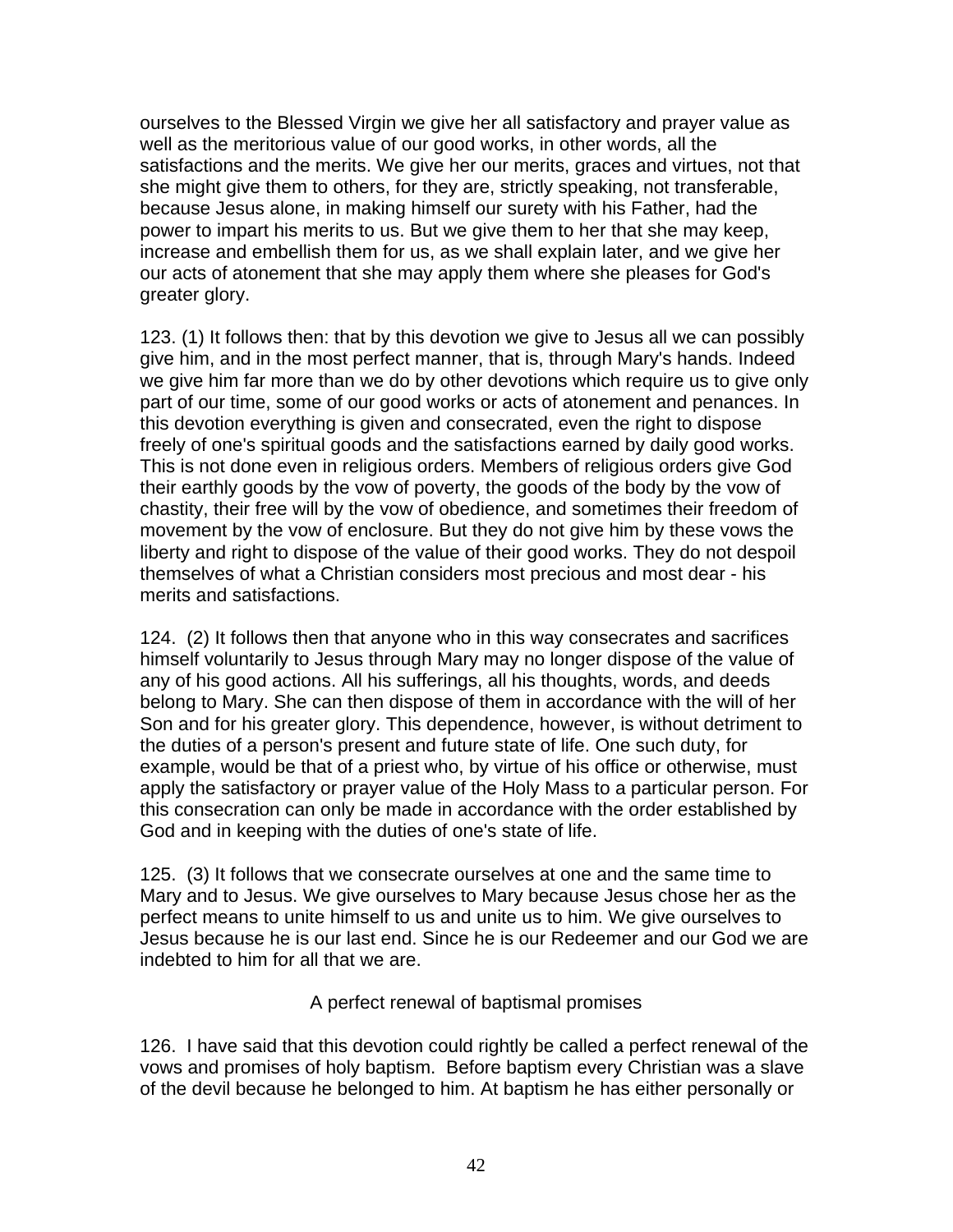through his sponsors solemnly renounced Satan, his seductions and his works. He has chosen Jesus as his Master and sovereign Lord and undertaken to depend upon him as a slave of love. This is what is done in the devotion I am presenting to you. We renounce the devil, the world, sin and self, as expressed in the act of consecration, and we give ourselves entirely to Jesus through Mary. We even do something more than at baptism, when ordinarily our god-parents speak for us and we are given to Jesus only by proxy. In this devotion we give ourselves personally and freely and we are fully aware of what we are doing.

In holy baptism we do not give ourselves to Jesus explicitly through Mary, nor do we give him the value of our good actions. After baptism we remain entirely free either to apply that value to anyone we wish or keep it for ourselves. But by this consecration we give ourselves explicitly to Jesus through Mary's hands and we include in our consecration the value of all our actions.

127. "Men" says St. Thomas, "vow in baptism to renounce the devil and all his seductions." "This vow," says St. Augustine, "is the greatest and the most indispensable of all vows." Canon Law experts say the same thing: "The vow we make at baptism is the most important of all vows." But does anyone keep this great vow? Does anyone fulfill the promises of baptism faithfully? Is it not true that nearly all Christians prove unfaithful to the promises made to Jesus in baptism? Where does this universal failure come from, if not from man's habitual forgetfulness of the promises and responsibilities of baptism and from the fact that scarcely anyone makes a personal ratification of the contract made with God through his sponsors?

128. This is so true that the Council of Sens, convened by order of the Emperor Louis the Debonair to remedy the grave disorders of Christendom, came to the conclusion that the main cause of this moral breakdown was man's forgetfulness of his baptismal obligations and his disregard for them. It could suggest no better way of remedying this great evil than to encourage all Christians to renew the promises and vows of baptism.

129. The Catechism of the Council of Trent, faithful interpreter of that holy Council, exhorts priests to do the same and to encourage the faithful to remember and hold fast to the belief that they are bound and consecrated as slaves to Jesus, their Redeemer and Lord. "The parish priest shall exhort the faithful never to lose sight of the fact that they are bound in conscience to dedicate and consecrate themselves for ever to their Lord and Redeemer as his slaves."

130. Now the Councils, the Fathers of the Church and experience itself, all indicate that the best remedy for the frequent lapses of Christians is to remind them of the responsibilities of their baptism and have them renew the vows they made at that time. Is it not reasonable therefore to do this in our day and in a perfect manner by adopting this devotion with its consecration to our Lord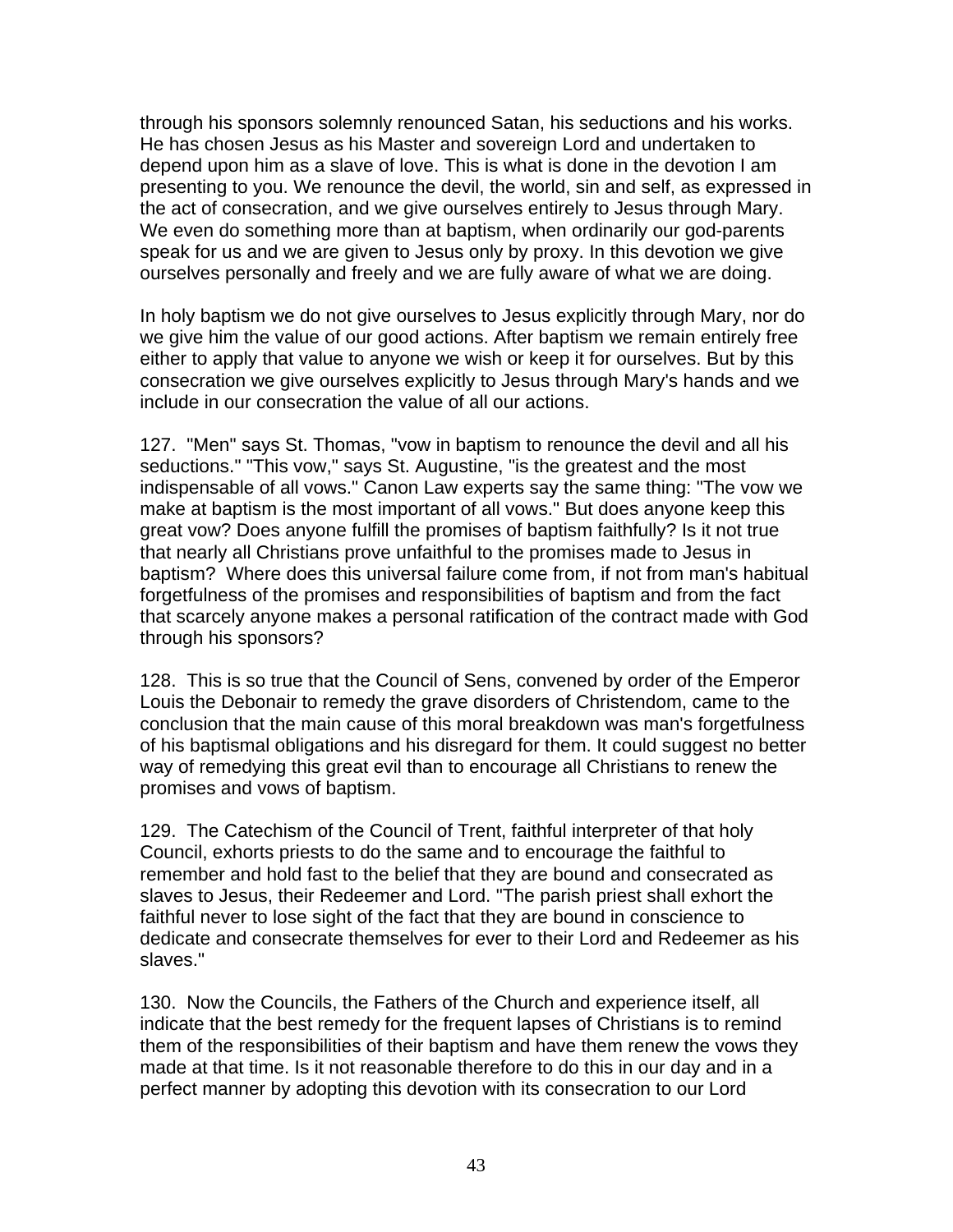through his Blessed Mother? I say "in a perfect manner", for in making this consecration to Jesus they are adopting the perfect means of giving themselves to him, which is the most Blessed Virgin Mary.

131. No one can object that this devotion is novel or of no value. It is not new, since the Councils, the Fathers of the Church, and many authors both past and present, speak of consecration to our Lord or renewal of baptismal vows as something going back to ancient times and recommended to all the faithful. Nor is it valueless, since the chief source of moral disorders and the consequent eternal loss of Christians spring from the forgetfulness of this practice and indifference to it.

132. Some may object that this devotion makes us powerless to help the souls of our relatives, friends and benefactors, since it requires us to give our Lord, through Mary, the value of our good works, prayers, penances, and alms-giving.

To them I reply:

 (1) It is inconceivable that our friends, relatives and benefactors should suffer any loss because we have dedicated and consecrated ourselves unconditionally to the service of Jesus and Mary; it would be an affront to the power and goodness of Jesus and Mary who will surely come to the aid of our relatives, friends and benefactors whether from our meager spiritual assets or from other sources.

 (2) This devotion does not prevent us from praying for others, both the living and the dead, even though the application of our good works depends on the will of our Blessed Lady. On the contrary, it will make us pray with even greater confidence. Imagine a rich man, who, wanting to show his esteem for a great prince, gives his entire fortune to him. Would not that man have greater confidence in asking the prince to help one of his friends who needed assistance? Indeed the prince would only be too happy to have such an opportunity of proving his gratitude to one who had sacrificed all that he possessed to enrich him, thereby impoverishing himself to do him honor. The same must be said of our Lord and our Lady. They will never allow themselves to be outdone in gratitude.

133. Some may say, perhaps, if I give our Lady the full value of my actions to apply it to whom she wills, I may have to suffer a long time in purgatory. This objection, which arises from self-love and from an unawareness of the generosity of God and his holy Mother, refutes itself.

Take a fervent and generous soul who values God's interests more than his own. He gives God all he has without reserve till he can give no more. He desires only that the glory and the kingdom of Jesus may come through his Mother, and he does all he can to bring this about. Will this generous and unselfish soul, I ask,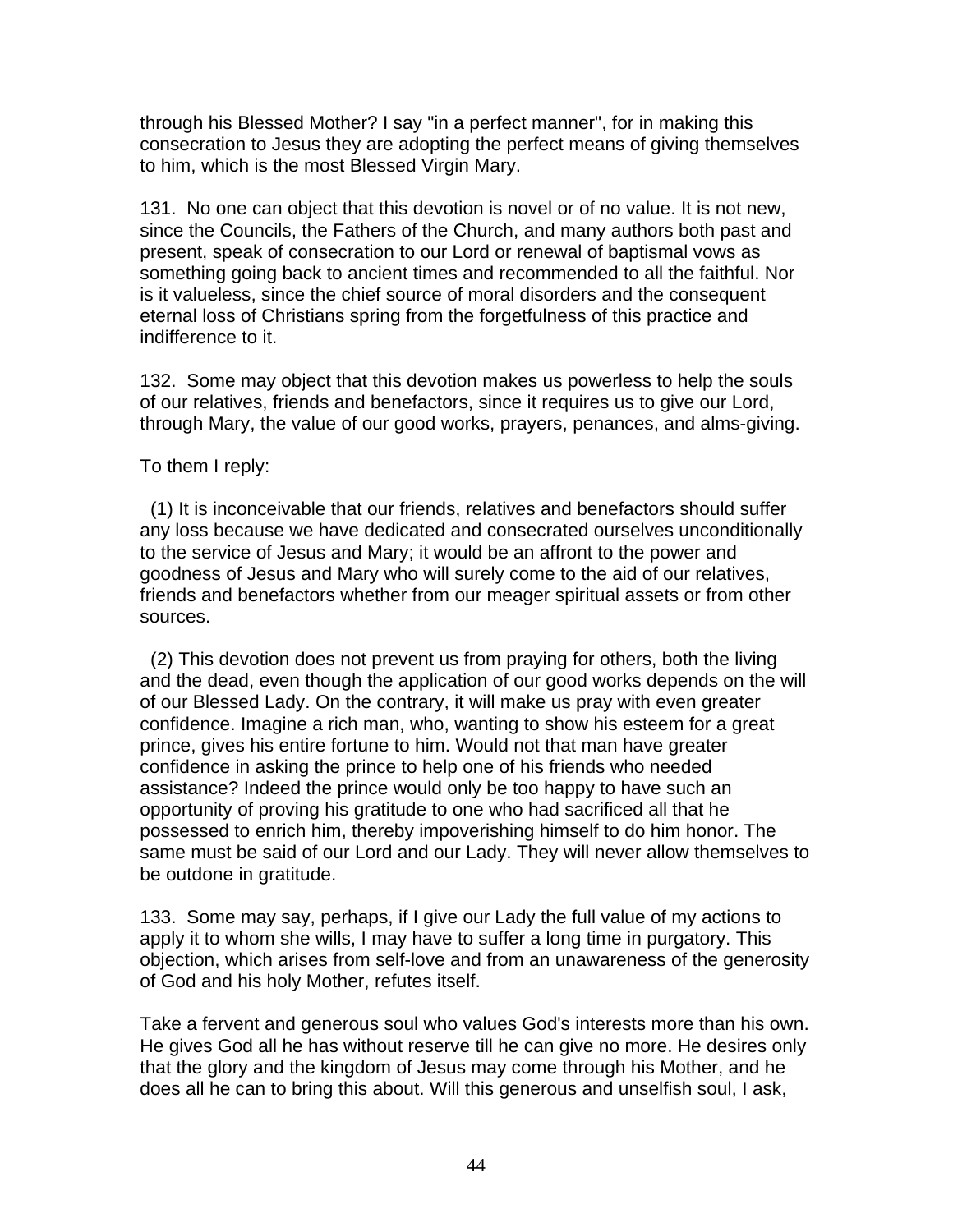be punished more in the next world for having been more generous and unselfish than other people? Far from it! For we shall see later that our Lord and his Mother will prove most generous to such a soul with gifts of nature, grace and glory in this life and in the next.

134. We must now consider as briefly as possible: (1) The motives which commend this devotion to us, (2) the wonderful effects it produces in faithful souls, and (3) the practices of this devotion.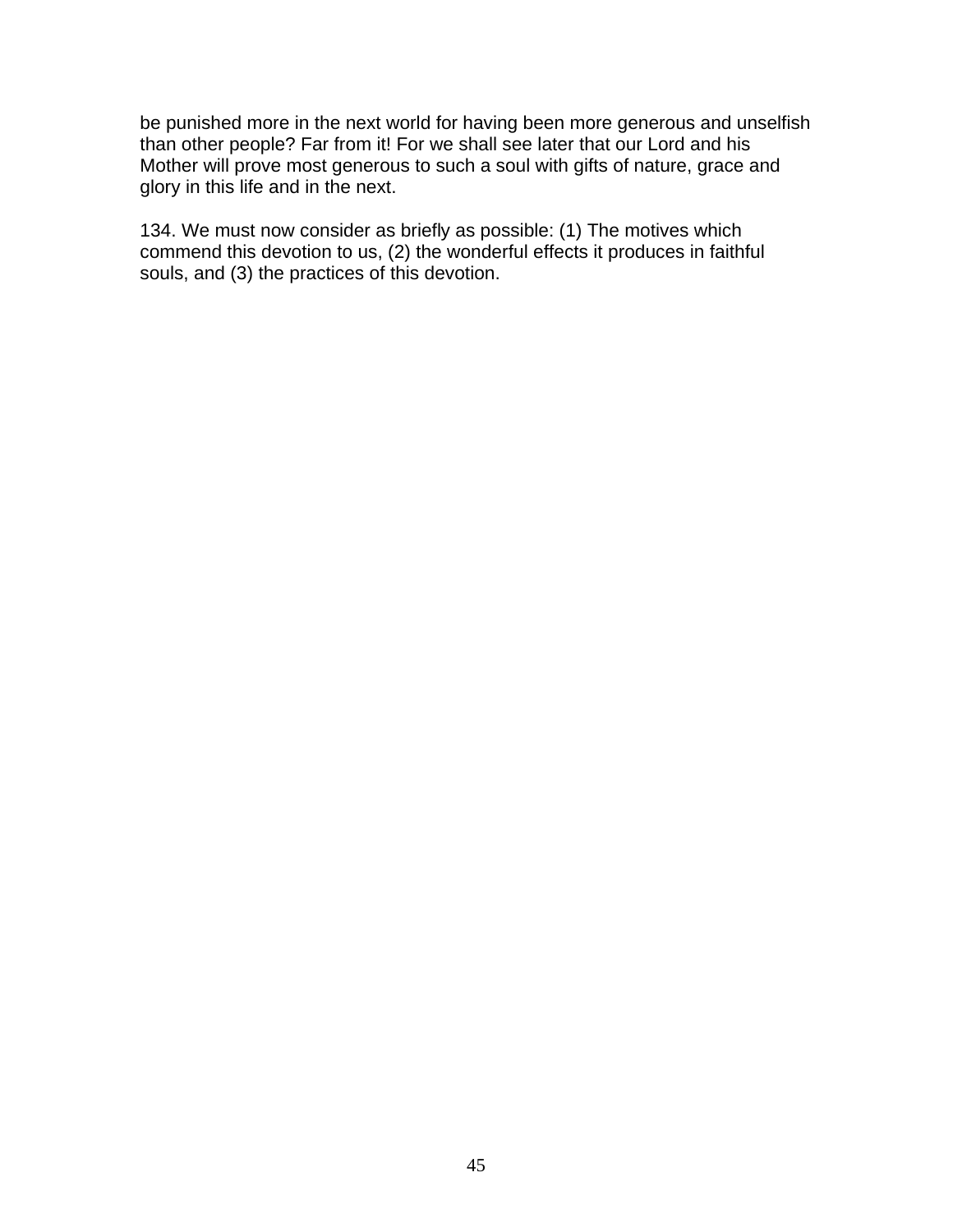# CHAPTER FOUR - MOTIVES WHICH RECOMMEND THIS DEVOTION

By it we give ourselves completely to God

135. This first motive shows us the excellence of the consecration of ourselves to Jesus through Mary.

We can conceive of no higher calling than that of being in the service of God and we believe that the least of God's servants is richer, stronger, and nobler than any earthly monarch who does not serve God. How rich and strong and noble then must the good and faithful servant be, who serves God as unreservedly and as completely as he possibly can! Just such a person is the faithful and loving slave of Jesus in Mary. He has indeed surrendered himself entirely to the service of the King of kings through Mary, his Mother, keeping nothing for himself. All the gold of the world and the beauties of the heavens could not recompense him for what he has done.

136. Other congregations, associations, and confraternities set up in honor of our Lord and our Blessed Lady, which do so much good in the Church, do not require their members to give up absolutely everything. They simply prescribe for them the performance of certain acts and practices in fulfillment of their obligations. They leave them free to dispose of the rest of their actions as well as their time. But this devotion makes us give Jesus and Mary all our thoughts, words, actions, and sufferings and every moment of our lives without exception. Thus, whatever we do, whether we are awake or asleep, whether we eat or drink, whether we do important or unimportant work, it will always be true to say that everything is done for Jesus and Mary. Our offering always holds good, whether we think of it or not, unless we explicitly retract it. How consoling this is!

137. Moreover, as I have said before, no other act of devotion enables us to rid ourselves so easily of the possessiveness which slips unnoticed even into our best actions. This is a remarkable grace which our dear Lord grants us in return for the heroic and selfless surrender to him through Mary of the entire value of our good works. If even in this life he gives a hundredfold reward to those who renounce all material, temporal and perishable things out of love for him, how generously will he reward those who give up even interior and spiritual goods for his sake!

138. Jesus, our dearest friend, gave himself to us without reserve, body and soul, grace and merits. As St. Bernard says, "He won me over entirely by giving himself entirely to me." Does not simple justice as well as gratitude require that we give him all we possibly can? He was generous with us first, so let us be generous to him in return and he will prove still more generous during life, at the hour of death, and throughout eternity. "He will be generous towards the generous."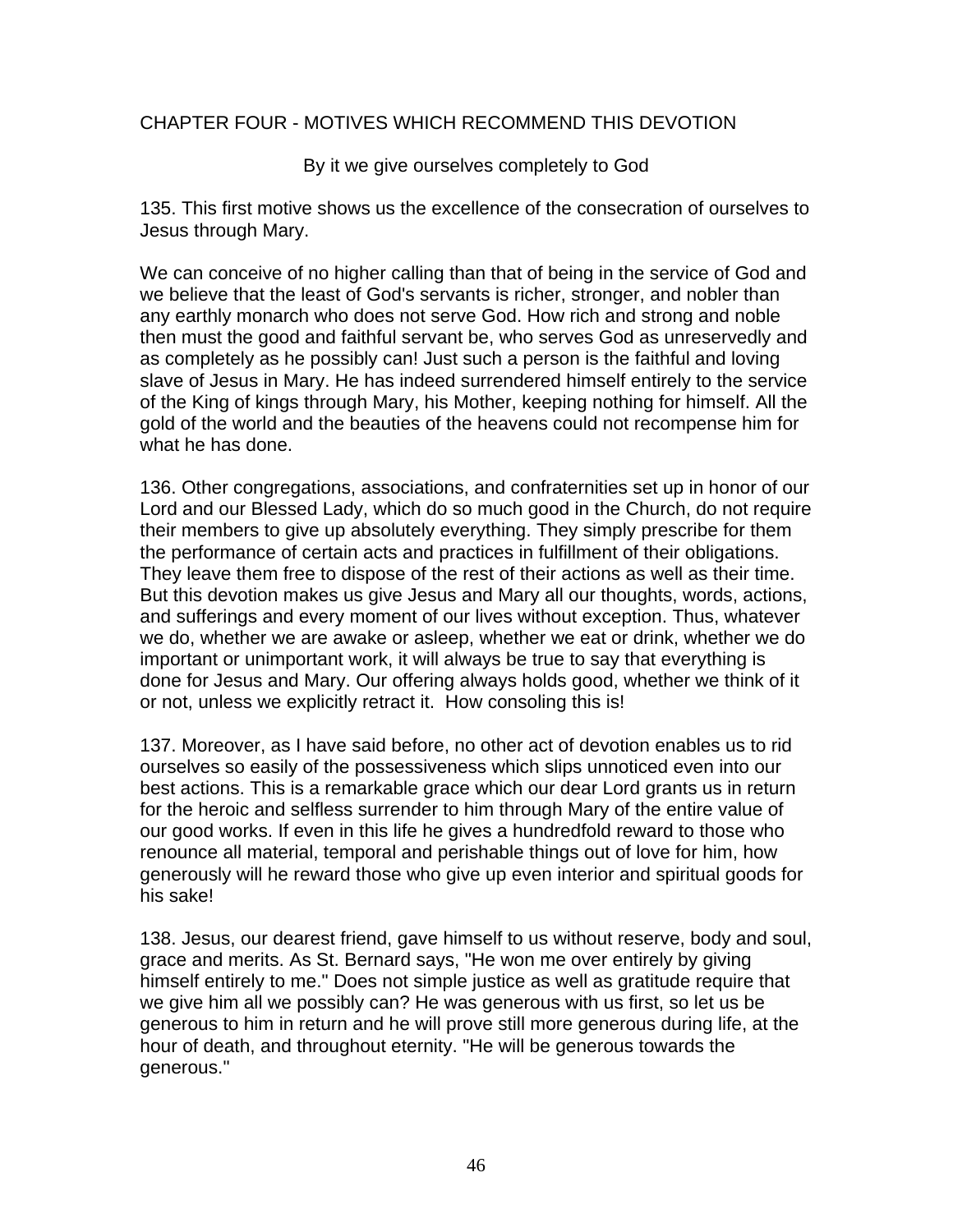#### It helps us to imitate Christ

139. Our good Master stooped to enclose himself in the womb of the Blessed Virgin, a captive but loving slave, and to make himself subject to her for thirty years. As I said earlier, the human mind is bewildered when it reflects seriously upon this conduct of Incarnate Wisdom. He did not choose to give himself in a direct manner to the human race though he could easily have done so. He chose to come through the Virgin Mary. Thus he did not come into the world independently of others in the flower of his manhood, but he came as a frail little child dependent on the care and attention of his Mother. Consumed with the desire to give glory to God, his Father, and save the human race, he saw no better or shorter way to do so than by submitting completely to Mary.

He did this not just for the first eight, ten or fifteen years of his life like other children, but for thirty years. He gave more glory to God, his Father, during all those years of submission and dependence than he would have given by spending them working miracles, preaching far and wide, and converting all mankind. Otherwise he would have done all these things.

What immeasurable glory then do we give to God when, following the example of Jesus, we submit to Mary! With such a convincing and well- known example before us, can we be so foolish as to believe that there is a better and shorter way of giving God glory than by submitting ourselves to Mary, as Jesus did?

140. Let me remind you again of the dependence shown by the three divine Persons on our Blessed Lady. Theirs is the example which fully justifies our dependence on her. The Father gave and still gives his Son only through her. He raises children for himself only through her. He dispenses his graces to us only through her. God the Son was prepared for mankind in general by her alone. Mary, in union with the Holy Spirit, still conceives him and brings him forth daily. It is through her alone that the Son distributes his merits and virtues. The Holy Spirit formed Jesus only through her, and he forms the members of the Mystical Body and dispenses his gifts and his favors through her.

With such a compelling example of the three divine Persons before us, we would be extremely perverse to ignore her and not consecrate ourselves to her. Indeed we would be blind if we did not see the need for Mary in approaching God and making our total offering to him.

141. Here are a few passages from the Fathers of the Church which I have chosen to prove what I have just said: "Mary has two sons, the one a God-man, the other, mere man. She is Mother of the first corporally and of the second spiritually" (St. Bonaventure and Origen).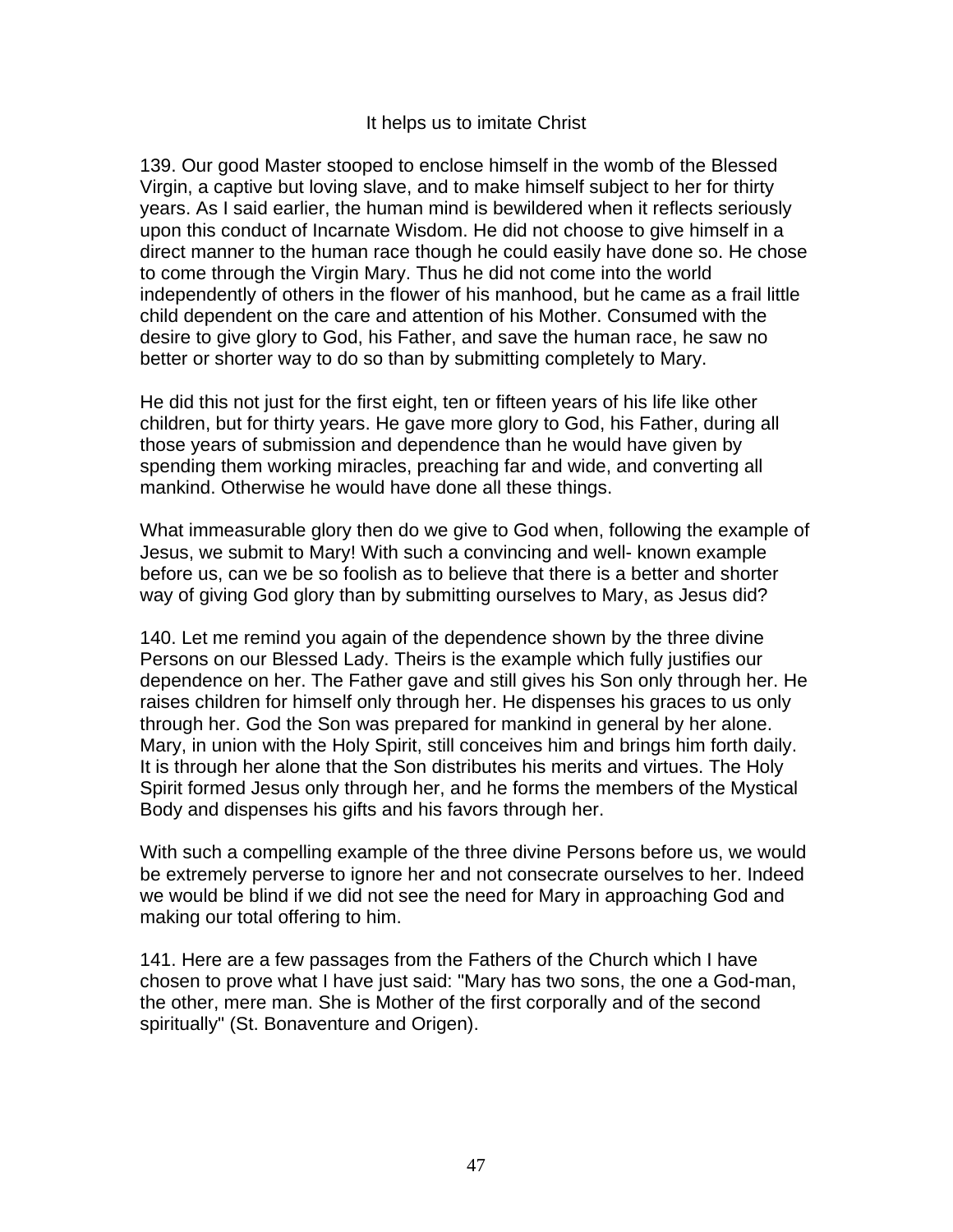"This is the will of God who willed that we should have all things through Mary. If then, we possess any hope or grace or gift of salvation, let us acknowledge that it comes to us through her" (St. Bernard).

"All the gifts, graces, virtues of the Holy Spirit are distributed by the hands of Mary, to whom she wills, when she wills, as she wills, and in the measure she wills" (St. Bernardine).

"As you were not worthy that anything divine should be given to you, all graces were given to Mary so that you might receive through her all graces you would not otherwise receive" (St. Bernard).

142. St. Bernard tells us that God, seeing that we are unworthy to receive his graces directly from him, gives them to Mary so that we might receive from her all that he decides to give us. His glory is achieved when he receives through Mary the gratitude, respect and love we owe him in return for his gifts to us. It is only right then that we should imitate his conduct, "in order", as St. Bernard again says, "that grace might return to its author by the same channel through which it came to us".

This is what we do by this devotion. We offer and consecrate all we are and all we possess to the Blessed Virgin in order that our Lord may receive through her as intermediary the glory and gratitude that we owe to him. We deem ourselves unworthy and unfit to approach his infinite majesty on our own, and so we avail ourselves of Mary's intercession.

143. Moreover, this devotion is an expression of great humility, a virtue which God loves above all others. A person who exalts himself debases God, and a person who humbles himself exalts God. "God opposes the proud, but gives his graces to the humble." If you humble yourself, convinced that you are unworthy to appear before him, or even to approach him, he condescends to come down to you. He is pleased to be with you and exalts you in spite of yourself. But, on the other hand, if you venture to go towards God blindly without a mediator, he vanishes and is nowhere to be found. How dearly he loves the humble of heart! It is to such humility that this devotion leads us, for it teaches us never to go alone directly to our Lord, however gentle and merciful though he may be, but always to use Mary's power of intercession, whether we want to enter his presence, speak to him, be near him, offer him something, seek union with him or consecrate ourselves to him.

It obtains many blessings from our Lady

144. The Blessed Virgin, mother of gentleness and mercy, never allows herself to be surpassed in love and generosity. When she sees someone giving himself entirely to her in order to honor and serve her, and depriving himself of what he prizes most in order to adorn her, she gives herself completely in a wondrous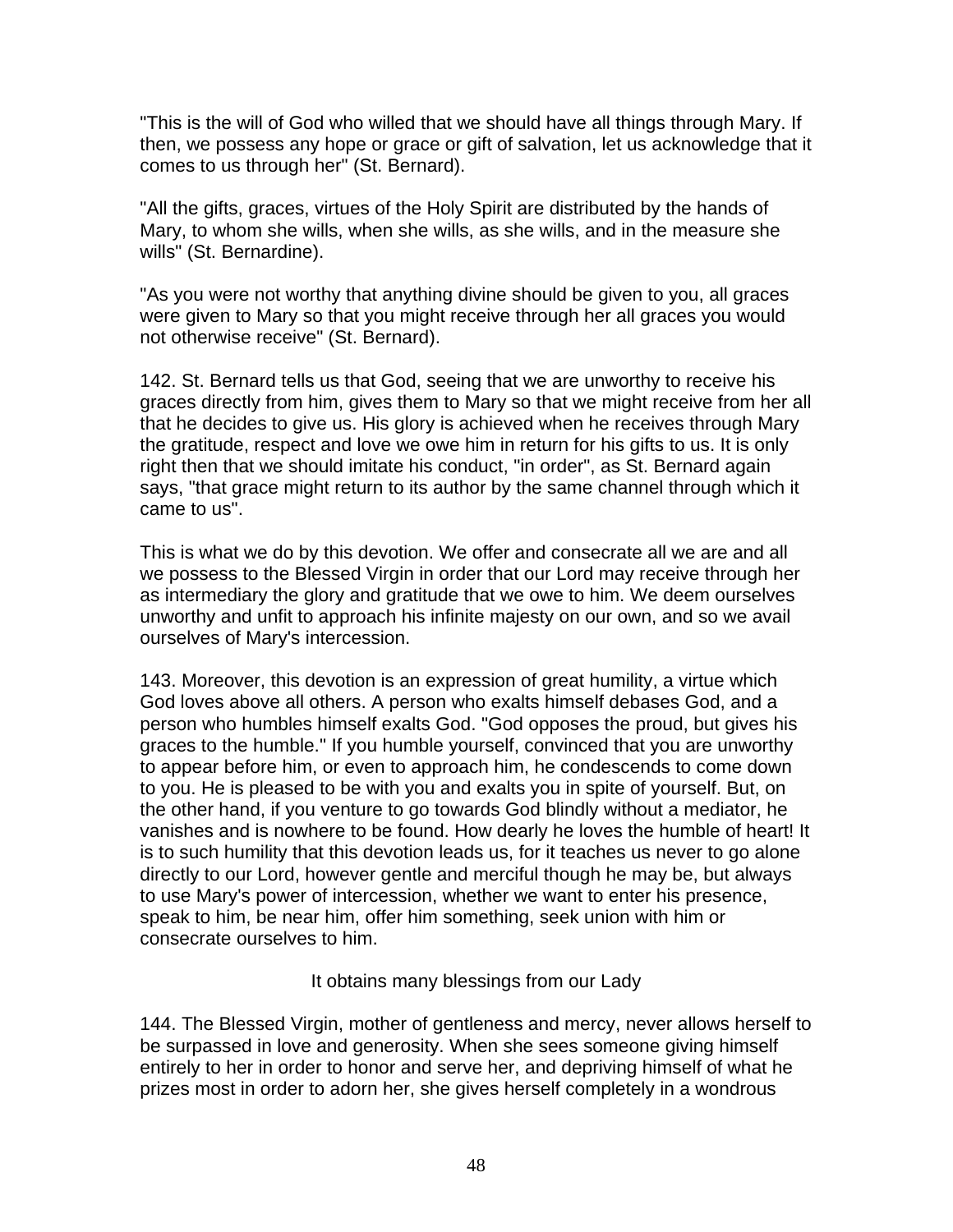manner to him. She engulfs him in the ocean of her graces, adorns him with her merits, supports him with her power, enlightens him with her light, and fills him with her love. She shares her virtues with him - her humility, faith, purity, etc. She makes up for his failings and becomes his representative with Jesus. Just as one who is consecrated belongs entirely to Mary, so Mary belongs entirely to him. We can truthfully say of this perfect servant and child of Mary what St. John in his gospel says of himself, "He took her for his own."

145. This produces in his soul, if he is persevering, a great distrust, contempt, and hatred of self, and a great confidence in Mary with complete selfabandonment to her. He no longer relies on his own dispositions, intentions, merits, virtues and good works, since he has sacrificed them completely to Jesus through his loving Mother. He has now only one treasury, where all his wealth is stored. That treasury is not within himself: it is Mary. That is why he can now go to our Lord without any servile or scrupulous fear and pray to him with great confidence. He can also share the sentiments of the devout and learned Abbot Rupert, who, referring to the victory which Jacob won over an angel, addressed our Lady in these words, "O Mary, my Queen, Immaculate Mother of the Godman, Jesus Christ, I desire to wrestle with this man, the Divine Word, armed with your merits and not my own."

How much stronger and more powerful are we in approaching our Lord when we are armed with the merits and prayers of the worthy Mother of God, who, as St. Augustine says, has conquered the Almighty by her love!

146. Since by this devotion we give to our Lord, through the hands of his holy Mother, all our good works, she purifies them, making them beautiful and acceptable to her Son.

 (1) She purifies them of every taint of self-love and of that unconscious attachment to creatures which slips unnoticed into our best actions. Her hands have never been known to be idle or uncreative. They purify everything they touch. As soon as the Blessed Virgin receives our good works, she removes any blemish or imperfection she may find in them.

147. (2) She enriches our good works by adorning them with her own merits and virtues. It is as if a poor peasant, wishing to win the friendship and favor of the king, were to go the queen and give her an apple - his only possession - for her to offer it to the king. The queen, accepting the peasant's humble gift, puts it on a beautiful golden dish and presents it to the king on behalf of the peasant. The apple in itself would not be a gift worthy of a king, but presented by the queen in person on a dish of gold, it becomes fit for any king.

148. (3) Mary presents our good works to Jesus. She does not keep anything we offer for herself, as if she were our last end, but unfailingly gives everything to Jesus. So by the very fact we give anything to her, we are giving it to Jesus.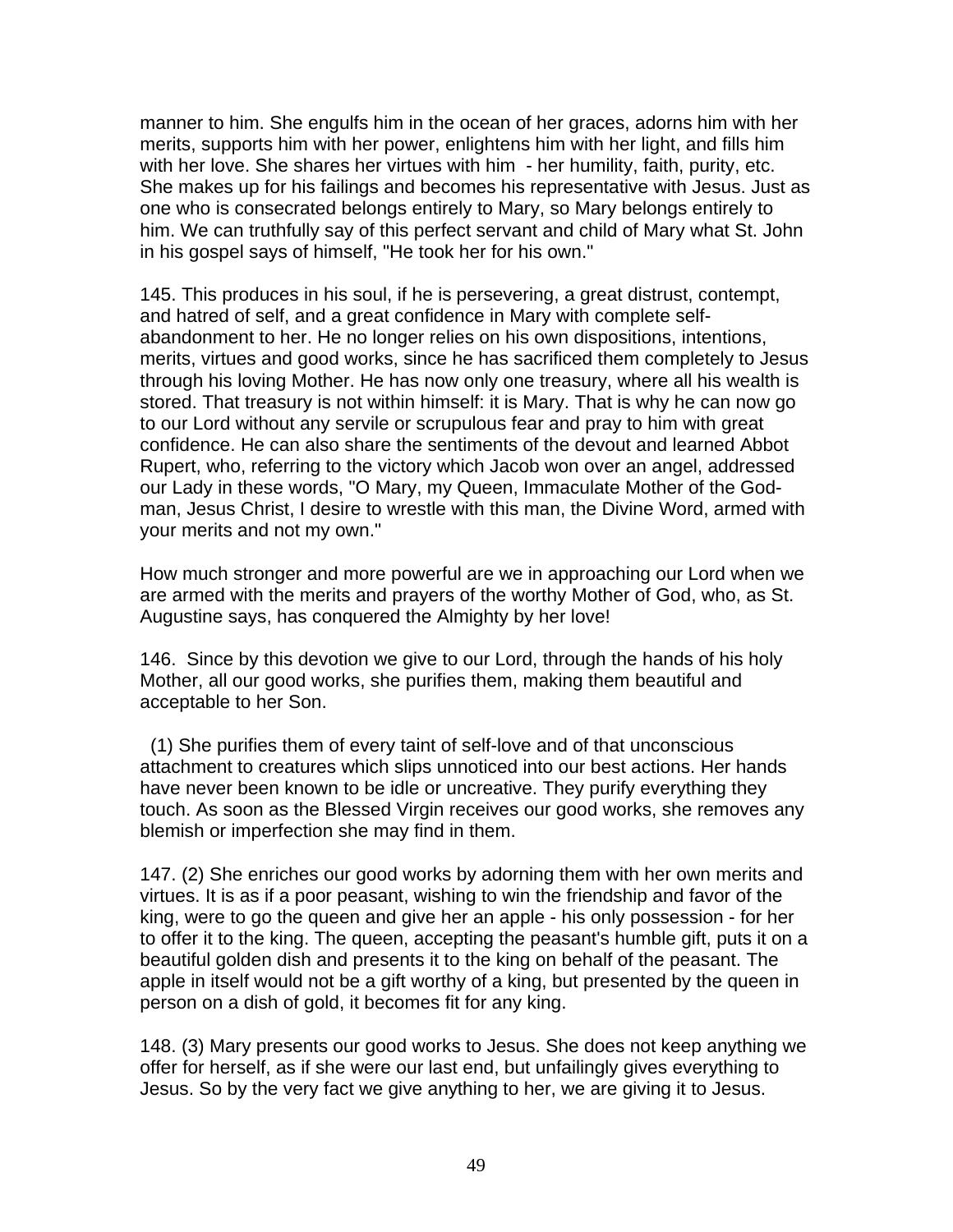Whenever we praise and glorify her, she sings today as she did on the day Elizabeth praised her, "My soul glorifies the Lord."

149. At Mary's request, Jesus accepts the gift of our good works, no matter how poor and insignificant they may be for one who is the King of kings, the Holiest of the holy. When we present anything to Jesus by ourselves, relying on our own dispositions and efforts, he examines our gift and often rejects it because it is stained with self-love, just as he once rejected the sacrifices of the Jews because they were imbued with selfish motives.

But when we present something to him by the pure, virginal hands of his beloved Mother, we take him by his weak side, in a manner of speaking. He does not consider so much the present itself as the person who offers it. Thus Mary, who is never slighted by her Son but is always well received, prevails upon him to accept with pleasure everything she offers him, regardless of its value. Mary has only to present the gift for Jesus graciously to accept it. This is what St. Bernard strongly recommended to all those he was guiding along the pathway to perfection. "When you want to offer something to God, to be welcomed by him be sure to offer it through the worthy Mother of God, if you do not wish to see it rejected."

150. Does not human nature itself, as we have seen, suggest this mode of procedure to the less important people of this world with regard to the great? Why should grace not inspire us to do likewise with regard to God? He is infinitely exalted above us. We are less than atoms in his sight. But we have an advocate so powerful that she is never refused anything. She is so resourceful that she knows every secret way to win the heart of God. She is so good and kind that she never passes over anyone no matter how lonely and sinful.

Further on, I shall relate the story of Jacob and Rebecca which exemplifies the truths I have been setting before you.

It is an excellent means of giving glory to God

151. This devotion, when faithfully undertaken, is a perfect means of ensuring that the value of all our good works is being used for the greater glory of God. Scarcely anyone works for that noble end, in spite of the obligation to do so, either because men do not know where God's greatest glory is to be found or because they do not desire it. Now Mary, to whom we surrender the value and merit of our good actions, knows perfectly well where God's greatest glory lies and she works only to promote that glory. The devout servant of our Lady, having entirely consecrated himself to her as I have described above, can boldly claim that the value of all his actions, words and thoughts is used for the greatest glory of God, unless he has explicitly retracted his offering. For one who loves God with a pure and unselfish love and prizes God's glory and interests far above his own, could anything be more consoling?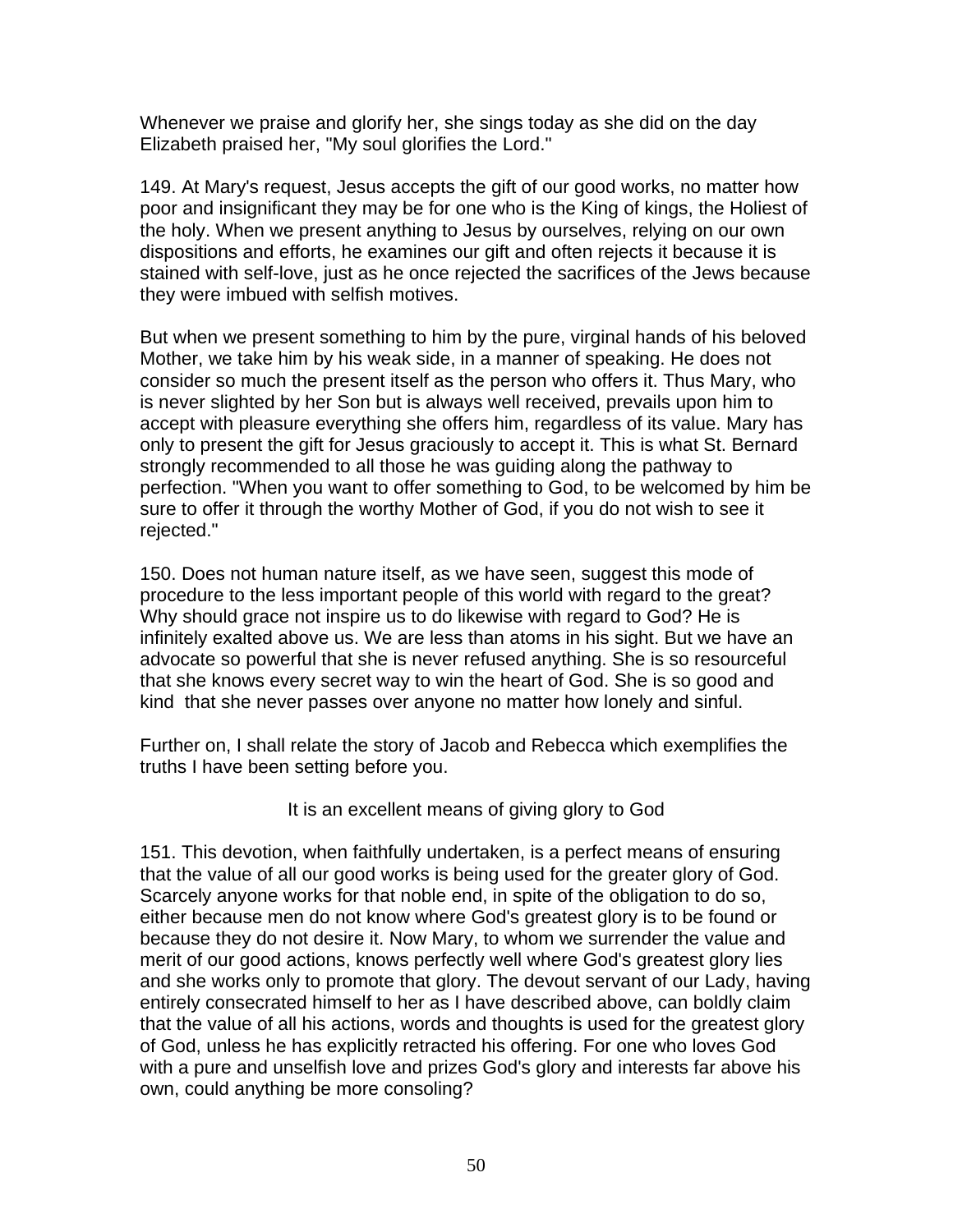#### It leads to union with our Lord

152. This devotion is a smooth, short, perfect and sure way of attaining union with our Lord, in which Christian perfection consists.

 (a) This devotion is a smooth way. It is the path which Jesus Christ opened up in coming to us and in which there is no obstruction to prevent us reaching him. It is quite true that we can attain to divine union by other roads, but these involve many more crosses and exceptional setbacks and many difficulties that we cannot easily overcome. We would have to pass through spiritual darkness, engage in struggles for which we are not prepared, endure bitter agonies, scale precipitous mountains, tread upon painful thorns, and cross frightful deserts. But when we take the path of Mary, we walk smoothly and calmly.

It is true that on our way we have hard battles to fight and serious obstacles to overcome, but Mary, our Mother and Queen, stays close to her faithful servants. She is always at hand to brighten their darkness, clear away their doubts, strengthen them in their fears, sustain them in their combats and trials. Truly, in comparison with other ways, this virgin road to Jesus is a path of roses and sweet delights. There have been some saints, not very many, such as St. Ephrem, St. John Damascene, St. Bernard, St. Bernardine, St. Bonaventure, and St. Francis de Sales, who have taken this smooth path to Jesus Christ, because the Holy Spirit, the faithful Spouse of Mary, made it known to them by a special grace. The other saints, who are the greater number, while having a devotion to Mary, either did not enter or did not go very far along this path. That is why they had to undergo harder and more dangerous trials.

153. Why is it then, a servant of Mary might ask, that devoted servants of this good Mother are called upon to suffer much more than those who serve her less generously? They are opposed, persecuted, slandered, and treated with intolerance. They may also have to walk in interior darkness and through spiritual deserts without being given from heaven a single drop of the dew of consolation. If this devotion to the Blessed Virgin makes the path to Jesus smoother, how can we explain why Mary's loyal servants are so ill-treated?

154. I reply that it is quite true that the most faithful servants of the Blessed Virgin, being her greatest favorites, receive from her the best graces and favors from heaven, which are crosses. But I maintain too that these servants of Mary bear their crosses with greater ease and gain more merit and glory. What could check another's progress a thousand times over, or possibly bring about his downfall, does not balk them at all, but even helps them on their way. For this good Mother, filled with the grace and unction of the Holy Spirit, dips all the crosses she prepares for them in the honey of her maternal sweetness and the unction of pure love. They then readily swallow them as they would sugared almonds, though the crosses may be very bitter. I believe that anyone who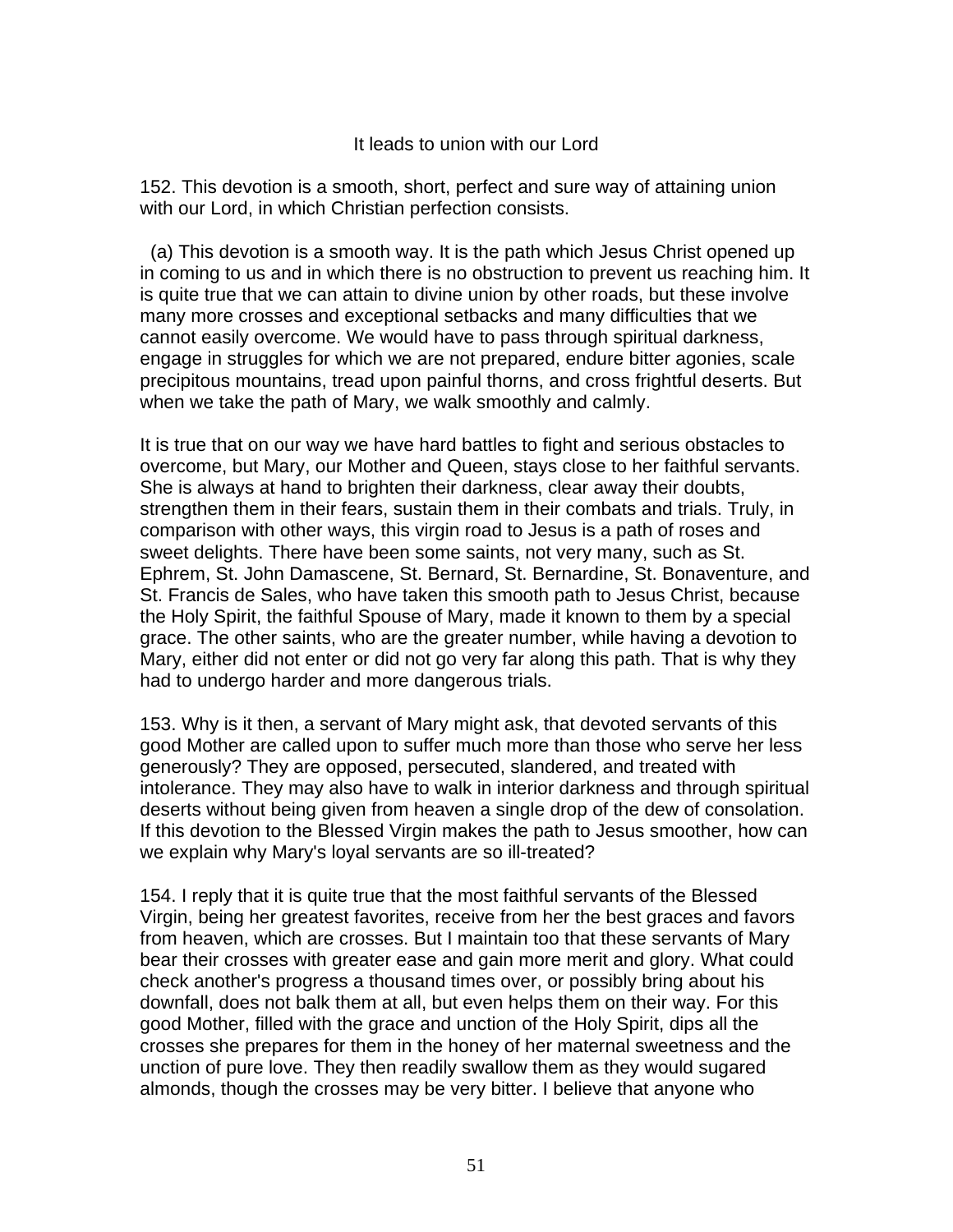wishes to be devout and live piously in Jesus will suffer persecution and will have a daily cross to carry. But he will never manage to carry a heavy cross, or carry it joyfully and perseveringly, without a trusting devotion to our Lady, who is the very sweetness of the cross. It is obvious that a person could not keep on eating without great effort unripe fruit which has not been sweetened.

155. (b) This devotion is a short way to discover Jesus, either because it is a road we do not wander from, or because, as we have just said, we walk along this road with greater ease and joy, and consequently with greater speed. We advance more in a brief period of submission to Mary and dependence on her than in whole years of self-will and self- reliance. A man who is obedient and submissive to Mary will sing of glorious victories over his enemies It is true, his enemies will try to impede his progress, force him to retreat or try to make him fall. But with Mary's help, support and guidance, he will go forward towards our Lord. Without falling, retreating and even without being delayed, he will advance with giant strides towards Jesus along the same road which, as it is written, Jesus took to come to us with giant strides and in a short time.

156. Why do you think our Lord spent only a few years here on earth and nearly all of them in submission and obedience to his Mother? The reason is that "attaining perfection in a short time, he lived a long time", even longer than Adam, whose losses he had come to make good. Yet Adam lived more than nine hundred years!

Jesus lived a long time, because he lived in complete submission to his Mother and in union with her, which obedience to his Father required. The Holy Spirit tells us that the man who honors his mother is like a man who stores up a treasure. In other words, the man who honors Mary, his Mother, to the extent of subjecting himself to her and obeying her in all things will soon become very rich, because he is amassing riches every day through Mary who has become his secret philosopher's stone.

There is another quotation from Holy Scripture, "My old age will be found in the mercy of the bosom". According to the mystical interpretation of these words it is in the bosom of Mary that people who are young grow mature in enlightenment, in holiness, in experience and in wisdom, and in a short time reach the fullness of the age of Christ. For it was Mary's womb which encompassed and produced a perfect man. That same womb held the one whom the whole universe can neither encompass nor contain.

157. (c) This devotion is a perfect way to reach our Lord and be united to him, for Mary is the most perfect and the most holy of all creatures, and Jesus, who came to us in a perfect manner, chose no other road for his great and wonderful journey. The Most High, the Incomprehensible One, the Inaccessible One, He who is, deigned to come down to us poor earthly creatures who are nothing at all. How was this done?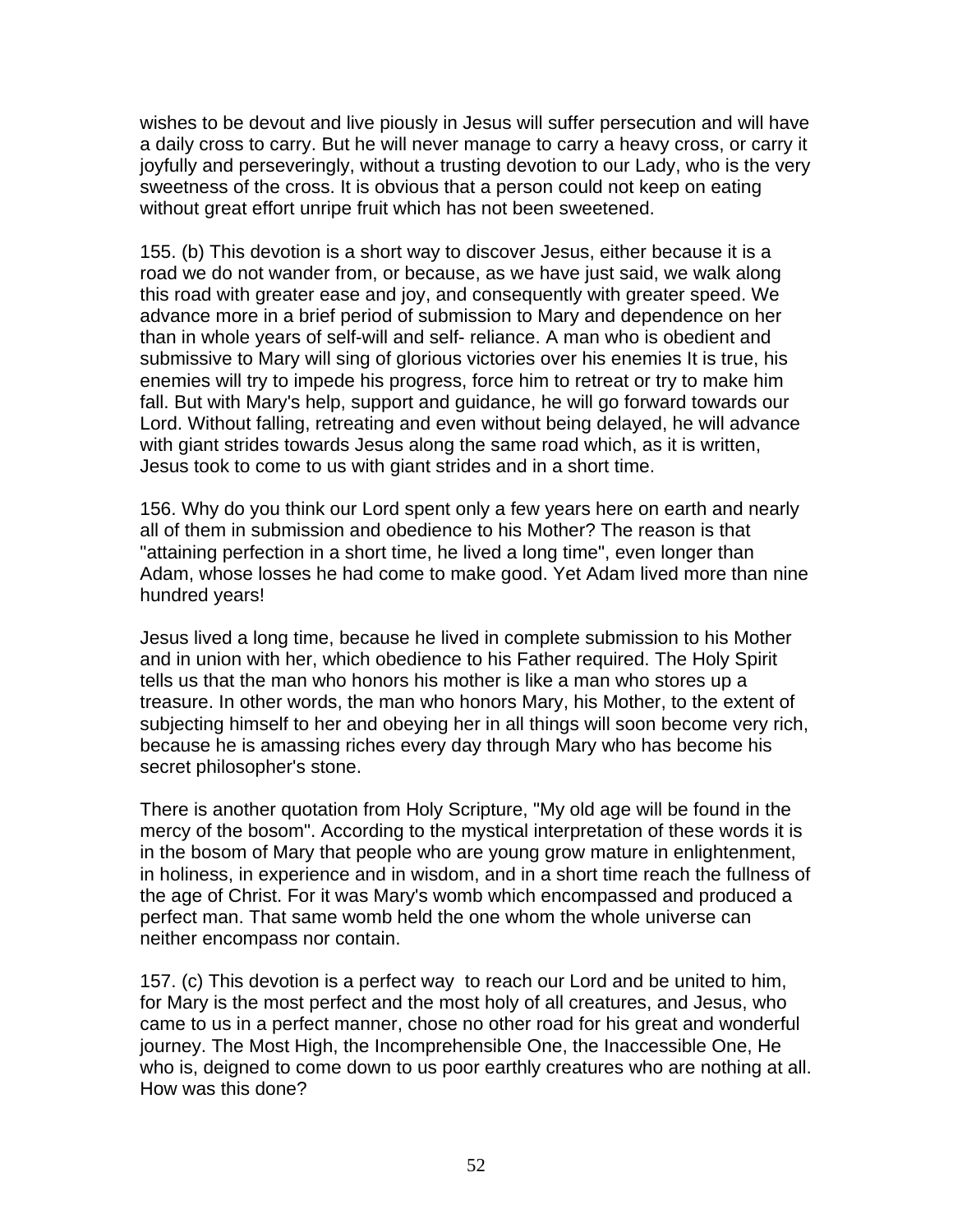The Most High God came down to us in a perfect way through the humble Virgin Mary, without losing anything of his divinity or holiness. It is likewise through Mary that we poor creatures must ascend to almighty God in a perfect manner without having anything to fear.

God the Incomprehensible, allowed himself to be perfectly comprehended and contained by the humble Virgin Mary without losing anything of his immensity. So we must let ourselves be perfectly contained and led by the humble Virgin without any reserve on our part.

God, the Inaccessible, drew near to us and united himself closely, perfectly and even personally to our humanity through Mary without losing anything of his majesty. So it is also through Mary that we must draw near to God and unite ourselves to him perfectly, intimately, and without fear of being rejected.

Lastly, He who is deigned to come down to us who are not and turned our nothingness into God, or He who is. He did this perfectly by giving and submitting himself entirely to the young Virgin Mary, without ceasing to be in time He who is from all eternity. Likewise it is through Mary that we, who are nothing, may become like God by grace and glory. We accomplish this by giving ourselves to her so perfectly and so completely as to remain nothing, as far as self is concerned, and to be everything in her, without any fear of illusion.

158. Show me a new road to our Lord, pave it with all the merits of the saints, adorn it with their heroic virtues, illuminate and enhance it with the splendor and beauty of the angels, have all the angels and saints there to guide and protect those who wish to follow it. Give me such a road and truly, truly, I boldly say and I am telling the truth - that instead of this road, perfect though it be, I would still choose the immaculate way of Mary. It is a way, a road without stain or spot, without original sin or actual sin, without shadow or darkness,. When our loving Jesus comes in glory once again to reign upon earth - as he certainly will - he will choose no other way than the Blessed Virgin, by whom he came so surely and so perfectly the first time. The difference between his first and his second coming is that the first was secret and hidden, but the second will be glorious and resplendent. Both are perfect because both are through Mary. Alas, this is a mystery which we cannot understand, "Here let every tongue be silent."

159. (d) This devotion to our Lady is a sure way to go to Jesus and to acquire holiness through union with him.

 (1) The devotion which I teach is not new. Its history goes back so far that the time of its origin cannot be ascertained with any precision, as Fr. Boudon, who died a holy death a short time ago, states in a book which he wrote on this devotion. It is however certain that for more than seven hundred years we find traces of it in the Church.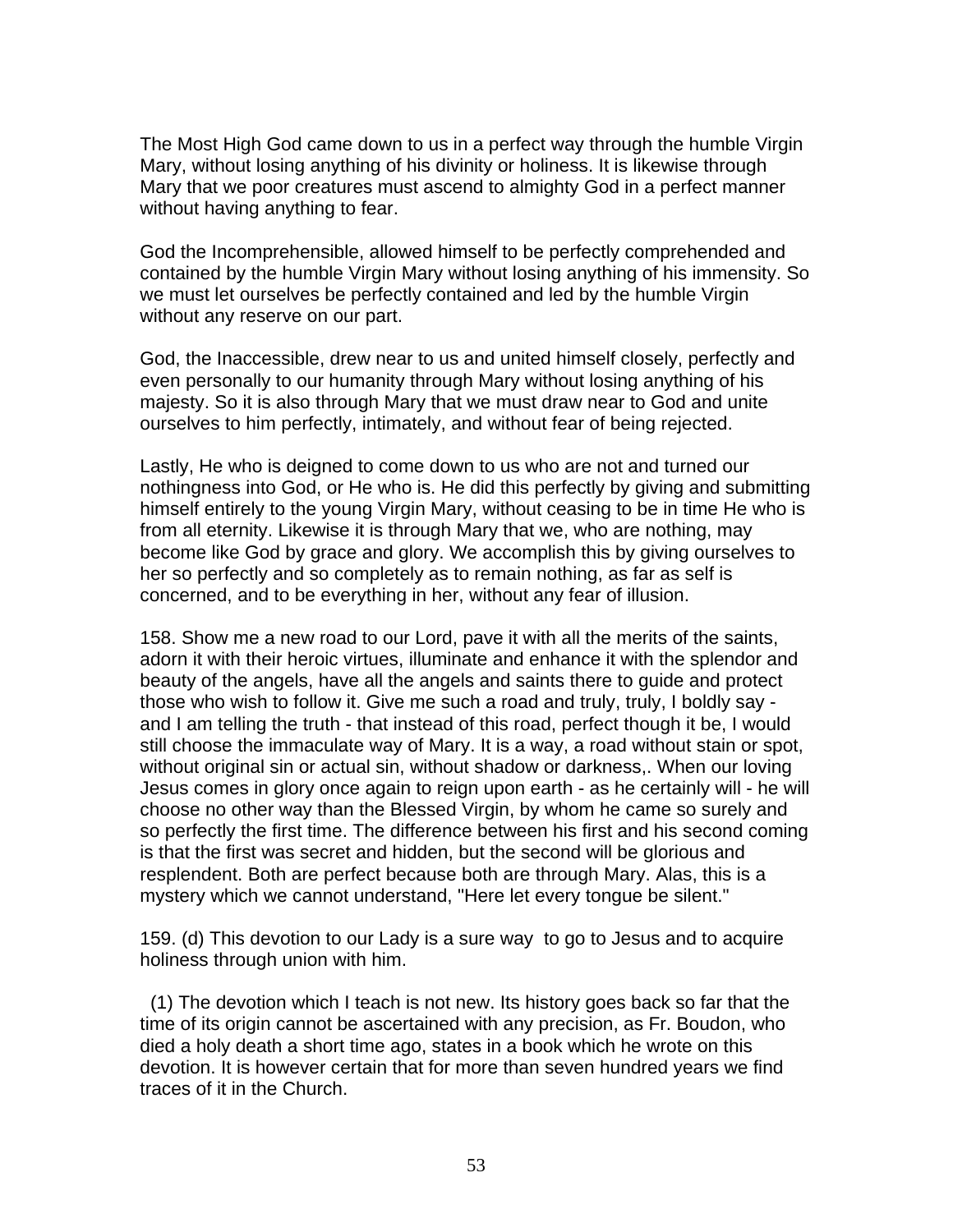St. Odilo, abbot of Cluny, who lived about the year 1040, was one of the first to practice it publicly in France as is told in his life.

Cardinal Peter Damian relates that in the year 1076 his brother, Blessed Marino, made himself the slave of the Blessed Virgin in the presence of his spiritual director in a most edifying manner. He placed a rope around his neck, scourged himself and placed on the altar a sum of money as a token of his devotion and consecration to our Lady. He remained so faithful to this consecration all his life that me merited to be visited and consoled on his death-bed by his dear Queen and hear from her lips the promise of paradise in reward for his service.

Caesarius Bollandus mentions a famous knight, Vautier de Birback, a close relative of the Dukes of Louvain, who about the year 1300 consecrated himself to the Blessed Virgin.

This devotion was also practiced privately by many people up to the seventeenth century, when it became publicly known.

160. Father Simon de Rojas of the Order of the Holy Trinity for the Redemption of Captives, court preacher to Philip III, made this devotion popular throughout Spain and Germany. Through the intervention of Philip III, he obtained from Gregory XV valuable indulgences for those who practiced it.

Father de los Rios, of the Order of St. Augustine, together with his intimate friend, Father de Roias, worked hard, propagating it throughout Spain and Germany by preaching and writing. He composed a large volume entitled "Hierarchia Mariana", where he treats of the antiquity, the excellence and the soundness of this devotion, with as much devotion as learning.

The Theatine Fathers in the seventeenth century established this devotion in Italy and Savoy.

161. Father Stanislaus Phalacius of the Society of Jesus spread this devotion widely in Poland.

Father de los Rios in the book quoted above mentions the names of princes and princesses, bishops and cardinals of different countries who embraced this devotion.

Father Cornelius a Lapide, noted both for holiness and profound learning, was commissioned by several bishops and theologians to examine it. The praise he gave it after mature examination, is a worthy tribute to his own holiness. Many other eminent men followed his example.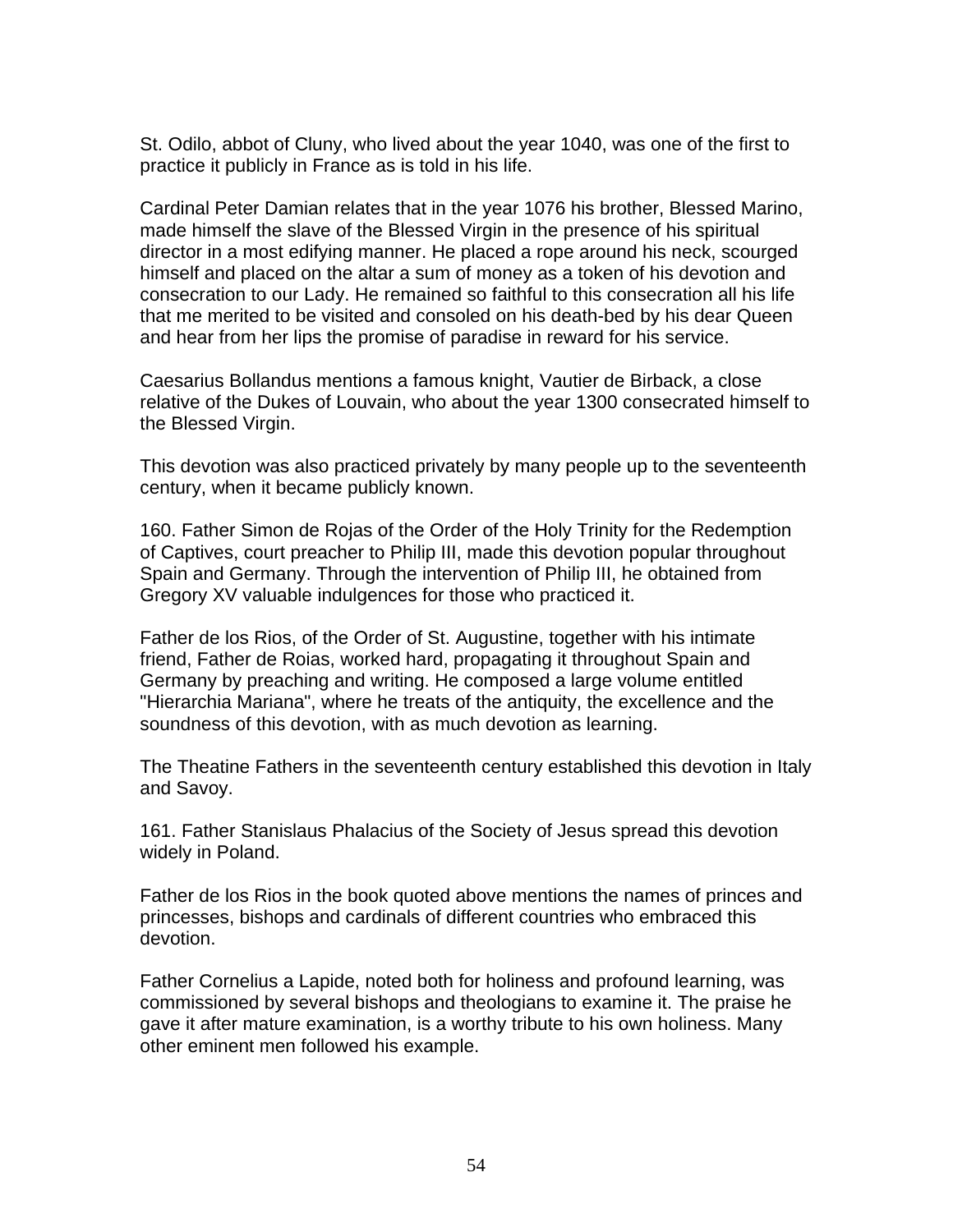The Jesuit Fathers, ever zealous in the service of our Blessed Lady, presented on behalf of the sodalities of Cologne to Duke Ferdinand of Bavaria, the then archbishop of Cologne, a little treatise on the devotion, and he gave it his approval and granted permission to have it printed. He exhorted all priests and religious of his diocese to do their utmost to spread this solid devotion.

162. Cardinal de B, rulle, whose memory is venerated throughout France, was outstandingly zealous in furthering the devotion in France, despite the calumnies and persecutions he suffered at the hands of critics and evil men. They accused him of introducing novelty and superstition. They composed and published a libelous tract against him and they - rather the devil in them - used a thousand stratagems to prevent him from spreading the devotion in France. But this eminent and saintly man responded to their calumnies with calm patience. He wrote a little book in reply and forcefully refuted the objections contained in it. He pointed out that this devotion is founded on the example given by Jesus Christ, on the obligations we have towards him and on the promises we made in holy baptism. It was mainly this last reason which silenced his enemies. He made clear to them that this consecration to the Blessed Virgin, and through her to Jesus, is nothing less than a perfect renewal of the promises and vows of baptism. He said many beautiful things concerning this devotion which can be read in his works.

163. In Fr. Boudon's book we read of different popes who gave their approval to this devotion, the theologians who examined it, the hostility it encountered and overcame, the thousands who made it their own without censure from any pope. Indeed it could not be condemned without overthrowing the foundations of Christianity. It is obvious then that this devotion is not new. If it is not commonly practiced, the reason is that it is too sublime to be appreciated and undertaken by everyone.

164. (2) This devotion is a safe means of going to Jesus Christ, because it is Mary's role to lead us safely to her Son; just as it is the role of our Lord to lead us to the eternal Father. Those who are spiritually-minded should not fall into the error of thinking that Mary hinders our union with God. How could this possibly happen? How could Mary, who found grace with God for everyone in general and each one in particular, prevent a soul from obtaining the supreme grace of union with him? Is it possible that she who was so completely filled with grace to overflowing, so united to Christ and transformed in God that it became necessary for him to be made flesh in her, should prevent a soul from being perfectly united to him?

It is quite true that the example of other people, no matter how holy, can sometimes impair union with God, but not so our Blessed Lady, as I have said and shall never weary of repeating. One reason why so few souls come to the fullness of the age of Jesus is that Mary who is still as much as ever his Mother and the fruitful spouse of the Holy Spirit is not formed well enough in their hearts.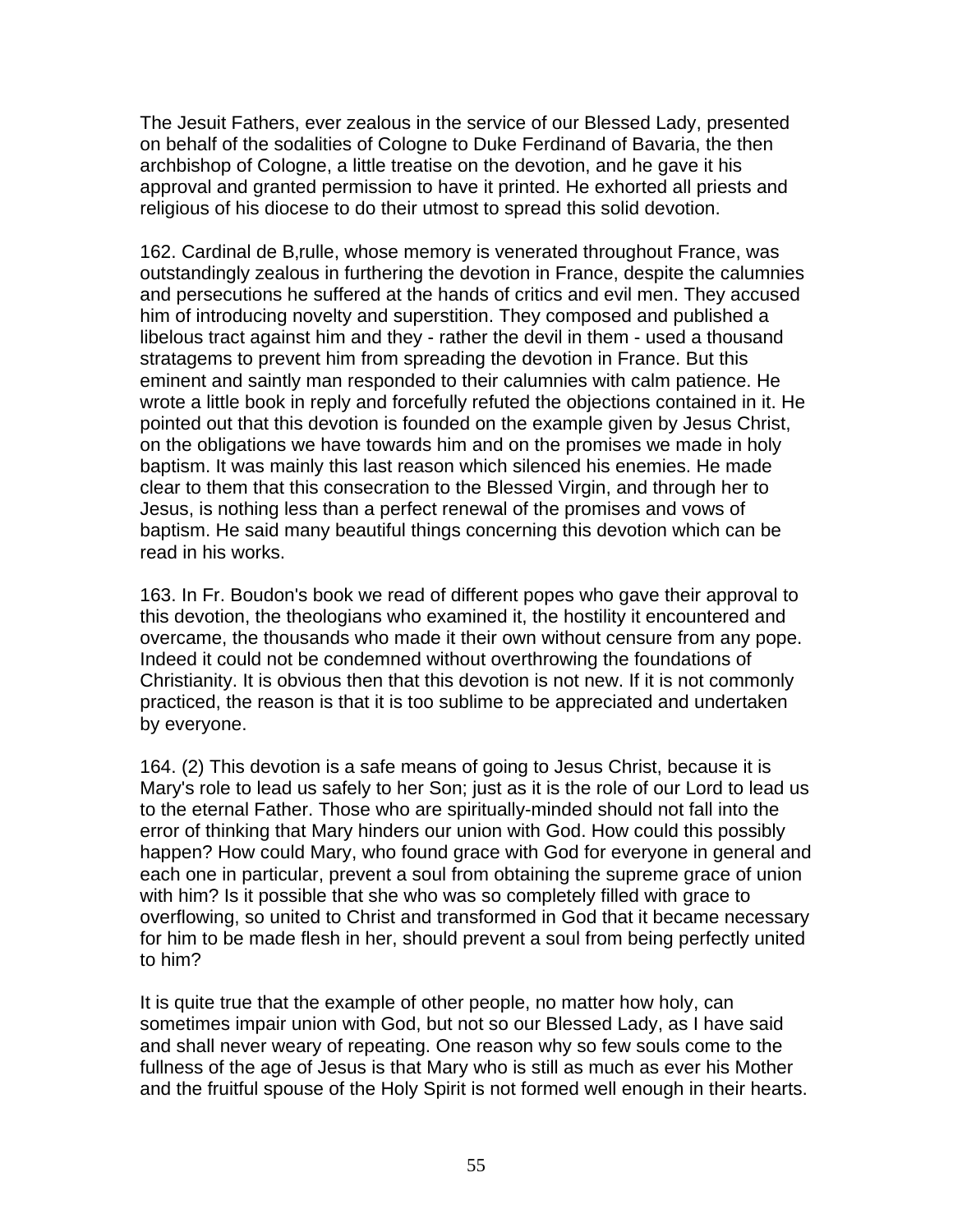If we desire a ripe and perfectly formed fruit, we must possess the tree that bears it. If we desire the fruit of life, Jesus Christ, we must possess the tree of life which is Mary. If we desire to have the Holy Spirit working within us, we must possess his faithful and inseparable spouse, Mary the divinely- favored one whom, as I have said elsewhere, he can make fruitful.

165. Rest assured that the more you turn to Mary in your prayers, meditations, actions and sufferings, seeing her if not perhaps clearly and distinctly, at least in a general and indistinct way, the more surely you will discover Jesus. For he is always greater, more powerful, more active, and more mysterious when acting through Mary than he is in any other creature in the universe, or even in heaven. Thus Mary, so divinely-favored and so lost in God, is far from being an obstacle to good people who are striving for union with him. There has never been and there never will be a creature so ready to help us in achieving that union more effectively, for she will dispense to us all the graces to attain that end. As a saint once remarked, "Only Mary knows how to fill our minds with the thought of God." Moreover, Mary will safeguard us against the deception and cunning of the evil one.

166. Where Mary is present, the evil one is absent. One of the unmistakable signs that a person is led by the Spirit of God is the devotion he has to Mary, and his habit of thinking and speaking of her. This is the opinion of a saint, who goes on to say that just as breathing is a proof that the body is not dead, so the habitual thought of Mary and loving converse with her is a proof that the soul is not spiritually dead in sin.

167. Since Mary alone has crushed all heresies, as we are told by the Church under the guidance of the Holy Spirit (Office of B.V.M.), a devoted servant of hers will never fall into formal heresy or error, though critics may contest this. He may very well err materially, mistaking lies for truth or an evil spirit for a good one, but he will be less likely to do this than others. Sooner or later he will discover his error and will not go on stubbornly believing and maintaining what he mistakenly thought was the truth.

168. Whoever then wishes to advance along the road to holiness and be sure of encountering the true Christ, without fear of the illusions which afflict many devout people, should take up with valiant heart and willing spirit this devotion to Mary which perhaps he had not previously heard about. Even if it is new to him, let him enter upon this excellent way which I am now revealing to him. "I will show you a more excellent way."

It was opened up by Jesus Christ, the Incarnate Wisdom. He is our one and only Head, and we, his members, cannot go wrong in following him. It is a smooth way made easy by the fullness of grace, the unction of the Holy Spirit. In our progress along this road, we do not weaken or turn back. It is a quick way and leads us to Jesus in a short time. It is a perfect way without mud or dust or any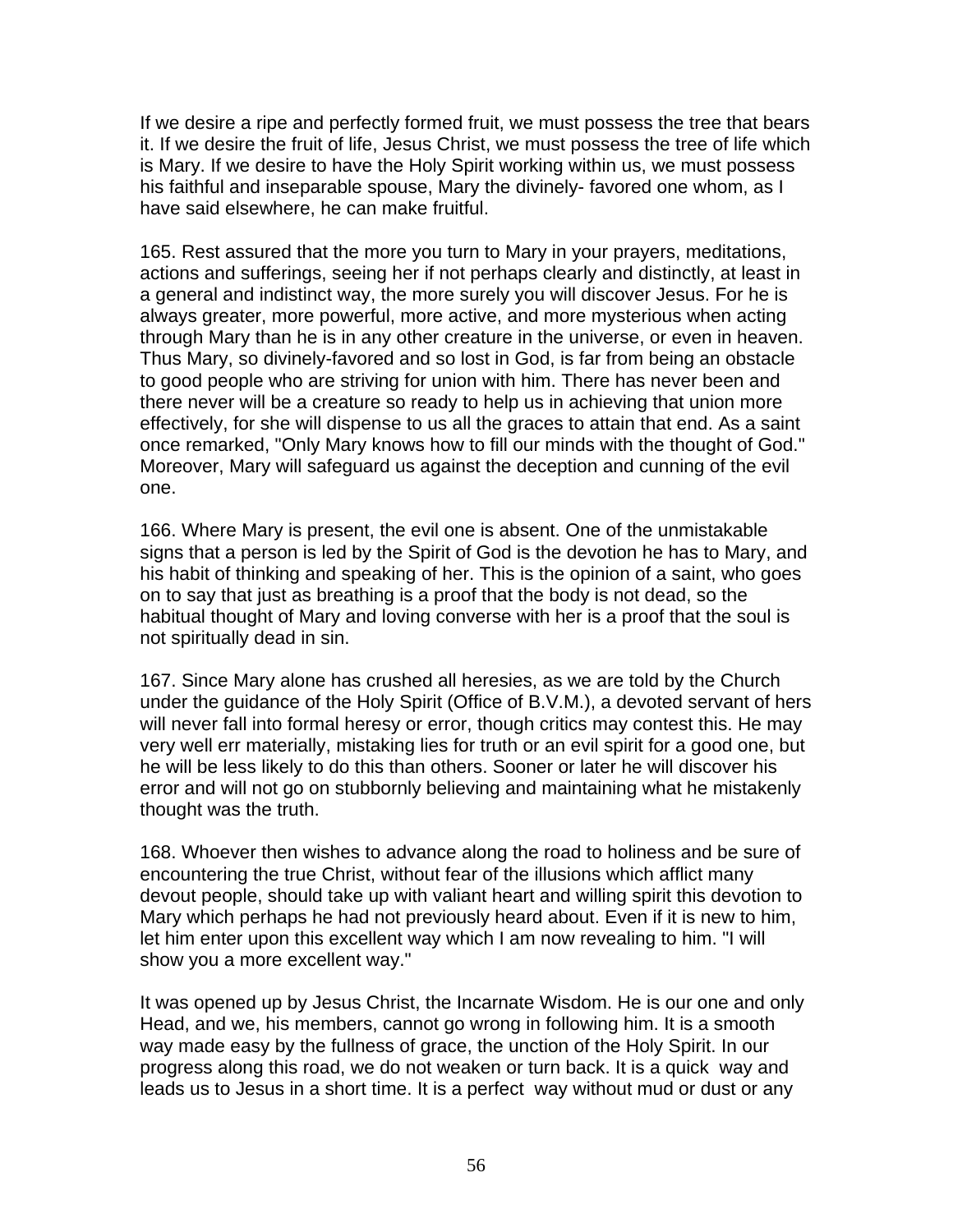vileness of sin. Finally, it is a reliable way, for it is direct and sure, having no turnings to right or left but leading us straight to Jesus and to life eternal.

Let us then take this road and travel along it night and day until we arrive at the fullness of the age of Jesus Christ.

It gives great liberty of spirit

169. It gives great liberty of spirit - the freedom of the children of God - to those who faithfully practice it. Through this devotion we make ourselves slaves of Jesus by consecrating ourselves entirely to him. To reward us for this enslavement of love, our Lord frees us from every scruple and servile fear which might restrict, imprison or confuse us; he opens our hearts and fills them with holy confidence in God, helping us to regard God as our Father; he inspires us with a generous and filial love.

170. Without stopping to prove this truth, I shall simply relate an incident which I read in the life of Mother Agnes of Jesus, a Dominican nun of the convent of Langeac in Auvergne, who died a holy death there in 1634.

When she was only seven years old and was suffering great spiritual anguish, she heard a voice telling her that if she wished to be delivered from her anguish and protected against all her enemies, she should make herself the slave of our Lord and his Blessed Mother as soon as possible. No sooner had she returned home than she gave herself completely to Jesus and Mary as their slave, although she had never known anything about this devotion before. She found an iron chain, put it round her waist and wore it till the day she died. After this, all her sufferings and scruples disappeared and she found great peace of soul.

This led her to teach this devotion to many others who made rapid progress in it among them, Father Olier, the founder of the Seminary of Saint-Sulpice, and several other priests and students from the same seminary. One day the Blessed Virgin appeared to Mother Agnes and put a gold chain around her neck to show her how happy she was that Mother Agnes had become the slave of both her and her Son. And St. Cecilia, who accompanied our Lady, said to her, "Happy are the faithful slaves of the Queen of heaven, for they will enjoy true freedom." Tibi servire libertas.

It is of great benefit to our neighbor

171. It is of great benefit to our neighbor, for by it we show love for our neighbor in an outstanding way since we give him through Mary's hands all that we prize most highly - that is, the satisfactory and prayer value of all our good works, down to the least good thought and the least little suffering. We give our consent that all we have already acquired or will acquire until death should be used in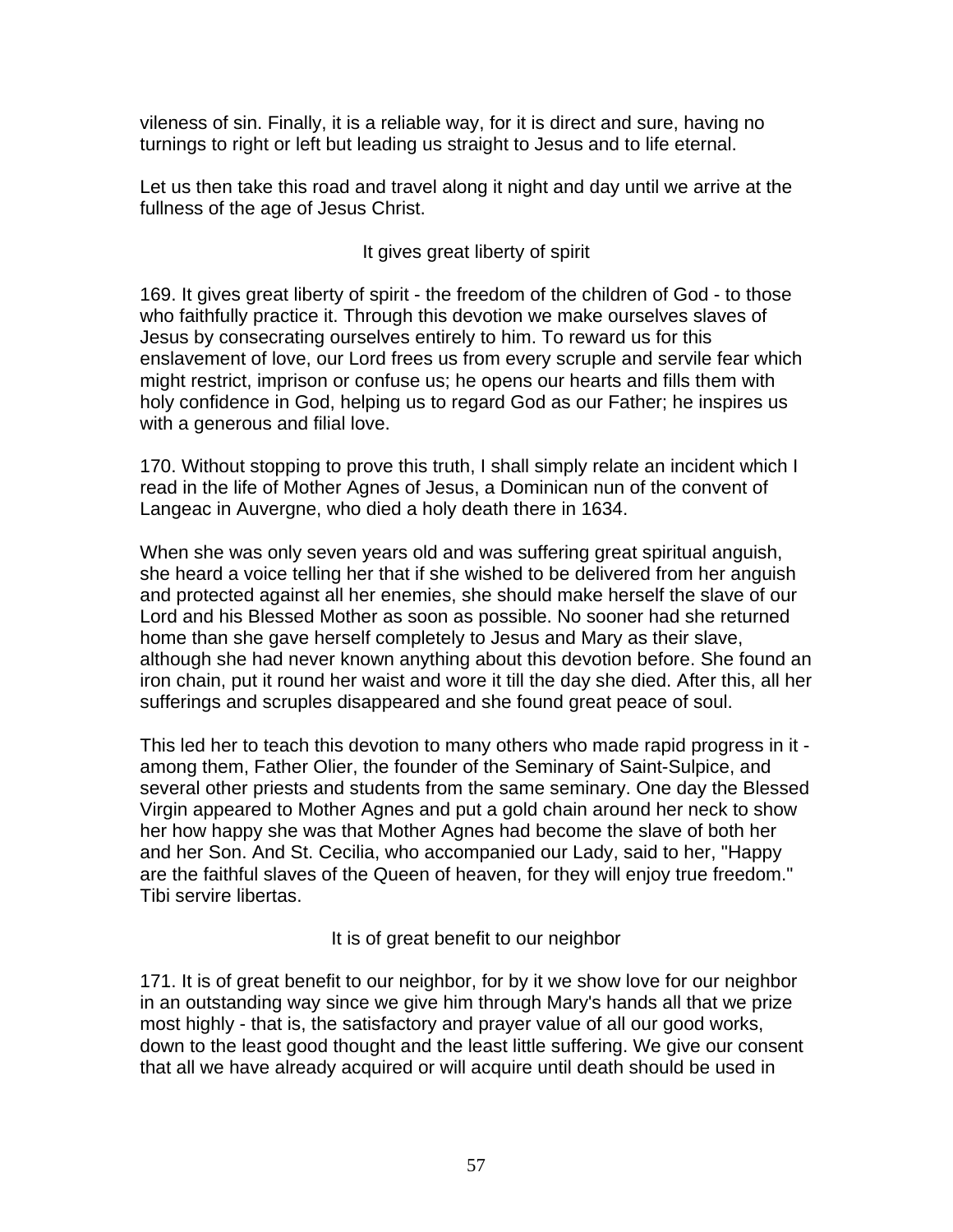accordance with our Lady's will for the conversion of sinners or the deliverance of souls from Purgatory.

Is this not perfect love of our neighbor? Is this not being a true disciple of our Lord, one who should always be recognized by his love? Is this not the way to convert sinners without any danger of vainglory, and deliver souls from Purgatory by doing hardly anything more than what we are obliged to do by our state of life?

172. To appreciate the excellence of this motive we must understand what a wonderful thing it is to convert a sinner or to deliver a soul from Purgatory. It is an infinite good, greater than the creation of heaven and earth, since it gives a soul the possession of God. If by this devotion we secured the release of only soul from Purgatory or converted only one sinner in our whole lifetime, would that not be enough to induce any person who really loves his neighbor to practice this devotion?

It must be noted that our good works, passing through Mary's hands, are progressively purified. Consequently, their merit and their satisfactory and prayer value are also increased. That is why they become much more effective in relieving the souls in Purgatory and in converting sinners than if they did not pass through the virginal and liberal hands of Mary. Stripped of self-will and clothed with disinterested love, the little that we give to the Blessed Virgin is truly powerful enough to appease the anger of God and draw down his mercy. It may well be that at the hour of death a person who has been faithful to this devotion will find that he has freed many souls from Purgatory and converted many sinners, even though he performed only the ordinary actions of his state of life. Great will be his joy at the judgment. Great will be his glory throughout eternity.

It is a wonderful means of perseverance

173. Finally, what draws us in a sense more compellingly to take up this devotion to the most Blessed Virgin is the fact that it is a wonderful means of persevering in the practice of virtue and of remaining steadfast.

Why is it that most conversions of sinners are not lasting? Why do they relapse so easily into sin? Why is it that most of the faithful, instead of making progress in one virtue after another and so acquiring new graces, often lose the little grace and virtue they have? This misfortune arises, as I have already shown, from the fact that man, so prone to evil, so weak and changeable, trusts himself too much, relies on his own strength, and wrongly presumes he is able to safeguard his precious graces, virtues and merits.

By this devotion we entrust all we possess to Mary, the faithful Virgin. We choose her as the guardian of all our possessions in the natural and supernatural sphere. We trust her because she is faithful, we rely on her strength, we count on her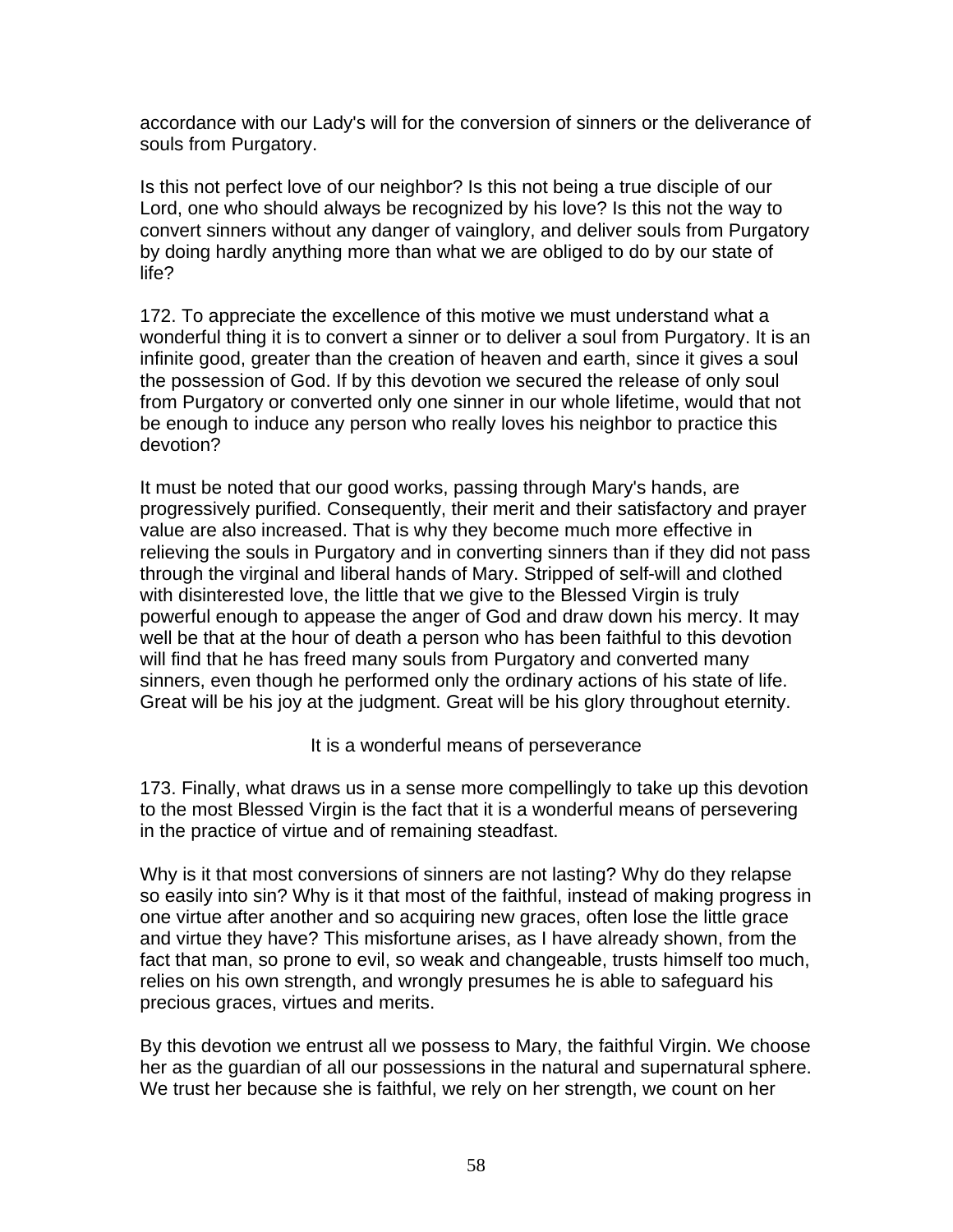mercy and charity to preserve and increase our virtues and merits in spite of the efforts of the devil, the world, and the flesh to rob us of them. We say to her as a good child would say to its mother or a faithful servant to the mistress of the house, "My dear Mother and Mistress, I realize that up to now I have received from God through your intercession more graces than I deserve. But bitter experience has taught me that I carry these riches in a very fragile vessel and that I am too weak and sinful to guard them by myself. Please accept in trust everything I possess, and in your faithfulness and power keep it for me. If you watch over me, I shall lose nothing. If you support me, I shall not fail. If you protect me, I shall be safe from my enemies."

174. This is exactly what St. Bernard clearly pointed out to encourage us to take up this devotion, "When Mary supports you, you will not fail. With her as your protector, you will have nothing to fear. With her as your guide, you will not grow weary. When you win her favor, you will reach the port of heaven." St. Bonaventure seems to say the same thing in even more explicit terms, "The Blessed Virgin," he says, "not only preserves the fullness enjoyed by the saints, but she maintains the saints in their fullness so that it does not diminish. She prevents their virtues from fading away, their merits from being wasted and their graces from being lost. She prevents the devils from doing them harm and she so influences them that her divine Son has no need to punish them when they sin."

175. Mary is the Virgin most faithful who by her fidelity to God makes good the losses caused by Eve's unfaithfulness. She obtains fidelity to God and final perseverance for those who commit themselves to her. For this reason St. John Damascene compared her to a firm anchor which holds them fast and saves them from shipwreck in the raging seas of the world where so many people perish through lack of such a firm anchor. "We fasten souls," he said, "to Mary, our hope, as to a firm anchor." It was to Mary that the saints who attained salvation most firmly anchored themselves as did others who wanted to ensure their perseverance in holiness.

Blessed, indeed, are those Christians who bind themselves faithfully and completely to her as to a secure anchor! The violent storms of the world will not make them founder or carry away their heavenly riches. Blessed are those who enter into her as into another Noah's ark! The flood waters of sin which engulf so many will not harm them because, as the Church makes Mary say in the words of divine Wisdom, "Those who work with my help - for their salvation - shall not sin." Blessed are the unfaithful children of unhappy Eve who commit themselves to Mary, the ever-faithful Virgin and Mother who never wavers in her fidelity and never goes back on her trust. She always loves those who love her, not only with deep affection, but with a love that is active and generous. By an abundant outpouring of grace she keeps them from relaxing their effort in the practice of virtue or falling by the wayside through loss of divine grace.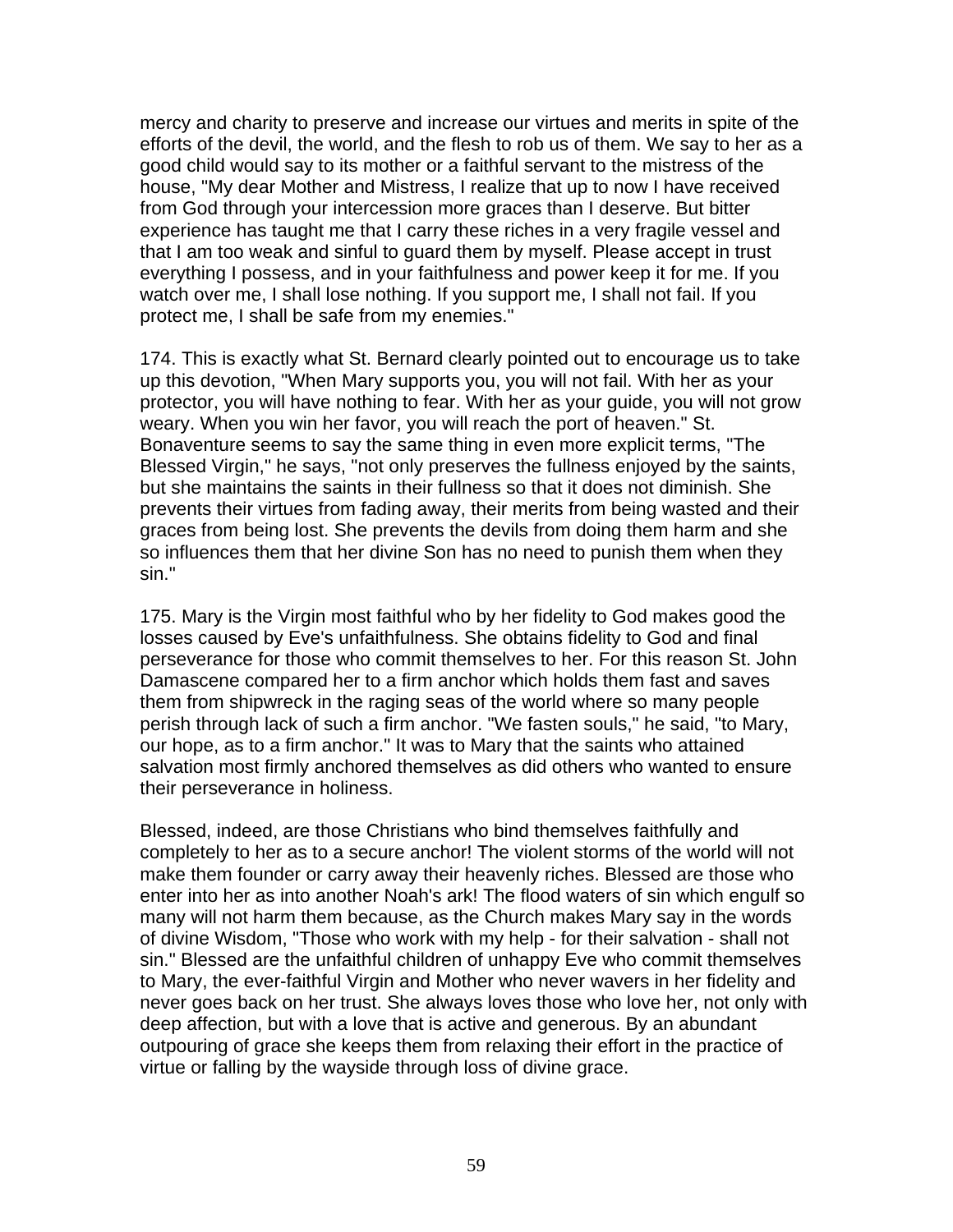176. Moved by pure love, this good Mother always accepts whatever is given her in trust, and, once she accepts something, she binds herself in justice by a contract of trusteeship to keep it safe. Is not someone to whom I entrust the sum of a thousand francs obliged to keep it safe for me so that if it were lost through his negligence he would be responsible for it in strict justice? But nothing we entrust to the faithful Virgin will ever be lost through her negligence. Heaven and earth would pass away sooner than Mary would neglect or betray those who trusted in her.

177. Poor children of Mary, you are extremely weak and changeable. Your human nature is deeply impaired. It is sadly true that you have been fashioned from the same corrupted nature as the other children of Adam and Eve. But do not let that discourage you. Rejoice and be glad! Here is a secret which I am revealing to you, a secret unknown to most Christians, even the most devout.

Do not leave your gold and silver in your own safes which have already been broken into and rifled many times by the evil one. They are too small, too flimsy and too old to contain such great and priceless possessions. Do not put pure and clear water from the spring into vessels fouled and infected by sin. Even if sin is no longer there, its odor persists and the water would be contaminated. You do not put choice wine into old casks that have contained sour wine. You would spoil the good wine and run the risk of losing it.

178. Chosen souls, although you may already understand me, I shall express myself still more clearly. Do not commit the gold of your charity, the silver of your purity to a threadbare sack or a battered old chest, or the waters of heavenly grace or the wines of your merits and virtues to a tainted and fetid cask, such as you are. Otherwise you will be robbed by thieving devils who are on the look-out day and night waiting for a favorable opportunity to plunder. If you do so all those pure gifts from God will be spoiled by the unwholesome presence of self- love, inordinate self-reliance, and self-will.

Pour into the bosom and heart of Mary all your precious possessions, all your graces and virtues. She is a spiritual vessel, a vessel of honor, a singular vessel of devotion. Ever since God personally hid himself with all his perfections in this vessel, it has become completely spiritual, and the spiritual abode of all spiritual souls. It has become honorable and has been the throne of honor for the greatest saints in heaven. It has become outstanding in devotion and the home of those renowned for gentleness, grace and virtue. Moreover, it has become as rich as a house of gold, as strong as a tower of David and as pure as a tower of ivory.

179. Blessed is the man who has given everything to Mary, who at all times and in all things trusts in her, and loses himself in her. He belongs to Mary and Mary belongs to him. With David he can boldly say, "She was created for me", or with the beloved disciple, "I have taken her for my own", or with our Lord himself, "All that is mine is yours and all that is yours is mine."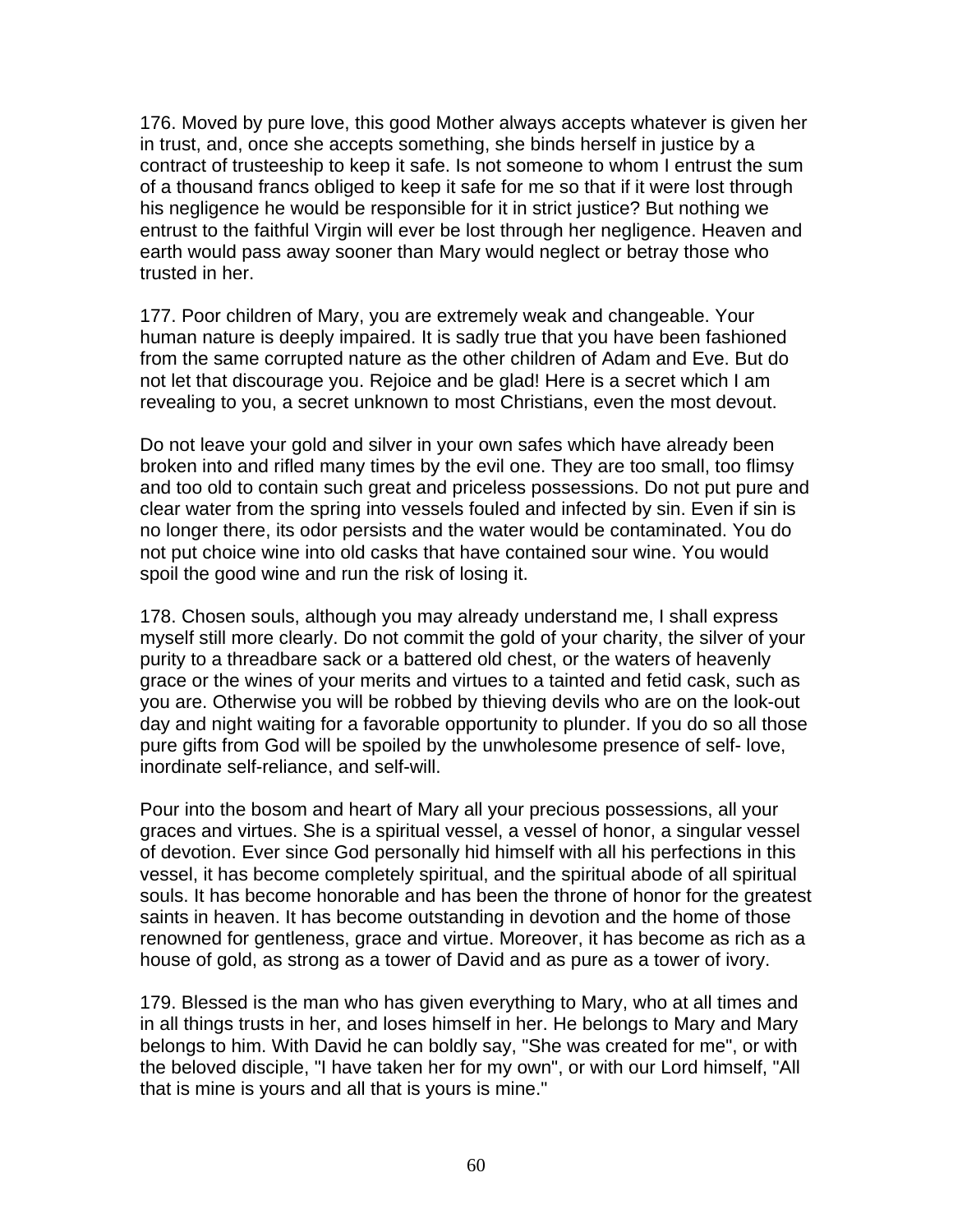180. If any critic reading this should imagine that I am exaggerating or speaking from an excess of devotion, he has not, alas, understood what I have said. Either he is a carnal man who has no taste for the spiritual; or he is a worldly man who has cut himself off from the Holy Spirit; or he is a proud and critical man who ridicules and condemns anything he does not understand. But those who are born not of blood, nor of flesh, nor of the will of man, but of God and Mary, understand and appreciate what I have to say. It is for them that I am writing.

181. Nevertheless, after this digression, I say to both the critics and the devout that the Blessed Virgin, the most reliable and generous of all God's creatures, never lets herself be surpassed by anyone in love and generosity. For the little that is given to her, she gives generously of what she has received from God. Consequently, if a person gives himself to her without reserve, she gives herself also without reserve to that person provided his confidence in her is not presumptuous and he does his best to practice virtue and curb his passions.

182. So the faithful servants of the Blessed Virgin may confidently say with St. John Damascene, "If I confide in you, Mother of God, I shall be saved. Under your protection I shall fear nothing. With your help I shall rout all my enemies. For devotion to you is a weapon of salvation which God gives to those he wishes to save."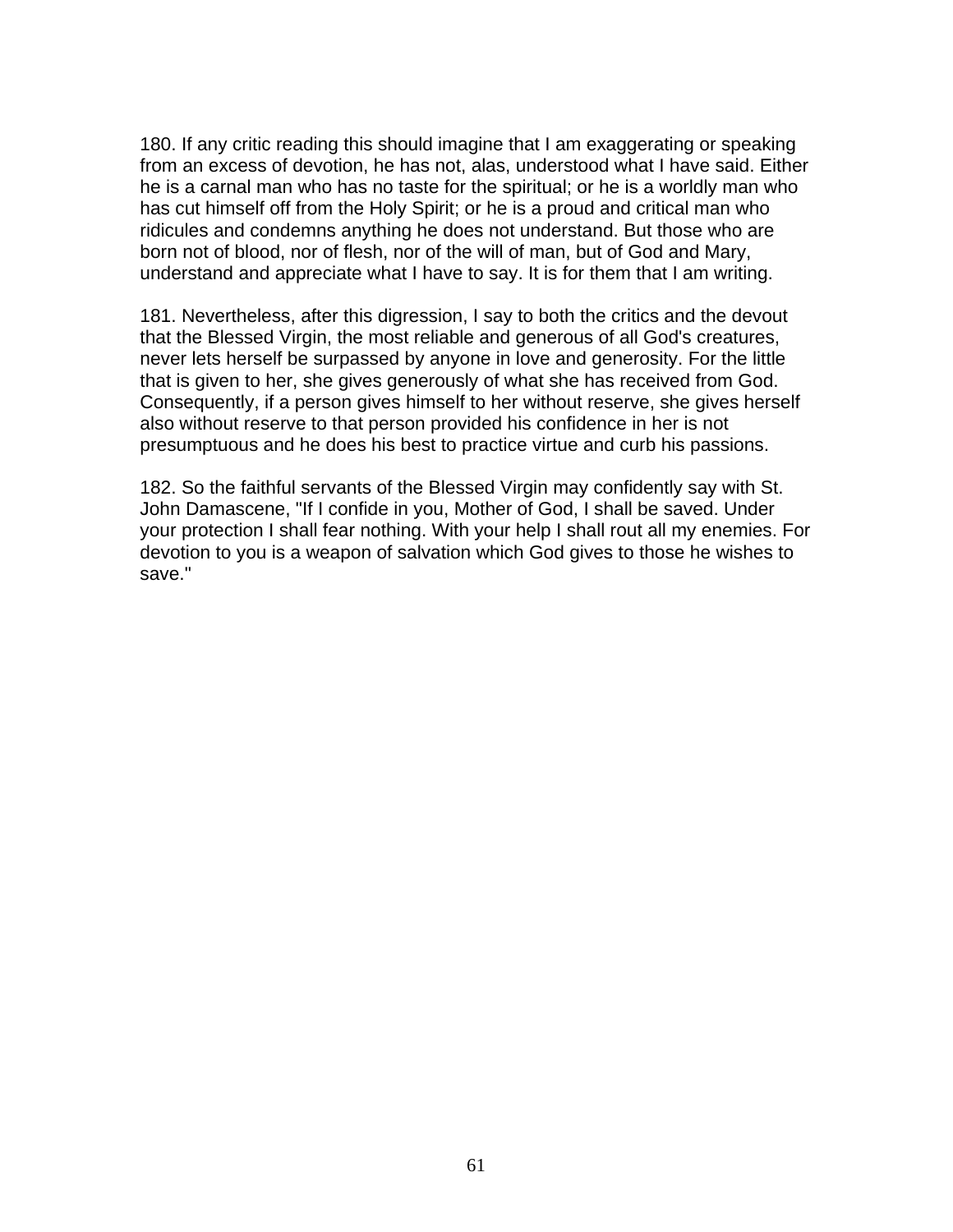## CHAPTER FIVE - BIBLICAL FIGURE OF THIS PERFECT DEVOTION: REBECCA AND JACOB

183. The Holy Spirit gives us in Sacred Scripture, a striking allegorical figure of all the truths I have been explaining concerning the Blessed Virgin and her children and servants. It is the story of Jacob who received the blessing of his father Isaac through the care and ingenuity of his mother Rebecca.

Here is the story as the Holy Spirit tells it. I shall expound it further later on.

### The Story of Jacob

184. Several years after Esau had sold his birthright to Jacob, Rebecca, their mother, who loved Jacob tenderly, secured this blessing for him by a holy stratagem full of mystery for us.

Isaac, realizing that he was getting old, wished to bless his children before he died. He summoned Esau, who was his favorite son, and told him to go hunting and bring him something to eat, in order that he might then give him his blessing. Rebecca immediately told Jacob what was happening and sent him to fetch two small goats from the flock. When Jacob gave them to his mother, she cooked them in the way Isaac liked them. Then she dressed Jacob in Esau's clothes which she had in her keeping, and covered his hands and neck with the goatskin. The father, who was blind, although hearing the voice of Jacob, would think that it was Esau when he touched the skin on his hands.

Isaac was of course surprised at the voice which he thought was Jacob's and told him to come closer. Isaac felt the hair on the skin covering Jacob's hands and said that the voice was really like Jacob's but the hands were Esau's. After he had eaten, Isaac kissed Jacob and smelt the fragrance of his scented clothes. He blessed him and called down on him the dew of heaven and the fruitfulness of earth. He made him master of all his brothers and concluded his blessing with these words, "Cursed be those who curse you and blessed be those who bless you."

Isaac had scarcely finished speaking when Esau came in, bringing what he had caught while out hunting. He wanted his father to bless him after he had eaten. The holy patriarch was shocked when he realized what had happened. But far from retracting what he had done, he confirmed it because he clearly saw the finger of God in it all. Then, as Holy Scripture relates, Esau began to protest loudly against the treachery of his brother. He then asked his father if he had only one blessing to give. In so doing, as the early Fathers point out, Esau was the symbol of those who are too ready to imagine that there is an alliance between God and the world, because they themselves are eager to enjoy, at one and the same time, the blessings of heaven and the blessings of the earth. Isaac was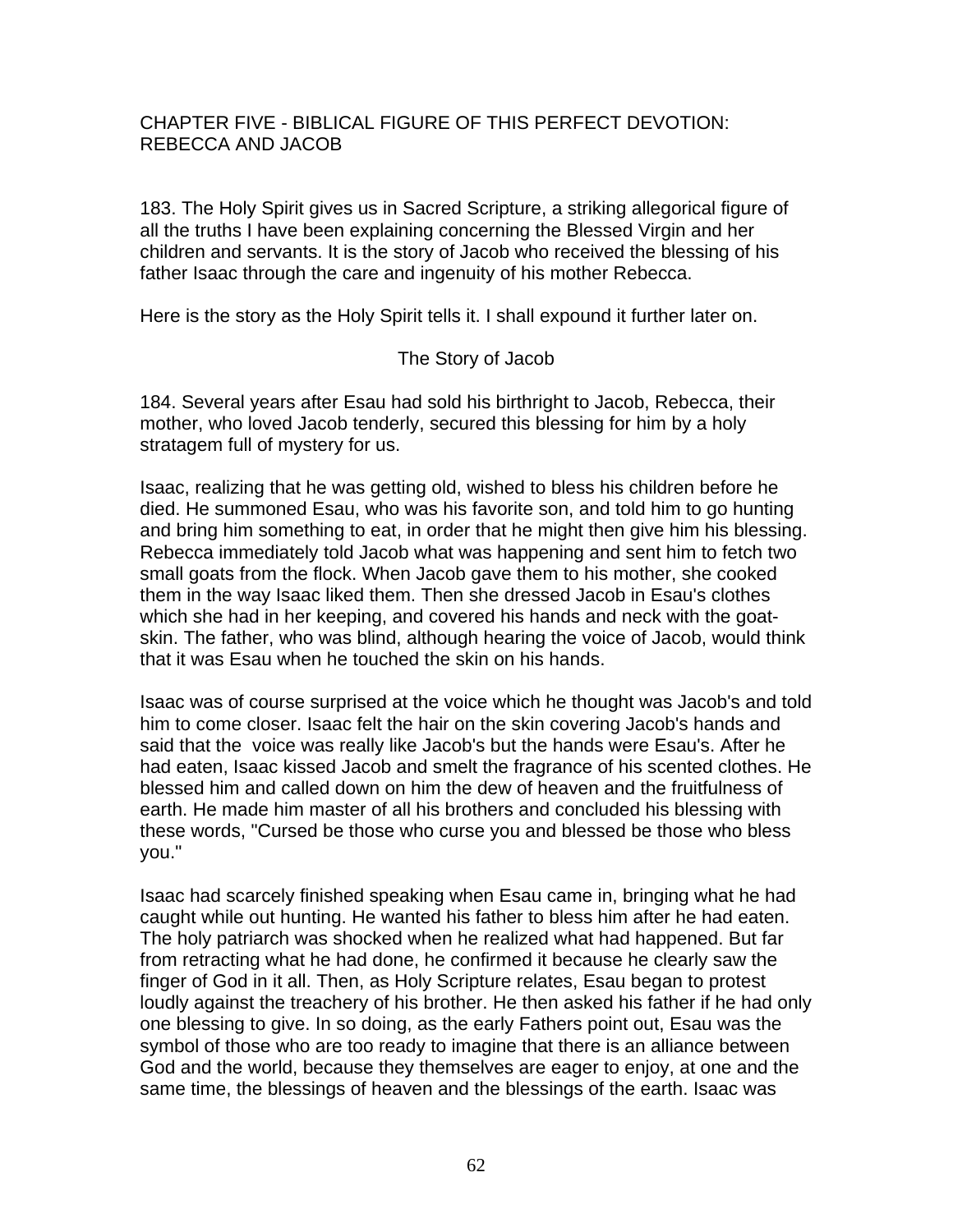touched by Esau's cries and finally blessed him only with a blessing of the earth, and he subjected him to his brother. Because of this, Esau conceived such a venomous hatred for Jacob that he could hardly wait for his father's death to kill him. And Jacob would not have escaped death if his dear mother Rebecca had not saved him by her ingenuity and her good advice.

### Interpretation of the story

185. Before explaining this beautiful story, let me remind you that, according to the early Fathers and the interpreters of Holy Scripture, Jacob is the type of our Lord and of souls who are saved, and Esau is the type of souls who are condemned. We have only to examine the actions and conduct of both in order to judge each one.

 (1) Esau, the elder brother, was strong and robust, clever, and skillful with the bow and very successful at hunting.

 (2) He seldom stayed at home and, relying only on his own strength and skill, worked out of doors.

(3) He never went out of his way to please his mother Rebecca, and did little or nothing for her. (4) He was such a glutton and so fond of eating that he sold his birthright for a dish of lentils.

 (5) Like Cain, he was extremely jealous of his brother and persecuted him relentlessly.

186. This is the usual conduct of sinners:

 (1) They rely upon their own strength and skill in temporal affairs. They are very energetic, clever and well-informed about things of this world but very dull and ignorant about things of heaven.

187. (2) And they are never or very seldom at home, in their own house, that is, in their own interior, the inner, essential abode that God has given to every man to dwell in, after his own example, for God always abides within himself. Sinners have no liking for solitude or the spiritual life or interior devotion. They consider those who live an interior life, secluded from the world, and who work more interiorly than exteriorly, as narrow-minded, bigoted and uncivilized.

188. (3) Sinners care little or nothing about devotion to Mary, the Mother of the elect. It is true that they do not

really hate her. Indeed they even speak well of her sometimes. They say they love her and they practice some devotion in her honor. Nevertheless, they cannot bear to see anyone love her tenderly, for they do not have for her any of the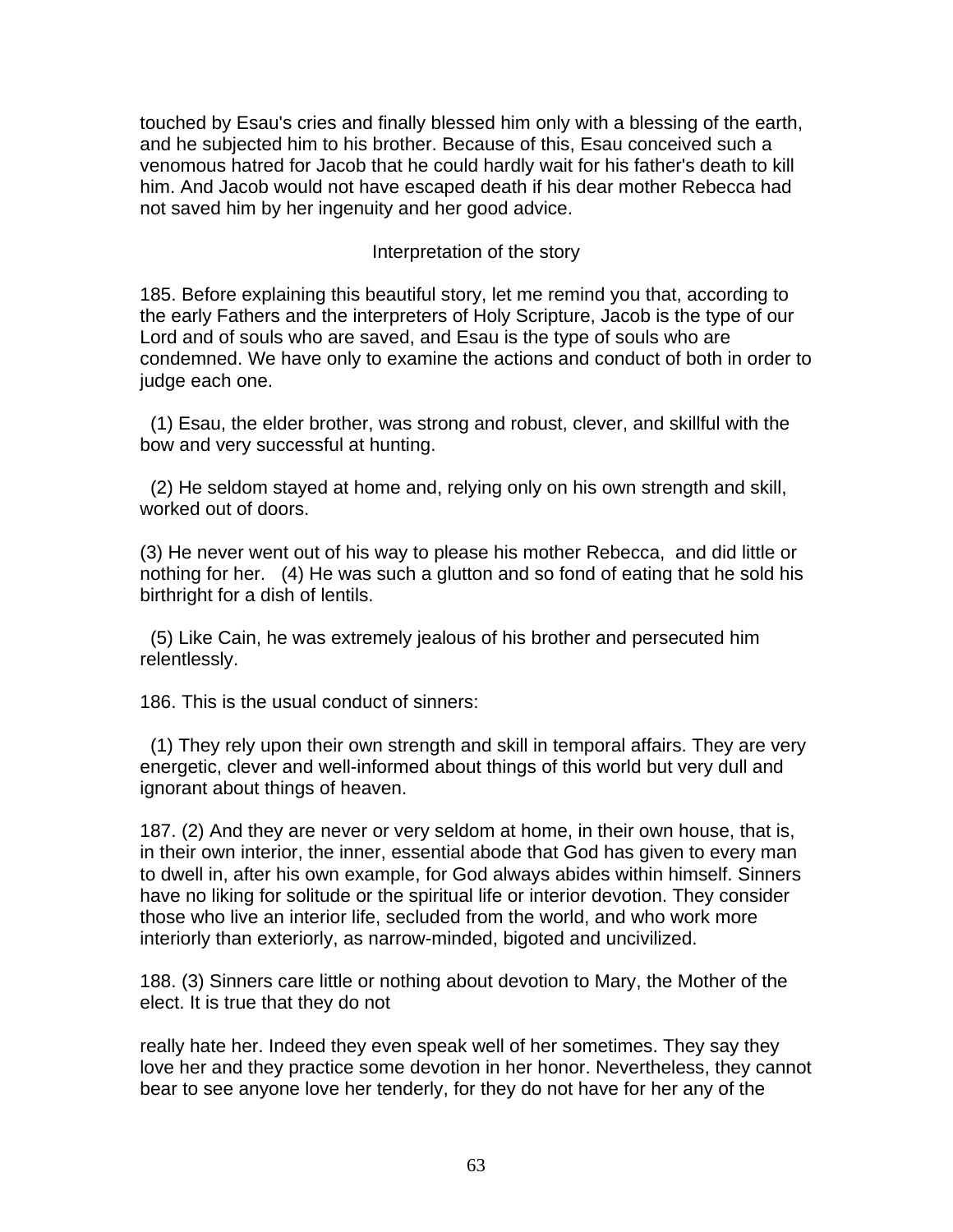affection of Jacob; they find fault with the honor which her good children and servants faithfully pay her to win her affection. They think this kind of devotion is not necessary for salvation, and as long as they do not go as far as hating her or openly ridiculing devotion to her they believe they have done all they need to win her good graces. Because they recite or mumble a few prayers to her without any affection and without even thinking of amending their lives, they consider they are our Lady's servants.

189. (4) Sinners sell their birthright, that is, the joys of paradise, for a dish of lentils, that is, the pleasures of this world. They laugh, they drink, they eat, they have a good time, they gamble, they dance and so forth, without taking any more trouble than Esau to make themselves worthy of their heavenly Father's blessing. Briefly, they think only of this world, love only the world, speak and act only for the world and its pleasures. For a passing moment of pleasure, for a fleeting wisp of honor, for a piece of hard earth, yellow or white, they barter away their baptismal grace, their robe of innocence and their heavenly inheritance.

190. (5) Finally, sinners continually hate and persecute the elect, openly and secretly. The elect are a burden to them. They despise them, criticize them, ridicule them, insult them, rob them, deceive them, impoverish them, hunt them down and

trample them into the dust; while they themselves are making fortunes, enjoying themselves, getting good positions for themselves, enriching themselves, rising to power and living in comfort.

191. Jacob, the younger son, was of a frail constitution, gentle and peaceable and usually stayed at home to please his mother, whom he loved so much. If he did go out it was not through any personal desire of his, nor from any confidence in his own ability, but simply out of obedience to his mother.

192. He loved and honored his mother. That is why he remained at home close to her. He was never happier than when he was in her presence. He avoided everything that might displease her, and did everything he thought would please her. This made Rebecca love him all the more.

193. He was submissive to his mother in all things. He obeyed her entirely in everything, promptly without delay and lovingly without complaint. At the least indication of her will, young Jacob hastened to comply with it. He accepted whatever she told him without questioning. For instance, when she told him to get two small goats and bring them to her so that she might prepare something for his father Isaac to eat, Jacob did not reply that one would be enough for one man, but without arguing he did exactly what she told him to do.

194. He had the utmost confidence in his mother. He did not rely on his own ability; he relied solely on his mother's care and protection. He went to her in all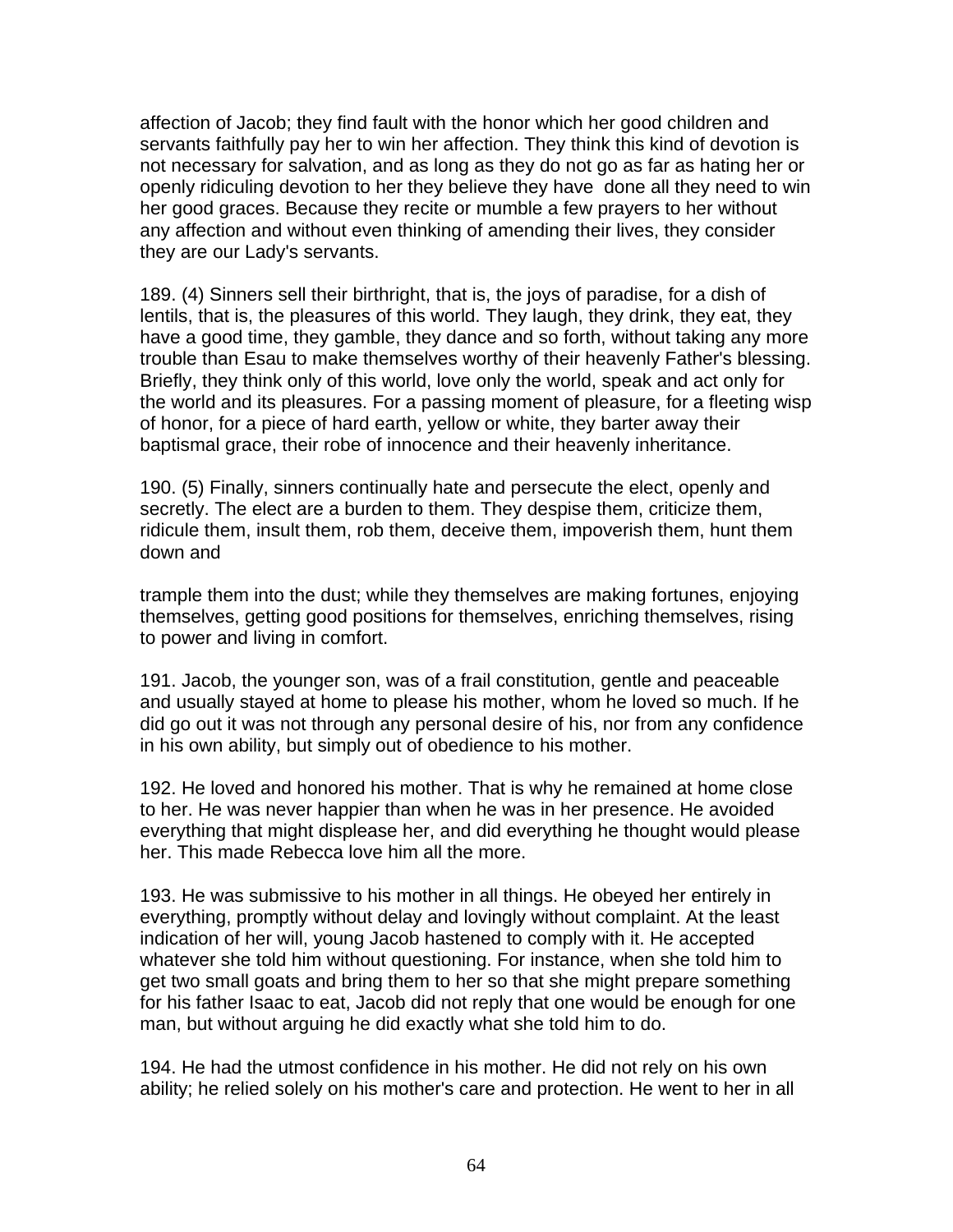his needs and consulted her in all his doubts. For instance, when he asked her if his father, instead of blessing him, would curse him, he believed her and trusted her when she said she would take the curse upon herself.

195. Finally, he adopted, as much as he could, the virtues he saw in his mother. It seems that one of the reasons why he spent so much time at home was to imitate his dear mother, who was so virtuous, and to keep away from evil companions - who might lead him into sin. In this way, he made himself worthy to receive the double blessing of his beloved father.

196. It is in a similar manner that God's chosen ones usually act. They stay at home with their mother - that is, they have an esteem for quietness, love the interior life, and are assiduous in prayer. They always remain in the company of the Blessed Virgin, their Mother and Model, whose glory is wholly interior and who during her whole life dearly loved seclusion and prayer. It is true, at times they do venture out into the world, but only to fulfill the duties of their state of life, in obedience to the will of God and the will of their Mother.

No matter how great their accomplishments may appear to others, they attach far more importance to what they do within themselves in their interior life, in the company of the Blessed Virgin. For there they work at the great task of perfection, compared to which all other work is mere child's play. At times their brothers and sisters are working outside with great energy, skill and success, and win the praise and approbation of the world. But they know by the light of the Holy Spirit that there is far more good, more glory and more joy in remaining hidden and recollected with our Lord, in complete and perfect submission to Mary than there is in performing by themselves marvelous works of nature and grace in the world, like so many Esaus and sinners. Glory for God and riches for men are in her house.

Lord Jesus, how lovely is your dwelling-place! The sparrow has found a house to dwell in, and the turtle-dove a nest for her little ones! How happy is the man who dwells in the house of Mary, where you were the first to dwell! Here in this home of the elect, he draws from you alone the help he needs to climb the stairway of virtue he has built in his heart to the highest possible points of perfection while in this vale of tears. "How lovely is your dwelling-place, Lord, God of hosts!"

197. The elect have a great love for our Lady and honor her truly as their Mother and Queen. They love her mot merely in word but in deed. They honor her not just outwardly, but from the depths of their heart. Like Jacob, they avoid the least thing that might displease her, and eagerly do whatever they think might win her favor. Jacob brought Rebecca two young goats. They bring Mary their body and their soul, with all their faculties, symbolized by Jacob's two young goats, 1) so that she may accept them as her own; 2) that she may make them die to sin and self by divesting them of self-love, in order to please Jesus her Son, who wishes to have as friends and disciples only those who are dead to sin and self; 3) that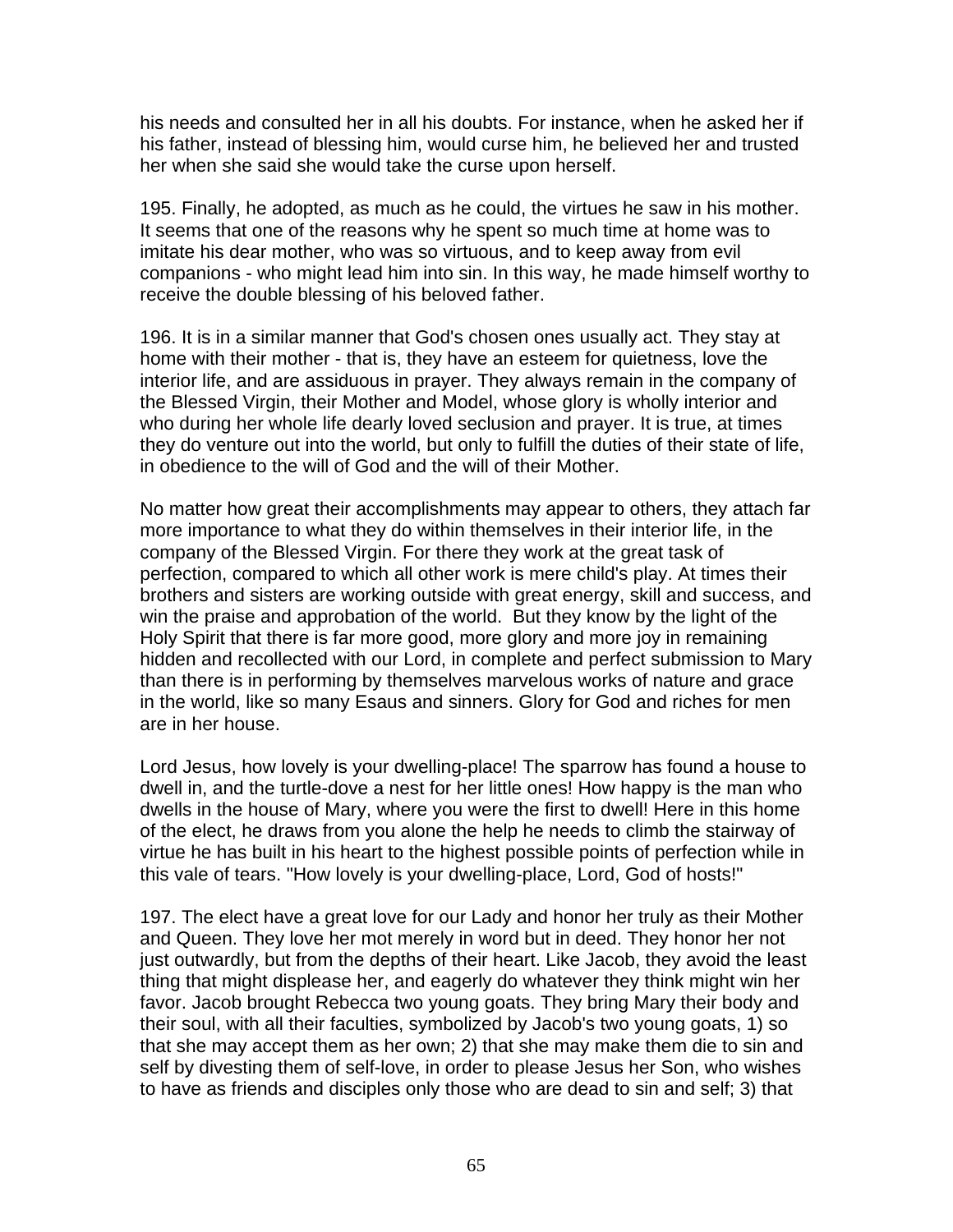she may clothe them according to their heavenly Father's taste and for his greater glory, which she knows better than any other creature; 4) that through her care and intercession, this body and soul of theirs, thoroughly cleansed from every stain, thoroughly dead to self, thoroughly stripped and well-prepared, may be pleasing to the heavenly Father and deserving of his blessing.

Is this not what those chosen souls do who, to prove to Jesus and Mary how effective and courageous is their love, live and esteem the perfect consecration to Jesus through Mary which we are now teaching them?

Sinners may say that they love Jesus, that they love and honor Mary, but they do not do so with their whole heart and soul. Unlike the elect, they do not love Jesus and Mary enough to consecrate them their body with its senses and their soul with its passions.

198. They are subject and obedient to our Lady, their good Mother, and here they are simply following the example set by our Lord himself, who spent thirty of the thirty-three years he lived on earth glorifying God his Father in perfect and entire submission to his holy Mother. They obey her, following her advice to the letter, just as Jacob followed that of Rebecca, when she said to him, "My son, follow my advice"; or like the stewards at the wedding in Cana, to whom our Lady said, "Do whatever he tells you."

Through obedience to his mother, Jacob received the blessing almost by a miracle, because in the natural course of events he should not have received it. As a reward for following the advice of our Lady, the stewards at the wedding in Cana were honored with the first of our Lord's miracles when, at her request he changed water into wine. In the same way, until the end of time, all who are to receive the blessing of our heavenly Father and who are to be honored with his wondrous graces will receive them only as a result of their perfect obedience to Mary. On the other hand, the "Esaus" will lose their blessing because of their lack of submission to the Blessed Virgin.

199. They have great confidence in the goodness and power of the Blessed Virgin, their dear Mother, and incessantly implore her help. They take her for their pole-star to lead them safely into harbor. They open their hearts to her and tell her their troubles and their needs. They rely on her mercy and kindness to obtain forgiveness for their sins through her intercession and to experience her motherly comfort in their troubles and anxieties. They even cast themselves into her virginal bosom, hide and lose themselves there in a wonderful manner. There they are filled with pure love, they are purified from the least stain of sin, and they find Jesus in all his fullness. For he reigns in Mary as if on the most glorious of thrones. What incomparable happiness! Abbot Guerric says, "Do not imagine there is more joy in dwelling in Abraham's bosom than in Mary's, for it is in her that our Lord placed his throne."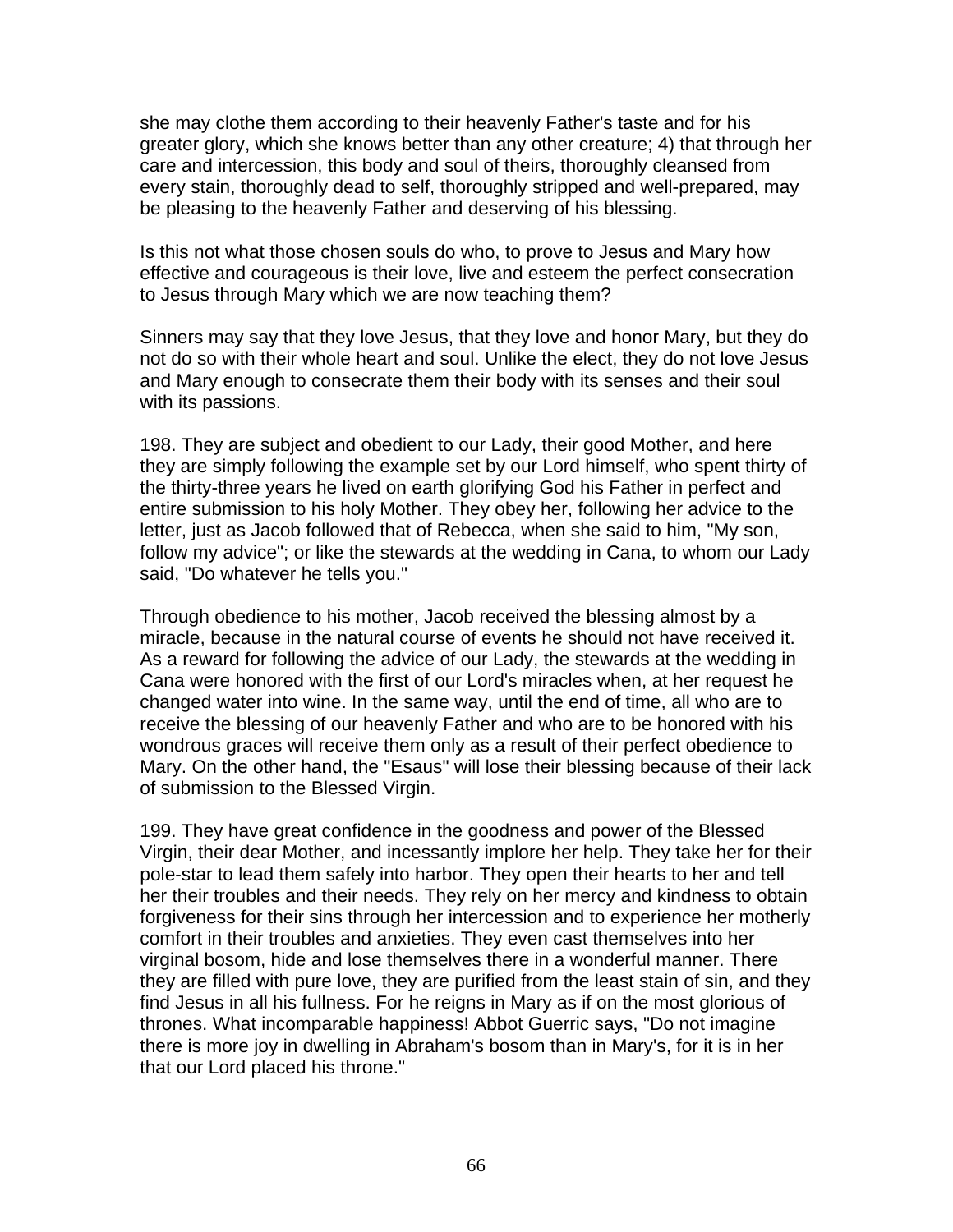Sinners, on the other hand, put all their confidence in themselves. Like the prodigal son, they eat with the swine. Like toads they feed on earth. Like all worldlings, they love only visible and external things. They do not know the sweetness of Mary's bosom. They do not have that reliance and confidence which the elect have for the Blessed Virgin, their Mother. Deplorably they choose to satisfy their hunger elsewhere, as St. Gregory says, because they do not want to taste the sweetness already prepared within themselves and within Jesus and Mary.

200. Finally, chosen souls keep to the ways of the Blessed Virgin, their loving Mother - that is, they imitate her and so are sincerely happy and devout and bear the infallible sign of God's chosen ones. This loving Mother says to them "Happy are those who keep my ways", which means, happy are those who practice my virtues and who, with the help of God's grace, follow the path of my life. They are happy in this world because of the abundance of grace and sweetness I impart to them out of my fullness, and which they receive more abundantly than others who do not imitate me so closely. They are happy at the hour of death, which is sweet and peaceful for I am usually there myself to lead them home to everlasting joy. Finally, they will be happy for all eternity, because no servant of mine who imitated my virtues during life has ever been lost.

On the other hand, sinners are unhappy during their life, at their death, and throughout eternity, because they do not imitate the virtues of our Lady. They are satisfied with going no further than joining her confraternities, reciting a few prayers in her honor, or performing other exterior devotional exercises.

O Blessed Virgin, my dear Mother, how happy are those who faithfully keep your ways, your counsels and your commands; who never allow themselves to be led astray by a false devotion to you! But how unhappy and accursed are those who abuse devotion to you by not keeping the commandments of your Son! "They are accursed who stray from your commandments."

### Services of our Lady to her faithful servants

201. Here now are the services which the Virgin Mary, as the best of all mothers, lovingly renders to those loyal servants who have given themselves entirely to her in the manner I have described and following the figurative meaning of the story of Jacob and Rebecca.

#### She loves them

"I love those who love me." She loves them:

 a) Because she is truly their Mother. What mother does not love her child, the fruit of her womb?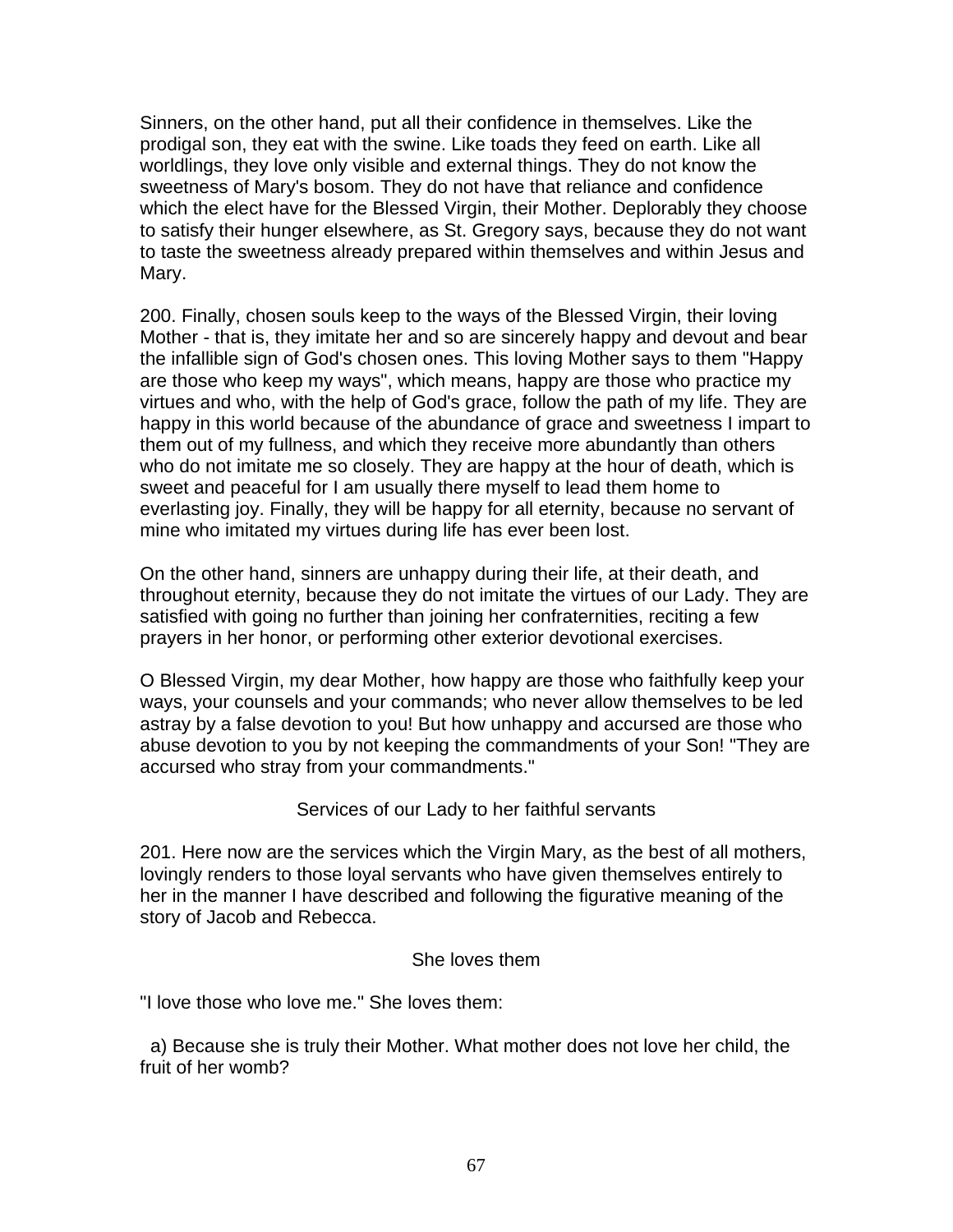b) She loves them in gratitude for the active love they show to her, their beloved Mother.

 c) She loves them because they are loved by God and destined for heaven. "Jacob I loved, but Esau I hated."

 d) She loves them because they have consecrated themselves entirely to her and belong to her portion, her inheritance. "In Israel receive your inheritance."

202. She loves them tenderly, more tenderly than all the mothers in the world together. Take the maternal love of all the mothers of the world for their children. Pour all that love into the heart of one mother for an only child. That mother's love would certainly be immense. Yet Mary's love for each of her children has more tenderness than the love of that mother for her child.

She loves them not only affectively but effectively, that is, her love is active and productive of good like Rebecca's love for Jacob -and even more so, for Rebecca was, after all, only a symbolic figure of Mary. Here is what this loving Mother does for her children to obtain for them the blessings of their heavenly Father:

203. 1) Like Rebecca she looks out for favorable opportunities to promote their interests, to ennoble and enrich them. She sees clearly in God all that is good and all that is evil; fortunate and unfortunate events; the blessings and condemnations of God. She arranges things in advance so as to divert evils from her servants and put them in the way of abundant blessings. If there is any special benefit to be gained in God's sight by the faithful discharge of an important work, Mary will certainly obtain this opportunity for a beloved child and servant and at the same time, give him the grace to persevere in it to the end. "She personally manages our affairs," says a saintly man.

204. 2) She gives them excellent advice, as Rebecca did to Jacob. "My son, follow my counsels." Among other things, she persuades them to bring her the two young goats, that is, their body and soul, and to confide them to her so that she can prepare them as a dish pleasing to God. She inspires them to observe whatever Jesus Christ, her Son, has taught by word and example. When she does not give these counsels herself in person, she gives them through the ministry of angels who are always pleased and honored to go at her request to assist one of her faithful servants on earth.

205. 3) What does this good Mother do when we have presented and consecrated to her our soul and body and all that pertains to them without excepting anything? Just what Rebecca of old did to the little goats Jacob brought her. (a) She kills them, that is, makes them die to the life of the old Adam. (b) She strips them of their skin, that is, of their natural inclinations, their self-love and self-will and their every attachment to creatures. (c) She cleanses them from all stain, impurity and sin. (d) She prepares them to God's taste and to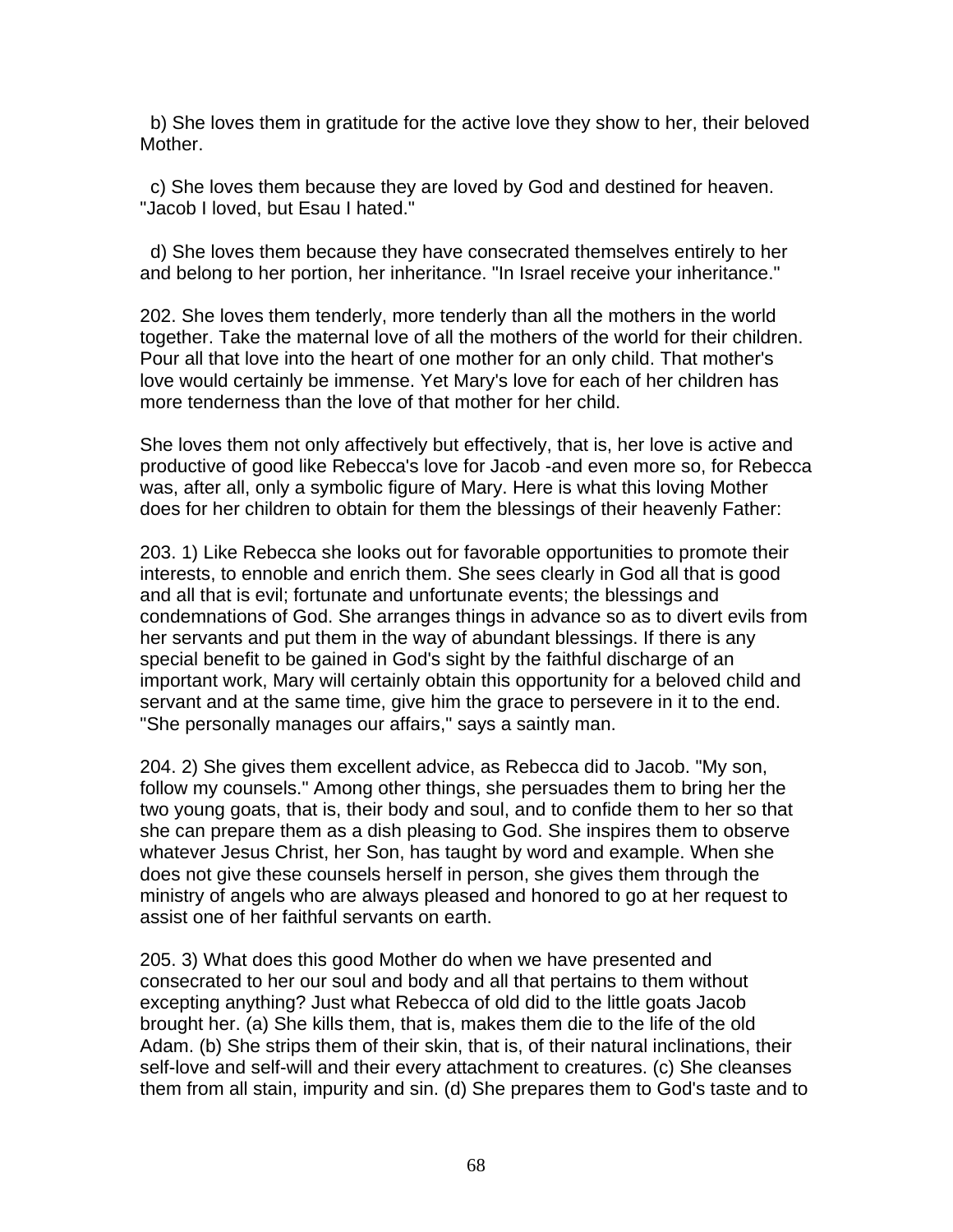his greater glory. As she alone knows perfectly what the divine taste is and where the greatest glory of God is to be found, she alone without any fear of mistake can prepare and garnish our body and soul to satisfy that infinitely refined taste and promote that infinitely hidden glory.

206. 4) Once this good Mother has received our complete offering with our merits and satisfactions through the devotion I have been speaking about, and has stripped us of our own garments, she cleanses us and makes us worthy to appear without shame before our heavenly Father.

She clothes us in the clean, new, precious and fragrant garments of Esau, the first born, namely, her Son Jesus Christ. She keeps these garments in her house, that is to say, she has them at her disposal. For she is the treasurer and universal dispenser of the merits and virtues of Jesus her Son. She gives and distributes them to whom she pleases, when she pleases, as she pleases, and as much as she pleases, as we have said above.

She covers the neck and hands of her servants with the skins of the goats that have been killed and flayed, that is, she adorns them with the merits and worth of their own good actions. In truth, she destroys and nullifies all that is impure and imperfect in them. She preserves and enhances this good so that it adorns and strengthens their neck and hands, that is, she gives them the strength to carry the yoke of the Lord and the skill to do great things for the glory of God and the salvation of their poor brothers.

She imparts new perfume and fresh grace to those garments

and adornments by adding to them the garments of her own wardrobe of merits and virtues. She bequeathed these to them before her departure for heaven, as was revealed by a holy nun of the last century, who died a holy death. Thus all her domestics, that is, all her servants and slaves, are clothed with double garments, her own and those of her Son. Now they have nothing to fear from that cold which sinners, naked and stripped as they are of the merits of Jesus and Mary, will be unable to endure.

207. 5) Finally, Mary obtains for them the heavenly Father's blessing. As they are the youngest born and adopted, they are not really entitled to it. Clad in new, precious, and sweet-smelling garments, with body and soul well-prepared and dressed, they confidently approach their heavenly Father. He hears their voice and recognizes it as the voice of a sinner. He feels their hands covered with skins, inhales the aroma of their garments. He partakes with joy of what Mary, their Mother, has prepared for him, recognizing in it the merits and good odor of his Son and his Blessed Mother.

 a) He gives them a twofold blessing, the blessing of the dew of heaven, namely, divine grace, which is the seed of glory. "God has blessed us in Christ with every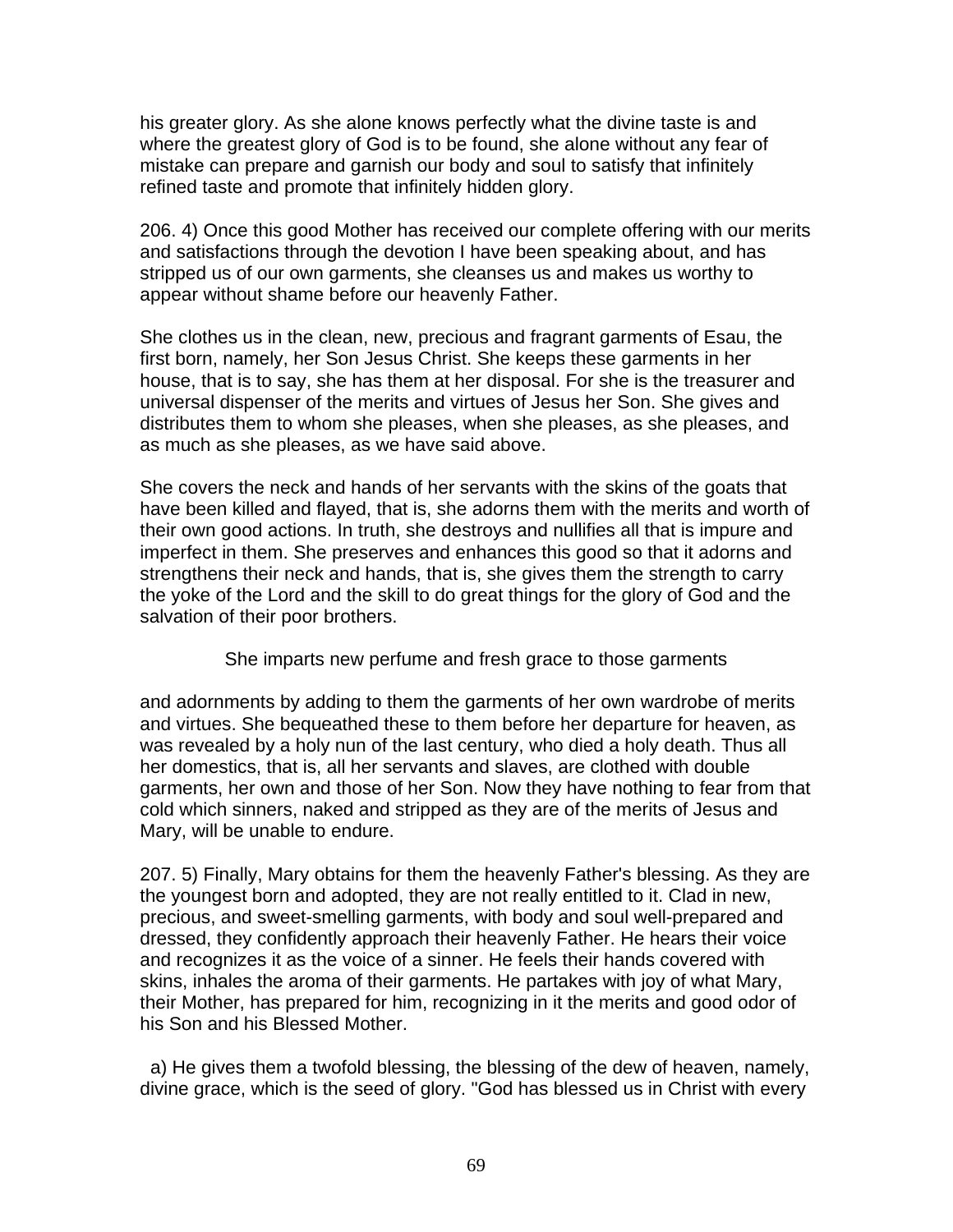spiritual blessing," and also the blessing of the fertility of the earth, for as a provident Father, he gives them their daily bread and an ample supply of the goods of the earth.

 b) He makes them masters of their other brothers, the reprobate sinners. This domination does not always show in this fleeting world, where sinners often have the upper hand. "How long shall the wicked glory, mouthing insolent reproaches?" "I have seen the wicked triumphant and lifted up like the cedars of Lebanon." But the supremacy of the just is real and will be seen clearly for all eternity in the next world, where the just, as the Holy Spirit tells us, will dominate and command all peoples.

 c) The God of all majesty is not satisfied with blessing them in their persons and their possessions, he blesses all who bless them and curses all who curse and persecute them.

### She provides for all their needs

208. Our Lady's charity towards her faithful servants goes further. She provides them with everything they need for body and soul. We have just seen that she gives them double garments. She also nourishes them with the most delicious food from the banquet table of God. She gives them the Son she has borne, the Bread of Life, to be their food. "Dear children," she says in the words of divine Wisdom, "take your fill of my fruits," that is to say, of the Fruit of Life, Jesus, "whom I brought into the world for you." "Come," she repeats in another passage, "eat the bread which is Jesus. Drink the wine of his love which I have mixed" for you with the milk of my breasts.

As Mary is the treasurer and dispenser of the gifts and graces of the Most High God, she reserves a choice portion, indeed the choicest portion, to nourish and sustain her children and servants. They grow strong on the Bread of Life; they are made joyful with the wine that brings forth virgins. They are carried at her breast. They bear with ease the yoke of Christ scarcely feeling its weight because of the oil of devotion with which she has softened its wood.

### She leads and guides them

209. A third service which our Lady renders her faithful servants is to lead and direct them according to the will of her Son. Rebecca guided her little son Jacob and gave him good

advice from time to time, which helped him obtain the blessing of his father and saved him from the hatred and persecution of his brother Esau. Mary, Star of the sea, guides all her faithful servants into safe harbor. She shows them the path to eternal life and helps them avoid dangerous pitfalls. She leads them by the hand along the path of holiness, steadies them when they are liable to fall and helps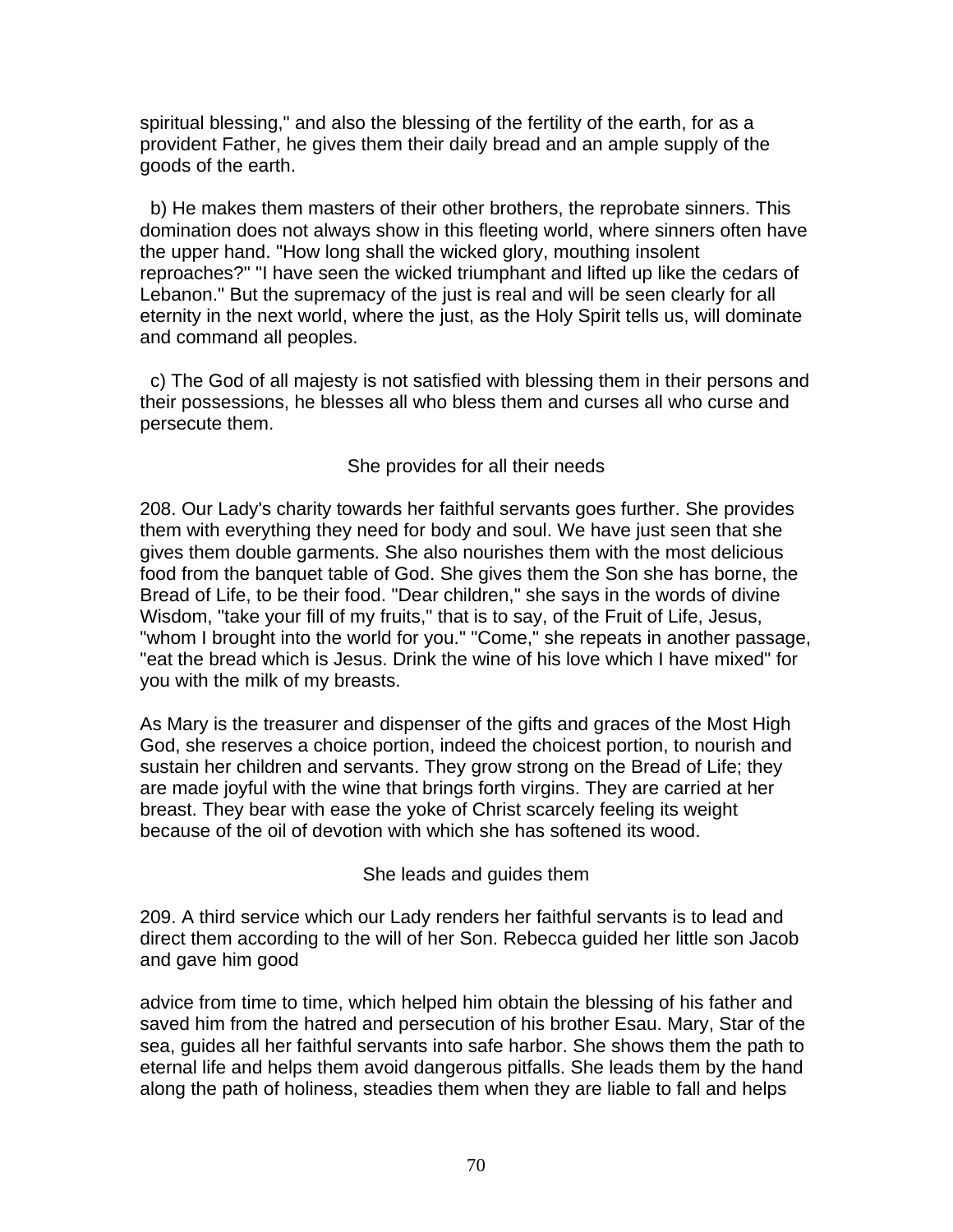them rise when they have fallen. She chides them like a loving mother when they are remiss and sometimes she even lovingly chastises them. How could a child that follows such a mother and such an enlightened guide as Mary take the wrong path to heaven? Follow her and you cannot go wrong, says St. Bernard. There is no danger of a true child of Mary being led astray by the devil and falling into heresy. Where Mary leads, Satan with his deceptions and heretics with their subtleties are not encountered. "When she upholds you, you will not fall."

# She defends and protects them

210. The fourth good office our Lady performs for her children and faithful servants is to defend and protect them against their enemies. By her care and ingenuity Rebecca delivered Jacob from all dangers that beset him and particularly from dying at the hands of his brother, as he apparently would have done, since Esau hated and envied him just as Cain hated his brother Abel.

Mary, the beloved Mother of chosen souls, shelters them under her protecting wings as a hen does her chicks. She speaks to them, coming down to their level and accommodating herself to all their weaknesses. To ensure their safety from the hawk and vulture, she becomes their escort, surrounding them as an army in battle array. Could anyone surrounded by a well-ordered army of say a hundred thousand men fear his enemies? No, and still less would a faithful servant of Mary, protected on all sides by her imperial forces, fear his enemy. This powerful Queen of heaven would sooner dispatch millions of angels to help one of her servants than have it said that a single faithful and trusting servant of hers had fallen victim to the malice, number and power of his enemies.

### She intercedes for them

211. Finally, the fifth and greatest service which this loving Mother renders her faithful followers is to intercede for them with her Son. She appeases him with her prayers, brings her servants into closer union with him and maintains that union.

Rebecca made Jacob approach the bed of his father. His father touched him, embraced him and even joyfully kissed him after having satisfied his hunger with the well-prepared dishes which Jacob had brought him. Then inhaling most

joyfully the exquisite perfume of his garments, he cried: "Behold the fragrance of my son is as the fragrance of a field of plenty which the Lord has blessed." The fragrance of this rich field which so captivated the heart of the father, is none other than the fragrance of the merits and virtues of Mary who is the plentiful field of grace in which God the Father has sown the grain of wheat of the elect, his only Son.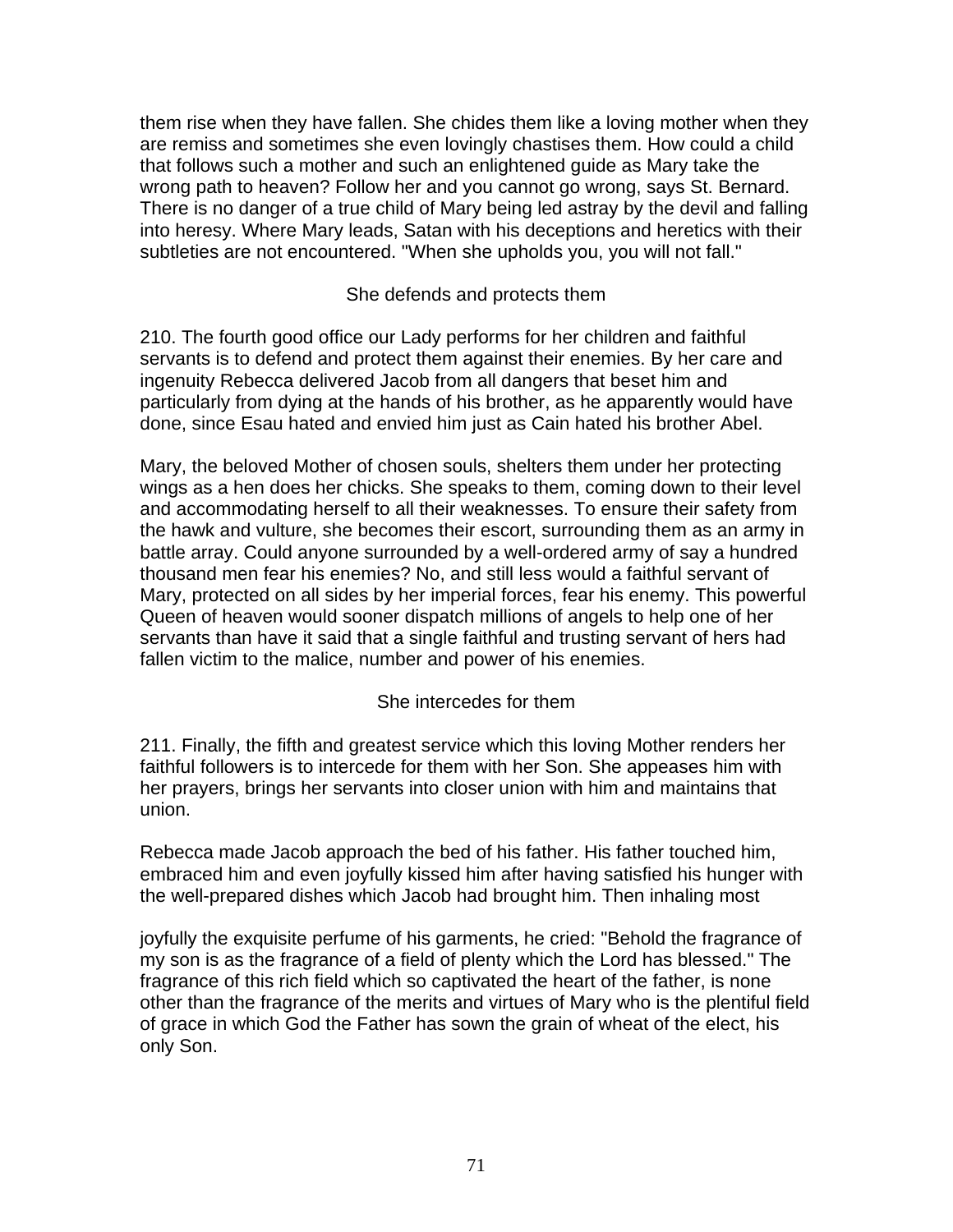How welcome to Jesus Christ, the Father of the world to come, is a child perfumed with the fragrance of Mary! How readily and how intimately does he unite himself to that child! But this we have already shown at length.

212. Furthermore, once Mary has heaped her favors upon her children and her faithful servants and has secured for them the blessing of the heavenly Father and union with Jesus

Christ, she keeps them in Jesus and keeps Jesus in them. She guards them, watching over them unceasingly, lest they lose the grace of God and fall into the snares of their enemies. "She keeps the saints in their fullness" (St. Bonaventure), and inspires them to persevere to the end, as we have already said.

Such is the explanation given to this ancient allegory which typifies the mystery of predestination and reprobation.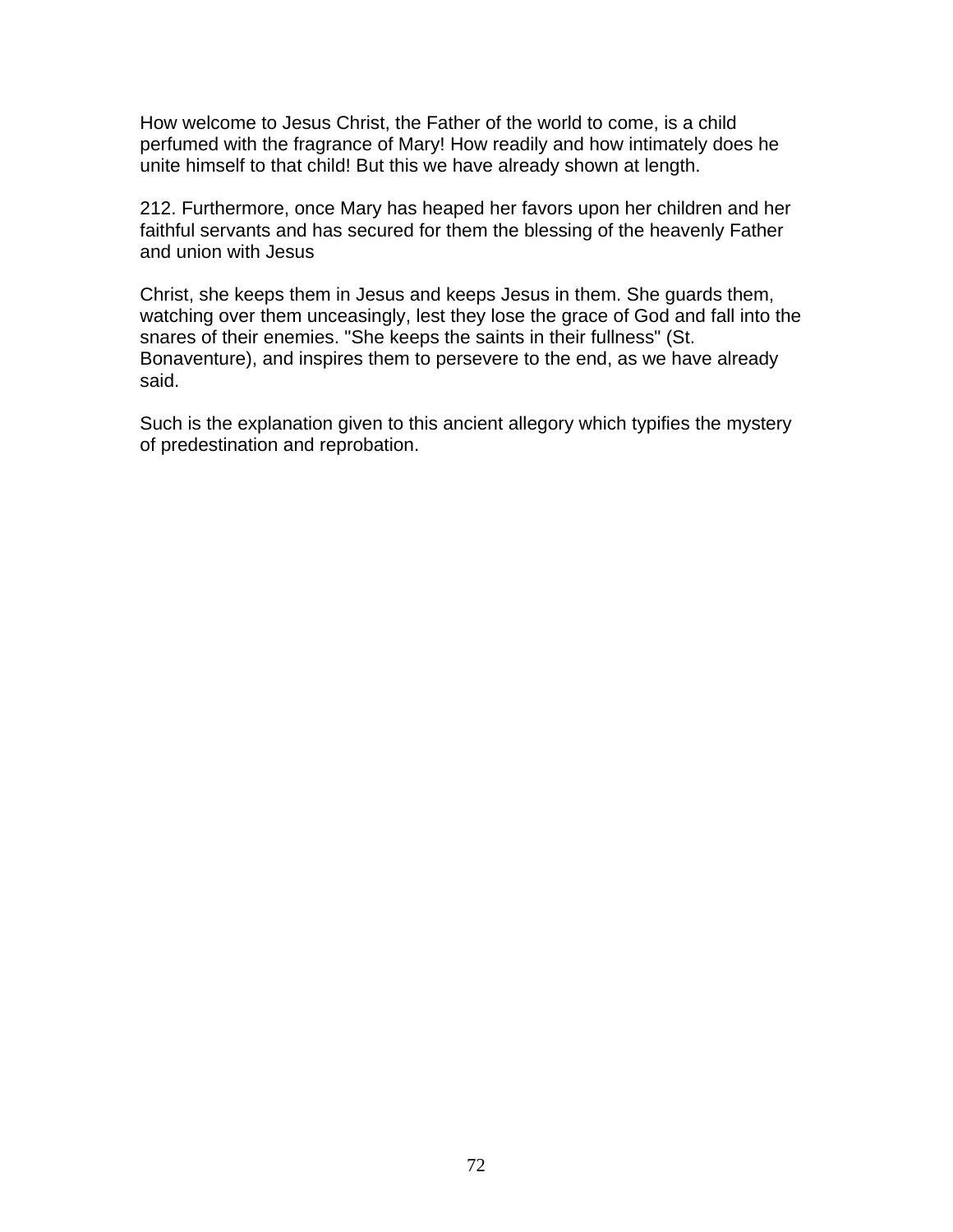### CHAPTER SIX - WONDERFUL EFFECTS OF THIS DEVOTION

213. My dear friend, be sure that if you remain faithful to the interior and exterior practices of this devotion which I will point out, the following effects will be produced in your soul:

#### Knowledge of our unworthiness

By the light which the Holy Spirit will give you through Mary, his faithful spouse, you will perceive the evil inclinations of your fallen nature and how incapable you are of any good apart from that which God produces in you as Author of nature and of grace. As a consequence of this knowledge you will despise yourself and think of yourself only as an object of repugnance. You will consider yourself as a snail that soils everything with its slime, as a toad that poisons everything with its venom, as a malevolent serpent seeking only to deceive. Finally, the humble Virgin Mary will share her humility with you so that, although you regard yourself with distaste and desire to be disregarded by others, you will not look down slightingly upon anyone.

#### A share in Mary's faith

214. Mary will share her faith with you. Her faith on earth was stronger than that of all the patriarchs, prophets, apostles and saints. Now that she is reigning in heaven she no

longer has this faith, since she sees everything clearly in God by the light of glory. However, with the consent of almighty God she did not lose it when entering heaven. She has preserved it for her faithful servants in the Church militant. Therefore the more you gain the friendship of this noble Queen and faithful Virgin the more you will be inspired by faith in your daily life. It will cause you to depend less upon sensible and extraordinary feelings. For it is a lively faith animated by love enabling you to do everything from no other motive than that of pure love. It is a firm faith, unshakable as a rock, prompting you to remain firm and steadfast in the midst of storms and tempests. It is an active and probing faith which like some mysterious pass-key admits you into the mysteries of Jesus Christ and of man's final destiny and into the very heart of God himself. It is a courageous faith which inspires you to undertake and carry out without hesitation great things for God and the salvation of souls. Lastly, this faith will be your flaming torch, your very life with God, your secret fund of divine Wisdom, and an all-powerful weapon for you to enlighten those who sit in darkness and the shadow of death. It inflames those who are lukewarm and need the gold of fervent love. It restores life to those who are dead through sin. It moves and transforms hearts of marble and cedars of Lebanon by gentle and convincing argument. Finally, this faith will strengthen you to resist the devil and the other enemies of salvation.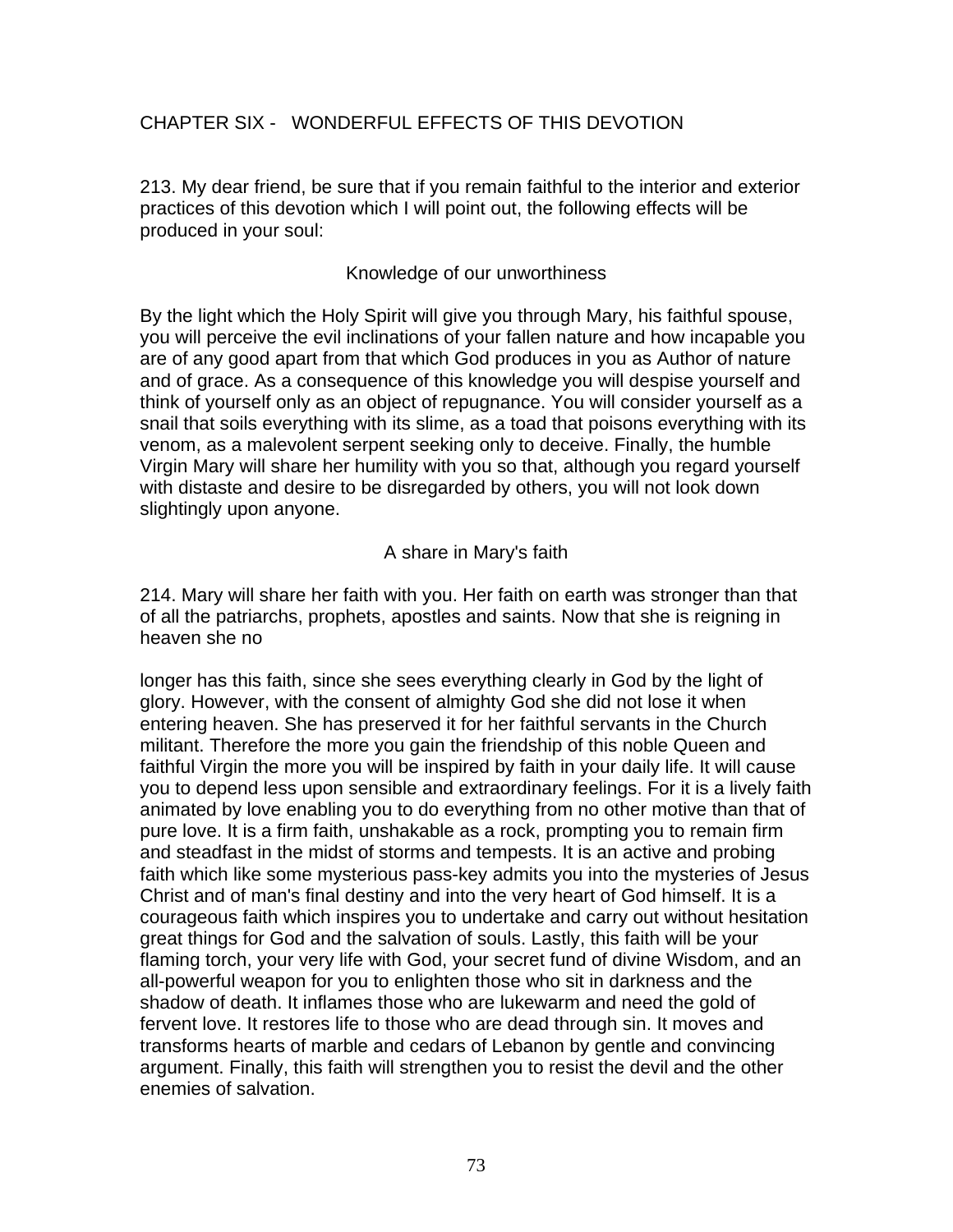### The gift of pure love

215. The Mother of fair love will rid your heart of all scruples and inordinate servile fear. She will open and enlarge it to obey the commandments of her Son with alacrity and with the holy freedom of the children of God. She will fill your heart with pure love of which she is the treasury. You will then cease to act as you did before, out of fear of the God who is love, but rather out of pure love. You will look upon him as a loving Father and Endeavour to please him at all times. You will speak trustfully to him as a child does to its father. If you should have the misfortune to offend him you will abase yourself before him and humbly beg his pardon. You will offer your hand to him with simplicity and lovingly rise from your sin. Then, peaceful and relaxed and buoyed up with hope you will continue on your way to him.

Great confidence in God and in Mary

216. Our Blessed Lady will fill you with unbounded confidence in God and in herself:

 1) Because you will no longer approach Jesus by yourself but always through Mary, your loving Mother.

 2) Since you have given her all your merits, graces and satisfactions to dispose of as she pleases, she imparts to you her own virtues and clothes you in her own merits. So you will be able to say confidently to God: "Behold Mary, your handmaid, be it done unto me according to your word."

 3) Since you have now given yourself completely to Mary, body and soul, she, who is generous to the generous, and more generous than even the kindest benefactor, will in return give herself to you in a marvelous but real manner. Indeed you may without hesitation say to her, "I am yours, O Blessed Virgin, obtain salvation for me," or with the beloved disciple, St. John, "I have taken you, Blessed Mother, for my all." Or again you may say with St. Bonaventure, "Dear Mother of saving grace, I will do everything with confidence and without fear because you are my strength and my boast in the Lord," or in another place, "I am all yours and all that I have is yours, O glorious Virgin, blessed above all created things. Let me place you as a seal upon my heart, for your love is as strong as death." Or adopting the sentiments of the prophet, "Lord, my heart has no reason to be exalted nor should my looks be proud; I have not sought things of great moment nor wonders beyond my reach; nevertheless, I am still not humble. But I have roused my soul and taken courage. I am as a child, weaned from earthly pleasures and resting on its mother's breast. It is upon this breast that all good things come to me."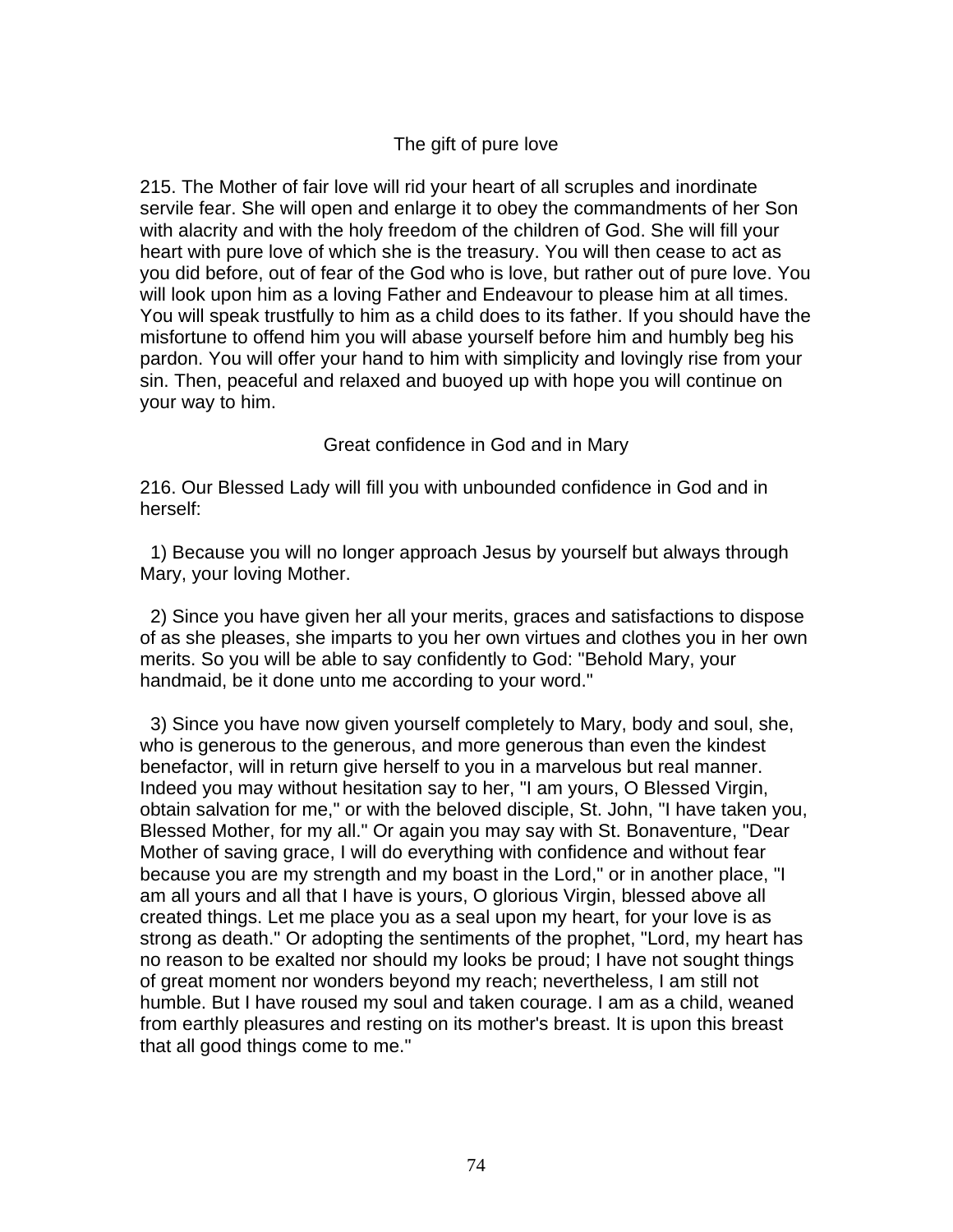4) What will still further increase your confidence in her is that, after having given her in trust all that you possess to use or keep as she pleases, you will place less trust in yourself and much more in her whom you have made your treasury. How comforting and how consoling when a person can say, "The treasury of God, where he has placed all that he holds most precious, is also my treasury." "She is," says a saintly man, "the treasury of the Lord."

#### Communication of the spirit of Mary

217. The soul of Mary will be communicated to you to glorify the Lord. Her spirit will take the place of yours to rejoice in God, her Savior, but only if you are faithful to the practices of this devotion. As St. Ambrose says, "May the soul of Mary be in each one of us to glorify the Lord! May the spirit of Mary be in each one of us to rejoice in God!" "When will that happy day come," asks a saintly man of our own day whose life was completely wrapped up in Mary, "when God's Mother is enthroned in men's hearts as Queen, subjecting them to the dominion of her great and princely Son? When will souls breathe Mary as the body breathes air?" When that time comes wonderful things will happen on earth. The Holy Spirit, finding his dear Spouse present again in souls, will come down into them with great power. He will fill them with his gifts, especially wisdom, by which they will produce wonders of grace. My dear friend, when will that happy time come, that age of Mary, when many souls, chosen by Mary and given her by the most High God, will hide themselves completely in the depths of her soul, becoming living copies of her, loving and glorifying Jesus? That day will dawn only when the devotion I teach is understood and put into practice. Ut adveniat regnum tuum, adveniat regnum Mariae: "Lord, that your kingdom may come, may the reign of Mary come!"

#### Transformation into the likeness of Jesus

218. If Mary, the Tree of Life, is well cultivated in our soul by fidelity to this devotion, she will in due time bring forth her fruit which is none other than Jesus. I have seen many devout souls searching for Jesus in one way or another, and so often when they have worked hard throughout the night, all they can say is, "Despite our having worked all night, we have caught nothing." To them we can say, "You have worked hard and gained little; Jesus can only be recognized faintly in you." But if we follow the immaculate path of Mary, living the devotion that I teach, we will always work in daylight, we will work in a holy place, and we will work but little. There is no darkness in Mary, not even the slightest shadow since there was never any sin in her. She is a holy place, a holy of holies, in which saints are formed and molded.

219. Please note that I say that saints are molded in Mary. There is a vast difference between carving a statue by blows of hammer and chisel and making a statue by using a mould. Sculptors and statue-makers work hard and need plenty of time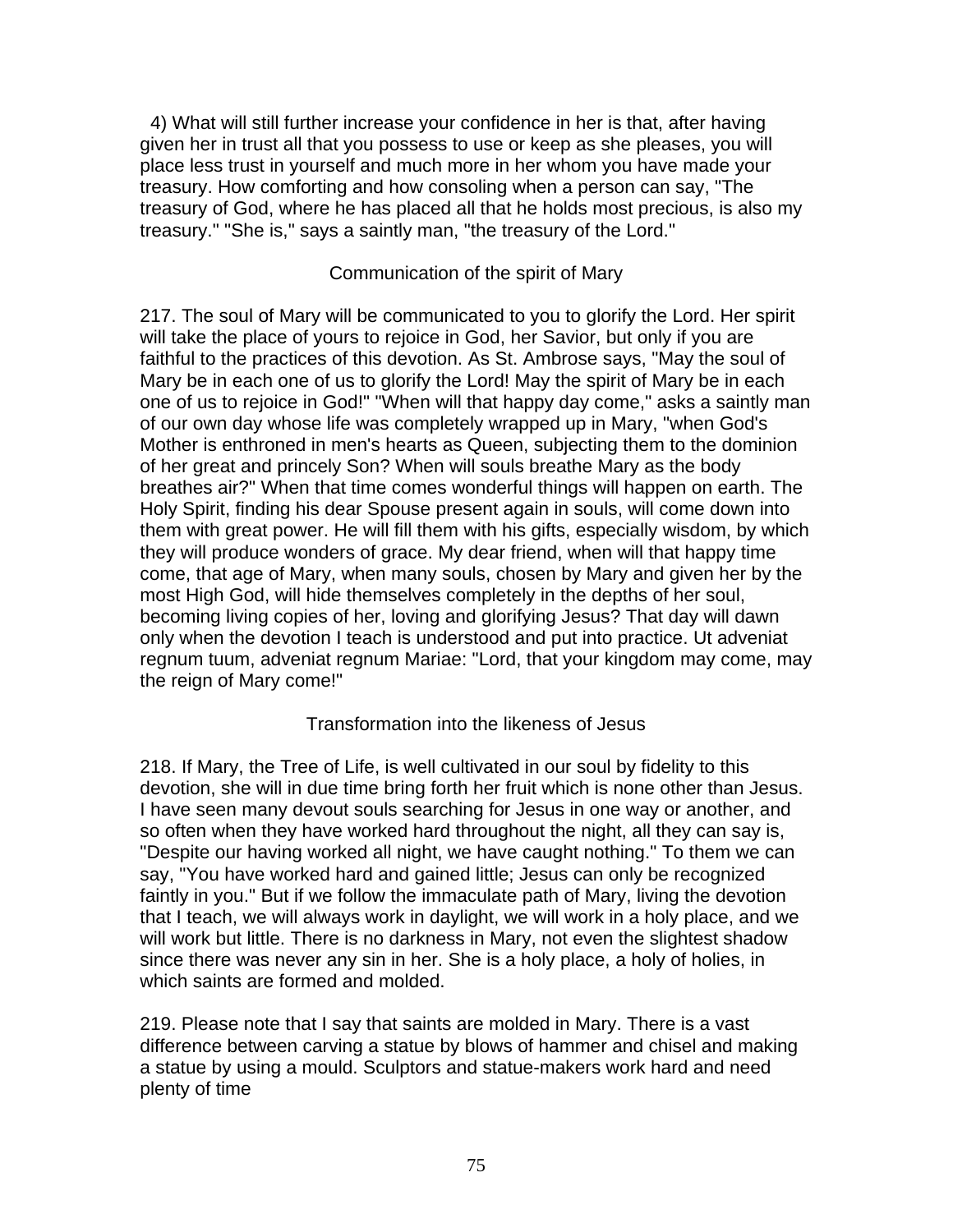to make statues by the first method. But the second method does not involve much work and takes very little time. St. Augustine speaking to our Blessed Lady says, "You are worthy to be called the mould of God." Mary is a mould capable of forming people into the image of the God-man. Anyone who is cast into this divine mould is quickly shaped and molded into Jesus and Jesus into him. At little cost and in a short time he will become Christ-like since he is cast into the very same mould that fashioned a God-man.

220. I think I can very well compare some spiritual directors and devout persons to sculptors who wish to produce Jesus in themselves and in others by methods other than this. Many of them rely on their own skill, ingenuity and art and chip away endlessly with mallet and chisel at hard stone or badly-prepared wood, in an effort to produce a likeness of our Lord. At times, they do not manage to produce a recognizable likeness either because they lack knowledge and experience of the person of Jesus or because a clumsy stroke has spoiled the whole work. But those who accept this little-known secret of grace which I offer them can rightly be compared to smelters and molders who have discovered the beautiful mould of Mary where Jesus was so divinely and so naturally formed. They do not rely on their own skill but on the perfection of the mould. They cast and lose themselves in Mary where they become true models of her Son.

221. You may think this a beautiful and convincing comparison. But how many understand it? I would like you, my dear friend, to understand it. But remember that only molten and liquefied substances may be poured into a mould. That means that you must crush and melt down the old Adam in you if you wish to acquire the likeness of the new Adam in Mary.

## The greater glory of Christ

222. If you live this devotion sincerely, you will give more glory to Jesus in a month than in many years of a more demanding devotion. Here are my reasons for saying this:

 (1) Since you do everything through the Blessed Virgin as required by this devotion, you naturally lay aside your own intentions no matter how good they appear to you. You abandon yourself to our Lady's intentions even though you do not know what they are. Thus you share in the high quality of her intentions, which are so pure that she gave more glory to God by the smallest of her actions, say, twirling her distaff, or making a stitch, than did St. Laurence suffering his cruel martyrdom on the grid-iron, and even more than all the saints together in all their most heroic deeds! Mary amassed such a multitude of merits and graces during her sojourn on earth that it would be easier to count the stars in heaven, the drops of water in the ocean or the sands of the sea-shore than count her merits and graces. She thus gave more glory to God than all the angels and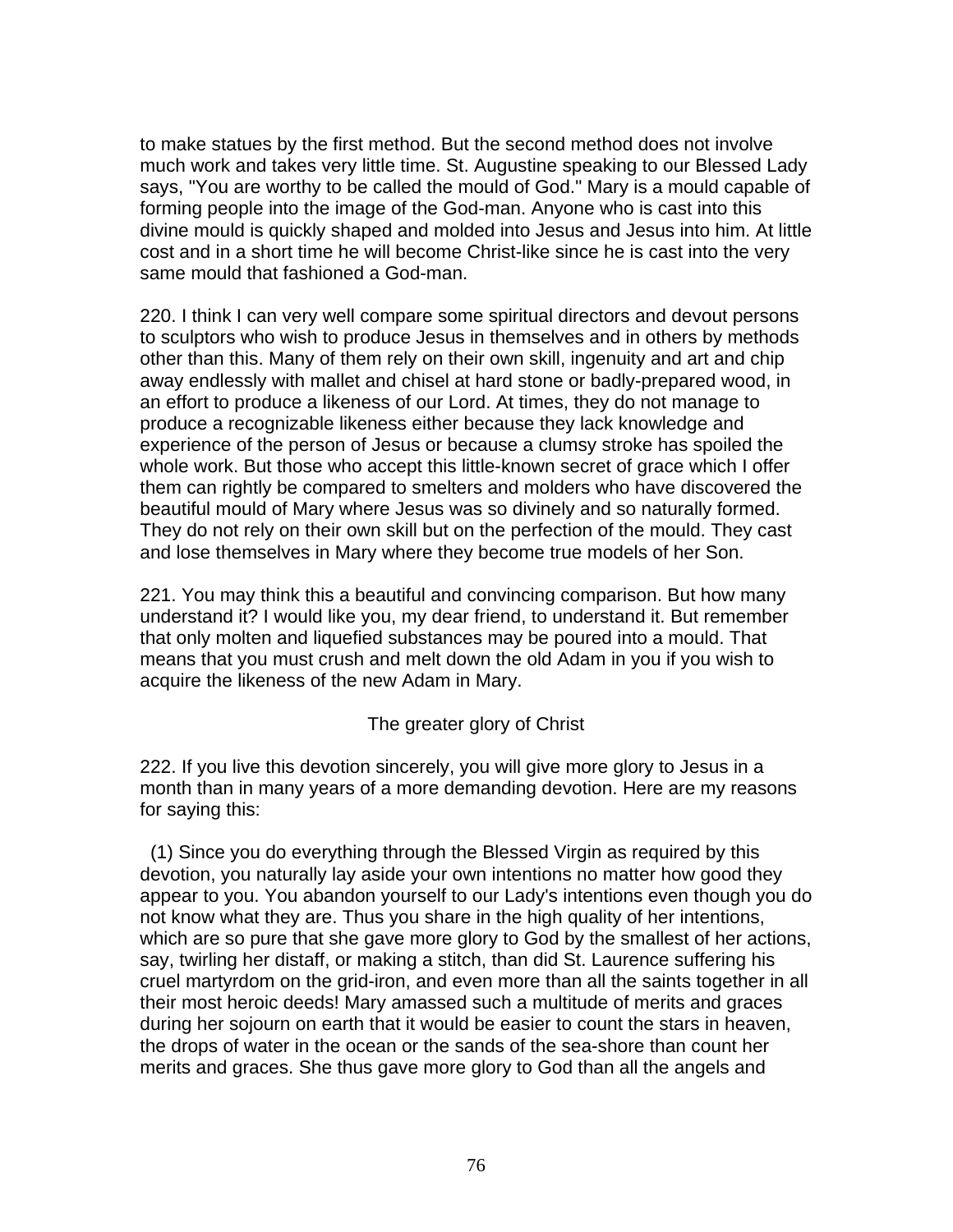saints have given or will ever give him. Mary, wonder of God, when souls abandon themselves to you, you cannot but work wonders in them!

223. (2) In this devotion we set no store on our own thoughts and actions but are content to rely on Mary's dispositions when approaching and even speaking to Jesus. We then act with far greater humility than others who imperceptibly rely on their own dispositions and are self- satisfied about them; and consequently we give greater glory to God, for perfect glory is given to him only by the lowly and humble of heart.

224. (3) Our Blessed Lady, in her immense love for us, is eager to receive into her virginal hands the gift of our actions, imparting to them a marvelous beauty and splendor, and presenting them herself to Jesus most willingly. More glory is given to our Lord in this way than when we make our offering with our own guilty hands.

225. (4) Lastly, you never think of Mary without Mary thinking of God for you. You never praise or honor Mary without Mary joining you in praising and honoring God. Mary is entirely relative to God. Indeed I would say that she was relative only to God, because she exists uniquely in reference to him.

She is an echo of God, speaking and repeating only God. If you say "Mary" she says "God". When St. Elizabeth praised Mary calling her blessed because she had believed, Mary, the faithful echo of God, responded with her canticle, "My soul glorifies the Lord." What Mary did on that day, she does every day. When we praise her, when we love and honor her, when we present anything to her, then God is praised, honored and loved and receives our gift through Mary and in Mary.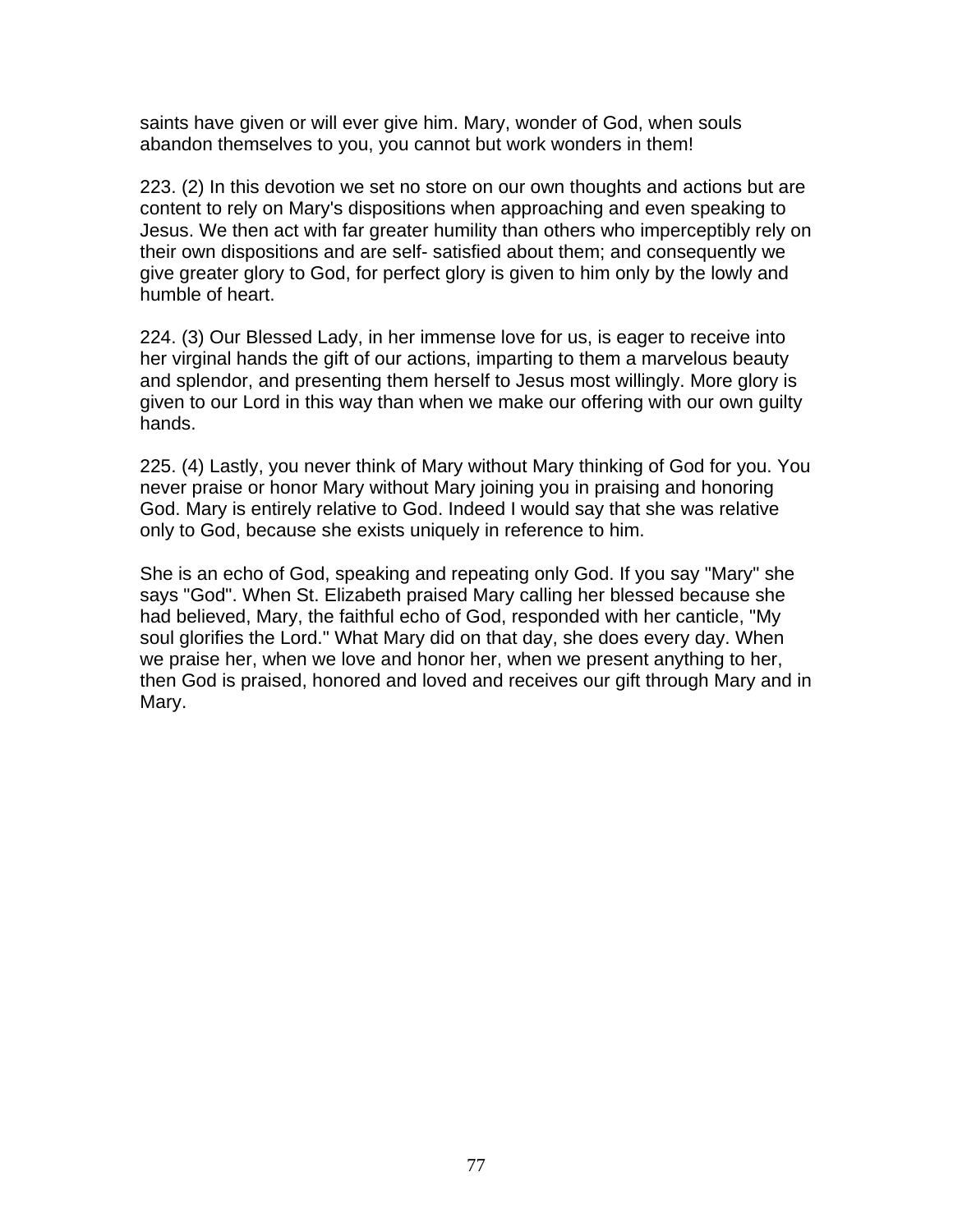## CHAPTER SEVEN - PARTICULAR PRACTICES OF THIS DEVOTION

### Exterior Practices

226. Although this devotion is essentially an interior one, this does not prevent it from having exterior practices which should not be neglected. "These must be done but those not omitted." If properly performed, exterior acts help to foster interior ones. Man is always guided by his senses and such practices remind him of what he has done or should do. Let no worldling or critic intervene to assert that true devotion is essentially in the heart and therefore externals should be avoided as inspiring vanity, or that real devotion should be hidden and private. I answer in the words of our Lord, "Let men see your good works that they may glorify your Father who is in heaven." As St. Gregory says, this does not mean that they should perform external actions to please men or seek praise; that certainly would be vanity. It simply means that we do these things before men only to please and glorify God without worrying about either the contempt or the approval of men.

I shall briefly mention some practices which I call exterior, not because they are performed without inner attention but because they have an exterior element as distinct from those which are purely interior.

#### Preparation and Consecration

227. Those who desire to take up this special devotion, (which has not been erected into a confraternity, although this would be desirable), should spend at least twelve days in emptying themselves of the spirit of the world, which is opposed to the spirit of Jesus, as I have recommended in the first part of this preparation for the reign of Jesus Christ. They should then spend three weeks imbuing themselves with the spirit of Jesus through the most Blessed Virgin. Here is a program they might follow:

228. During the first week they should offer up all their prayers and acts of devotion to acquire knowledge of themselves and sorrow for their sins.

Let them perform all their actions in a spirit of humility. With this end in view they may, if they wish, meditate on what I have said concerning our corrupted nature, and consider themselves during six days of the week as nothing but sails, slugs, toads, swine, snakes and goats. Or else they may meditate on the following three considerations of St. Bernard: "Remember what you were - corrupted seed; what you are - a body destined for decay; what you will be -food for worms."

They will ask our Lord and the Holy Spirit to enlighten them saying, "Lord, that I may see," or "Lord, let me know myself," or the "Come, Holy Spirit". Every day they should say the Litany of the Holy Spirit, with the prayer that follows, as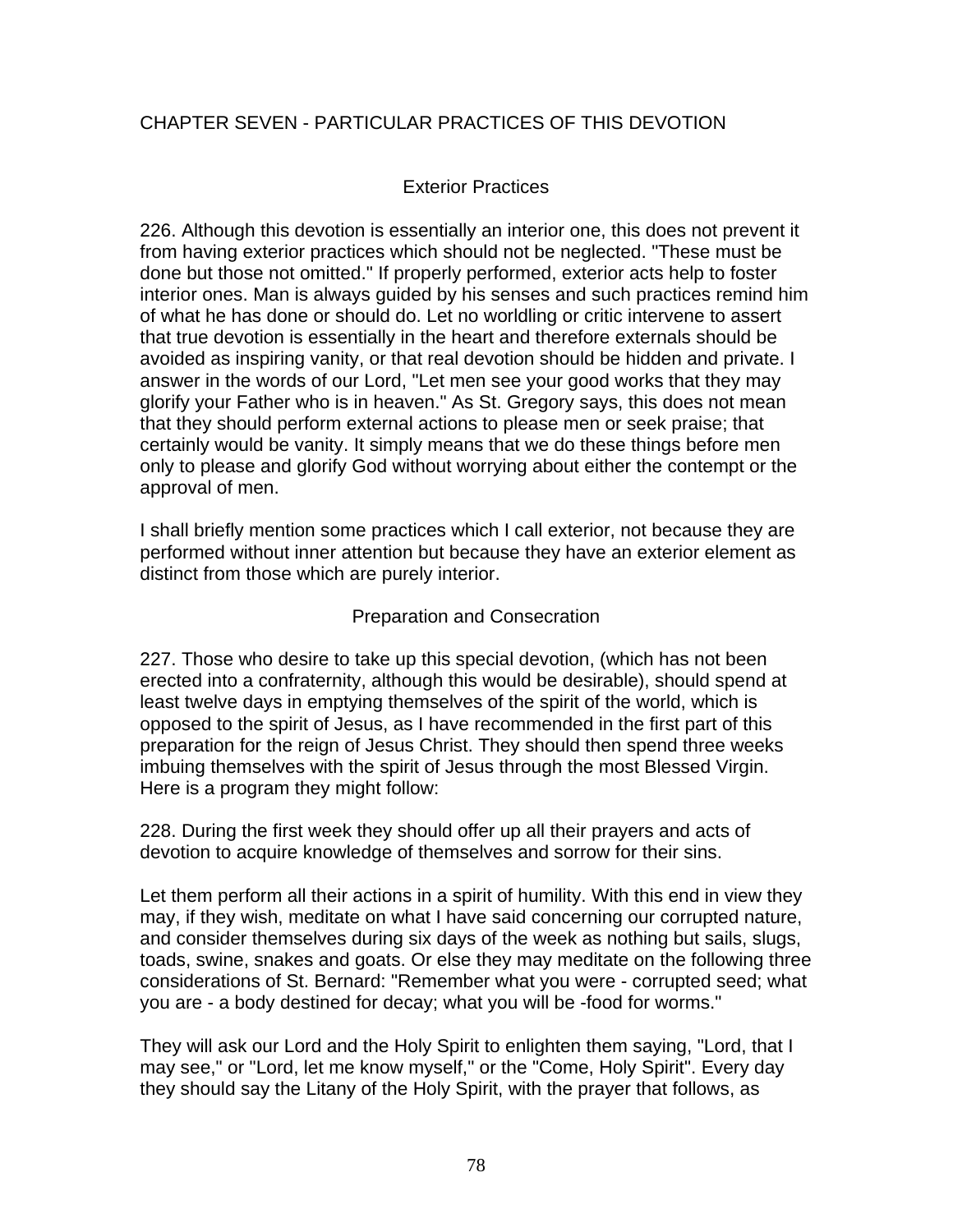indicated in the first part of this work. They will turn to our Blessed Lady and beg her to obtain for them that great grace which is the foundation of all others, the grace of self-knowledge. For this intention they will say each day the Ave Maris Stella and the Litany of the Blessed Virgin.

229. Each day of the second week they should Endeavour in all their prayers and works to acquire an understanding of the Blessed Virgin and ask the Holy Spirit for this grace. They may read and meditate upon what we have already said about her. They should recite daily the Litany of the Holy Spirit and the Ave Maris Stella as during the first week. In addition they will say at least five decades of the Rosary for greater understanding of Mary.

230. During the third week they should seek to understand Jesus Christ better. They may read and meditate on what we have already said about him. They may say the prayer of St. Augustine which they will find at the beginning of the second part of this book. Again with St. Augustine, they may pray repeatedly, "Lord, that I may know you," or "Lord, that I may see." As during the previous week, they should recite the Litany of the Holy Spirit and the Ave Maris Stella, adding every day the Litany of the Holy Name of Jesus.

231. At the end of these three weeks they should go to confession and Holy Communion with the intention of consecrating themselves to Jesus through Mary as slaves of love. When receiving Holy Communion they could follow the method given later on. They then recite the act of consecration which is given at the end of this book. If they do not have a printed copy of the act, they should write it out or have it copied and then sign it on the very day they make it.

232. It would be very becoming if on that day they offered some tribute to Jesus and his Mother, either as a penance for past unfaithfulness to the promises made in baptism or as a sign of their submission to the sovereignty of Jesus and Mary. Such a tribute would be in accordance with each one's ability and fervor and may take the form of fasting, an act of self-denial, the gift of an alms or the offering of a votive candle. If they gave only a pin as a token of their homage, provided it were given with a good heart, it would satisfy Jesus who considers only the good intention.

233. Every year at least, on the same date, they should renew the consecration following the same exercises for three weeks. They might also renew it every month or even every day by saying this short prayer: "I am all yours and all I have is yours, O dear Jesus, through Mary, your holy Mother."

The Little Crown of the Blessed Virgin

234. If it is not too inconvenient, they should recite every day of their lives the Little Crown of the Blessed Virgin, which is composed of three Our Fathers and twelve Hail Marys in honor of the twelve glorious privileges of Mary. This prayer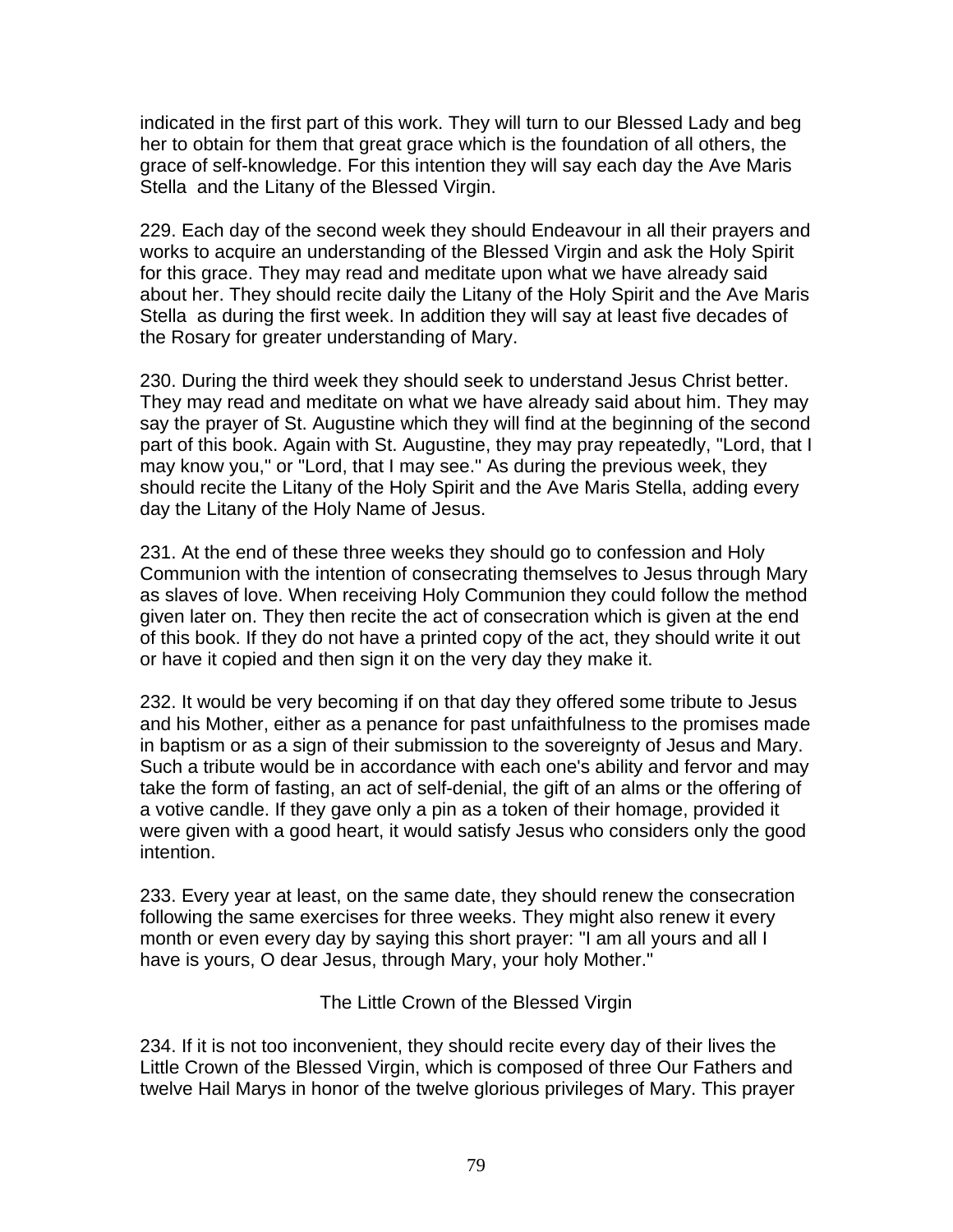is very old and is based on Holy Scripture. St. John saw in a vision a woman crowned with twelve stars, clothed with the sun and standing upon the moon. According to biblical commentators, this woman is the Blessed Virgin.

235. There are several ways of saying the Little Crown but it would take too long to explain them here. The Holy Spirit will teach them to those who live this devotion conscientiously. However, here is a simple way to recite it. As an introduction say:" Virgin most holy, accept my praise; give me strength to fight your foes", then say the Creed. Next, say the following sequence of prayers three times: one Our Father, four Hail Marys and one Glory be to the Father. In conclusion say the prayer Sub tuum - "We fly to thy patronage".

#### The Wearing of Little Chains

236. It is very praiseworthy and helpful for those who have become slaves of Jesus in Mary to wear, in token of their slavery of love, a little chain blessed with a special blessing.

It is perfectly true, these external tokens are not essential and may very well be dispensed with by those who have made this consecration. Nevertheless, I cannot help but give the warmest approval to those who wear them. They show they have shaken off the shameful chains of the slavery of the devil, in which original sin and perhaps actual sin had bound them, and have willingly taken upon themselves the glorious slavery of Jesus Christ. Like St. Paul, they glory in the chains they wear for Christ. For though these chains are made only of iron they are far more glorious and precious than all the gold ornaments worn by monarchs.

237. At one time, nothing was considered more contemptible than the Cross. Now this sacred wood has become the most glorious symbol of the

Christian faith. Similarly, nothing was more ignoble in the sight of the ancients, and even today nothing is more degrading among unbelievers than the chains of Jesus Christ. But among Christians nothing is more glorious than these chains, because by them Christians are liberated and kept free from the ignoble shackles of sin and the devil. Thus set free, we are bound to Jesus and Mary not by compulsion and force like galley-slaves, but by charity and love as children are to their parents. "I shall draw them to me by chains of love" said God Most High speaking through the prophet. Consequently, these chains are as strong as death, and in a way stronger than death, for those who wear them faithfully till the end of their life. For though death destroys and corrupts their body, it will not destroy the chains of their slavery, since these, being of metal, will not easily corrupt. It may be that on the day of their resurrection, that momentous day of final judgment, these chains, still clinging to their bones, will contribute to their glorification and be transformed into chains of light and splendor. Happy then, a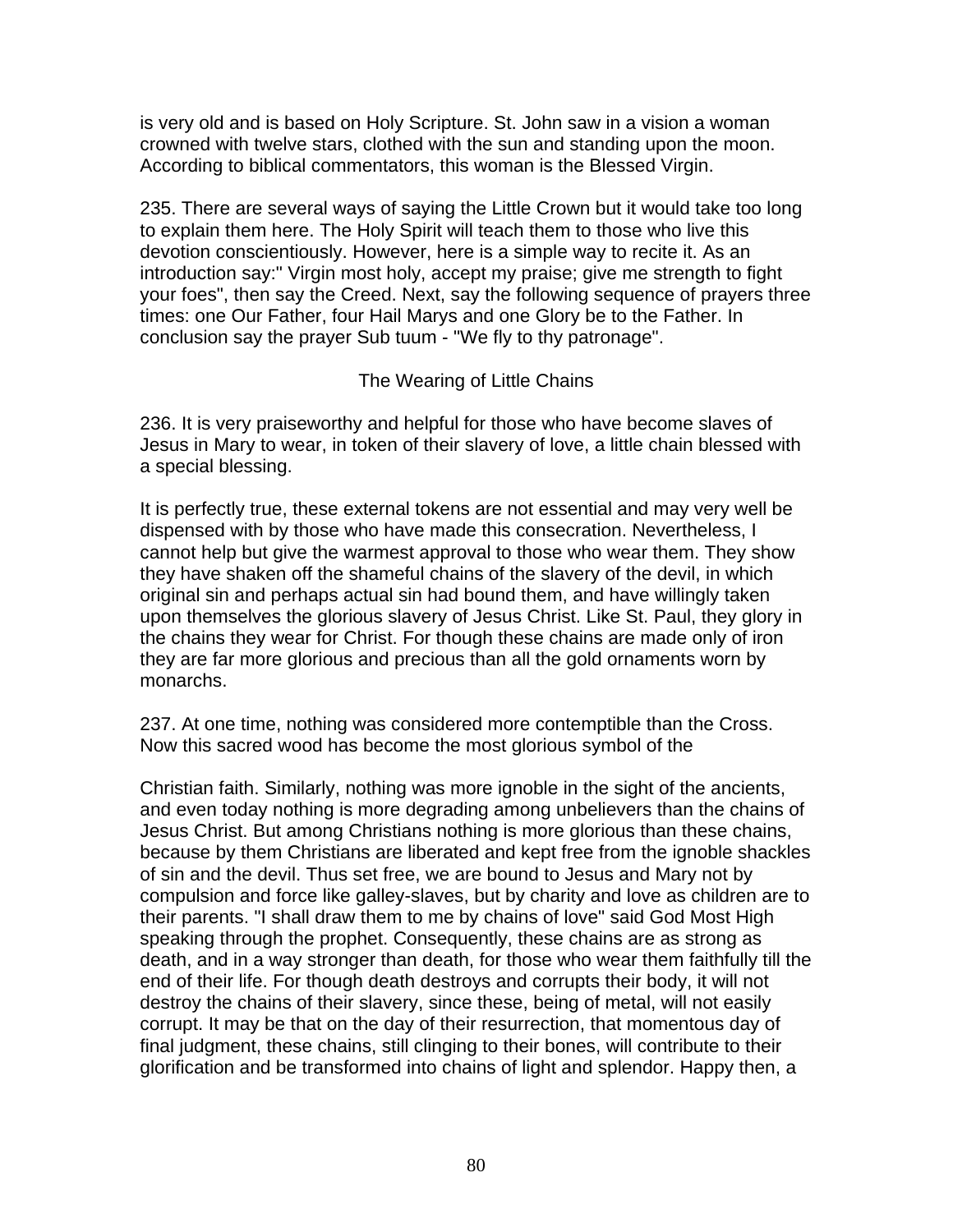thousand times happy, are the illustrious slaves of Jesus in Mary who bear their chains even to the grave.

238. Here are the reasons for wearing these chains:

 (a) They remind a Christian of the promises of his baptism and the perfect renewal of these commitments made in his consecration. They remind him of his strict obligation to adhere faithfully to them. A man's actions are prompted more frequently by his senses than by pure faith and so he can easily forget his duties towards God if he has no external reminder of them. These little chains are a wonderful aid in recalling the bonds of sin and the slavery of the devil from which baptism has freed him. At the same time, they remind him of the dependence on Jesus promised at baptism and ratified when by consecration he renewed these promises. Why is it that so many Christians do not think of their baptismal vows and behave with as much license as unbelievers who have promised nothing to God? One explanation is that they do not wear external sign to remind them of these vows.

239. (b) These chains prove they are not ashamed of being the servants and slaves of Jesus and that they reject the deadly bondage of the world, of sin and of the devil.

 (c) They are a guarantee and protection against enslavement by sin and the devil. For we must of necessity choose to wear either the chains of sin and damnation or the chains of love and salvation.

240. Dear friend, break the chains of sin and of sinners, of the world and the worldly, of the devil and his satellites. "Cast their yoke of death far from us." To use the words of the Holy Spirit, let us put our feet into his glorious shackles and our neck into his chains. Let us bow down our shoulders in submission to the yoke of Wisdom incarnate, Jesus Christ, and let us not be upset by the burden of his chains. Notice how before saying these words the Holy Spirit prepares us to accept his serious advice, "Hearken, my son," he says, "receive a counsel of understanding and do not spurn this counsel of mine."

241. Allow me here, my dear friend, to join the Holy Spirit in giving you the same counsel, "These chains are the chains of salvation". As our Lord on the cross draws all men to himself, whether they will it or not, he will draw sinners by the fetters of their sins and submit them like galley-slaves and devils to his eternal anger and avenging justice. But he will draw the just, especially in these latter days, by the chains of love.

242. These loving slaves of Christ may wear their chains around the neck, on their arms, round the waist or round the ankles. Fr. Vincent Caraffa, seventh General of the Society of Jesus, who died a holy death in 1643, carried an iron band round his ankles as a symbol of his holy servitude and he used to say that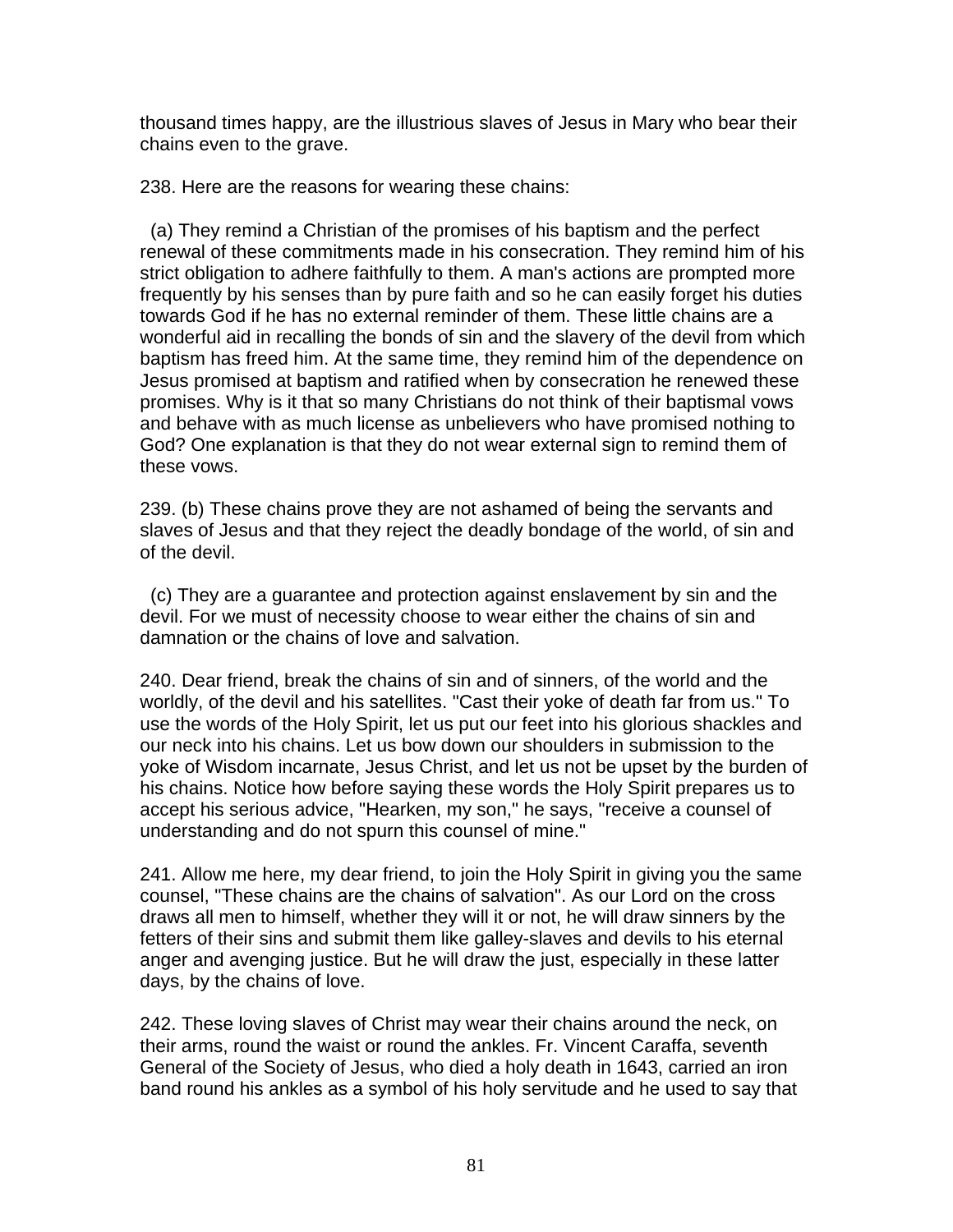his greatest regret was that he could not drag a chain around in public. Mother Agnes of Jesus, of whom we have already spoken, wore a chain around her waist. Others have worn it round the neck, in atonement for the pearl necklaces they wore in the world. Others have worn chains round their arms to remind them, as they worked with their hands, that they are the slaves of Jesus.

Honoring the mystery of the Incarnation

243. Loving slaves of Jesus in Mary should hold in high esteem devotion to Jesus, the Word of God, in the great mystery of the Incarnation, March 25th, which is the mystery proper to this devotion, because it was inspired by the Holy Spirit for the following reasons:

 (a) That we might honor and imitate the wondrous dependence which God the Son chose to have on Mary, for the glory of his Father and for the redemption of man. This dependence is revealed especially in this mystery where Jesus becomes a captive and slave in the womb of his Blessed Mother, depending on her for everything.

 (b) That we might thank God for the incomparable graces he has conferred upon Mary and especially that of choosing her to be his most worthy Mother. This choice was made in the mystery of the Incarnation. These are the two principal ends of the slavery of Jesus in Mary.

244. Please note that I usually say "slave of Jesus in Mary", "slavery of Jesus in Mary". We might indeed say, as some have already been saying, "slave of Mary", "slavery of Mary". But I think it preferable to say, "slave of Jesus in Mary". This is the opinion of Fr. Tronson, Superior General of the Seminary of Saint-Sulpice, a man renowned for his exceptional prudence and remarkable holiness. He gave this advice when consulted upon this subject by a priest.

Here are the reasons for it:

245. (a) Since we live in an age of pride when a great number of haughty scholars, with proud and critical minds, find fault even with long-established and sound devotions, it is better to speak of "slavery of Jesus in Mary" and to call oneself "slave of Jesus" rather than "slave of Mary". We then avoid giving any pretext for criticism. In this way, we name this devotion after its ultimate end which is Jesus, rather than after the way and the means to arrive there, which is Mary. However, we can very well use either term without any scruple, as I myself do. If a man goes from Orleans to Tours, by way of Amboise, he can quite truthfully say that he is going to Amboise and equally truthfully say that he is going to Tours. The only difference is that Amboise is simply a place on the direct road to Tours, and Tours alone is his final destination.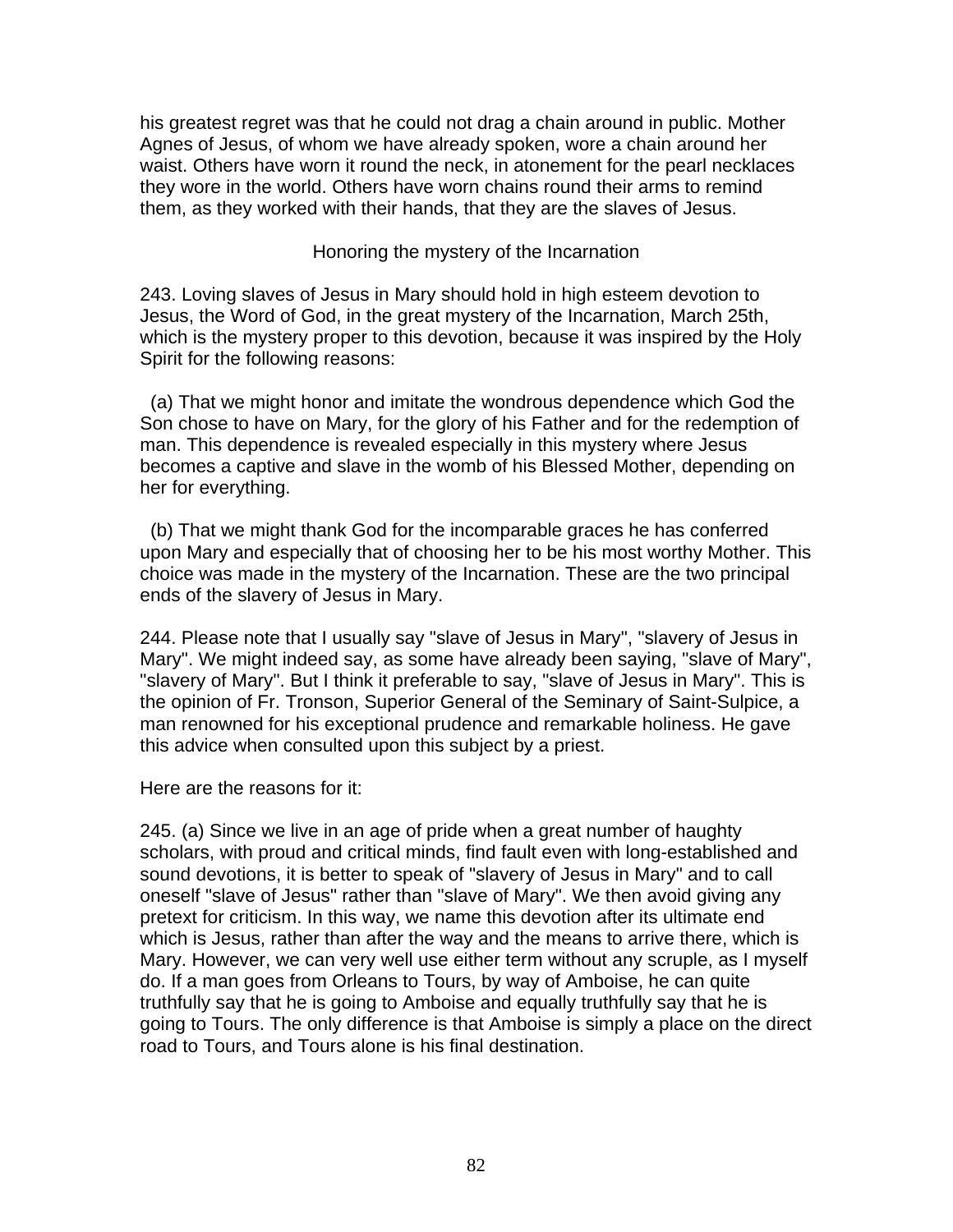246. (b) Since the principal mystery celebrated and honored in this devotion is the mystery of the Incarnation where we find Jesus only in Mary, having become incarnate in her womb, it is appropriate for us to say, "slavery of Jesus in Mary", of Jesus dwelling enthroned in Mary, according to the beautiful, prayer, recited by so many great souls, "O Jesus living in Mary".

247. (c) These expressions show more clearly the intimate union existing between Jesus and Mary. So closely are they united that one is wholly the other. Jesus is all in Mary and Mary is all in Jesus. Or rather, it is no longer she who lives, but Jesus alone who lives in her. It would be easier to separate light from the sun than Mary from Jesus. So united are they that our Lord may be called, "Jesus of Mary", and his Mother "Mary of Jesus".

248. Time does not permit me to linger here and elaborate on the perfections and wonders of the mystery of Jesus living and reigning in Mary, or the Incarnation of the Word. I shall confine myself to the following brief remarks. The Incarnation is the first mystery of Jesus Christ; it is the most hidden; and it is the most exalted and the least known.

It was in this mystery that Jesus, in the womb of Mary and with her co- operation, chose all the elect. For this reason the saints called her womb, the throne-room of God's mysteries.

It was in this mystery that Jesus anticipated all subsequent mysteries of his life by his willing acceptance of them. Consequently, this mystery is a summary of all his mysteries since it contains the intention and the grace of them all.

Lastly, this mystery is the seat of the mercy, the liberality, and the glory of God. It is the seat of his mercy for us, since we can approach and speak to Jesus through Mary. We need her intervention to see or speak to him. Here, ever responsive to the prayer of his Mother, Jesus unfailingly grants grace and mercy to all poor sinners. "Let us come boldly before the throne of grace."

It is the seat of liberality for Mary, because while the new Adam dwelt in this truly earthly paradise God performed there so many hidden marvels beyond the understanding of men and angels. For this reason, the saints call Mary "the magnificence of God", as if God showed his magnificence only in Mary.

It is the seat of glory for his Father, because it was in Mary that Jesus perfectly atoned to his Father on behalf of mankind. It was here that he perfectly restored the glory that sin had taken from his Father. It was here again that our Lord, by the sacrifice of himself and of his will, gave more glory to God than he would have given had he offered all the sacrifices of the Old Law. Finally, in Mary he gave his Father infinite glory, such as his Father had never received from man.

Saying the Hail Mary and the Rosary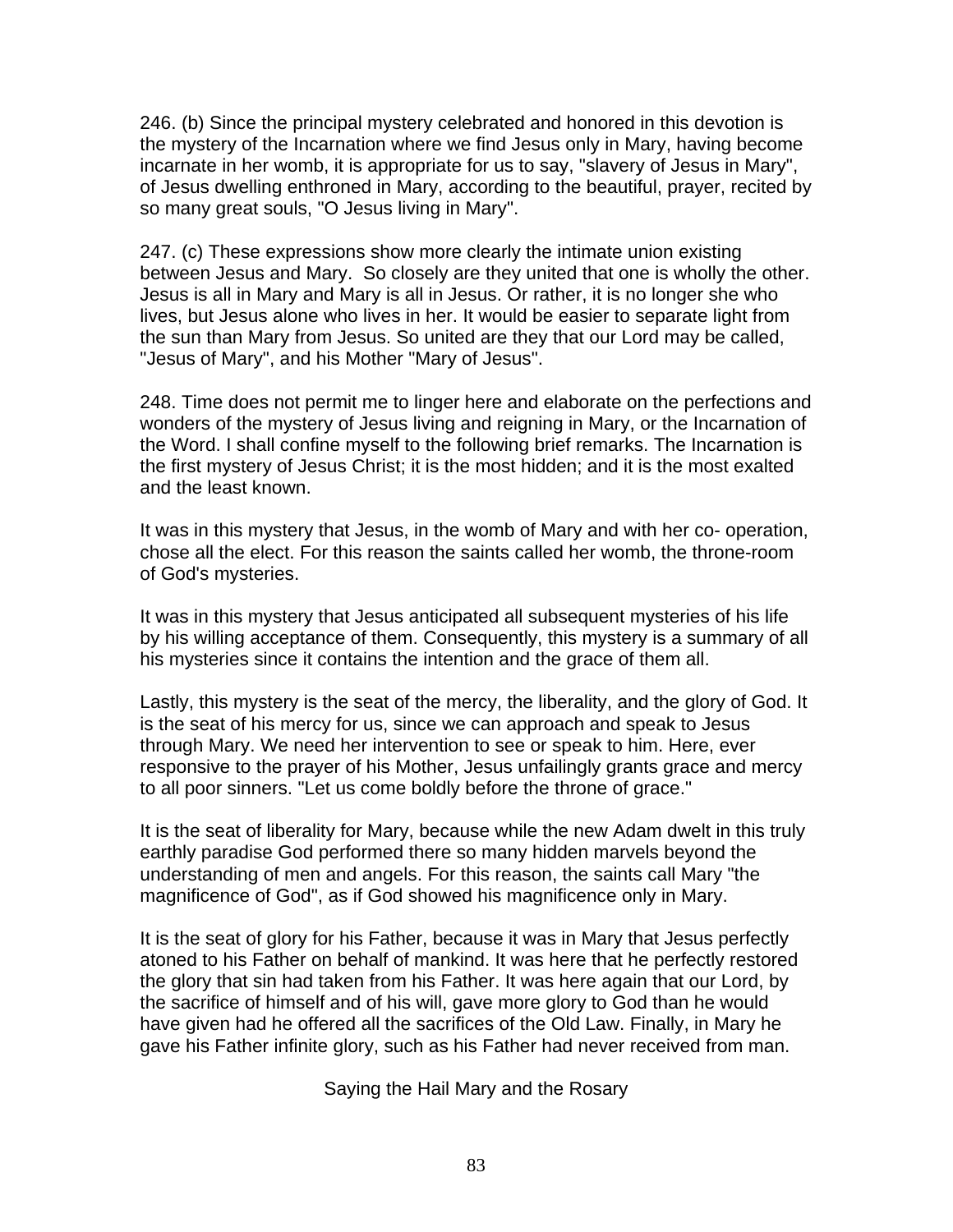249. Those who accept this devotion should have a great love for the Hail Mary, or, as it is called, the Angelic Salutation.

Few Christians, however enlightened, understand the value, merit, excellence and necessity of the Hail Mary. Our Blessed Lady herself had to appear on several occasions to men of great holiness and insight, such as St. Dominic, St. John Capistran and Blessed Alan de Rupe, to convince them of the richness of this prayer.

They composed whole books on the wonders it had worked and its efficacy in converting sinners. They earnestly proclaimed and publicly preached that just as the salvation of the world began with the Hail Mary, so the salvation of each individual is bound up with it. This prayer, they said, brought to a dry and barren world the Fruit of Life, and if well said, will cause the Word of God to take root in the soul and bring forth Jesus, the Fruit of Life. They also tell us that the Hail Mary is a heavenly dew which waters the earth of our soul and makes it bear fruit in due season. The soul which is not watered by this heavenly dew bears no fruit but only thorns and briars, and merits only God's condemnation.

250. Here is what our Blessed Lady revealed to Blessed Alan de Rupe as recorded in his book, The Dignity of the Rosary, and as told again by Cartagena: "Know, my son, and make it known to all, that lukewarmness or negligence in saying the Hail Mary, or a distaste for it, is a probable and proximate sign of eternal damnation, for by this prayer the whole world was restored."

These are terrible words but at the same time they are consoling. We should find it hard to believe them, were we not assured of their truth by Blessed Alan and by St. Dominic before him, and by so many great men since his time. The experience of many centuries is there to prove it, for it has always been common knowledge that those who bear the sign of reprobation, as all formal heretics, evil-doers, the proud and the worldly, hate and spurn the Hail Mary and the Rosary. True, heretics learn to say the Our Father but they will not countenance the Hail Mary and the Rosary and they would rather carry a snake around with them than a rosary. And there are even Catholics who, sharing the proud tendencies of their father Lucifer, despise the Hail Mary or look upon it with indifference. The Rosary, they say, is a devotion suitable only for ignorant and illiterate people.

On the other hand, we know from experience that those who show positive signs of being among the elect, appreciate and love the Hail Mary and are always glad to say it. The closer they are to God, the more they love this prayer, as our Blessed Lady went on to tell Blessed Alan.

251. I do not know how this should be, but it is perfectly true; and I know no surer way of discovering whether a person belongs to God than by finding out if he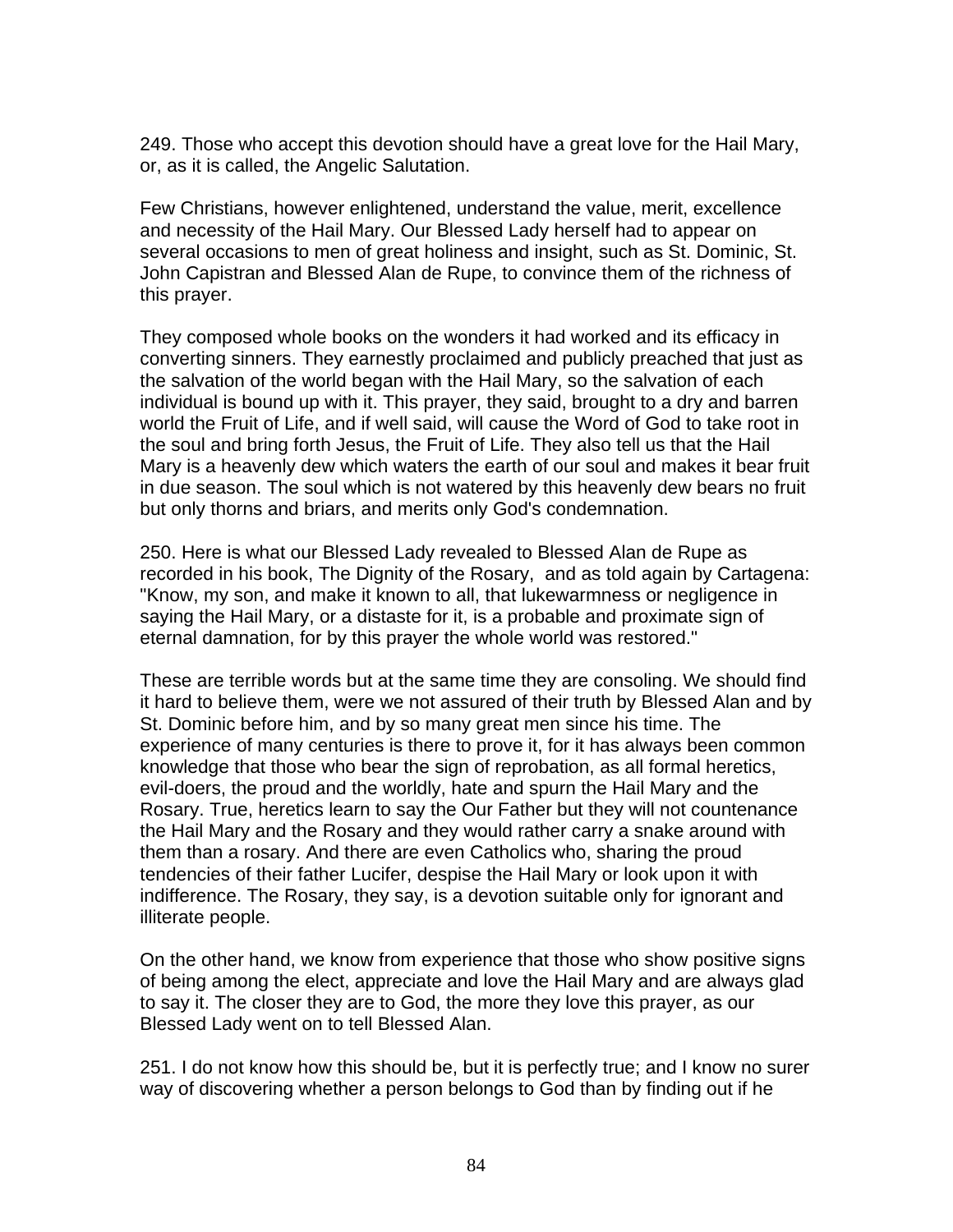loves the Hail Mary and the Rosary. I say, "if he loves", for it can happen that a person for some reason may be unable to say the Rosary, but this does not prevent him from loving it and inspiring others to say it.

252. Chosen souls, slaves of Jesus in Mary, understand that after the Our Father, the Hail Mary is the most beautiful of all prayers. It is the perfect compliment the most High God paid to Mary through his archangel in order to win her heart. So powerful was the effect of this greeting upon her, on account of its hidden delights, that despite her great humility, she gave her consent to the incarnation of the Word. If you say the Hail Mary properly, this compliment will infallibly earn you Mary's good will.

253. When the Hail Mary is well said, that is, with attention, devotion and humility, it is, according to the saints, the enemy of Satan, putting him to flight; it is the hammer that crushes him, a source of holiness for souls, a joy to the angels and a sweet melody for the devout. It is the Canticle of the New Testament, a delight for Mary and glory for the most Blessed Trinity. The Hail Mary is dew falling from heaven to make the soul fruitful. It is a pure kiss of love we give to Mary. It is a crimson rose, a precious pearl that we offer to her. It is a cup of ambrosia, a divine nectar that we offer her. These are comparisons made by the saints.

254. I earnestly beg of you, then, by the love I bear you in Jesus and Mary, not to be content with saying the Little Crown of the Blessed Virgin, but say the Rosary too, and if time permits, all its fifteen decades, every day. Then when death draws near, you will bless the day and hour when you took to heart what I told you, for having sown the blessings of Jesus and Mary, you will reap the eternal blessings in heaven.

## Praying the Magnificat

255. To thank God for the graces he has given to our Lady, her consecrated ones will frequently say the Magnificat, following the example of Blessed Marie d'Oignies and several other saints. The Magnificat is the only prayer we have which was composed by our Lady, or rather, composed by Jesus in her, for it was he who spoke through her lips. It is the greatest offering of praise that God ever received under the law of grace. On the one hand, it is the most humble hymn of thanksgiving and, on the other, it is the most sublime and exalted. Contained in it are mysteries so great and so hidden that even the angels do not understand them.

Gerson, a pious and learned scholar, spent the greater part of his life writing tracts full of erudition and love on the most profound subjects. Even so, it was with apprehension that he undertook towards the end of his life to write a commentary on the Magnificat which was the crowning point of all his works. In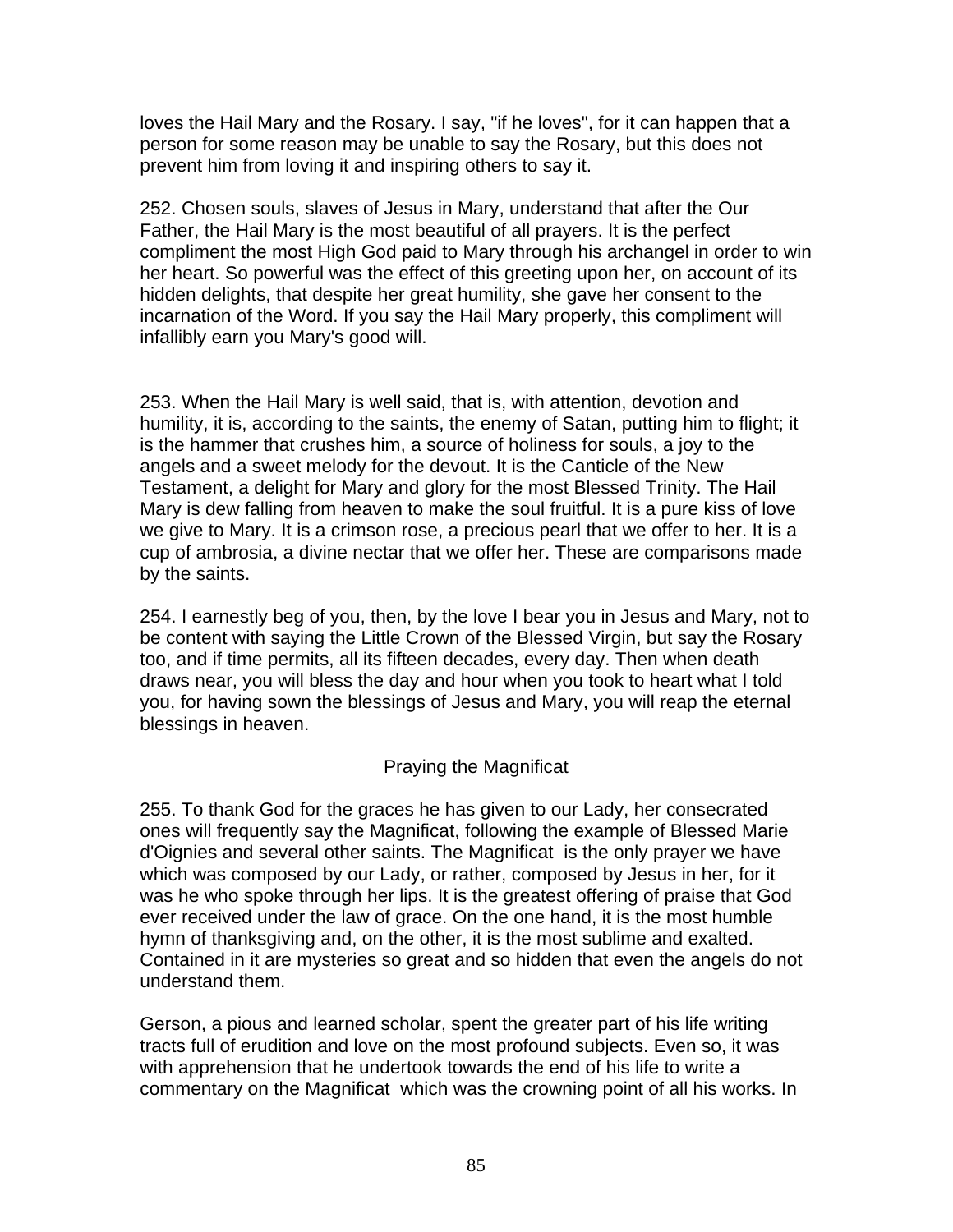a large volume on the subject he says many wonderful things about this beautiful and divine canticle. Among other things he tells us that Mary herself frequently recited it, especially at thanksgiving after Holy Communion. The learned Benzonius, in his commentary on the Magnificat, cites several miracles worked through the power of this prayer. The devils, he declare, take to flight when they hear these words, "He puts forth his arm in strength and scatters the proudhearted".

### Contempt of the world

256. Mary's faithful servants despise this corrupted world. They should hate and shun its allurements, and follow the exercises of the contempt of the world which we have given in the first part of this treatise.

#### Special interior practices for those who wish to be perfect

257. The exterior practices of this devotion which I have just dealt with should be observed as far as one's circumstances and state of life permit. They should not be omitted through negligence or deliberate disregard. In addition to them, here are some very sanctifying interior practices for those souls who feel called by the Holy Spirit to a high degree of perfection. They may be expressed in four words, doing everything through Mary, with Mary, in Mary, and for Mary, in order to do it more perfectly through Jesus, with Jesus, in Jesus, and for Jesus.

## Through Mary

258. We must do everything through Mary, that is, we must obey her always and be led in all things by her spirit, which is the Holy Spirit of God. "Those who are led by the Spirit of God are children of God," says St. Paul. Those who are led by the spirit of Mary are children of Mary, and, consequently children of God, as we have already shown. Among the many servants of Mary only those who are truly and faithfully devoted to her are led by her spirit.

I have said that the spirit of Mary is the spirit of God because she was never led by her own spirit,, but always by the spirit of God, who made himself master of her to such an extent that he became her very spirit. That is why St. Ambrose says, "May the soul of Mary be in each one of us to glorify the Lord. May the spirit of Mary be in each one of us to rejoice in God." Happy is the man who follows the example of the good Jesuit Brother Rodriguez, who died a holy death, because he will be completely possessed and governed by the spirit of Mary, a spirit which is gentle yet strong, zealous yet prudent, humble yet courageous, pure yet fruitful.

259. The person who wishes to be led by this spirit of Mary: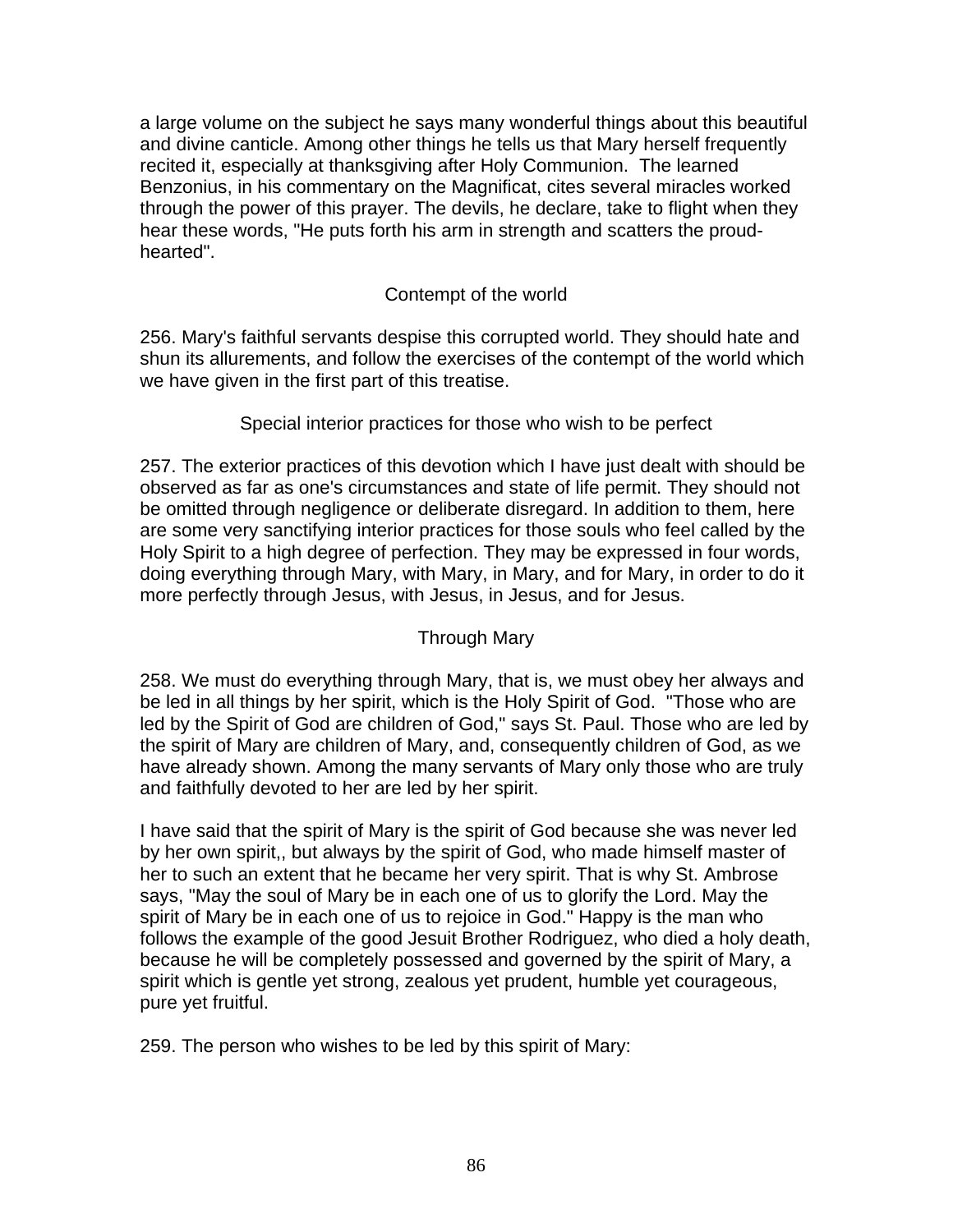1) Should renounce his own spirit, his own views and his own will before doing anything, for example, before making meditation, celebrating or attending Mass, before Communion. For the darkness of our own spirit and the evil tendencies of our own will and actions, good as they may seem to us, would hinder the holy spirit of Mary were we to follow them.

 2) We should give ourselves up to the spirit of Mary to be moved and directed as she wishes. We should place and leave ourselves in her virginal hands, like a tool in the hands of a craftsman or a lute in the hands of a good musician. We should cast ourselves into her like a stone thrown into the sea. This is done easily and quickly by a mere thought, a slight movement of the will or just a few words as, "I renounce myself and give myself to you, my dear Mother." And even if we do not experience any emotional fervor in this spiritual encounter it is none the less real. It is just as if a person with equal sincerity were to say - which God forbid! - "I give myself to the devil." Even though this were said without feeling any emotion, he would no less really belong to the devil.

 3) From time to time during an action and after it, we should renew this same act of offering and of union. The more we do so, the quicker we shall grow in holiness and the sooner we shall reach union with Christ, which necessarily follows upon union with Mary, since the spirit of Mary is the spirit of Jesus.

#### With Mary

260. We must do everything with Mary, that is to say, in all our actions we must look upon Mary, although a simple human being, as the perfect model of every virtue and perfection, fashioned by the Holy Spirit for us to imitate, as far as our limited capacity allows. In every action then we should consider how Mary performed it or how she would perform it if she were in our place. For this reason, we must examine and meditate on the great virtues she practiced during her life, especially:

 1) Her lively faith, by which she believed the angel's word without the least hesitation, and believed faithfully and constantly even to the foot of the Cross on Calvary.

2) Her deep humility, which made her prefer seclusion, maintain silence, submit to every eventuality and put herself in the last place.

 3) Her truly divine purity, which never had and never will have its equal on this side of heaven.

And so on for her other virtues.

Remember what I told you before, that Mary is the great, unique mould of God, designed to make living images of God at little expense and in a short time.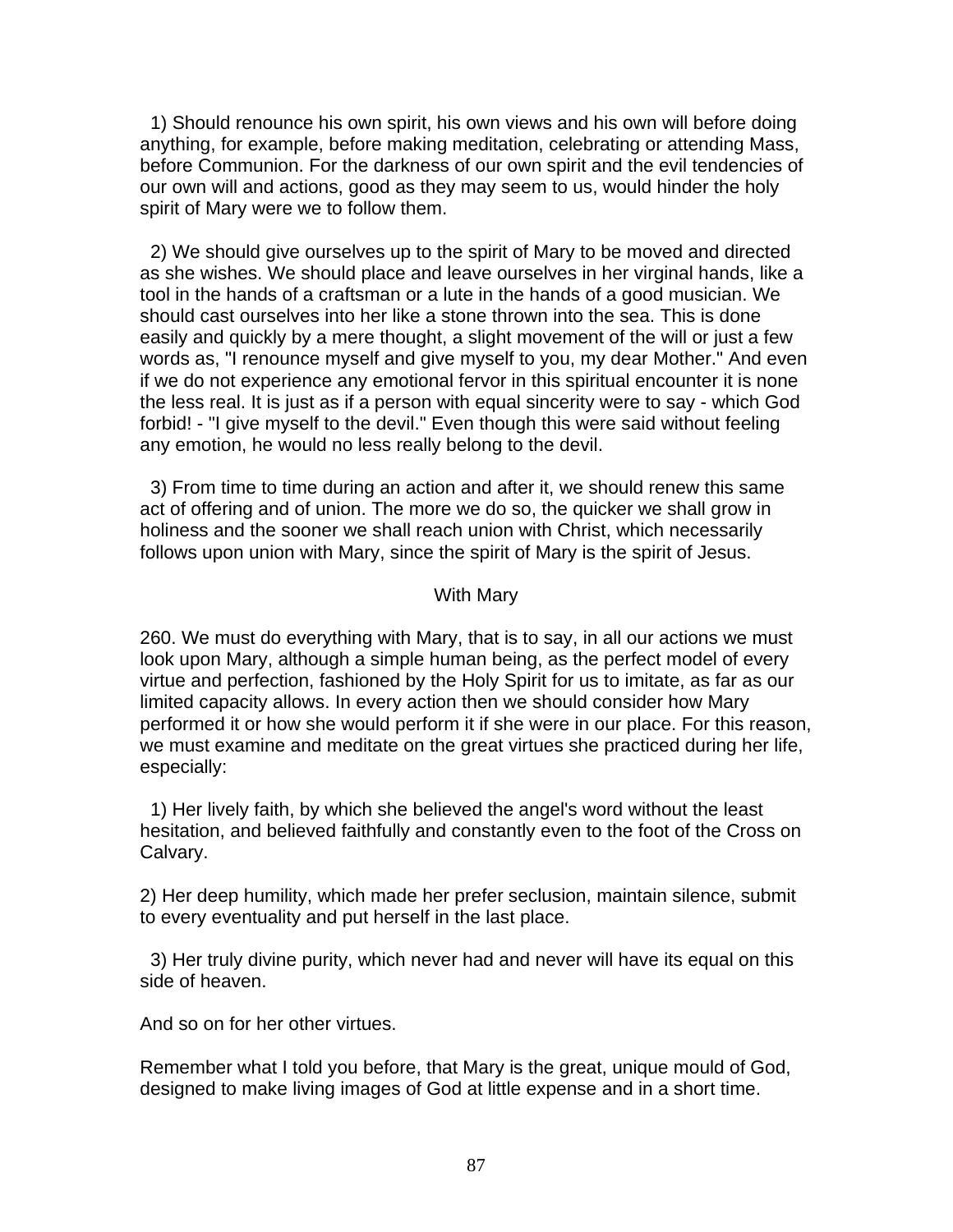Anyone who finds this mould and casts himself into it, is soon transformed into our Lord because it is the true likeness of him.

#### In Mary

261. We must do everything in Mary. To understand this we must realize that the Blessed Virgin is the true earthly paradise of the new Adam and that the ancient paradise was only a symbol of her. There are in this earthly paradise untold riches, beauties, rarities and delights, which the new Adam, Jesus Christ, has left there. It is in this paradise that he "took his delights" for nine months, worked his wonders and displayed his riches with the magnificence of God himself. This most holy place consists of only virgin and immaculate soil from which the new Adam was formed with neither spot nor stain by the operation of the Holy Spirit who dwells there. In this earthly paradise grows the real Tree of Life which bore our Lord, the fruit of Life, the tree of knowledge of good and evil, which bore the Light of the world.

In this divine place there are trees planted by the hand of God and watered by his divine unction which have borne and continue to bear fruit that is pleasing to him. There are flower-beds studded with a variety of beautiful flowers of virtue, diffusing a fragrance which delights even the angels. Here there are meadows verdant with hope, impregnable towers of fortitude, enchanting mansions of confidence and many other delights.

Only the Holy Spirit can teach us the truths that these material objects symbolize. In this place the air is perfectly pure. There is no night but only the brilliant day of the sacred humanity, the resplendent, spotless sun of the Divinity, the blazing furnace of love, melting all the base metal thrown into it and changing it into gold. There the river of humility gushes forth from the soil, divides into four branches and irrigates the whole of this enchanted place. These branches are the four cardinal virtues.

262. The Holy Spirit speaking through the Fathers of the Church, also calls our Lady the Eastern Gate, through which the High Priest, Jesus Christ, enters and goes out into the world. Through this gate he entered the world the first time and through this same gate he will come the second time.

The Holy Spirit also calls her the Sanctuary of the Divinity, the Resting-Place of the Holy Spirit, the Throne of God, the City of God, the Altar of God, the Temple of God, the World of God. All these titles and expressions of praise are very real when related to the different wonders the Almighty worked in her and the graces which he bestowed on her. What wealth and what glory! What a joy and a privilege for us to enter and dwell in Mary, in whom almighty God has set up the throne of his supreme glory!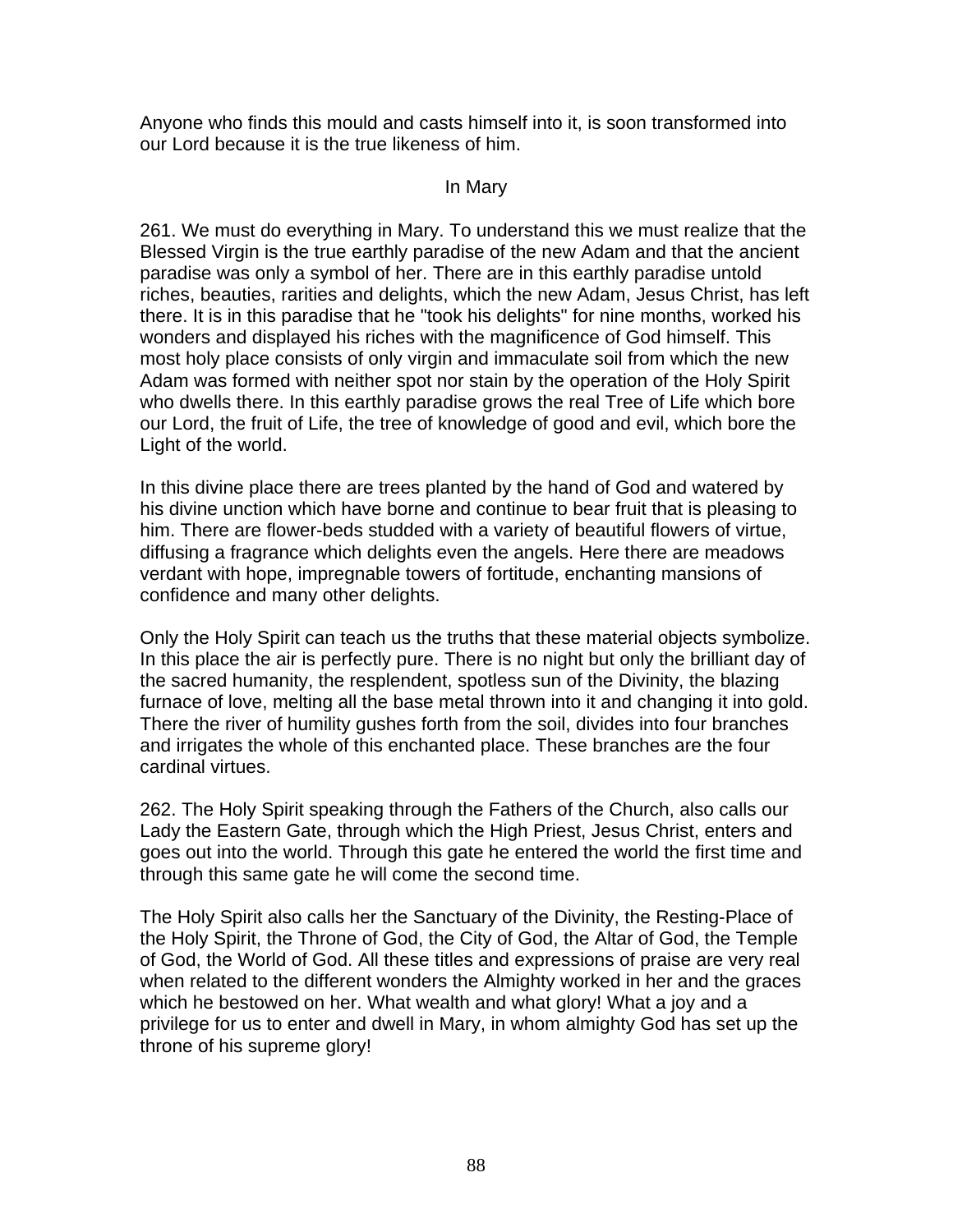263. But how difficult it is for us to have the freedom, the ability and the light to enter such an exalted and holy place. This place is guarded not by a cherub, like the first earthly paradise, but by the Holy Spirit himself who has become its absolute Master. Referring to her, he says: "You are an enclosed garden, my sister, my bride, an enclosed garden and a sealed fountain." Mary is enclosed. Mary is sealed. The unfortunate children of Adam and Eve driven from the earthly paradise, can enter this new paradise only by a special grace of the Holy Spirit which they have to merit.

264. When we have obtained this remarkable grace by our fidelity, we should be delighted to remain in Mary. We should rest there peacefully, rely on her confidently, hide ourselves there with safety, and abandon ourselves unconditionally to her, so that within her virginal bosom:

 1) We may be nourished with the milk of her grace and her motherly compassion.

2) We may be delivered from all anxiety, fear and scruples.

 3) We may be safeguarded from all our enemies, the devil, the world and sin which have never gained admittance there. That is why our Lady says that those who work in her will not sin, that is, those who dwell spiritually in our Lady will never commit serious sin.

 4) We may be formed in our Lord and our Lord formed in us, because her womb is, as the early Fathers call it, the house of the divine secrets where Jesus and all the elect have been conceived. "This one and that one were born in her."

#### For Mary

265. Finally, we must do everything for Mary. Since we have given ourselves completely to her service, it is only right that we should do everything for her as if we were her personal servant and slave. This does not mean that we take her for the ultimate end of our service for Jesus alone is our ultimate end. But we take Mary for our proximate end, our mysterious intermediary and the easiest way of reaching him.

Like every good servant and slave we must not remain idle, but, relying on her protection, we should undertake and carry out great things for our noble Queen. We must defend her privileges when they are questioned and uphold her good name when it is under attack. We must attract everyone, if possible, to her service and to this true and sound devotion. We must speak up and denounce those who distort devotion to her by outraging her Son, and at the same time we must apply ourselves to spreading this true devotion. As a reward for these little services, we should expect nothing in return save the honor of belonging to such a lovable Queen and the joy of being united through her to Jesus, her Son, by a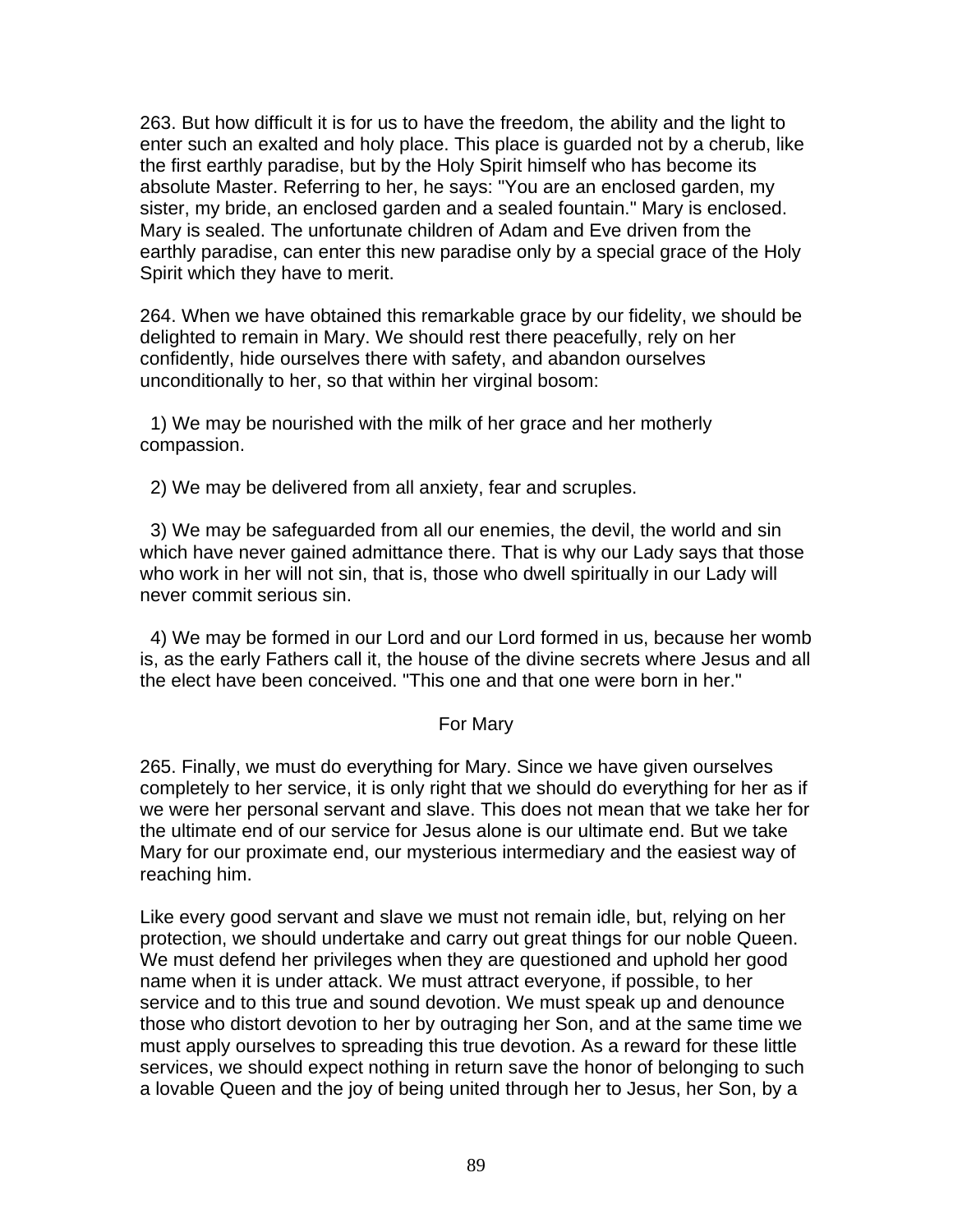bond that is indissoluble in time and in eternity. Glory to Jesus in Mary! Glory to Mary in Jesus! Glory to God alone!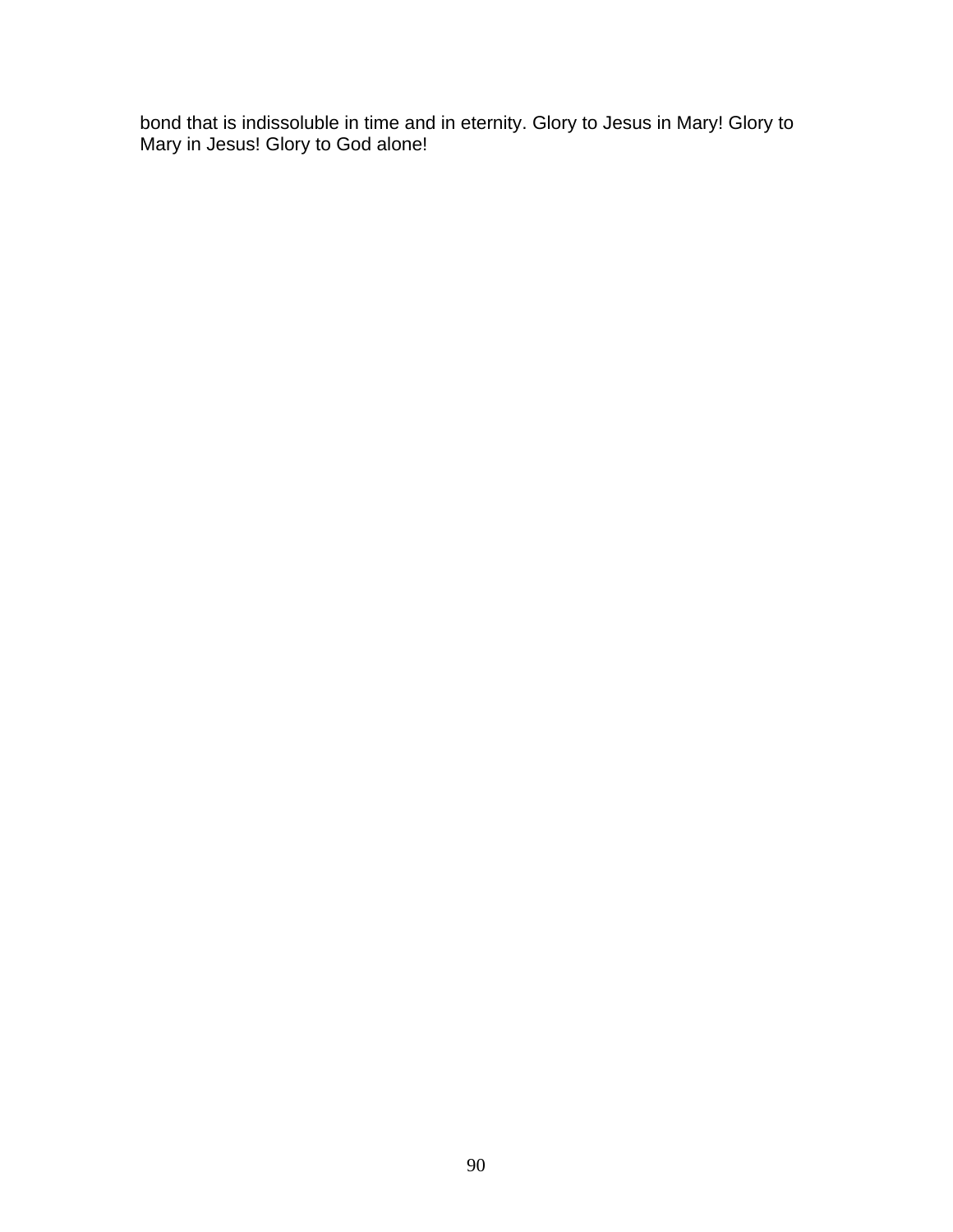## **SUPPLEMENT - THIS DEVOTION AT HOLY COMMUNION**

#### Before Holy Communion

266. 1) Place yourself humbly in the presence of God.

 2) Renounce your corrupt nature and dispositions, no matter how good self-love makes them appear to you.

 3) Renew your consecration saying, "I belong entirely to you, dear Mother, and all that I have is yours."

 4) Implore Mary to lend you her heart so that you may receive her Son with her dispositions. Remind her that her Son's glory requires that he should not come into a heart so sullied and fickle as your own, which could not fail to diminish his glory and might cause him to leave. Tell her that if she will take up her abode in you to receive her Son - which she can do because of the sovereignty she has over all hearts - he will be received by her in a perfect manner without danger of being affronted or being forced to depart. "God is in the midst of her. She shall not be moved."

Tell her with confidence that all you have given her of your possessions is little enough to honor her, but that in Holy Communion you wish to give her the same gifts as the eternal Father gave her. Thus she will feel more honored than if you gave her all the wealth in the world. Tell her, finally, that Jesus, whose love for her is unique, still wishes to take his delight and his repose in her even in your soul, even though it is poorer and less clean than the stable which he readily entered because she was there. Beg her to lend you her heart, saying, "O Mary, I take you for my all; give me your heart."

## During Holy Communion

267. After the Our Father, when you are about to receive our Lord, say to him three times the prayer, "Lord, I am not worthy." Say it the first time as if you were telling the eternal Father that because of your evil thoughts and your ingratitude to such a good Father, you are unworthy to receive his only-begotten Son, but that here is Mary, his handmaid, who acts for you and whose presence gives you a special confidence and hope in him.

268. Say to God the Son, "Lord, I am not worthy", meaning that you are not worthy to receive him because of your useless and evil words and your carelessness in his service, but nevertheless you ask him to have pity on you because you are going to usher him into the house of his Mother and yours, and you will not let him go until he has made it his home. Implore him to rise and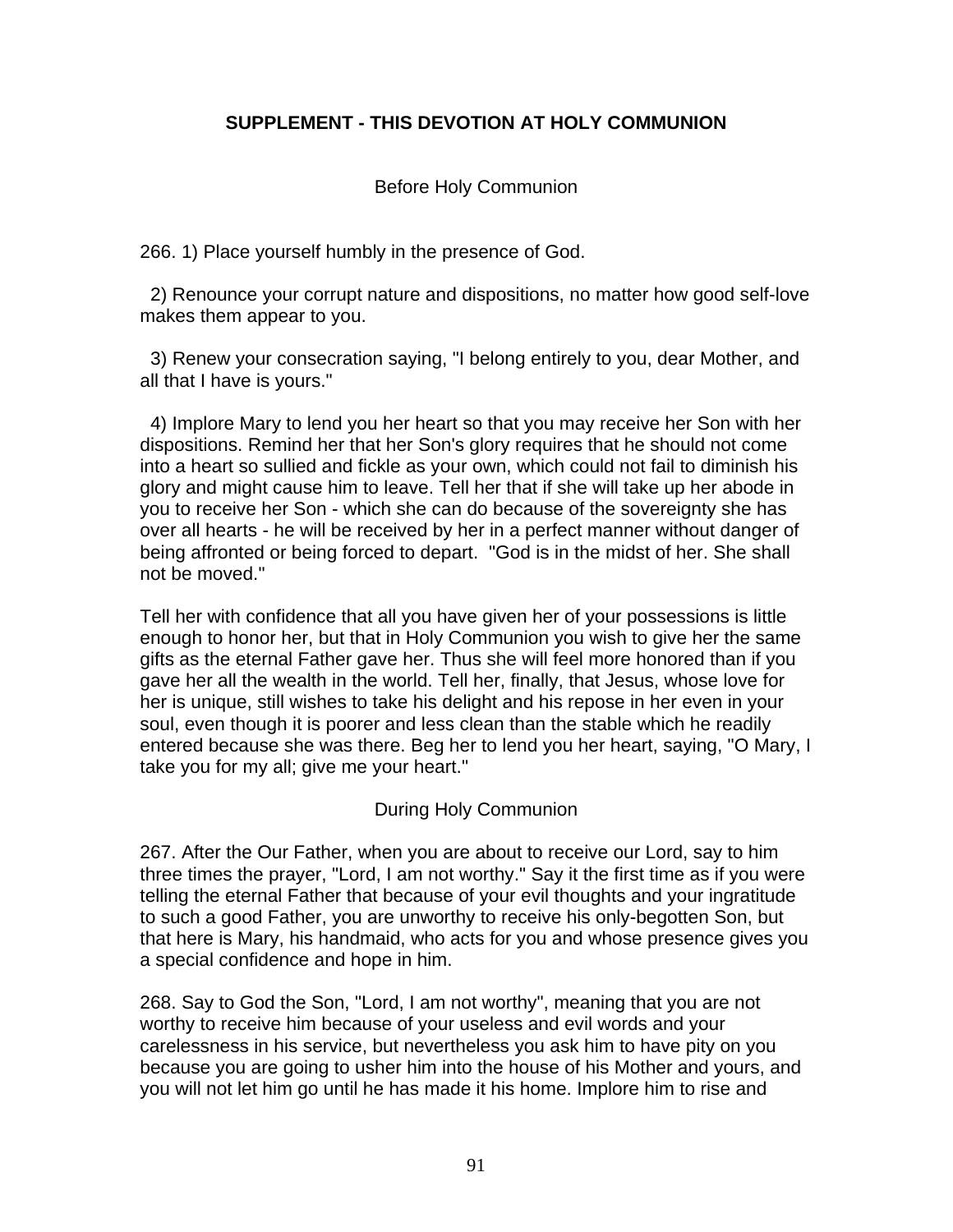come to the place of his repose and the ark of his sanctification. Tell him that you have no faith in your own merits, strength and preparedness, like Esau, but only in Mary, your Mother, just as Jacob had trust in Rebecca his mother. Tell him that although you are a great sinner you still presume to approach him, supported by his holy Mother and adorned with her merits and virtues.

269. Say to the Holy Spirit, "Lord, I am not worthy". Tell him that you are not worthy to receive the masterpiece of his love because of your luke-warmness, wickedness and resistance to his inspirations. But, nonetheless, you put all your confidence in Mary, his faithful Spouse, and say with St. Bernard, "She is my greatest safeguard, the whole foundation of my hope." Beg him to overshadow Mary, his inseparable Spouse, once again. Her womb is as pure and her heart as ardent as ever. Tell him that if he does not enter your soul neither Jesus nor Mary will be formed there nor will it be a worthy dwelling for them.

# After Holy Communion

270. After Holy Communion, close your eyes and recollect yourself. Then usher Jesus into the heart of Mary: you are giving him to his Mother who will receive him with great love and give him the place of honor, adore him profoundly, show him perfect love, embrace him intimately in spirit and in truth, and perform many offices for him of which we, in our ignorance, would know nothing.

271. Or, maintain a profoundly humble heart in the presence of Jesus dwelling in Mary. Or be in attendance like a slave at the gate of the royal palace, where the King is speaking with the Queen. While they are talking to each other, with no need of you, go in spirit to heaven and to the whole world, and call upon all creatures to thank, adore and love Jesus and Mary for you. "Come, let us adore."

272. Or, ask Jesus living in Mary that his kingdom may come upon earth through his holy Mother. Ask for divine Wisdom, divine love, the forgiveness of your sins, or any other grace, but always through Mary and in Mary. Cast a look of reproach upon yourself and say, "Lord, do not look at my sins, let your eyes see nothing in me but the virtues and merits of Mary. "Remembering your sins, you may add, "I am my own worst enemy and I am guilty of all these sins." Or, "Deliver me from the unjust and deceitful man." Or again, "Dear Jesus, you must increase in my soul and I must decrease." "Mary, you must increase in me and I must always go on decreasing." "O Jesus and Mary, increase in me and increase in others around me."

273. There are innumerable other thoughts with which the Holy Spirit will inspire you, which he will make yours if you are thoroughly recollected and mortified, and constantly faithful to the great and sublime devotion which I have been teaching you. But remember, the more you let Mary act in your Communion the more Jesus will be glorified. The more you humble yourself and listen to Jesus and Mary in peace and silence - with no desire to see, taste or feel - then the more